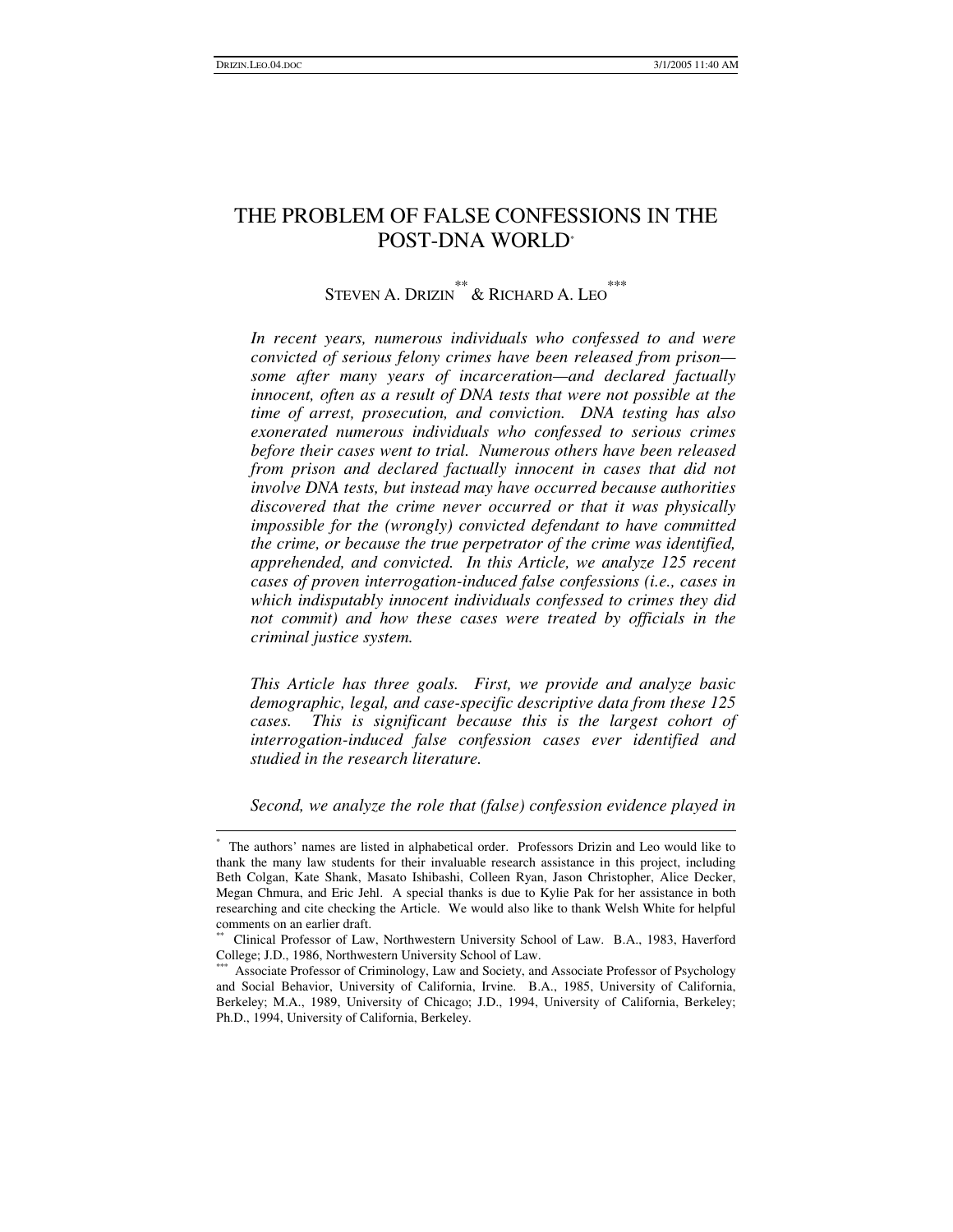*these cases and how the defendants in these cases were treated by the criminal justice system. In particular, this Article focuses on how criminal justice officials and triers-of-fact respond to confession evidence, whether it biases their evaluations and overwhelms other evidence (particularly evidence of innocence), and how likely false confessions are to lead to the wrongful arrest, prosecution, conviction, and incarceration of the innocent. Analysis of the aforementioned questions leads to the conclusion that the problem of interrogationinduced false confession in the American criminal justice system is far more significant than previously supposed. Furthermore, the problem of interrogation-induced false confessions has profound implications for the study of miscarriages of justice as well as the proper administration of justice.*

*Third, and finally, this Article suggests that several promising policy reforms, particularly mandatory electronic recording of police interrogations, will minimize the number of false confessions and thereby inject a much needed dose of justice into the American criminal justice system.*

|                         | I. THE ROLE OF FALSE CONFESSION IN THE STUDY OF       |  |
|-------------------------|-------------------------------------------------------|--|
|                         |                                                       |  |
|                         | II. THE SOCIAL PSYCHOLOGY OF POLICE INTERROGATION AND |  |
|                         |                                                       |  |
| III                     |                                                       |  |
| $\mathbf{I} \mathbf{V}$ | FALSE CONFESSIONS AND CASE OUTCOMES: QUANTITATIVE     |  |
|                         |                                                       |  |
|                         |                                                       |  |
|                         |                                                       |  |

<sup>1.</sup> BLACK'S LAW DICTIONARY defines a "confession" as "a statement admitting or acknowledging all facts necessary for conviction of a crime." A "confession" is distinguished from an "admission" which is "an acknowledgment of a fact or facts tending to prove guilt which falls short of an acknowledgment of all essential elements of the crime." In the eyes of police and prosecutors, however, a confession has a much broader meaning, encompassing any statements which tend to incriminate a suspect or a defendant in a crime. BLACK'S LAW DICTIONARY 269 (5th ed. 1979). For example, statements placing a defendant at a crime scene are often treated as "confessions," as are "hypothetical statements" in which a suspect is asked by an interrogator to describe how a crime might have been committed. Also considered confessions are "dream statements" in which a defendant is asked to recount a dream he has had about a crime. There are several cases in our database in which defendants fell short of giving police a full confession. We have included these cases, at the risk of offending suspects or defendants who insist that they never confessed, because the consequences of these inculpatory statements are the same as if the suspect confessed. Police officers relied on these statements as the basis for an arrest, prosecutors relied on them to charge the defendants, and judges and juries often relied on them to convict defendants.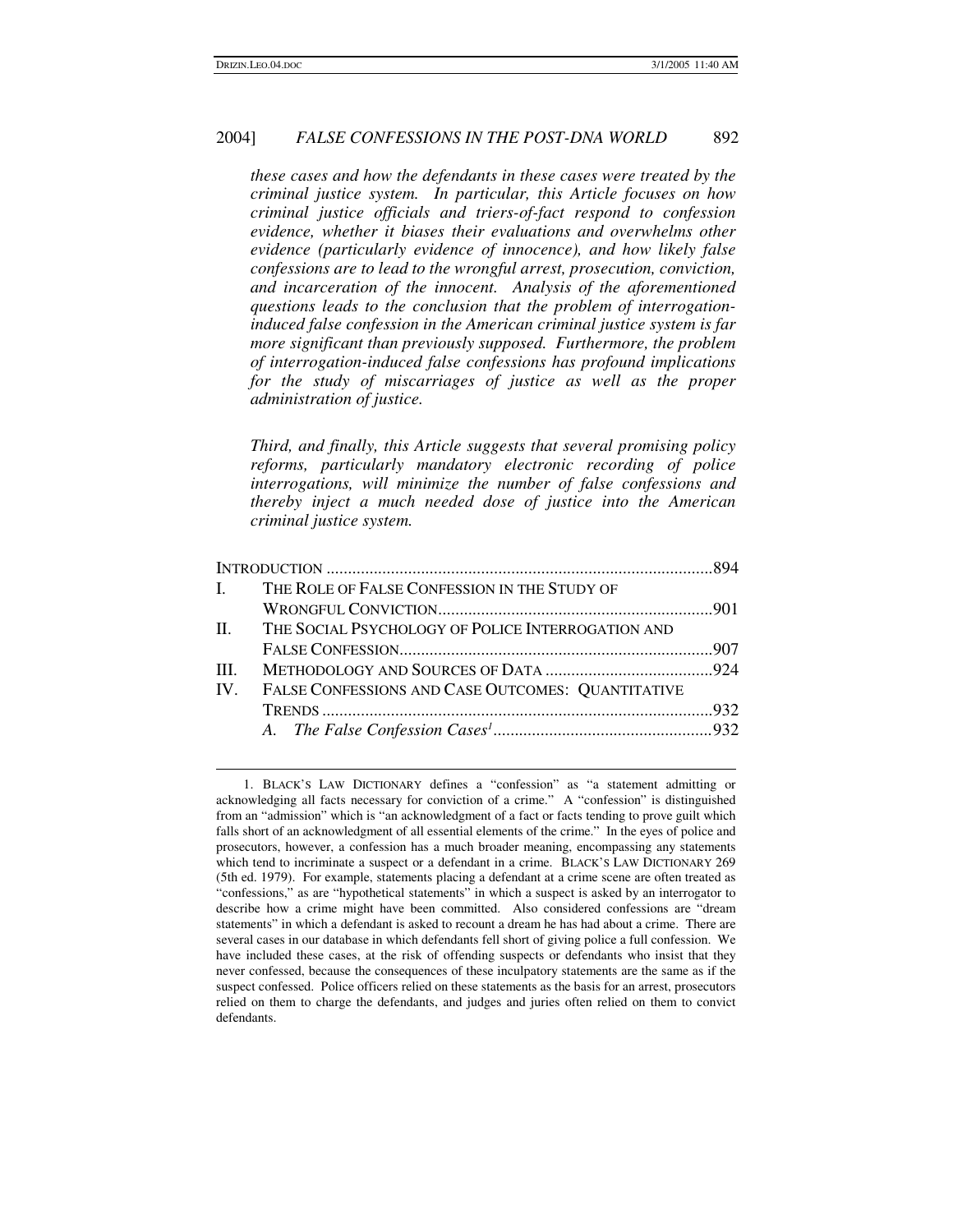| 2004] |                  | FALSE CONFESSIONS IN THE POST-DNA WORLD                   |  |  |  |
|-------|------------------|-----------------------------------------------------------|--|--|--|
|       | B.               |                                                           |  |  |  |
|       | $\overline{C}$ . |                                                           |  |  |  |
|       | D.               |                                                           |  |  |  |
|       | E.               |                                                           |  |  |  |
|       | $F_{\cdot}$      |                                                           |  |  |  |
| IV.   |                  | FALSE CONFESSIONS AND CASE OUTCOMES: QUALITATIVE          |  |  |  |
|       |                  |                                                           |  |  |  |
|       | A.               |                                                           |  |  |  |
|       |                  |                                                           |  |  |  |
|       | B.               |                                                           |  |  |  |
|       |                  |                                                           |  |  |  |
|       | $\mathcal{C}$ .  | Vulnerable Populations: Mentally Retarded970              |  |  |  |
|       |                  |                                                           |  |  |  |
|       | D.               |                                                           |  |  |  |
|       |                  |                                                           |  |  |  |
|       | E.               |                                                           |  |  |  |
|       |                  | Multiple False Confessions to the Same Crime974<br>1.     |  |  |  |
|       |                  | $a_{-}$                                                   |  |  |  |
|       |                  | Multiple Innocent Defendants Arrested, Charged, and<br>2. |  |  |  |
|       |                  | Convicted Based on Co-Defendant's False Confession  981   |  |  |  |
|       |                  | Calvin Ollins, Larry Ollins, Marcellus Bradford,<br>a.    |  |  |  |
|       |                  |                                                           |  |  |  |
|       |                  | 3. Multiple False Confessions from Same Defendants to     |  |  |  |
|       |                  | Multiple Crimes: The So-called Serial Killer Cases985     |  |  |  |
|       |                  | Innocents Who Falsely Confess to Crimes<br>a.             |  |  |  |
|       |                  |                                                           |  |  |  |
|       |                  | Jerry Frank Townsend, Frank Lee Smith, and<br>i.          |  |  |  |
|       |                  |                                                           |  |  |  |
|       |                  | b. Closing Open Cases by Falsely Attributing              |  |  |  |
|       |                  | Unsolved Murders to Guilty Defendants 992                 |  |  |  |
|       |                  | Hubert Geralds, Derrick Flewellen, and Andre<br>i.        |  |  |  |
|       |                  |                                                           |  |  |  |
|       | $F_{\cdot}$      |                                                           |  |  |  |
|       |                  | 1.                                                        |  |  |  |
|       |                  | 2.                                                        |  |  |  |
|       |                  |                                                           |  |  |  |

### INTRODUCTION

In April 1989, a young woman was attacked while jogging in New York City's Central Park. The jogger entered the park near 84th Street shortly after 9:00 p.m., traveled north along the East Drive, and then turned onto the 102nd Street Crossdrive heading west. At approximately 9:15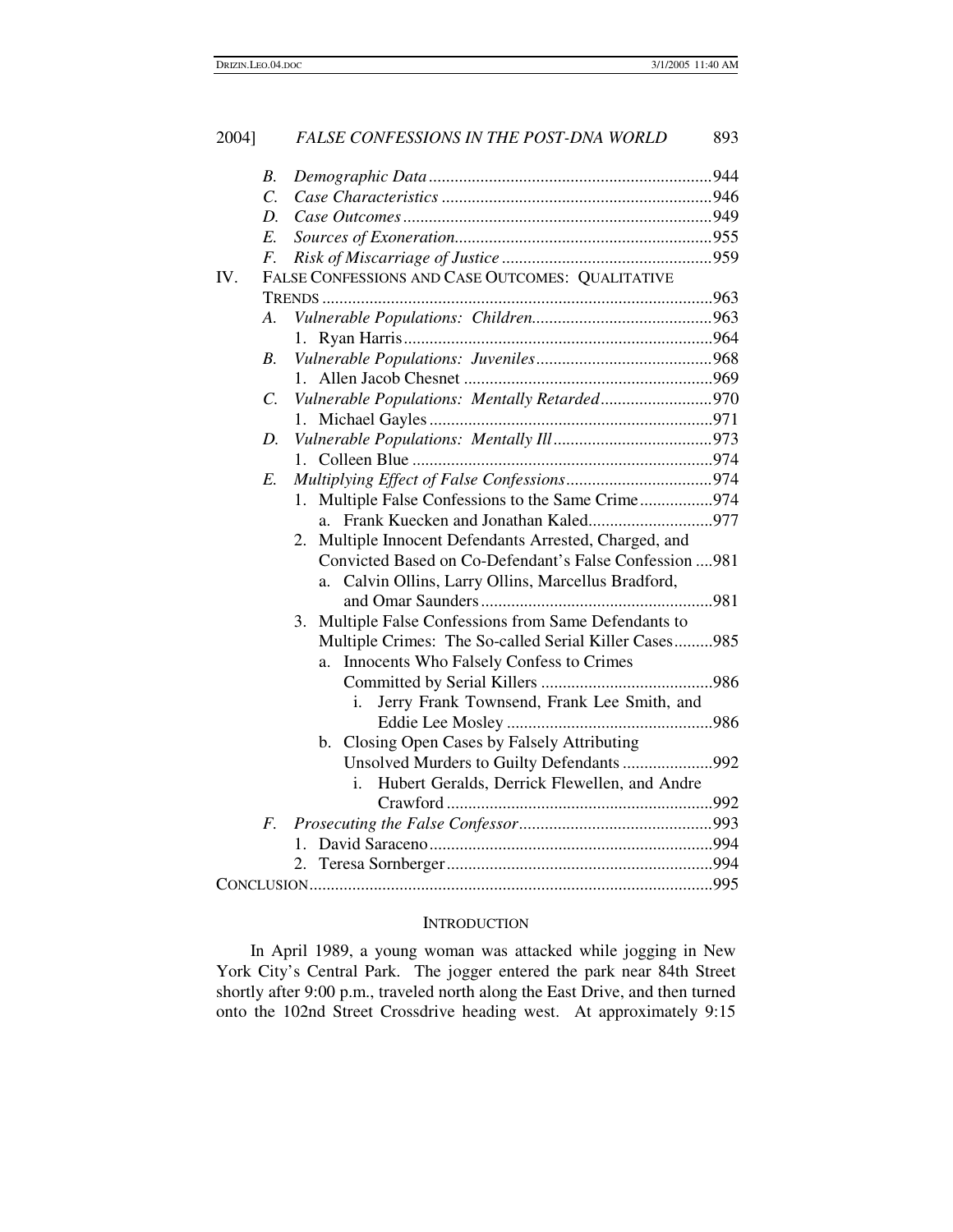p.m., 2 she was knocked down and dragged into a ravine where she was raped and sodomized. She was beaten so severely, particularly in the area of her left eye, that she lost nearly eighty percent of her blood.<sup>3</sup>

On the same evening, a large group of teenage boys, with estimates ranging as high as forty to fifty boys, entered Central Park near East 110th Street in Harlem and began walking south along the park's East Drive. The boys subsequently encountered Antonio Diaz, who was eating dinner and drinking beer in the park that night. Some of the boys proceeded to beat up Diaz and dragged him into a nearby thicket of bushes. <sup>4</sup> This group of boys then continued heading south on East Drive, harassing several cyclists along the way. <sup>5</sup> Sometime thereafter, a police car passed the group, causing them to break up temporarily before regrouping near some ball fields in the park's North Meadow. According to Jermain Robinson, who was one of the boys in the group that night, the group then left the ball fields, went south toward 97th Street, squirmed through a hole in the fence, and hid in some bushes in close proximity to the northern edge of the reservoir. While concealing themselves in the bushes, the boys waited for joggers to pass. 6

Sometime before 9:30 p.m., five of the boys tried to assault David Lewis as he jogged near the reservoir. As Lewis sped past the boys' hiding place, one of the boys struck him on the elbow with a blunt object. A second jogger, David Good, claimed that he was chased by a group of ten African-American youths who threw stones at him as he ran past them. Robert Garner, a third jogger, was chased and caught by fifteen to twenty youths on the reservoir's northern edge. As they assaulted Garner, the mob made demands for his money. When Garner said that he had none, they released him. Finally, a fourth jogger, John Loughlin, a six-foot-four-inch ex-Marine, seeing that Garner was in trouble, approached the group. Loughlin was unable to render assistance, however, due to a blow to the

<sup>2.</sup> TIMOTHY SULLIVAN, UNEQUAL VERDICTS 243 (1992). Based on the jogger's own estimates of the time she entered the park and how fast she was running, on cross-examination, she estimated she would have arrived at the spot where she was attacked at around 9:15 p.m. *Id.* at 42.

<sup>3.</sup> *Id.* at 50.

<sup>4.</sup> *Id.* at 23.

<sup>5.</sup> *Id.* at 23, 114–17.

<sup>6.</sup> *Id.* at 73. Jermain Robinson's testimony is crucial to understanding why the confessions of the five who confessed are false. Robinson, in exchange for a plea deal allowing him to admit to a single count of robbery, agreed to cooperate with the prosecutors. He became their tour guide of the mayhem which took place in the park on the night of the attack on the jogger, walking with them along the path that the boys took through the park and describing in detail the assaults even though he had everything to gain from implicating the others in the rape, Robinson consistently denied knowing anything about a rape. The route he claimed the boys had taken took the boys south through the park towards the reservoir, not north towards the secluded area where the jogger was raped. *Id.*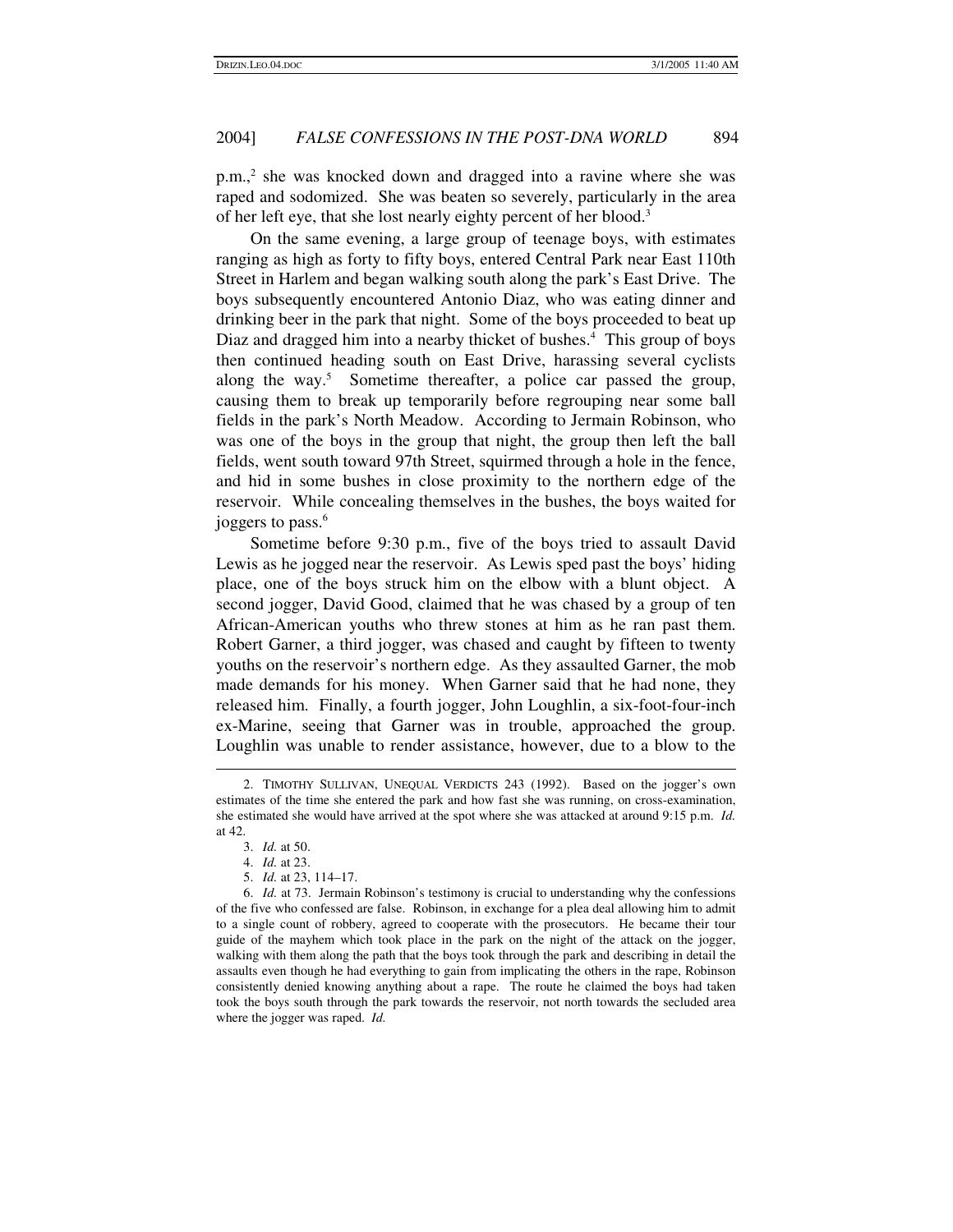head with a blunt object, later thought to be a solid metal pipe, which left him temporarily unconscious.<sup>7</sup>

Two plain-clothes officers, Eric Reynolds and Robert Powers, responding to complaints about the mayhem, spotted fifteen to twenty boys on Central Park West near 100th Street at around 10:15 p.m. <sup>8</sup> As their squad car approached the group, all but two of the boys scattered. Steven Lopez, age fifteen, and Raymond Santana, age fourteen, remained at the scene and answered Officer Reynolds's questions, insisting that they were not part of the larger group. <sup>9</sup> Reynolds and a third officer, Ivelisse Flores, ran after the boys who had fled, eventually catching Kevin Richards and Clarence Thomas, both of whom were fourteen years old at the time.<sup>10</sup> When Richardson and Thomas both identified Lopez and Santana as being part of their group, all four boys were arrested.<sup>11</sup> A fifth boy, Lamont McCall, age thirteen, was also among the first arrestees.<sup>12</sup>

Shortly before 1:00 a.m., two men, Benicio Moore and Carlos Colon discovered the body of the female jogger. The men were walking home when, after hearing moaning sounds in the darkness, they went to investigate the source of the noise. <sup>13</sup> Prior to this discovery, the police officers had been focusing only on the Diaz assault, the attempted assaults on the cyclists, and the attacks on the joggers. Because the jogger's body was discovered near the location where Diaz and the cyclists had been accosted, however, the police suspected that the boys involved in those crimes were also responsible for raping and beating the female jogger.<sup>14</sup> Throughout the night and the next day, Manhattan North Homicide detectives interrogated the boys already in custody and apprehended others who had been named as accomplices. Antron McRay, age fifteen, was taken into custody at 11:00 a.m., and Yusef Salaam, age fifteen, and Kharey Wise, age sixteen, were both brought in at 10:00 p.m. on the next day. <sup>15</sup> Two hours before the arrest of Salaam and Wise, prosecutors Elizabeth Lederer and Linda Fairstein arrived at the station to assist the detectives in the interrogations. Lederer and Fairstein worked in the Sex Crimes Unit of the District Attorney's Office, and their involvement at this

<sup>7.</sup> *Id.* at 119–24.

<sup>8.</sup> *Id.* at 321; *see also* HARLAN LEVY, AND THE BLOOD CRIED OUT: A PROSECUTOR'S SPELLBINDING ACCOUNT OF THE POWER OF DNA 67–68 (1999) (examining the history of DNA evidence in the courtroom).

<sup>9.</sup> *Id.* at 84.

<sup>10.</sup> *Id.* at 85.

<sup>11.</sup> *Id.*

<sup>12.</sup> *Id.* at 118.

<sup>13.</sup> *Id.* at 127.

<sup>14.</sup> LEVY, *supra* note 8, at 71.

<sup>15.</sup> *Id.* at 321.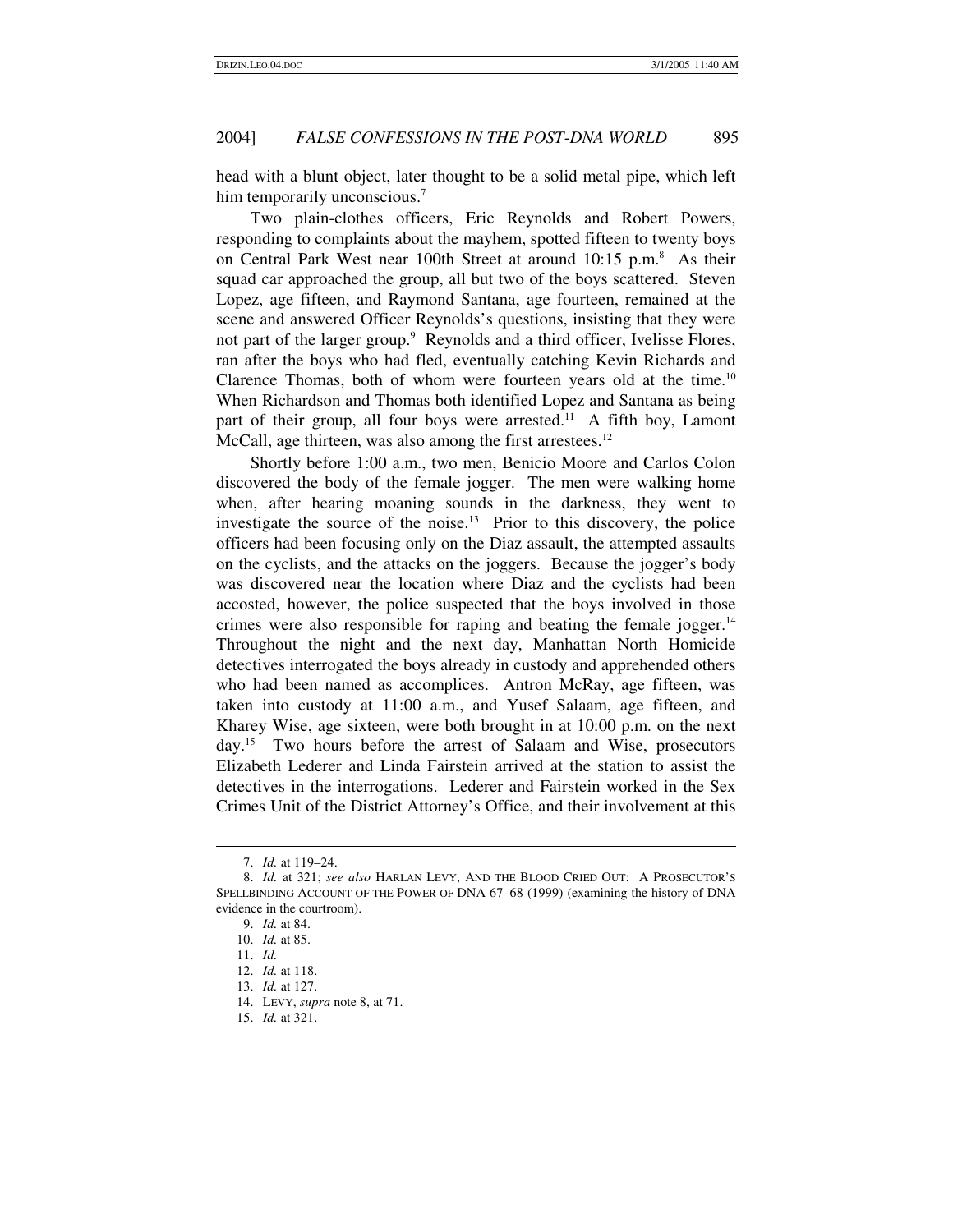early stage of the investigation indicated that the D.A.'s office also believed the boys to be responsible for the sexual assault. Their arrival also coincided with the next phase of the investigation: videotaping the boys' confessions to the rape of the Central Park Jogger. 16

Ultimately, prosecutors were able to obtain five confessions to the rape of the Central Park Jogger; four of these confessions were captured on videotape and the fifth was an alleged "oral confession." A sixth defendant, Steve Lopez, who had been identified as a ringleader by all of the other boys, refused to admit to any participation in the rape. Although the confessions were videotaped and most of the boys confessed in the presence of their parents,<sup>17</sup> the earlier interrogation sessions had not been taped.

Precisely what happened during the hours of police interrogations was a matter of great dispute both in pre-trial motions and at trial. The boys and their parents claimed that the interrogations were highly coercive, alleging that officers slapped the boys, <sup>18</sup> yelled and cursed at them, and called them liars. Several boys claimed that they were told that they were being questioned as mere "witnesses" and that they would be released from custody if they only confessed. <sup>19</sup> The police officers denied that they used coercive tactics, although one detective did admit that he lied to Yusef Salaam when he told Salaam that his fingerprints would be found on the victim's jogging shorts. <sup>20</sup> After hearing both accounts of what transpired

<sup>16.</sup> Manhattan's District Attorney, Robert M. Morgenthau, was a pioneer in the use of videotaping to memorialize confessions. After NYPD detectives had secured confessions from suspects, Mr. Morgenthau's District Attorneys would attempt to get the suspects to repeat their confessions on videotape. In a Wall Street Journal article written at the time of the Central Park Jogger case, Mr. Morgenthau called videotaping the "most significant advance in law enforcement in 20 years." L. Gordon Crovitz, *Rule of Jogger Case Shows Confession Is Good for More Than the Soul*, WALL ST. J., Aug. 22, 1990, at A9.

<sup>17.</sup> Because Kharey Wise was sixteen at the time of this arrest, he was considered an adult under New York law and authorities did not have to attempt to locate his parents before interrogating him. The fact that parents were present for these confessions and not only allowed police to question their children but also encouraged their children to cooperate, is compelling proof that parents often fail to protect their children's rights during the interrogation process, a fact which has been observed in psychological studies. *See* Thomas Grisso & Melissa Ring, *Parents' Attitudes Toward Juveniles' Rights in Interrogation*, 6 CRIM. JUST. & BEHAV. 211, 221 (1979).

<sup>18.</sup> Kharey Wise, for example, claimed that he was slapped by a detective in the head four times, causing a temporary hearing problem, and also testified that detectives promised him he could go home if he confessed. SULLIVAN, *supra* note 2, at 80, 280–81.

<sup>19.</sup> At the trial of their son Antron, both Bobby and Linda McCray testified that detectives yelled at their son, called him a liar, and told him he would be treated as a witness if he admitted his participation in the rape. *Id.* at 182–87. Kevin Richardson's mother, Grace Cuffee, testified that she heard police curse at her son and accuse him of raping the jogger. *Id.* at 268.

<sup>20.</sup> *Id.* at 24. Detective Thomas McKenna later wrote about this ruse in a book about his life as a homicide detective in Manhattan. *See* THOMAS MCKENNA, MANHATTAN NORTH HOMICIDE 11 (1991).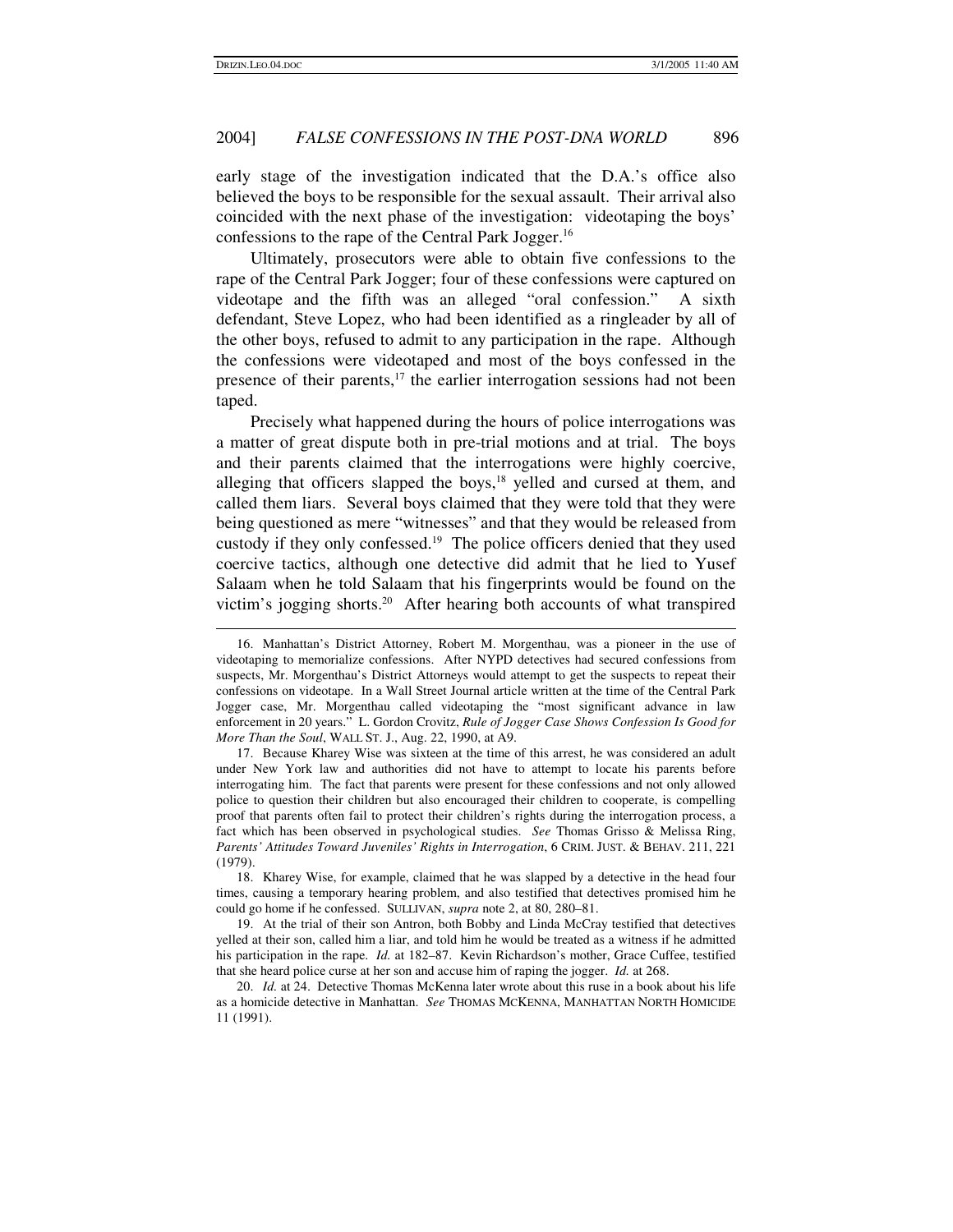during hearings for the defendants' pre-trial motions to suppress their confessions, Judge Thomas Galligan found that the police detectives were more credible than the defense witnesses and ruled that the defendants' statements were admissible in their trials.<sup>21</sup>

Five of the Central Park defendants took their cases to trial. The first trial's defendants were Raymond Santana, Yusef Salaam, and Antron McCray; the second involved Kharey Wise and Kevin Richardson. All five defendants were convicted of participating in the rape of the jogger and the assaults on several of the cyclists and the other joggers. Jurors found Kharey Wise, who gave two conflicting taped confessions, not guilty of the rape but guilty of a lesser charge of sex abuse for "playing with the jogger's legs." <sup>22</sup> Only Kevin Richardson, who had hair consistent with the jogger's on his clothing and who was named as one of the boys who beat the jogger with a rock, was found guilty of attempted murder. <sup>23</sup> All the boys who went to trial were sentenced to between five and fifteen years in prison.<sup>24</sup> Steve Lopez was never brought to trial on the rape but pled guilty to one of the assaults near the reservoir. 25

In January 2002, a convict named Matias Reyes contacted authorities and informed them that he, acting alone, had raped the Central Park Jogger. Reyes was one of New York City's most notorious serial rapists. Between June 1989 and his apprehension in August of that year, Reyes terrorized the Upper East Side, raping four women, one of whom, a pregnant woman, he killed after raping her in front of her children.<sup>26</sup> More significantly, when Reyes's DNA was compared to that recovered from the Central Park Jogger crime scene, there was a match: semen stains on the jogger's sock were proven to have come from Reyes. This newly discovered evidence prompted the Manhattan District Attorney's Office to launch a

26. LEVY, *supra* note 8, at 1–16. Levy, a former Assistant District Attorney for the Manhattan District Attorney's Office, describes Reyes's arrest, interrogation, and conviction in these assaults in the first chapter of his book about the power of DNA evidence. Ironically, in a later chapter, Levy devotes a full chapter to the Central Park Jogger trial, describing how he and Elizabeth Lederer dealt with the bad news when DNA test results of semen taken from a vaginal swab and from the jogger's socks did not match any of the teenage boys. *Id.* at 59–85.

<sup>21.</sup> MCKENNA, *supra* note 20, at 92–93.

<sup>22.</sup> SULLIVAN, *supra* note 2, at 301.

<sup>23.</sup> *Id.* at 290, 302.

<sup>24.</sup> *Id.* at 319–20.

<sup>25.</sup> *Id.* at 306–12. Five other defendants were charged in connection with the events of April 19th: Jermain Robinson, age fifteen, Michael Briscoe, age seventeen, Antonio Montalvo, age eighteen, Orlando Escobar, age sixteen, and Clarence Thomas, age fourteen. Briscoe pled guilty to assaulting jogger David Lewis, Robinson pled guilty to participating in the beating and robbery of John Loughlin, and Montalvo pled guilty to the robbery of Antonio Diaz. All charges against Clarence Thomas were dismissed. *Id.* at 320; *see* Affirmation of Nancy E. Ryan, Assistant District Attorney, County of New York, in Response to Motion to Vacate Conviction, ¶¶ 13–18 (No. 4762/89) [hereinafter Manhattan DA's Report].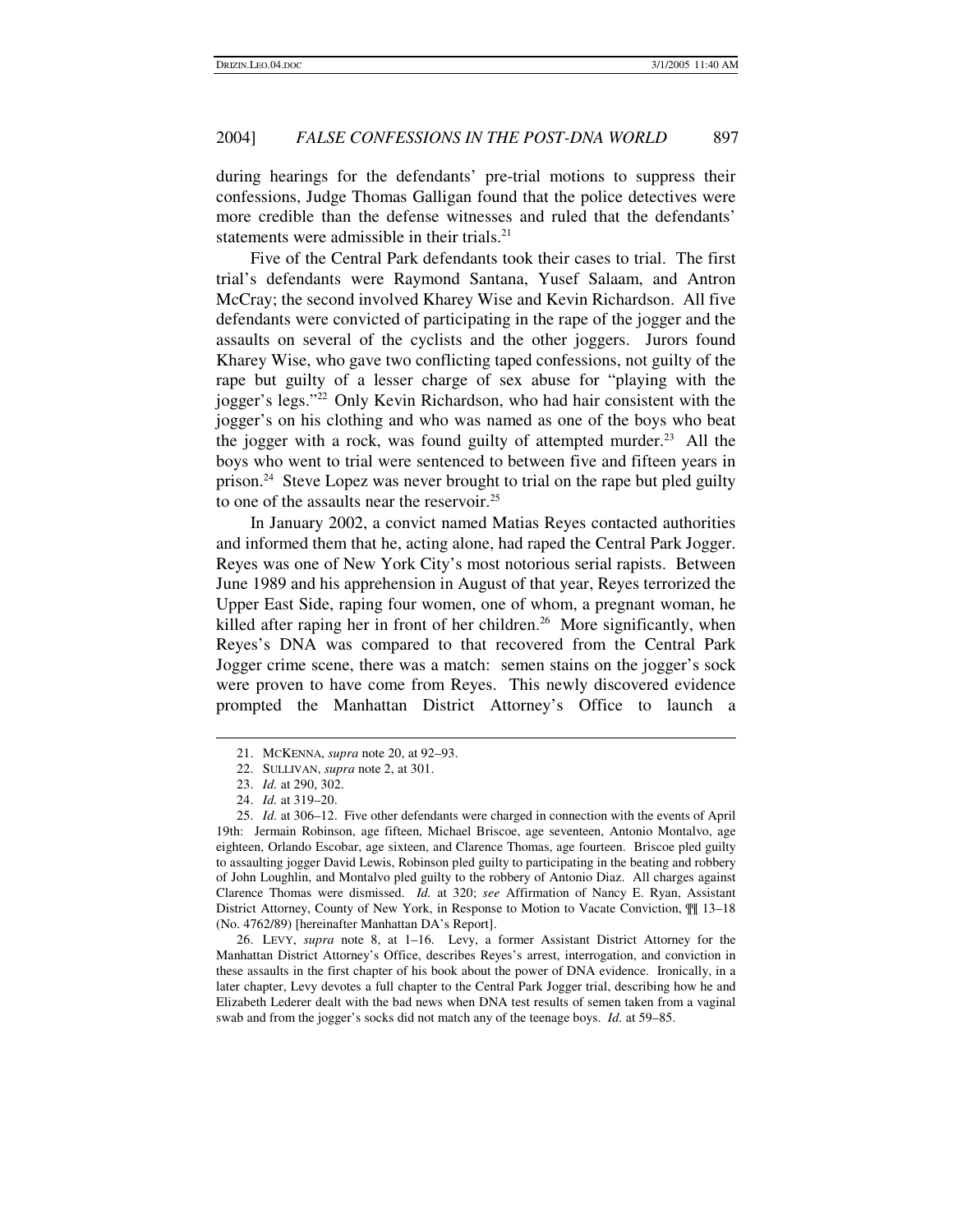reinvestigation of the case.

In the Fall of 2002, attorneys retained by three of the boys learned that DNA testing tended to exonerate their clients of the rape and filed a motion to vacate the convictions. <sup>27</sup> Meanwhile, Reyes gave a nationally televised interview in which he provided a detailed description of the assault and rape of the jogger, going so far as to draw a map of the area in which the attack took place.<sup>28</sup> Reyes also claimed in the interview that he did not know any of the boys who were convicted of the rape.<sup>29</sup> After an exhaustive eleven-month investigation, the Manhattan District Attorney's Office was unable to establish any link between Reyes and any of the five defendants. 30

Additional new evidence emerged, much of which tended to undermine the validity of the boys' convictions. At both trials, the prosecutors had stated that "hair consistent with the jogger's" was found on Kevin Richardson's clothing. <sup>31</sup> Mitochondrial DNA testing—a technique not scientifically possible at the time of the trials—later demonstrated that the hairs were probably not the jogger's.<sup>32</sup> Similarly, hair and blood recovered from a rock found near the crime scene which prosecutors suggested was the murder weapon was found not to have been the jogger's. 33

In light of this exculpatory evidence, the District Attorney's Office ultimately decided to join the motion to vacate the boys' convictions. <sup>34</sup> The District Attorney's fifty-eight page memorandum in support of the defense motion outlines why prosecutors chose to believe Reyes's confession that he acted alone and why they gave it greater weight than the boys' videotaped confessions. <sup>35</sup> On December 19, 2002, Judge Charles Tejada of the New York Supreme Court (a trial court) granted the motion and vacated

<sup>27.</sup> Alice McQuillan, *Jogger Case Confession*, N.Y. DAILY NEWS, Sept. 4, 2002, at 5, *available at* 2002 WL 2482732.

<sup>28.</sup> Reyes's interview aired on September 26, 2002 on ABC's evening news magazine show "Primetime Live." *Primetime Live* (ABC television broadcast, Sept. 26, 2002) (on file with the North Carolina Law Review).

<sup>29.</sup> *Id.*

<sup>30.</sup> Testimony of James M. Kindler, Chief District Attorney, New York County District Attorney's Office, before The Council of the City of New York, Committee on Public Safety, Jan. 30, 2003, at 3 ("[I]nvestigators have been unable to find any evidence that, as of 1989, Reyes knew or associated with the defendants or any of the individuals known to have been in the park with them on April 19, 1989.") (on file with the North Carolina Law Review).

<sup>31.</sup> Manhattan DA's Report, *supra* note 25, ¶¶ 74–76.

<sup>32.</sup> *Id.*

<sup>33.</sup> *Id.* ¶¶ 76–78.

<sup>34.</sup> Karen Freifeld, *Convictions Tossed, Judge Clears Verdicts of Central Park Five*, NEWSDAY, Dec. 20, 2002, at A03.

<sup>35.</sup> *Id.*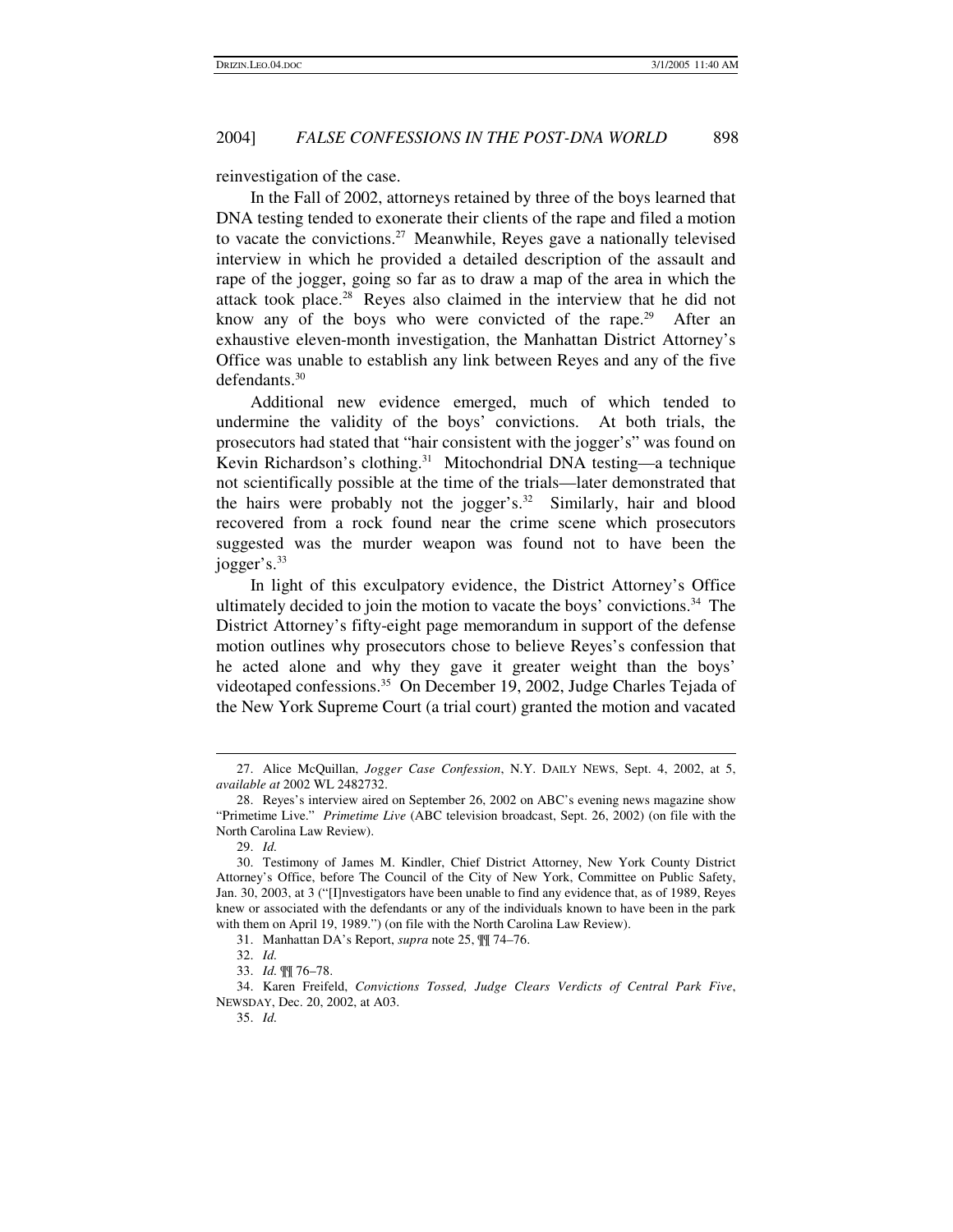all of the convictions of the original Central Park Jogger defendants.<sup>36</sup>

District Attorney Robert M. Morgenthau, and attorneys in his office, deserve credit for reinvestigating the jogger case when compelling evidence of the boys' innocence first came to light. Rather than reinvestigate such claims, police and prosecutors often vigorously defend the conviction, using the fact that a jury or judge must have found the confessions to be reliable in order to convict as justification for refusing to reopen the case.<sup>37</sup> Indeed, District Attorney Morgenthau's decision to support the defense motion to vacate the convictions was sharply criticized by former prosecutors from his office, police officers involved in the original investigation, and others connected to the case. 38 In fact, the New York City Police Department conducted its own investigation and released its own report. <sup>39</sup> Although ultimately concurring with the D.A.'s decision to join in the motion to vacate, the NYPD report took issue with many of the D.A.'s factual findings, attacked the credibility of Matias Reyes's statements, and advanced several theories in which both Reyes and the original defendants could have participated in the assaults. 40

The discovery that Matias Reyes's DNA matched the DNA taken from a sock found at the Central Park crime scene triggered the reinvestigation of the Central Park jogger case. <sup>41</sup> This Article will examine how DNA testing has changed our understanding of wrongful prosecution and conviction in America, focusing specifically on the phenomena of

<sup>36.</sup> *Id.*

<sup>37.</sup> *See* Steve Mills and Maurice Possley, *Officials Often Insist Ex-inmates Are Guilty*, CHI. TRIB., Oct. 27, 2003, at A1; Maurice Possley and Steve Mills, *Crimes Go Unsolved As DNA Tool Ignored: Genetic Profiles in Rapes, Slayings Not Sent to FBI*, CHI. TRIB., Oct. 26, 2003, at A1.

<sup>38.</sup> *See, e.g.*, Karen Freifeld, *Cops' Jogger Scenario / Report: 5 Cleared in Case Probably Joined in Attack*, NEWSDAY, Jan. 28, 2003, at A7 (noting criticism from the police department), *available at* 2003 WL 3286581; Leonard Levitt, *Kelly: DA Hindered Cops' Investigation*, NEWSDAY, Dec. 20, 2002, at A4 (describing criticism from the police department), *available at* 2002 WL 103519503; Alice McQuillan, *NYPD Jogger Theory Ripped: Top Morgy Prosecutor: Evidence Backs Lone Attacker*, N.Y. DAILY NEWS, Jan. 31, 2003, at 8 (noting criticism from other prosecutors), *available at* 2003 WL 4063820; Editorial, *Morgy's Rush to Judgment*, N.Y. POST, Dec. 23, 2002, at 26 (criticizing the prosecutor from relying too heavily on Reyes's uncorroborated testimony), *available at* 2002 WL 104583934; *see also* Statement of Linda Fairstein, Former Prosecutor in Charge of the Sex Crimes Unit, Manhattan District Attorney's Office, for the Public Safety Committee of the New York City Council, Jan. 30, 2003 (describing "the factual basis of the DA Office's recommendation to vacate the convictions" as "replete with internal inconsistencies") (on file with the North Carolina Law Review).

<sup>39.</sup> Executive Summary, Central Park Jogger Case Panel Report (2003), *at* http://home.nyc.gov/html/nypd/html/dcpi/executivesumm\_cpjc.html (on file with the North Carolina Law Review); *see also* Phil Hirschkorn, *Police Panel Slams Decision to Absolve Men in Central Park Jogger Case*, Jan. 28, 2003, *at* http://us.cnn.com/2003/LAW/01/27/ nyjogger.report/ (noting the police department's skepticism that the boys were not involved) (on file with the North Carolina Law Review).

<sup>40.</sup> Hirschkorn, *supra* note 39*.*

<sup>41.</sup> Manhattan DA's Report, *supra* note 25, ¶40.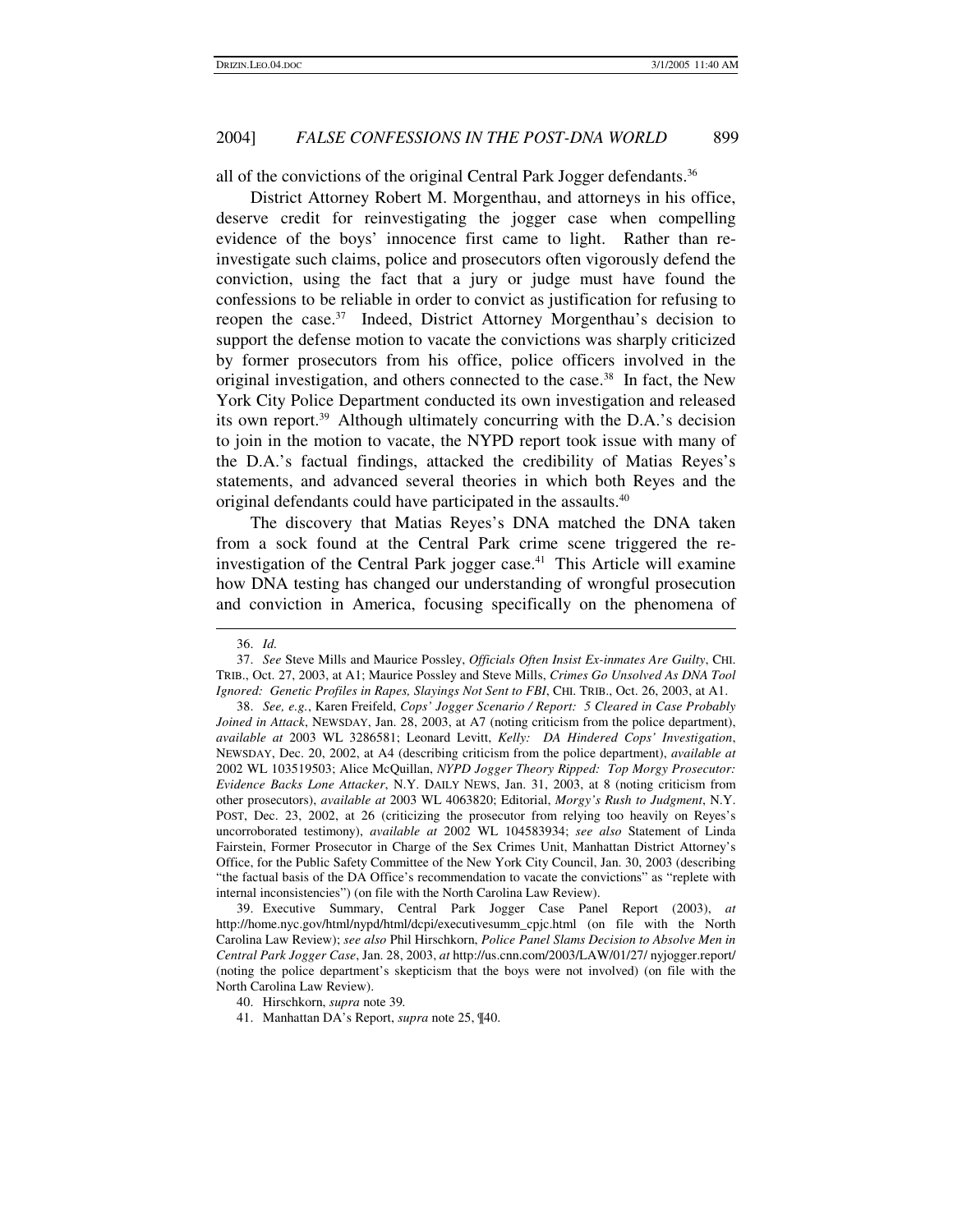interrogation-induced false confession. This Article will document and analyze more than 125 false confessions, the largest such cohort ever assembled. Unlike previous studies of false confessions, however, the confessions considered in this Article have been *proven* to be false. The Central Park Jogger case is representative of many of the trends we have observed in the cohort, including issues of youth, mental disability, multiple false confessions in a single case, and the utility of DNA testing in overcoming resistance to the notion of false confession.

In a development that can be traced directly to the increased use of DNA testing, most of the confessions in the cohort have been proven false in the past five years. <sup>42</sup> Primarily as a result of DNA testing, approximately two-thirds of the exonerations have occurred pre-trial, rather than postconviction. 43 In this way, DNA testing has helped to minimize the consequences of false confessions.

This Article proceeds as follows: Part I discusses, from a historical perspective, the study of wrongful convictions and the prominent role that false confessions have played in such studies. Part I also discusses the development of DNA testing and its role in renewing interest in the study of wrongful convictions. Part II highlights the connection between police interrogation methods and false confessions, focusing principally on the social psychology of false confessions and research on the causes and consequences of false confessions. Part III discusses the methodology used to compile and analyze the false confessions that make up this Article's cohort, defines critical terms, and discusses the limitations of the data. Part IV sets forth the quantitative findings gleaned from the cohort. Part V takes a more qualitative approach to the data set, highlighting some of the common themes and trends that emerge from the cohort cases and describing illustrative cases in some detail. Finally, Part VI concludes this Article with several policy recommendations suggested by the aforementioned findings, and highlights some recent positive developments which suggest that reforms designed to reduce the frequency of false confessions may stand a better chance of being implemented now than ever before.

### I. THE ROLE OF FALSE CONFESSION IN THE STUDY OF WRONGFUL **CONVICTION**

The study of miscarriages of justice (i.e., wrongful conviction) in America begins with Edwin Borchard's pioneering book, *Convicting the*

<sup>42.</sup> *See* Table 8, *infra.*

<sup>43.</sup> *Id.*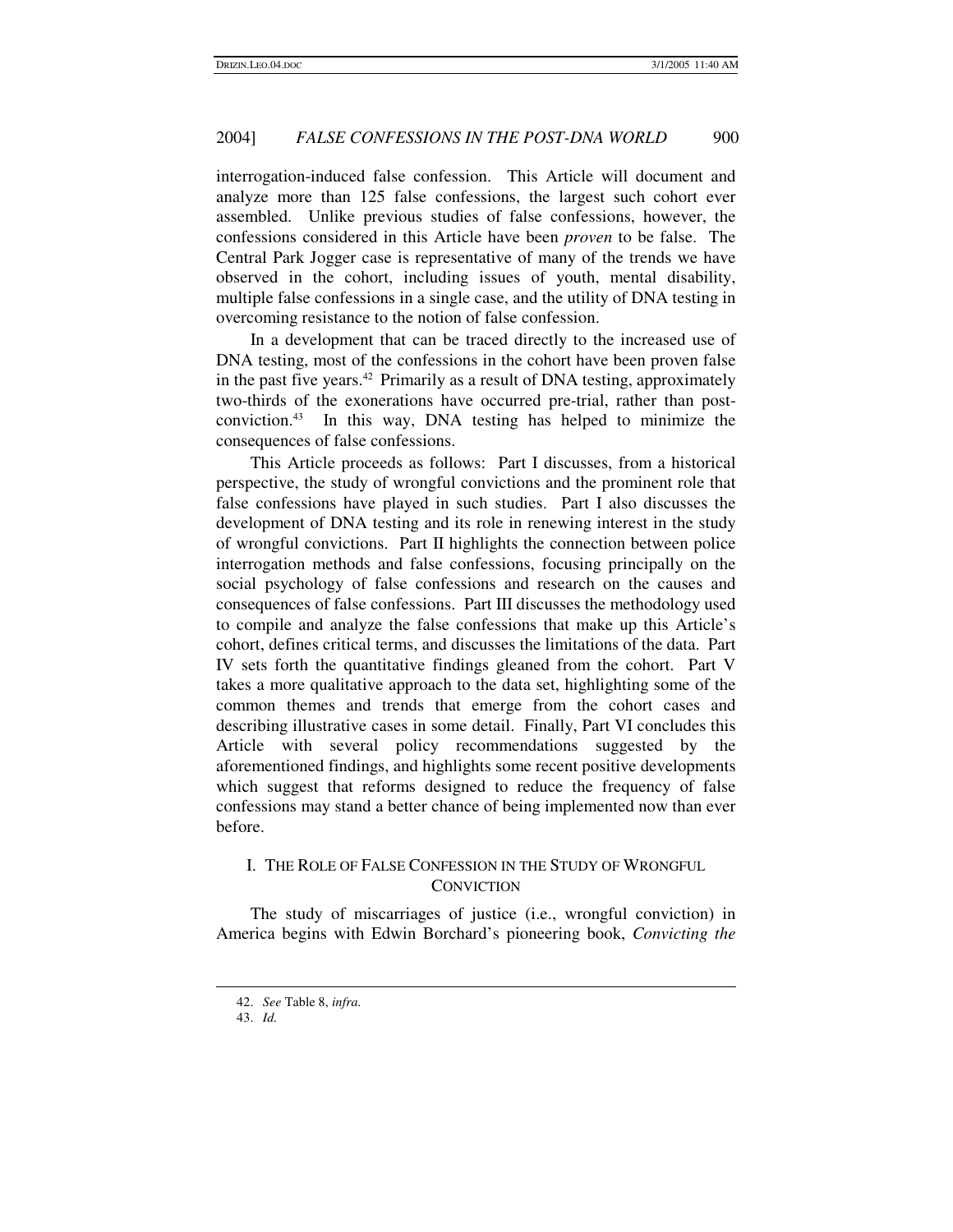*Innocent*. <sup>44</sup> Arguing against the conventional wisdom that innocent people are never convicted in the American criminal justice system, Borchard detailed sixty-five convictions in which innocent individuals were wrongfully prosecuted, convicted, and incarcerated.<sup>45</sup> The thrust of Borchard's then-pioneering research was to shift the research question away from *whether* factually innocent individuals are wrongfully convicted in the American criminal justice system to the questions of *why* they are wrongfully convicted and what can be done to remedy the problem. Borchard identified a number of causes of wrongful conviction—e.g., eyewitness misidentification, perjured testimony, and police and prosecutorial misconduct—as well as policy solutions to reduce the frequency of wrongful conviction. 46

Subsequent empirical studies of error in the administration of criminal justice have elaborated on the multiple causes of wrongful conviction first identified by Borchard.<sup>47</sup> In all of these studies, the problem of false confession has been featured prominently as one among many of the leading causes of wrongful conviction. As discussed in more depth below, however, more recent studies have identified false confession as the leading or primary cause of wrongful conviction in anywhere from 14–25% of the sample cases studied. To a large extent, Borchard's pioneering study laid down the template that subsequent empirical studies of miscarriages of justice would follow for many years to come. From the time Borchard published his book in the early 1930s until the advent of DNA testing in the late 1980s, there was typically one book or major article published every decade or so on the subject of miscarriages of justice, often following the same general format and repeating the same arguments but with newer (and sometimes even more compelling) cases. Although Borchard identified sixty-five cases of wrongful conviction, his book was primarily descriptive rather than analytical: Borchard briefly described how the error occurred, how it was later discovered, and how the original case against the innocent defendant subsequently unraveled. However, Borchard did not quantify, tabulate, or systematically analyze the causes of error in the cases he studied. Similarly, Erle Stanley Gardner's *The Court of Last Resort*, 48 Jerome and Barbara Frank's *Not Guilty*, 49 and S. Radhakrishnan's *The*

<sup>44.</sup> EDWIN M. BORCHARD, CONVICTING THE INNOCENT: SIXTY FIVE ACTUAL ERRORS OF CRIMINAL JUSTICE (1932).

<sup>45.</sup> *Id.*

<sup>46.</sup> *Id.* at 367–78.

<sup>47.</sup> JEROME FRANK & BARBARA FRANK, NOT GUILTY *passim* (1957); S. RADHAKRISHNAN, THE INNOCENTS/EDWARD D. RADIN (1964); Hugo Adam Bedau & Michael L. Radelet, *Miscarriages of Justice in Potentially Capital Cases*, 40 STAN. L. REV. 21, 56–64 (1987).

<sup>48.</sup> ERLE STANLEY GARDNER, THE COURT OF LAST RESORT (1952).

<sup>49.</sup> FRANK & FRANK, *supra* note 47.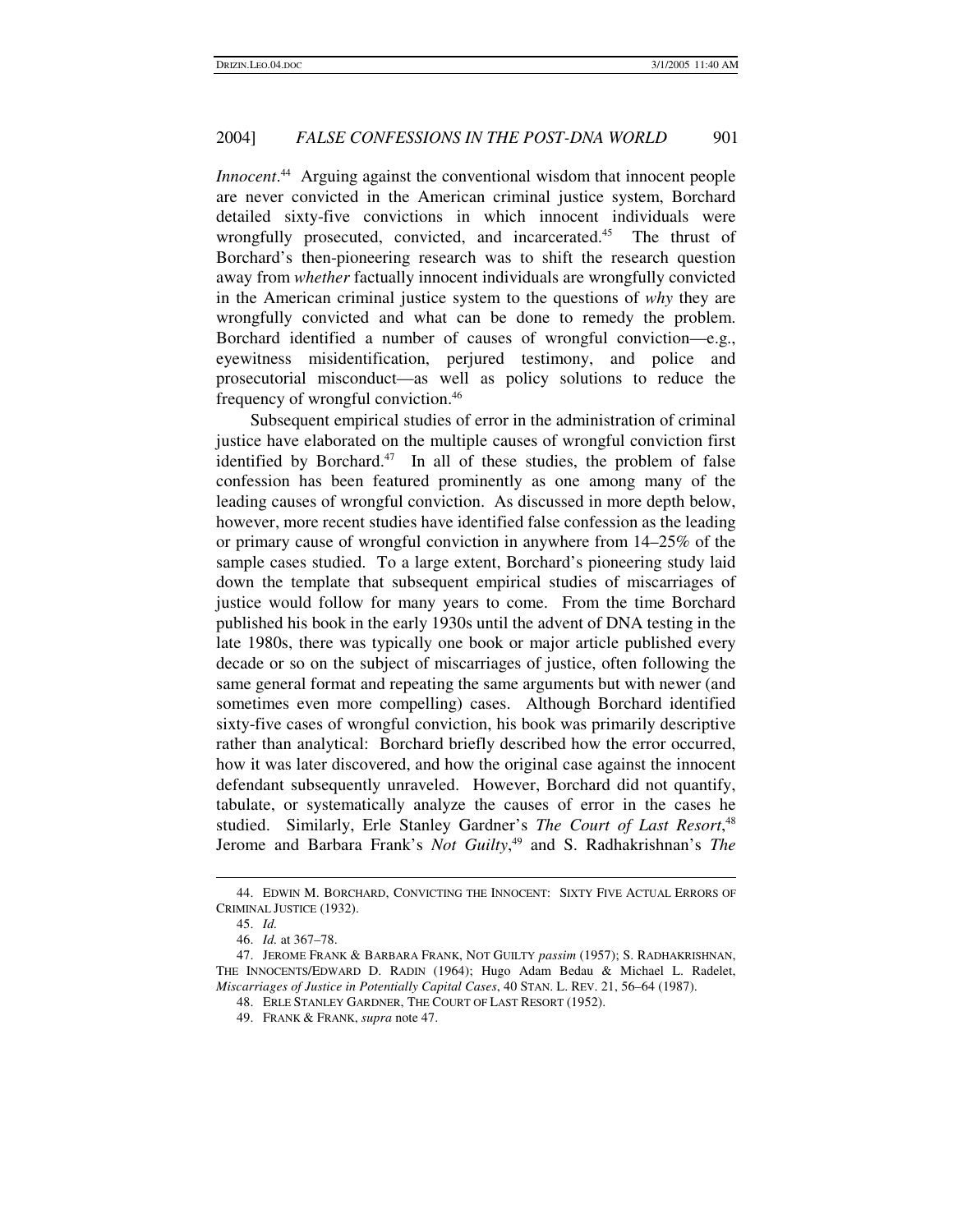*Innocents*, 50 all follow the same format as Borchard's classic, documenting and describing cases in which the State mistakenly prosecuted, convicted, and incarcerated the wrong man. In all three works, the specific causes of wrongful conviction—including the problem of false confession—are discussed in relation to the cases that are presented, but the authors make no attempt to quantify or systematically study the number and characteristics of false confessions (or other errors that they describe).

Until the late 1980s, there was no systematic, social scientific study of the causes, patterns, and consequences of miscarriages of justice in America. This changed with Hugo Bedau and Michael Radelet's 1987 watershed study, "Miscarriages of Justice in Potentially Capital Cases," published in the *Stanford Law Review*. 51 Identifying 350 cases of wrongful conviction in potentially capital cases in America from 1900–1987, Bedau and Radelet systematically analyzed the causes of these errors, the sources of discovery of the error, and the number of innocents who had been executed.<sup>52</sup> Significantly, Bedau and Radelet's sample found that false confessions played a causal role in 49 of the 350 miscarriages of justice studied, approximately 14% of the cases in their sample. Bedau and Radelet's article has been influential for a number of reasons. Most fundamentally, it introduced the largest and most compelling data set on wrongful convictions into the literature; that at least 350 individuals have been wrongfully convicted of capital crimes in the twentieth century is highly disturbing, if not downright horrifying.<sup>53</sup> Moreover, approximately 90% of the 350 wrongful convictions that Bedau and Radelet documented were based on official declarations of innocence. <sup>54</sup> Thus, even if one disputes Bedau and Radelet's conclusion in any particular case, it would be difficult to meaningfully dispute the larger pattern of their findings. Bedau and Radelet have influenced numerous others to research and write about the causes and consequences of wrongful conviction; 55 they have inspired others to reanalyze and extend the insights offered by their data;<sup>56</sup> and they have continued to collect, analyze, and publish studies of wrongful

<sup>50.</sup> RADHAKRISHNAN, *supra* note 47.

<sup>51.</sup> Bedau & Radelet, *supra* note 47, at 56–64.

<sup>52.</sup> *Id.*

<sup>53.</sup> Bedau and Radelet's catalogue of innocents convicted in potentially capital cases increased to 416 by 1992. *See* MICHAEL L. RADELET, HUGO ADAM BEDAU & CONSTANCE E. PUTNAM, IN SPITE OF INNOCENCE: ERRONEOUS CONVICTIONS IN CAPITAL CASES 272 (1992).

<sup>54.</sup> *Id.* at 274.

<sup>55.</sup> *See* WRONGLY CONVICTED: PERSPECTIVES ON FAILED JUSTICE 17–77 (Saundra O. Westervelt & John A. Humphrey eds., 2001) [hereinafter WRONGLY CONVICTED].

<sup>56.</sup> *See generally* Samuel Gross, *The Risks of Death: Why Erroneous Convictions Are Common in Capital Cases*, 44 BUFF. L. REV. 469 (1996) (highlighting the frequency of wrongful convictions).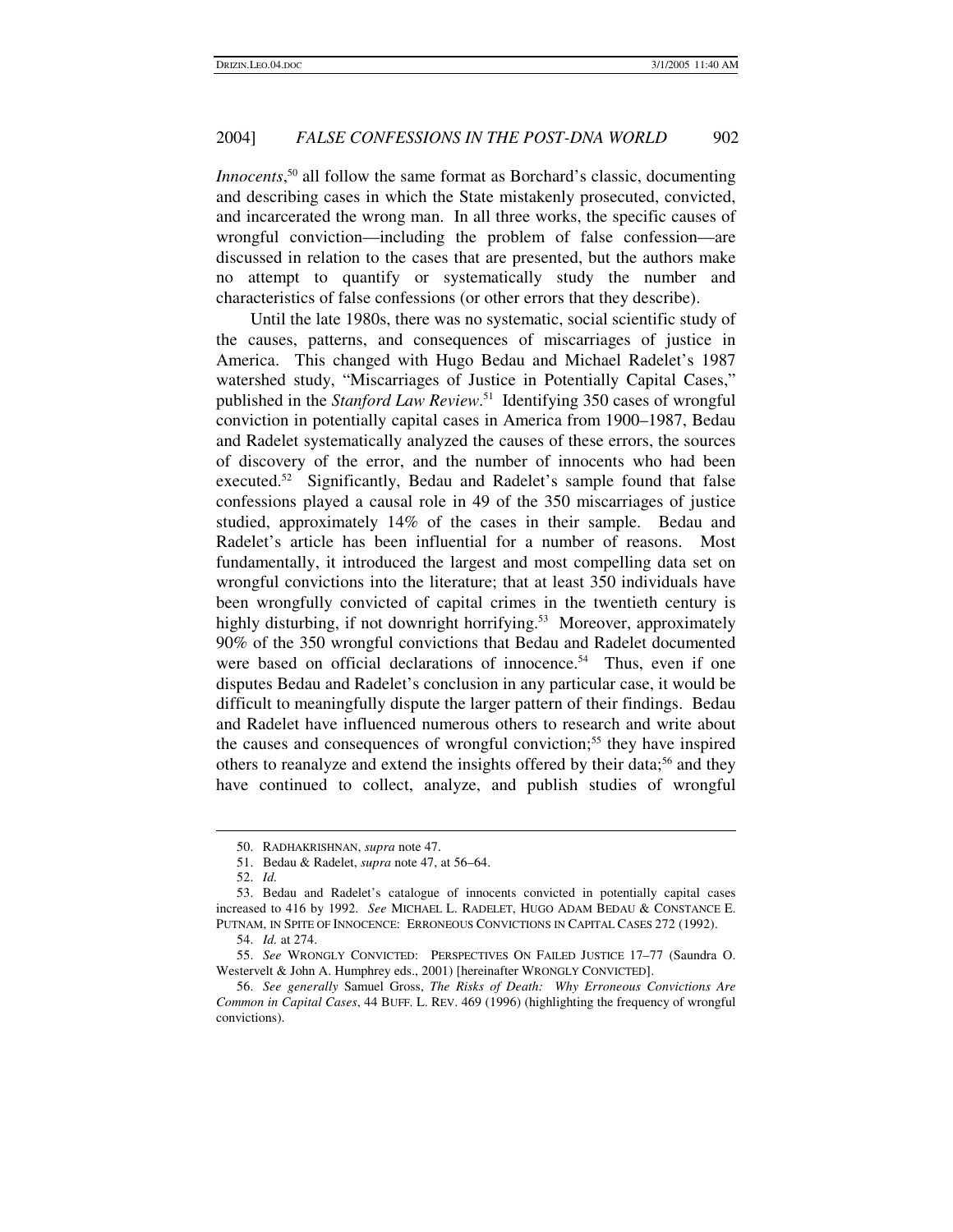convictions in capital cases. 57

Following Bedau and Radelet's widely cited *Stanford Law Review* article, the 1990s were a period of renewed energy and activism in the study of miscarriages of justice. Unlike in the preceding six decades, journalists, lawyers, and scholars published a number of books in the 1990s on the problem of wrongful prosecution and conviction, 58 signaling a new and deepening interest in the study of miscarriages of justice. To be sure, most of the articles and books published in the 1990s were in the Borchard tradition of case description and policy prescription<sup>59</sup> or, alternatively, were individual case studies.<sup>60</sup> Nonetheless, these works created an emerging and expanding critical mass in the study of wrongful conviction, calling attention to old issues in new ways (or at least with newer cases), and laying the groundwork for the biggest, and potentially most significant, development yet in the academic study of miscarriages of justice.

The most significant development in wrongful conviction scholarship in the 1990s was the advent of increasingly sophisticated forms of DNA testing and the application of this new technology to criminal investigation, particularly in post-conviction cases in which a defendant had long claimed his conviction was erroneous and there remained biological evidence from the crime with which to conclusively test the convicted prisoner's claim. DNA testing has established the fact of wrongful conviction in scores of cases, including capital cases. <sup>61</sup> The earliest statement of DNA testing's ability to conclusively establish the fact of wrongful conviction was

<sup>57.</sup> *See generally* RADELET, BEDAU & PUTNAM, *supra* note 53 (describing the problems of false confessions); Michael Radelet & Hugo Bedau, *The Execution of the Innocent*, LAW & CONTEMP. PROBS., 105, 110–16 (1998) (analyzing data on wrongful convictions); Michael Radelet, William S. Loftquist & Hugo Adam Bedau, *Prisoners Released from Death Rows Since 1970 Because of Doubts About Their Guilt*, 13 T.M. COOLEY L. REV, 907 (1996) (chronicling the experiences of wrongfully convicted prisoners).

<sup>58.</sup> *See, e.g.*, RADELET, BEDAU & PUTNAM, *supra* note 53, at 102–20. *See generally* MARTIN YANT, PRESUMED GUILTY (1991) (describing the toll wrongful prosecutions take on the American criminal justice system); CONVICTING THE INNOCENT (Donald Connery ed., 1996) (detailing the struggles of one man wrongfully convicted after his false confession); MISCARRIAGES OF JUSTICE: A REVIEW OF JUSTICE IN ERROR (Clive Walker & Keir Starmer eds., 1999) (examining the various steps within the criminal justice system which have resulted in the conviction of the innocent).

<sup>59.</sup> *See* RONALD HUFF, ARYE RATTNER & EDWARD SAGARIN, CONVICTED BUT INNOCENT 21–32, 142–60 (1996); YANT, *supra* note 58, at 2.

<sup>60.</sup> *See* JIM FISHER, FALL GUYS: FALSE CONFESSIONS AND THE POLITICS OF MURDER (1996); EDWARD HUMES, MEAN JUSTICE (1999); ROGER PARLOFF, TRIPLE JEOPARDY: A STORY OF LAW AT ITS BEST—AND WORST (1996); DAVID PROTESS & ROB WARDEN, A PROMISE OF JUSTICE (1998).

<sup>61.</sup> *See* Innocence Project, Case Profiles, *at* http://www.innocenceproject.org/case/ index.php (last visited Feb. 13, 2004) [hereinafter Innocence Project] (providing a summary for each of the postconviction DNA exonerations in the U.S.) (on file with the North Carolina Law Review).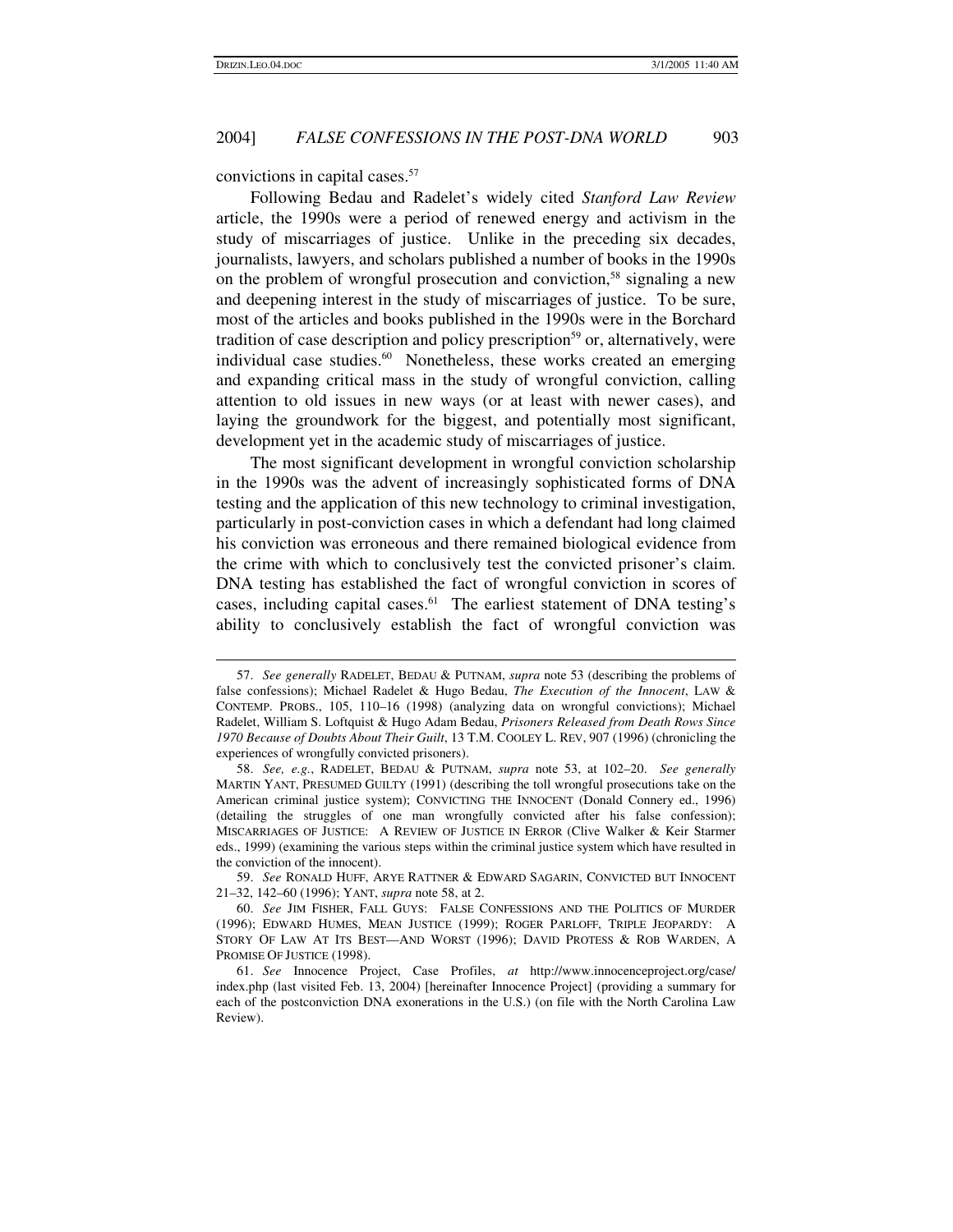contained in Edward Connors, Thomas Lundregan, Neil Miller and Tom McEwen's study of twenty-eight wrongful convictions<sup>62</sup> in which the testing of DNA evidence subsequently established the incarcerated prisoner's innocence. In this study, approximately 18% (5/28) of the convictions were attributable to false confessions. 63 In the eight years since the publication of the Connors study, DNA testing has become increasingly sophisticated,<sup>64</sup> and numerous other wrongfully convicted individuals have been exonerated, declared innocent, and released from prison.<sup>65</sup> Barry Scheck and Peter Neufeld, co-founders of the Innocence Project at the Cardozo School of Law, and others, have continued to work on cases in which DNA testing has established factual innocence and led to the release of wrongfully convicted prisoners. <sup>66</sup> As of the year 2000, when Scheck and Neufeld (along with *New York Times* journalist Jim Dwyer) published *Actual Innocence: Five Days to Execution and Other Dispatches from the Wrongly Convicted*, sixty-two factually innocent individuals had been exonerated by DNA evidence.<sup>67</sup> Of those cases, approximately 24% (15/62) involved false confessions. <sup>68</sup> At the time of this writing 140 wrongly convicted prisoners have been exonerated and released as a result of DNA testing. Approximately 25% (35/140) of these wrongful convictions were caused by false confession. 69

The advent of DNA testing and the window it opened onto the errors of the legal system has permanently altered the nature and study of miscarriages of justice in America. Most importantly, DNA testing has established factual innocence with certainty in numerous post-conviction cases, so much so that it has now become widely accepted, in the space of just a few years, that wrongful convictions occur with regular and troubling frequency in the American criminal justice system, despite our highminded ideals and the numerous constitutional rights that are meant to procedurally safeguard the innocent against wrongful conviction. It is one thing for Bedau and Radelet to argue, based on their own judgment of the totality of the facts and documentary record in individual cases, that hundreds of innocent individuals have been wrongfully convicted and incarcerated; it is quite another thing for DNA testing to establish

<sup>62.</sup> EDWARD CONNOR ET AL., CONVICTED BY JURIES, EXONERATED BY SCIENCE: CASE STUDIES IN THE USE OF DNA EVIDENCE TO ESTABLISH INNOCENCE AFTER TRIAL (1996).

<sup>63.</sup> *Id.* at 16–17.

<sup>64.</sup> BARRY SCHECK, PETER NEUFELD & JIM DWYER, ACTUAL INNOCENCE 262 (2000).

<sup>65.</sup> *See* Innocence Project, *supra* note 61.

<sup>66.</sup> *See id.*

<sup>67.</sup> *See id.*

<sup>68.</sup> *See* SCHECK ET AL., *supra* note 64, at 254–56.

<sup>69.</sup> *See* Innocence Project, *supra* note 61. These updated numbers are based upon figures provided by Sara Tofte, a policy analyst at the Innocence Project.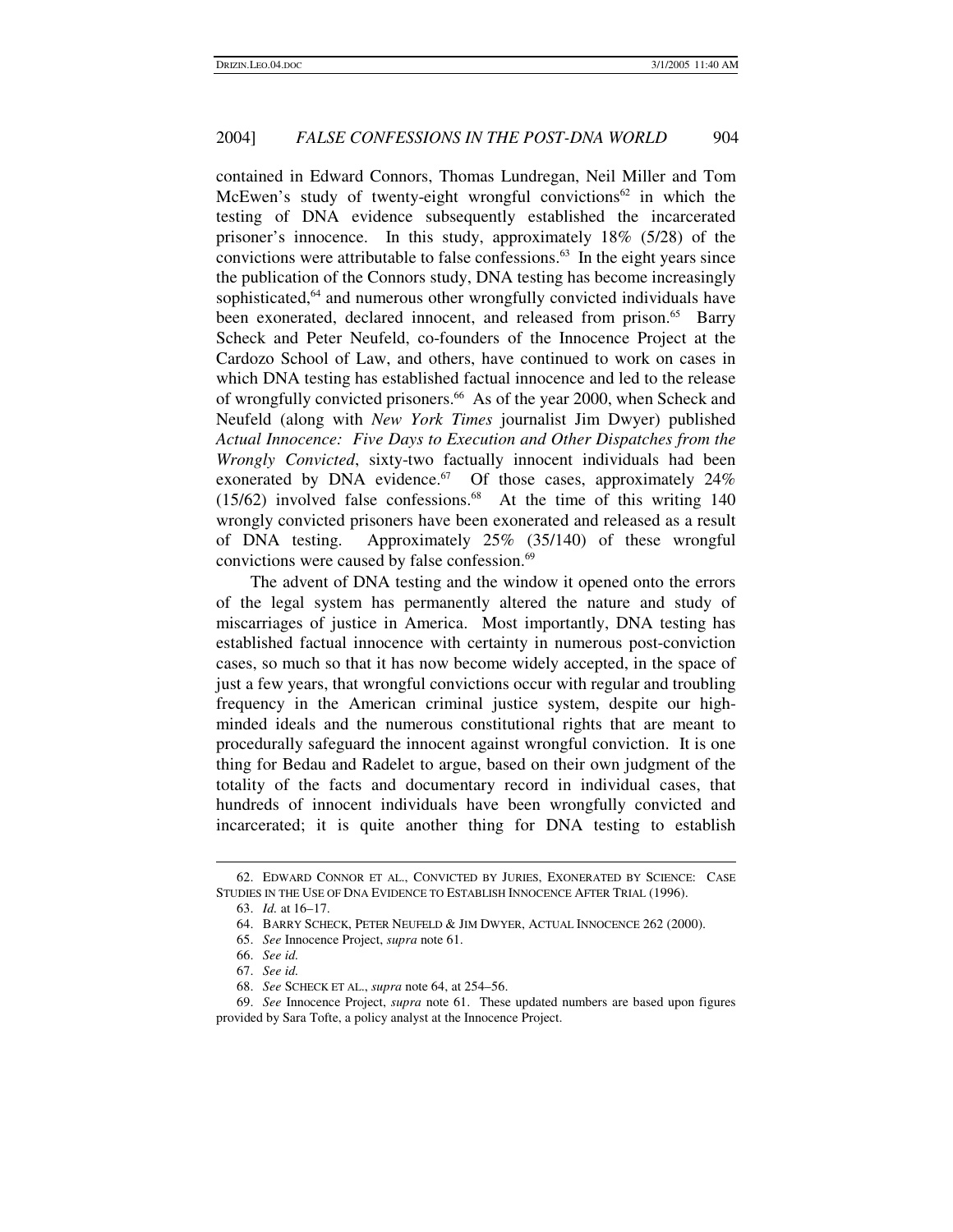prisoners' factual innocence in case after case. Notwithstanding judgments of innocence from criminal justice and/or political officials, the former can always be disputed and impugned as the "subjective" interpretation of the scholar; the latter can be established conclusively and beyond dispute. More so than at any time since Borchard's seminal book in 1932, the advent of DNA testing in the 1990s has established the problem as not whether, or how frequently, miscarriages of justice occur, but *why* they occur so frequently and what can be done to prevent and remedy them.<sup>70</sup>

As we have seen from this cursory review of the miscarriage of justice literature, only a few studies have systematically aggregated, quantified, and analyzed the causal role of false confession in wrongful conviction cases. These studies report that the number of false confessions range from 8–25% of the total miscarriages of justices studied, thus establishing the problem of false confessions as a leading cause of the wrongful convictions of the innocent in America. Table 1 below lists these studies. If we remove the findings from one methodologically flawed (and otherwise questionable) study, 71 the percentage of false confession in the miscarriages

<sup>70.</sup> Unfortunately, though, the ability of DNA testing to resolve factual disputes about innocence is limited, for most crimes do not involve biological evidence (such as blood, semen, hair, fingerprints, skin or other tissue) with which to test claims of innocence, and in most postconviction cases involving biological evidence in which the prisoner has claimed innocence, the biological material has been destroyed. *See* SCHECK ET AL., *supra* note 64, at 36.

<sup>71.</sup> Based on a study of 205 alleged wrongful convictions, Ronald Huff, Arye Rattner and Edward Sagarin's book CONVICTED BUT INNOCENT reports a false confession rate of 8% in their alleged sample. *See* HUFF ET AL., *supra* note 59, at 142. This study, however, is both methodologically flawed and highly questionable. In our opinion it should be disregarded because the authors count only what they believe to be the single major source of error for each case, thus failing to count a false confession in any case it occurred where they did not deem it to be the primary source of error leading to a wrongful conviction. This is surprising because the authors acknowledge that most wrongful conviction cases consist of multiple errors and that that their own approach is thus "insufficient" and their reported findings are therefore "a gross oversimplification." *Id.* at 64–65. As a result of their admittedly insufficient and grossly oversimplified approach and findings, Huff et al. surely underestimate the percentage of false confessions in the cases they studied. We tried to figure out what percentage of Huff et al.'s cases involved false confessions but, unfortunately, were not able to do so because, contrary to the established practice in all other miscarriage of justice studies (and in the social science more generally), Huff et al. failed to list or cite the names of the cases in their database. In all other studies, there is typically an appendix or table listing the case names and the sources that verify the fact of the wrongful conviction as well as the factual assertions of the author(s). We subsequently contacted both living authors, Ronald Huff and Arye Rattner, asking if they could provide us the names of the 205 cases that they assert forms the basis of the quantitative tabulations in their book, but neither author possessed or could point us to the data set for their tabulations, which was never documented in the first place. Regrettably, Huff et al.'s failure to document the case names in their study deprives scholars of verifying or re-analyzing their stated findings. This fact alone, in our judgment, makes any of the reported findings in the Huff et al study suspect. In assessing whether Huff et al.'s findings are credible, one must rely on faith alone, which is an insufficient form of proof either in social science generally or more specifically in the Huff et al.'s study, especially in light of their admission that their methodology is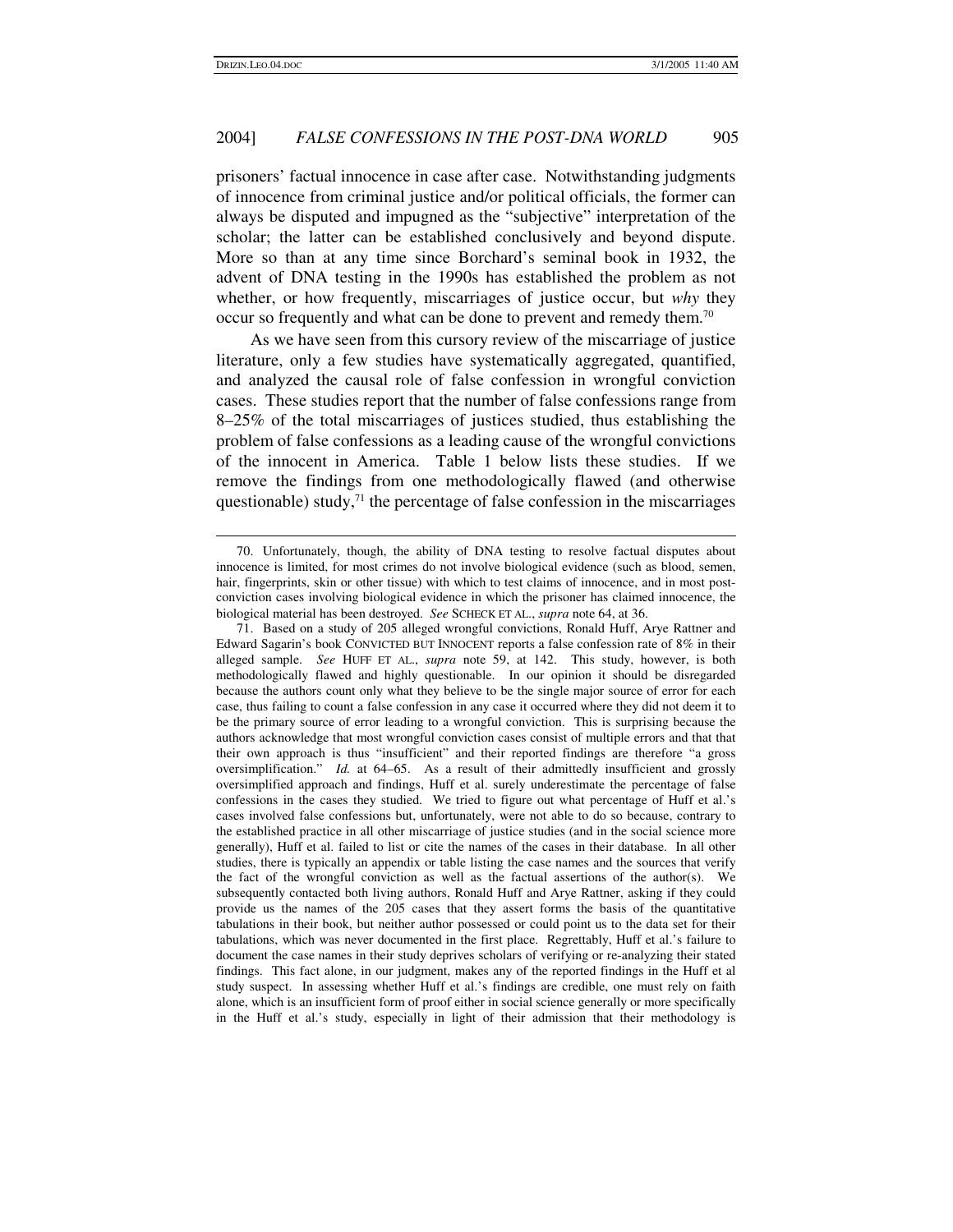of justice studies ranges from 14–25%.

# **TABLE 1**

# **THE PERCENTAGE OF FALSE CONFESSIONS IN PRIOR STUDIES OF WRONGFUL CONVICTIONS**

| <b>Authors and</b><br>Year               | Number of<br><b>False Confessions</b> | <b>Percentage of Cases</b><br><b>Studied</b> |
|------------------------------------------|---------------------------------------|----------------------------------------------|
| Bedau and Radelet<br>$(1987)^{72}$       | 49/350                                | 14%                                          |
| Connors, Lundregan,                      |                                       |                                              |
| Miller & McEwen                          |                                       |                                              |
| $(1996)^{73}$                            | 5/28                                  | 18%                                          |
| Scheck, Neufeld &<br>Dwyer $(2000)^{74}$ | 15/62                                 | 24%                                          |
| Innocence Project                        |                                       |                                              |
| $(2003)^{75}$                            | 35/140                                | 25%                                          |
|                                          |                                       |                                              |

# II. THE SOCIAL PSYCHOLOGY OF POLICE INTERROGATION AND FALSE **CONFESSION**

Apart from the popular and academic literature on miscarriages of justice, there exists a well-established psychological and sociological literature on the causes, characteristics, and consequences of police interrogation and false confession.<sup>76</sup> This literature focuses on the

- 73. *See* CONNOR ET AL., *supra* note 62, at 16–17.
- 74. *See* SCHECK ET AL., *supra* note 64, at 262.
- 75. *See* Innocence Project, *supra* note 61.

76. For articles discussing the impact of psychological research and expert testimony on legal changes, police practice, and legal judgments in the U.S. and overseas, see generally GISLI GUDJONSSON, THE PSYCHOLOGY OF INTERROGATIONS AND CONFESSIONS (2003); Saul Kassin, *The Psychology of Confession Evidence*, 52 AM. PSYCHOL. 221 (1997); Saul Kassin & Katherine Neumann, *On the Power of Confession Evidence: An Experimental Test of the Fundamental Difference Hypothesis*, 21 LAW & HUM. BEHAV. 469 (1997); Saul Kassin & Holly Sukel, *Coerced Confessions and the Jury: An Experimental Test of the "Harmless Error" Rule*, 21 LAW & HUM. BEHAV. 27 (1997); Richard A. Leo, *Inside the Interrogation Room*, 86 J. CRIM. L. & CRIMINOLOGY 300 (1996) [hereinafter Leo, *Inside the Interrogation Room*]; Richard A. Leo & Richard J. Ofshe, *The Consequences of False Confessions: Deprivations of Liberty and*

insufficient and their findings are grossly oversimplified. *Id.* at 64–65. As a result, the Huff finding of 8% should be excluded from any credible discussion of the percentage of false confessions in the academic studies of miscarriages of justice, and it is therefore excluded from Table 1.

<sup>72.</sup> *See* Bedau & Radelet, *supra* note 47, at 57.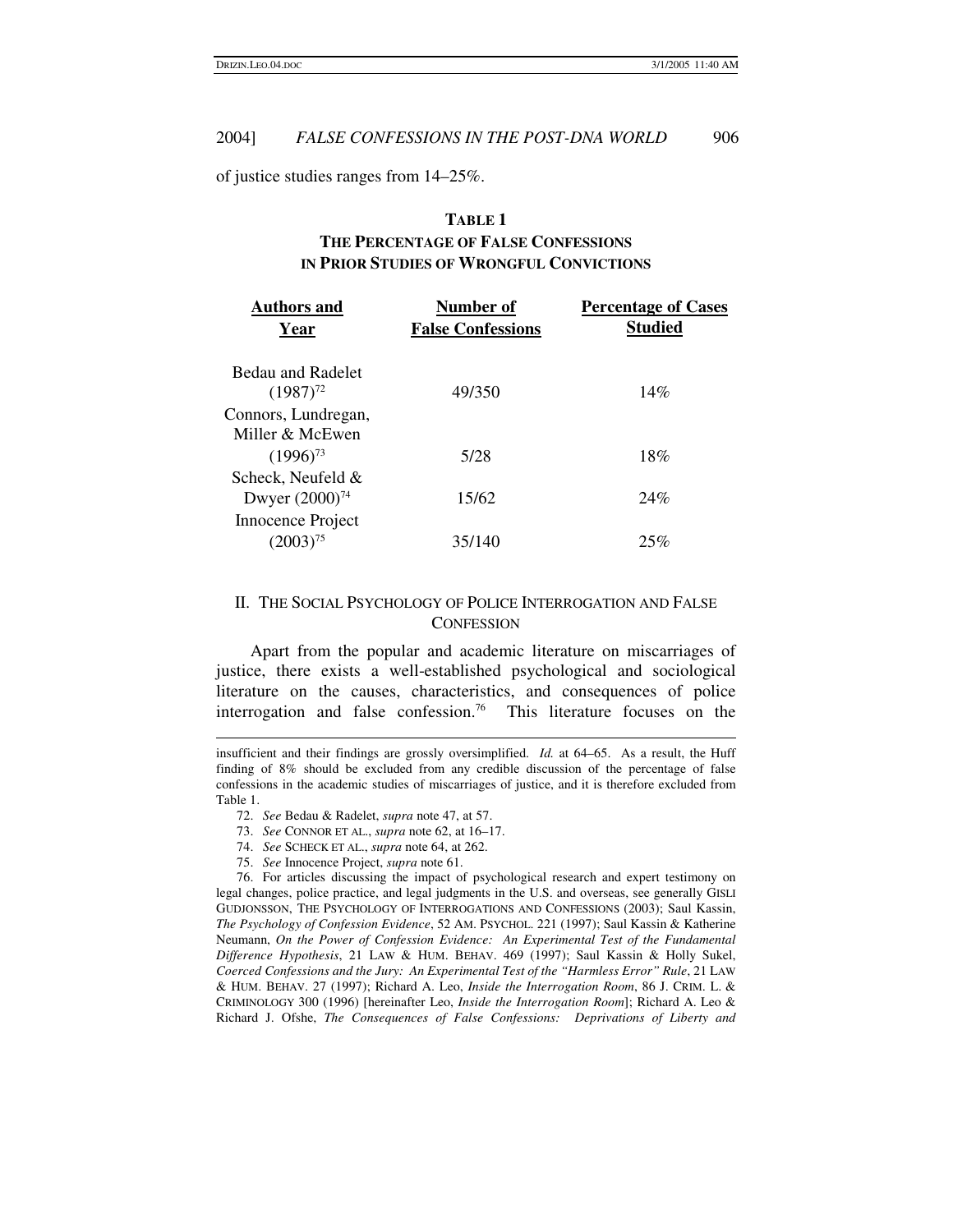techniques and strategies of modern police interrogation, which rely on psychological influence, persuasion, deception and/or coercion to achieve their desired objectives; <sup>77</sup> how these techniques are designed, taught, and practiced in the real world of police questioning;<sup>78</sup> the effect(s) these techniques have on the perceptions and behavior of custodial suspects during interrogation;<sup>79</sup> how and why these techniques often lead the guilty to confess truthfully, as well as how and why these same techniques sometimes lead the innocent to confess falsely;<sup>80</sup> the different types of false confession and their characteristics;<sup>81</sup> the psychological traits and characteristics that make some individuals more vulnerable to the pressures of psychological interrogation; 82 and the effect of confession evidence on judges and juries in their assessment of the voluntariness and/or reliability of a defendant's interrogation-induced statements, admissions and/or confessions. 83

In earlier eras, the problem of, and potential for, interrogation-induced false confession was more obvious and understandable than it is today. Through the nineteenth century and into the first one-third of the twentieth century, American police routinely relied on the infliction of bodily pain and psychological torment—the so-called "third degree"—to extract confessions from custodial suspects. <sup>84</sup> These techniques ranged from the

77. *See* Kassin, *supra* note 76, at 221–28; Leo, *Inside the Interrogation Room*, *supra* note 76, at 273–301.

78. *See* Kassin, *supra* note 76, at 221–28.

79. *See* Ofshe & Leo, *Social Psychology of Police Interrogation*, *supra* note 76, at 200–07.

80. *See* Leo & Ofshe, *Consequences*, *supra* note 76, at 491–92; Ofshe & Leo, *Social Psychology of Police Interrogation*, *supra* note 76, at 200–07.

81. *See* Kassin, *supra* note 76, at 221–28.

82. *See id.*

83. *See* Kassin & Neumann, *supra* note 76, at 481; Kassin & Sukel, *supra* note 76, at 42.

*Miscarriages of Justice in the Age of Psychological Interrogation*, 88 J. CRIM. L. & CRIMINOLOGY 429 (1998) [hereinafter Leo & Ofshe, *Consequences*]; Richard A. Leo & Richard J. Ofshe, *The Social Psychology of Police Interrogation: The Theory and Classification of True and False Confessions*, 16 STUD. L. POL. & SOC'Y 189 (1997) [hereinafter Ofshe & Leo, *Social Psychology of Police Interrogation*]; Richard J. Ofshe & Richard A. Leo, *The Decision to Confess Falsely: Rational Choice and Irrational Action.* 74 DEN. L. REV. 979 (1997) [hereinafter Ofshe & Leo, *Decision to Confess Falsely*].

<sup>84.</sup> NAT'L COMM'N ON LAW OBSERVANCE AND ENFORCEMENT, REPORT ON LAWLESSNESS IN LAW ENFORCEMENT, H.R. Rep. No. 71-252, at 19 (1931) [hereinafter WICKERSHAM COMMISSION REPORT]; *see also* Richard A. Leo, Police Interrogation in America: A Study of Violence, Civility and Social Change (1994) (unpublished Ph.D. dissertation, University of California, Berkeley) [hereinafter Leo, Police Interrogation in America] (detailing common torture methods used in the early twentieth century) (on file with the North Carolina Law Review). It should be noted that the third degree did not die out entirely after the first third of the twentieth century. In the 1970s, the Philadelphia Police Department became embroiled in a scandal that revealed the extensive use of the third degree or torture techniques during interrogation. In the 1980s and 1990s, the Chicago police department too became embroiled in a third degree fiasco. The Chicago Police Department's own Office of Professional Standards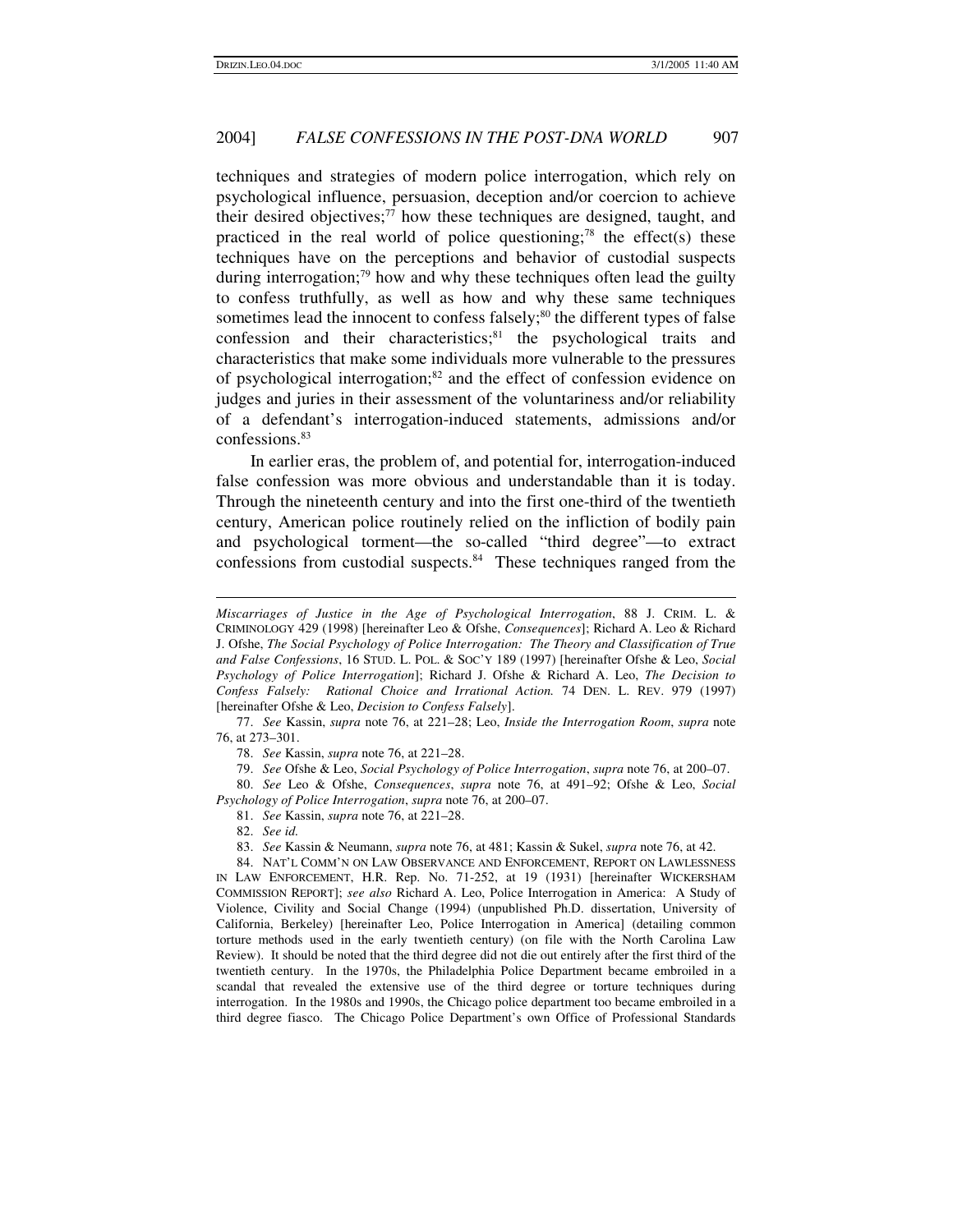direct and explicit use of physical violence (such as beating, punching, kicking or mauling a suspect) to more elaborate strategies of torture (such as the "sweat box,"<sup>85</sup> the "water cure,"<sup>86</sup> and the "electric monkey"<sup>87</sup>) to physically and psychologically coercive techniques that did not leave marks (such as the use of a rubber hose, suffocation, extended incommunicado interrogation, or food and sleep deprivation) to lesser forms of psychological duress such as threats of harm and promises of leniency.<sup>88</sup> As Ernest Jerome Hopkins wrote in the heyday of the third degree, "there are a thousand forms of compulsion; our police show great ingenuity in the variety employed." <sup>89</sup> The manifold and varied techniques of third degree violence were commonplace in an era when American police departments were systemically brutal and corrupt, controlled by political machines rather than an independent judiciary and had yet to be professionalized.<sup>90</sup> In the wake of the Wickersham Commission Report<sup>91</sup> and several U.S. Supreme Court decisions in the 1930s and 1940s,<sup>92</sup> American police forces began to reform their interrogation practices, developing psychological techniques and strategies that were believed to be more effective, professional, and humane than the third degree.<sup>93</sup> As psychological methods of interrogation have evolved over the years, they have become increasingly sophisticated, relying on more subtle forms of

85. The "Sweat Box" involved placing a suspect in a small, dark cell next to a stove that produced scorching heat and pungent odors. *See* Leo, Police Interrogation in America, *supra* note 84, at 31–32.

86. The "Water Cure" involved holding a suspect's head in water until he almost drowned, placing a water hose into or down his mouth, or forcing a suspect to lay on his back while pouring water into his nostrils. *Id.* at 32.

87. The "Electric Monkey" involved connecting one pole of a storage battery to a suspect's spine, another pole of the storage batter to a suspect's hands, and then charging currents through the suspect's body. *Id.* at 33.

90. Leo, Police Interrogation in America, *supra* note 84, at 201.

found that Lieutenant Jon Burge, commanding officer of the Area 2 Violent Crimes Unit, had systematically tortured numerous criminal suspects. Eventually Burge was fired from the Chicago Police Department. JOHN CONROY, UNSPEAKABLE ACTS, ORDINARY PEOPLE: THE DYNAMICS OF TORTURE 231 (2000). Though both of these third degree police scandals have receded in time, a number of American scholars and commentators have suggested that American police might be allowed to once again employ, in limited circumstances, third degree interrogation techniques in light of the September 11th attacks on the World Trade Center and the Pentagon. *See* Alan Dershowitz, *Should the Ticking Bomb Terrorist be Tortured?*, *in* WHY TERRORISM WORKS 131, 131–63 (2002); Eyal Press, *In Torture We Trust*, THE NATION, Mar. 31, 2003, at 11–16.

<sup>88.</sup> *Id.*

<sup>89.</sup> ERNEST JEROME HOPKINS, OUR LAWLESS POLICE 194 (1931).

<sup>91.</sup> WICKERSHAM COMMISSION REPORT, *supra* note 84, at 49.

<sup>92.</sup> Brown v. Mississippi, 297 U.S. 278 (1936); *see also* Ashcraft v. Tennessee, 322 U.S. 143 (1944) (holding that the admission of a confession obtained after a brutal interrogation was improper).

<sup>93.</sup> Richard A. Leo, *From Coercion to Deception: The Changing Nature of Police Interrogation in America*, 18 CRIME, L. & SOC. CHANGE 35, 40 (1992).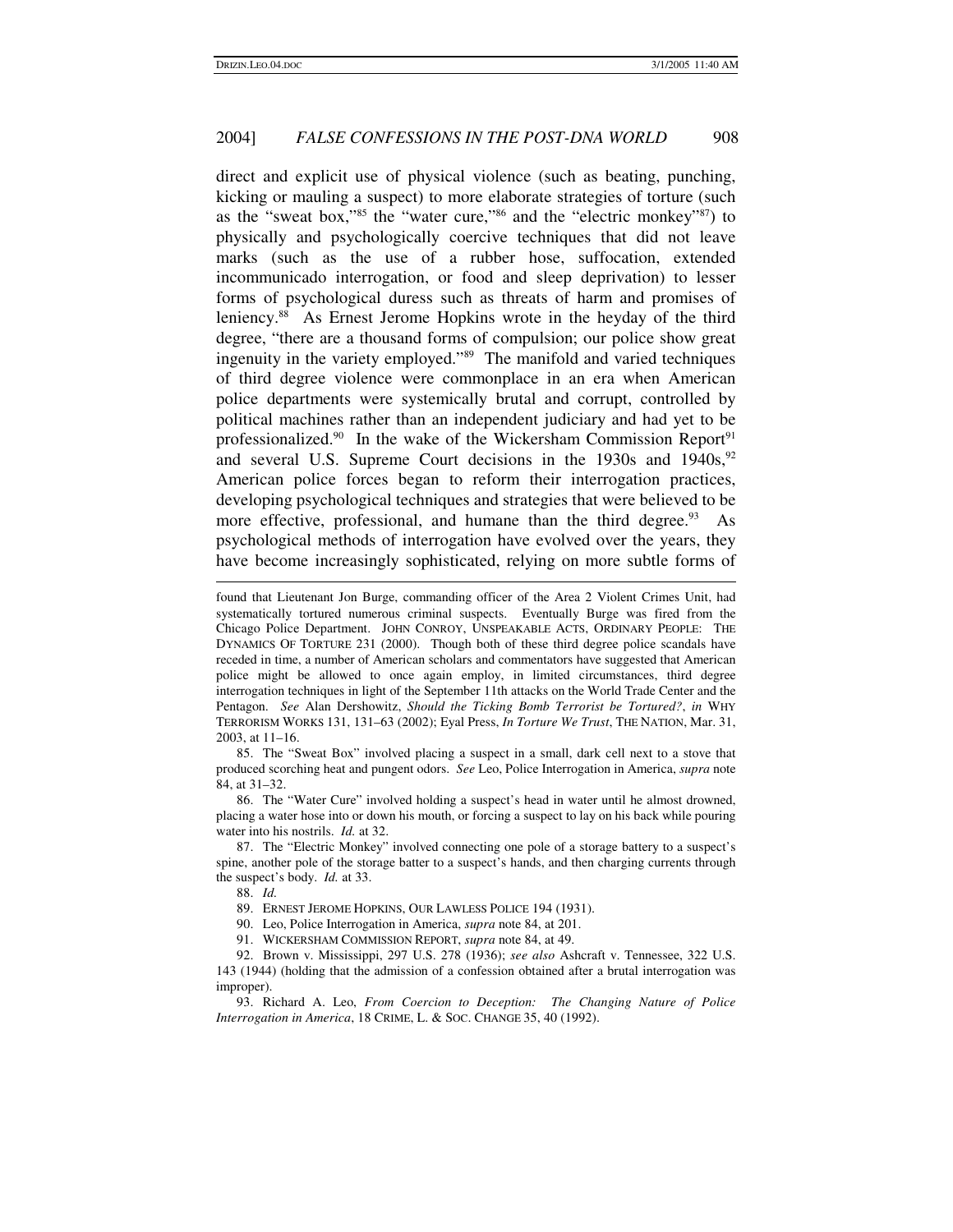manipulation, deception, and coercion. As a result, it is no longer as apparent how or why police interrogation techniques might lead the innocent to confess falsely—particularly to crimes that carry the possibility of lengthy prison sentences or execution.

Indeed, in the era of psychological interrogation, the phenomenon of false confession has become counter-intuitive.<sup>94</sup> Because police interrogation is beyond the common knowledge of individuals who have neither experienced it firsthand as a criminal suspect nor performed it as a trained police officer—i.e., the vast majority of the American public—most people are ignorant of the psychologically manipulative methods and strategies of police interrogators. Most people do not appear to know that interrogation-induced false confessions even exist, let alone that police detectives are sent to specialized training schools to learn the techniques of interrogation or how and why they are designed to manipulate the perceptions, reasoning, and decision-making of a custodial suspect and thus lead to the decision to confess. <sup>95</sup> Like many criminal justice officials, most people appear to believe in what one of the authors has labeled "the myth of psychological interrogation": that an innocent person will not falsely confess to a serious crime unless he is physically tortured or mentally ill.<sup>96</sup> This myth is, of course, easily dispelled by the literature on miscarriages of justice 97 as well as the psychological and sociological literature on coercive persuasion 98 and interrogation-induced false confession. <sup>99</sup> Social scientists and legal scholars have amply documented that contemporary methods of psychological interrogation can, and sometimes do, lead innocent individuals to confess falsely to serious felony crimes.<sup>100</sup> The social psychological literature has thus sought to explain the reasons how and why the strategies of psychological interrogation sometimes lead

<sup>94.</sup> Welsh S. White, *False Confessions and the Constitution: Safeguards Against Untrustworthy Confessions*, 32 HARV. C.R.-C.L. REV. 105, 108 (1997); *see also* Richard A. Leo, *False Confessions: Causes, Consequences, and Solutions*, *in* WRONGLY CONVICTED, *supra* note 55, at 81 (describing the public's faith in the criminal justice system, constitutional safeguards, and due process).

<sup>95.</sup> Leo, *supra* note 94, at 37.

<sup>96.</sup> *See id.*; Kassin & Neumann, *supra* note 76, at 482.

<sup>97.</sup> *See* YANT, *supra* note 58, at 16; Bedau & Radelet, *supra* note 47, at 47–56.

<sup>98.</sup> *See* Richard Ofshe, *Coercive Persuasion and Attitude Change*, *in* ENCYCLOPEDIA OF SOCIOLOGY 212, 220–21 (Edgar F. Borgatta & Marie L. Borgatta eds., 1992); GUDJONSSON, *supra* note 76, at 24–25, 47–49.

<sup>99.</sup> *See* GUDJONSSON, *supra* note 76, at 205–58; Kassin, *supra* note 76, at 224–25; Leo & Ofshe, *Consequences*, *supra* note 76, at 492.

<sup>100.</sup> *See* GUDJONSSON, *supra* note 76, at 205–58; Kassin, *supra* note 76, at 224–25; Leo & Ofshe, *Consequences*, *supra* note 76, at 440–49; Ofshe & Leo, *Decision to Confess Falsely*, *supra* note 76, at 981–1001; Ofshe & Leo, *Social Psychology of Police Interrogation*, *supra* note 76, at 191–94.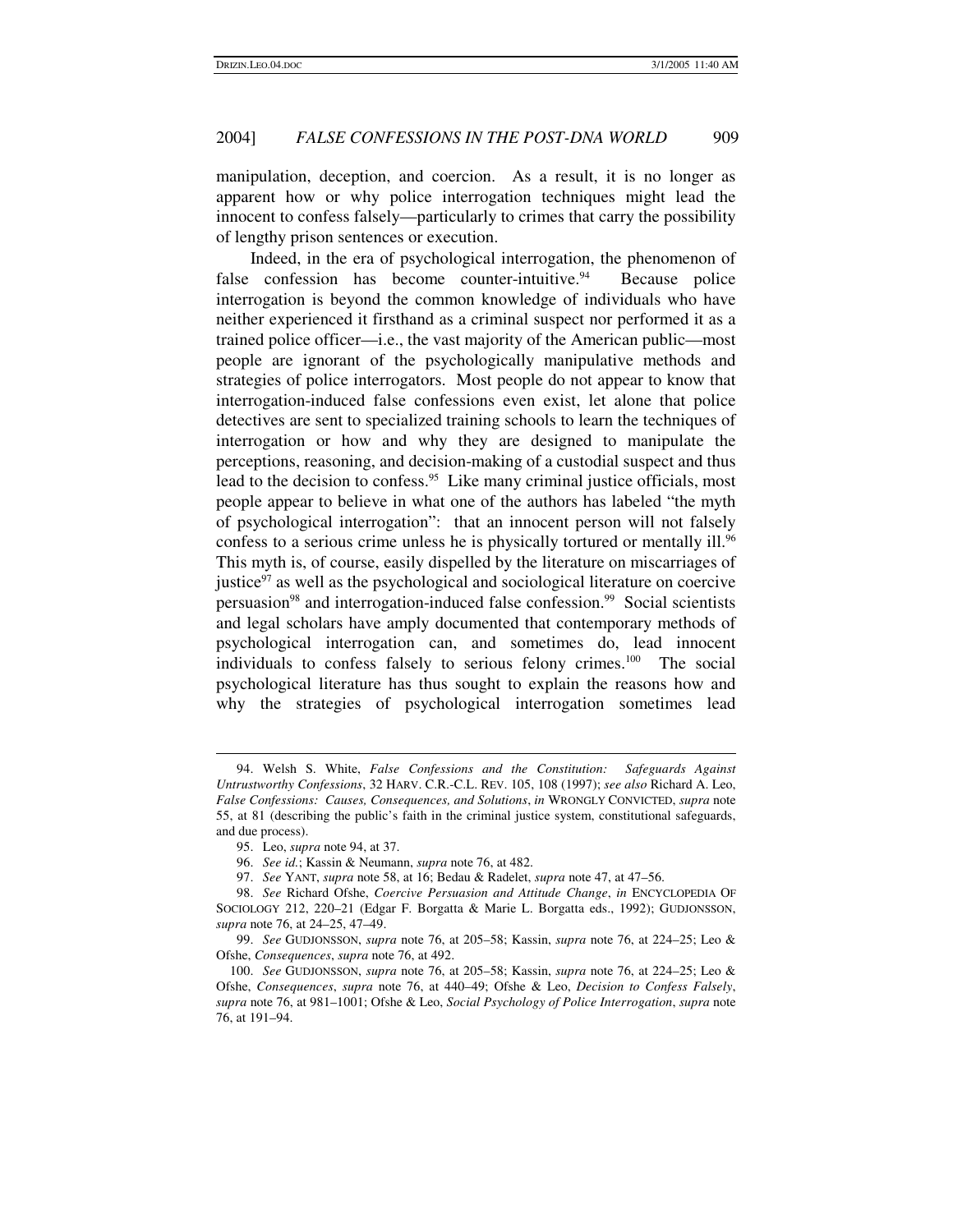individuals to confess to crimes they did not commit. 101

Interrogation is different than interviewing: whereas the goal of interviewing is to obtain the truth through non-accusatorial, open-ended questioning in order to gather general information in the early stages of a criminal investigation, the goal of interrogation is to elicit incriminating statements, admissions and/or confessions through the use of psychological methods that are explicitly confrontational, manipulative, and suggestive. 102 The purpose of interrogation is not to determine whether a suspect is guilty; rather, police are trained to interrogate only those suspects whose guilt they presume or believe they have already established.<sup>103</sup> The purpose of interrogation, therefore, is not to investigate or evaluate a suspect's alibi or denials. <sup>104</sup> Nor is the purpose of interrogation necessarily to elicit or determine the truth. <sup>105</sup> Rather, the singular purpose of American police interrogation is to elicit incriminating statements and admissions—ideally a full confession—in order to assist the State in its prosecution of the defendant.<sup>106</sup> Because it is designed to break the anticipated resistance of an individual who is presumed guilty, police interrogation is stressinducing by design; it is intentionally structured to promote isolation, anxiety, fear, powerlessness, and hopelessness.<sup>107</sup> Police interrogation involves the use of numerous psychological techniques, primary among them isolation, accusation, attacks on the suspect's alibi, cutting off of denials, confrontation with true or false incriminating evidence, the use of "themes" (so-called scenarios that recast the suspect's behavior so that he is no longer morally and/or legally culpable), and inducements.<sup>108</sup> Thus, police interrogation can be described as a two-sided process, involving techniques that rely on negative incentives (i.e., tactics that suggest the suspect should confess because no other course of action is plausible, such as confronting suspects with real or invented evidence, identifying contradictions in the suspect's account, and refusing to credit his denials or

<sup>101.</sup> *See* Kassin, *supra* note 76, at 221–28; Ofshe & Leo, *Decision to Confess Falsely*, *supra* note 76, at 1001–122.

<sup>102.</sup> *See* NATHAN GORDON & WILLIAM FLEISHER, EFFECTIVE INTERVIEWING & INTERROGATION TECHNIQUES 27–36 (2002); FRED INBAU ET AL., CRIMINAL INTERROGATION AND CONFESSION 209–347 (4th ed. 2001); Ofshe & Leo, *Decision to Confess Falsely*, *supra* note 76, at 1001–06.

<sup>103.</sup> *See* GORDON & FLEISHER, *supra* note 102, at 35; INBAU ET AL., *supra* note 102, at 243.

<sup>104.</sup> *See* Ofshe & Leo, *Decision to Confess Falsely*, *supra* note 76, at 1001–22.

<sup>105.</sup> *See* GORDON & FLEISHER, *supra* note 102, at 37; INBAU ET AL., *supra* note 102, at 249.

<sup>106.</sup> *See* Ofshe & Leo, *Decision to Confess Falsely*, *supra* note 76, at 1001–22.

<sup>107.</sup> *See* Kassin, *supra* note 76, at 221–24; Ofshe & Leo, *Decision to Confess Falsely*, *supra* note76, at 1003–50; Ofshe & Leo, *Social Psychology of Police Interrogation*, *supra* note 76, at 199–203.

<sup>108.</sup> *See* GORDON & FLEISHER, *supra* note 102, at 27–36; INBAU ET AL., *supra* note 102, at 209–397; Kassin, *supra* note 76, at 221–24; Ofshe & Leo, *Decision to Confess Falsely*, *supra* note 76, at 1002–06.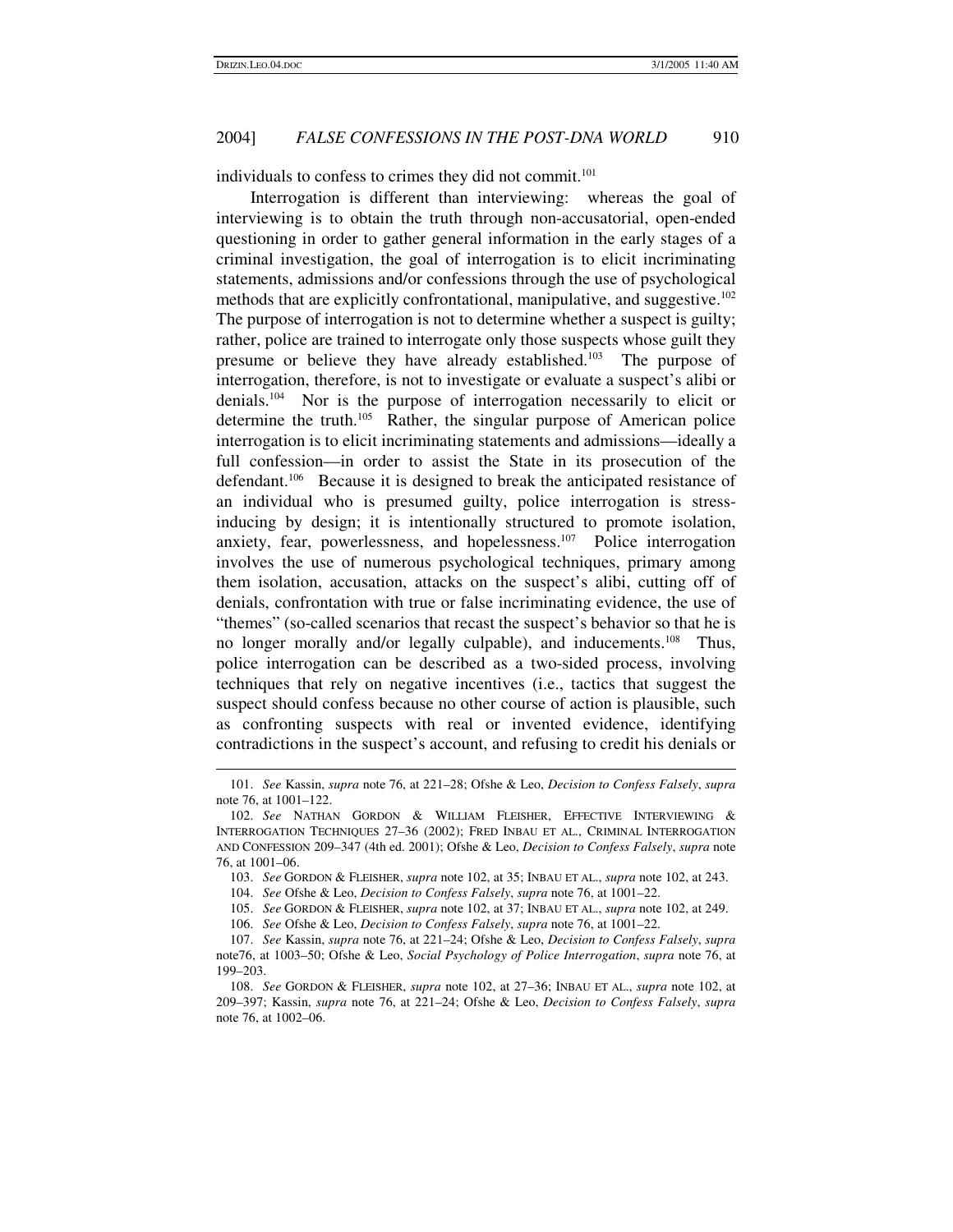alibi) and positive incentives (i.e., tactics that suggest the suspect will in some way feel better or benefit if he confesses, such as appealing to the suspect's self-interest or minimizing the seriousness of the offense).<sup>109</sup> Similarly, social psychologist Saul Kassin has observed that interrogation techniques involve both "maximization" (scare tactics that are designed to intimidate a suspect by making him believe that the magnitude of the charges and the seriousness of the offense will be exaggerated if he does not confess) and "minimization" (tactics that are designed to lull a suspect into believing that the magnitude of the charges and the seriousness of the offense will be downplayed or lessened if he confesses).<sup>110</sup>

The interrogation training manuals, as well as some empirical scholarship, provide a laundry list of contemporary police interrogation techniques. 111 In order to fully understand the psychology of interrogation and confession, however, researchers need a psychological model that explains the step-by-step process and logic through which the social influence techniques of interrogation overcome a suspect's resistance, manipulate his perceptions and reasoning, and ultimately move him from denial (which is in his self-interest, whether he is guilty or innocent) to admission (which is always against his self-interest). There are a number of psychological models or paradigms that purport to explain the psychology of interrogation and the decision to confess.<sup>112</sup> The most widely accepted paradigm of the psychology of interrogation and confession is what Gudjonsson has called the Decision-Making Model of Confession.<sup>113</sup> Drawing on more than fifty years of theoretical and empirical research on rational choice approaches to decision-making, both in social psychology and microeconomics,<sup>114</sup> the Decision-Making Model

<sup>109.</sup> Leo, *Inside the Interrogation Room*, *supra* note 76, at 300.

<sup>110.</sup> Saul Kassin & Karlyn McNall, *Police Interrogations and Confessions: Communicating Promises and Threats by Pragmatic Implication*, 15 LAW & HUM. BEHAV. 233, 234–35 (1991); *see also* Ofshe & Leo, *Decision to Confess Falsely*, *supra* note 76, at 1051–106 (describing methods of eliciting an admission); Ofshe & Leo, *Social Psychology of Police Interrogation*, *supra* note 76, at 194–207 (detailing psychological tactics for changing denials to admissions).

<sup>111.</sup> *See* INBAU ET AL., *supra* note 102, at 209–397; GORDON & FLEISHER, *supra* note 102, 27–36; Kassin, *supra* note 76, at 221–24; Leo, Police Interrogation in America, *supra* note 84, at 203–19; Ofshe & Leo, *Decision to Confess Falsely*, *supra* note 76, at 1002–06.

<sup>112.</sup> In his literature review, Gudjonsson posits five psychological models of interrogation and confession that seek to explain why individuals confess. Gudjonsson describes these models as the "Reid Model of Confession"; a "Decision-Making Model of Confession"; "Psychoanalytic Models of Confession"; "An Interaction Process Model of Confession"; and a "Cognitive-Behavioral Model of Confession". *See* GUDJONSSON, *supra* note 76, at 61–72.

<sup>113.</sup> *Id.* at 120–22; *see also* Ofshe & Leo, *Decision to Confess Falsely*, *supra* note 76, 1001– 06 (providing a detailed illustration of the Decision-Making Model); Ofshe & Leo, *Social Psychology of Police Interrogation*, *supra* note 76, at 194–207 (explaining the model's ability to elicit a response).

<sup>114.</sup> *See* REID HASTIE & ROBYN DAWES, RATIONAL CHOICE IN AN UNCERTAIN WORLD: THE PSYCHOLOGY OF JUDGMENT AND DECISION-MAKING (2001); ANATOL M. RAPOPORT &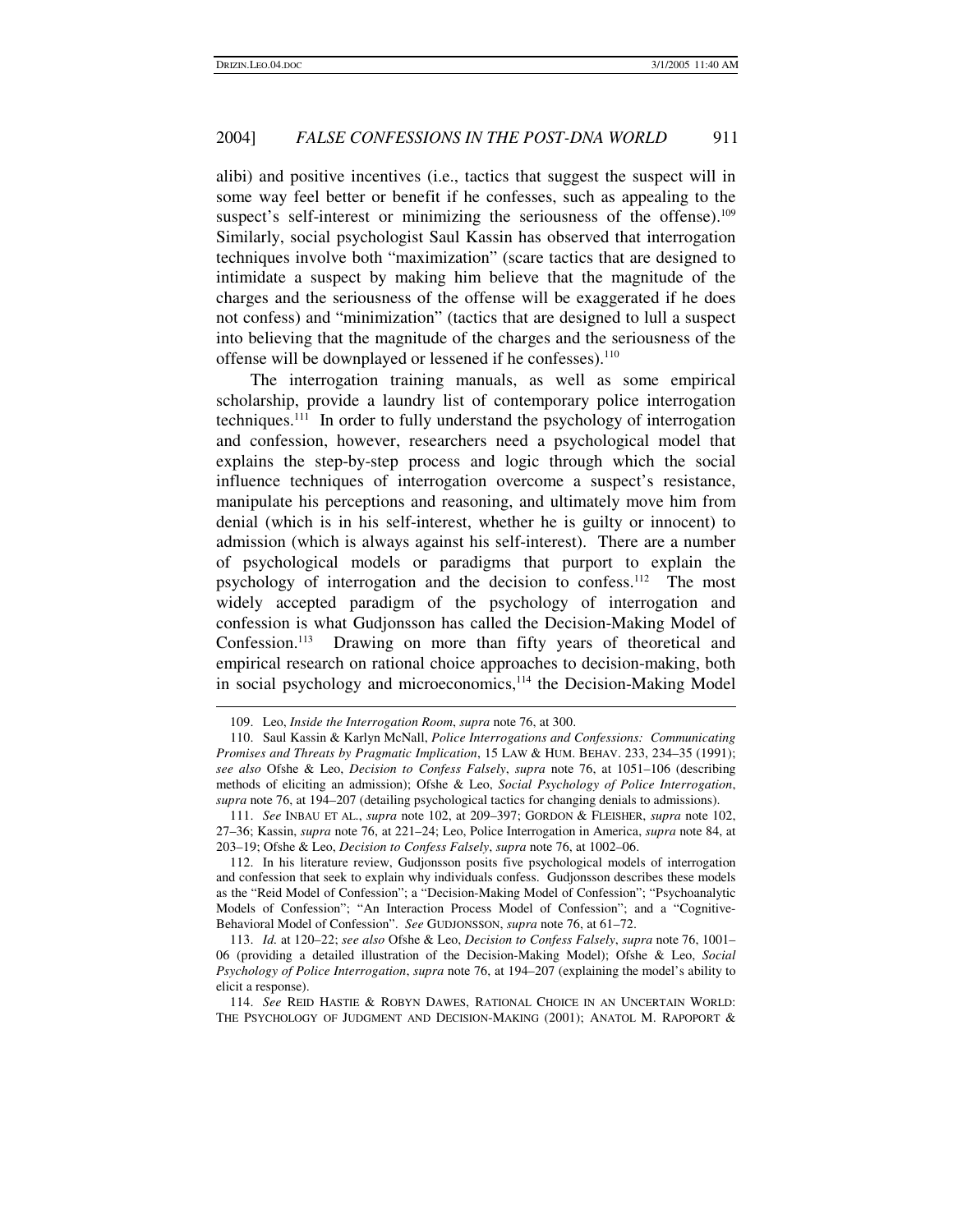posits that a suspect's decision-making during interrogation is shaped by (1) how the social influence techniques of interrogation cause him to perceive his available courses of action, (2) the suspect's subjective perception of the probability of each course of action actually occurring, and (3) the utility values or benefits (as well as corresponding harms) associated with each course of action. 115 In short, the decision model focuses on how the interrogator's efforts at persuasion influence a suspect's perception and analysis of his immediate situation, the options available to him, and the likely consequences of each possible course of action. According to this model, the interrogator's goal is to persuade the suspect that the act of admission is in his self-interest and therefore the most rational course of action, just as the act of continued denial is against his self-interest and therefore the least rational course of action.

The most thorough analysis of rational choice decision theory as it applies to the phenomenon of interrogation and confession can be found in two lengthy articles by social psychologists Richard Ofshe and Richard Leo.<sup>116</sup> Building not only on the theoretical research in rational choice and game theory, but also on earlier applied research by Hilgendorf, Irving, and others, <sup>117</sup> Ofshe and Leo write:

Psychological interrogation is effective at eliciting confessions because of a fundamental fact of human decision-making—people make optimizing choices given the alternatives they consider. Psychologically-based interrogation works effectively by controlling the alternatives a person considers and by influencing how those alternatives are understood. The techniques interrogators use have been selected to limit a person's attention to certain issues, to manipulate his perceptions of his present situation and to bias his evaluation of the choices before him. The techniques used to accomplish these manipulations are so effective that if misused they can result in decisions to confess from the guilty and innocent alike. Police elicit the decision to confess from the guilty by leading them to believe that the evidence against them is overwhelming, that their fate is certain (whether or not they confess), and that there are advantages that follow if they confess. Investigators elicit the decision to confess

ALBERT M. CHAMMAH, PRISONER'S DILEMMA (1965); JOHN VON NEUMANN & OSKAR MORGENSTERN, THEORY OF GAMES AND ECONOMIC BEHAVIOR (1944).

<sup>115.</sup> *See* Ofshe & Leo, *Decision to Confess Falsely*, *supra* note 76, at 985–86.

<sup>116.</sup> *Id.* at 981–1122; Ofshe & Leo, *Social Psychology of Police Interrogation*, *supra* note 76, 194–207.

<sup>117.</sup> E. Linden Hilgendorf & Barrie Irving, *A Decision-Making Model of Confessions*, *in* PSYCHOLOGY IN LEGAL CONTEXTS: APPLICATIONS AND LIMITATIONS (Sally Lloyd-Bostock ed., 1981).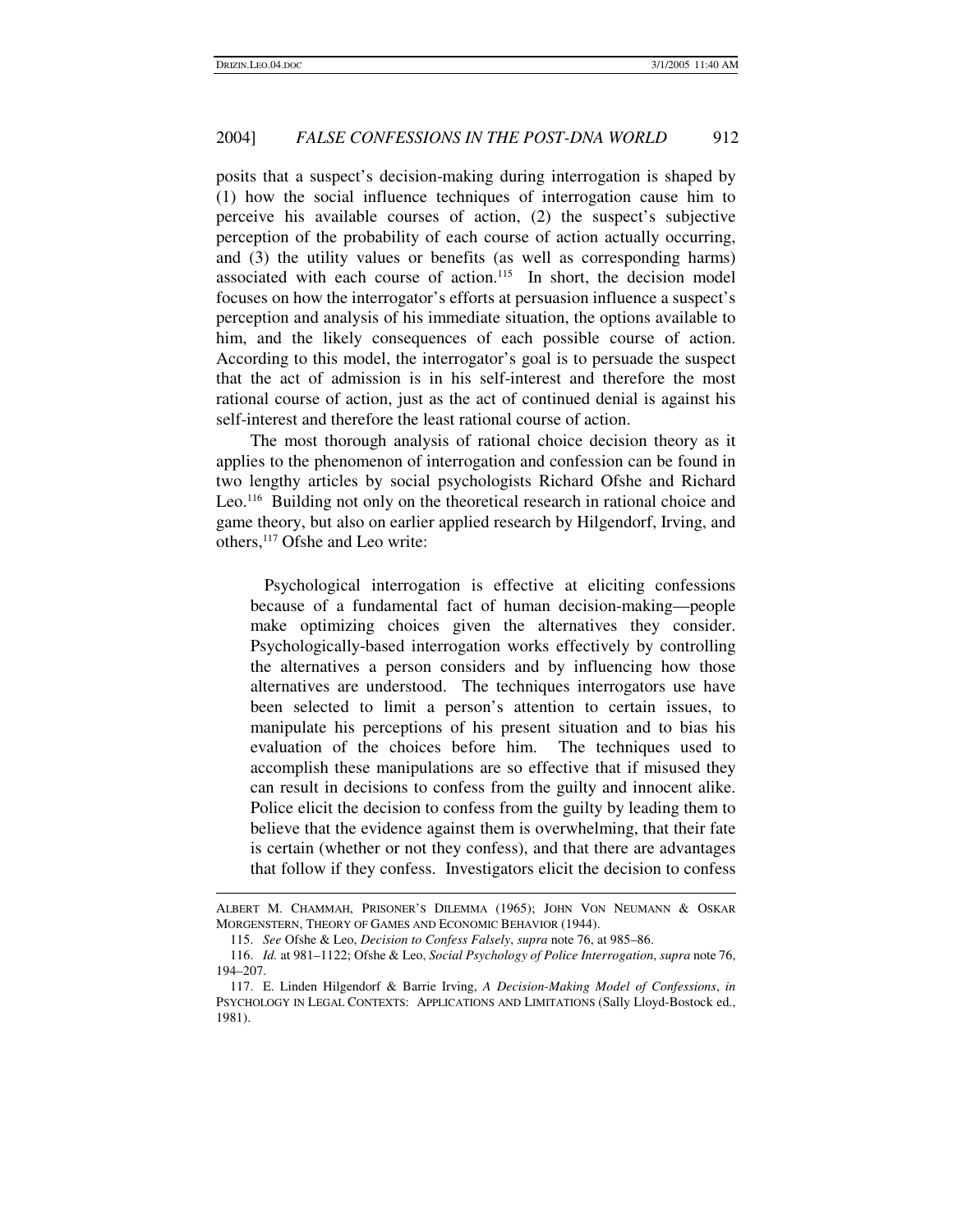from the innocent in one of two ways: either by leading them to believe that their situation, though unjust, is hopeless and will only be improved by confessing; or by persuading them that they probably committed a crime about which they have no memory and that confessing is the proper and optimal course of action. 118

Ofshe and Leo argue that modern police interrogation is a two-step process of psychological manipulation.<sup>119</sup> The first step of interrogation is designed to reduce a suspect's subjective self-confidence that he will survive the interrogation without being arrested by persuading him that he has been caught because the evidence incontrovertibly establishes his guilt, that no reasonable person could come to any other conclusion, and thus that there is no way out of his predicament. <sup>120</sup> Once the investigator has convinced the suspect that he is powerless to change his situation—because his denials will not be accepted and he cannot change the overwhelming incriminating evidence that the police claim to possess—the investigator offers the suspect inducements (i.e., reasons to confess) that are designed to persuade him that he is psychologically, materially and/or legally better off by cooperating with police and confessing than he is by continuing to deny any role in the crime. 121

Ofshe and Leo point out that in the first step of interrogation—shifting a suspect from confident to hopeless—the investigator usually relies on several well-known interrogation techniques and strategies to persuade the suspect that he is caught and that he is powerless to change this situation.<sup>122</sup> The investigator is likely to accuse the suspect of having committed the crime, cut off the suspect's denials, roll past the suspect's objections, and interrupt or ignore the suspect's assertions of innocence.<sup>123</sup> If the suspect offers an alibi, the interrogator will attack it as inconsistent, contradicted by all of the case evidence, implausible and/or simply impossible—even if none of these assertions is true.<sup>124</sup> The most effective technique used to persuade a suspect that his situation is hopeless is to confront him with seemingly objective and incontrovertible evidence of his guilt, whether or not any actually exists.<sup>125</sup> American police often confront suspects with fabricated evidence, such as nonexistent eyewitnesses, false fingerprints,

<sup>118.</sup> Ofshe & Leo, *Decision to Confess Falsely*, *supra* note 76, at 985–86.

<sup>119.</sup> *Id*. at 989–90.

<sup>120.</sup> *Id*. at 1004–50.

<sup>121.</sup> *Id*. at 1050–106.

<sup>122.</sup> *Id*. at 1004–50.

<sup>123.</sup> *Id*.

<sup>124.</sup> *Id.*

<sup>125.</sup> Stephen Moston et al., *The Effects of Case Characteristics on Suspect Behavior During Police Questioning*, 32 BRIT. J. CRIMINOLOGY 23, 34–39 (1992).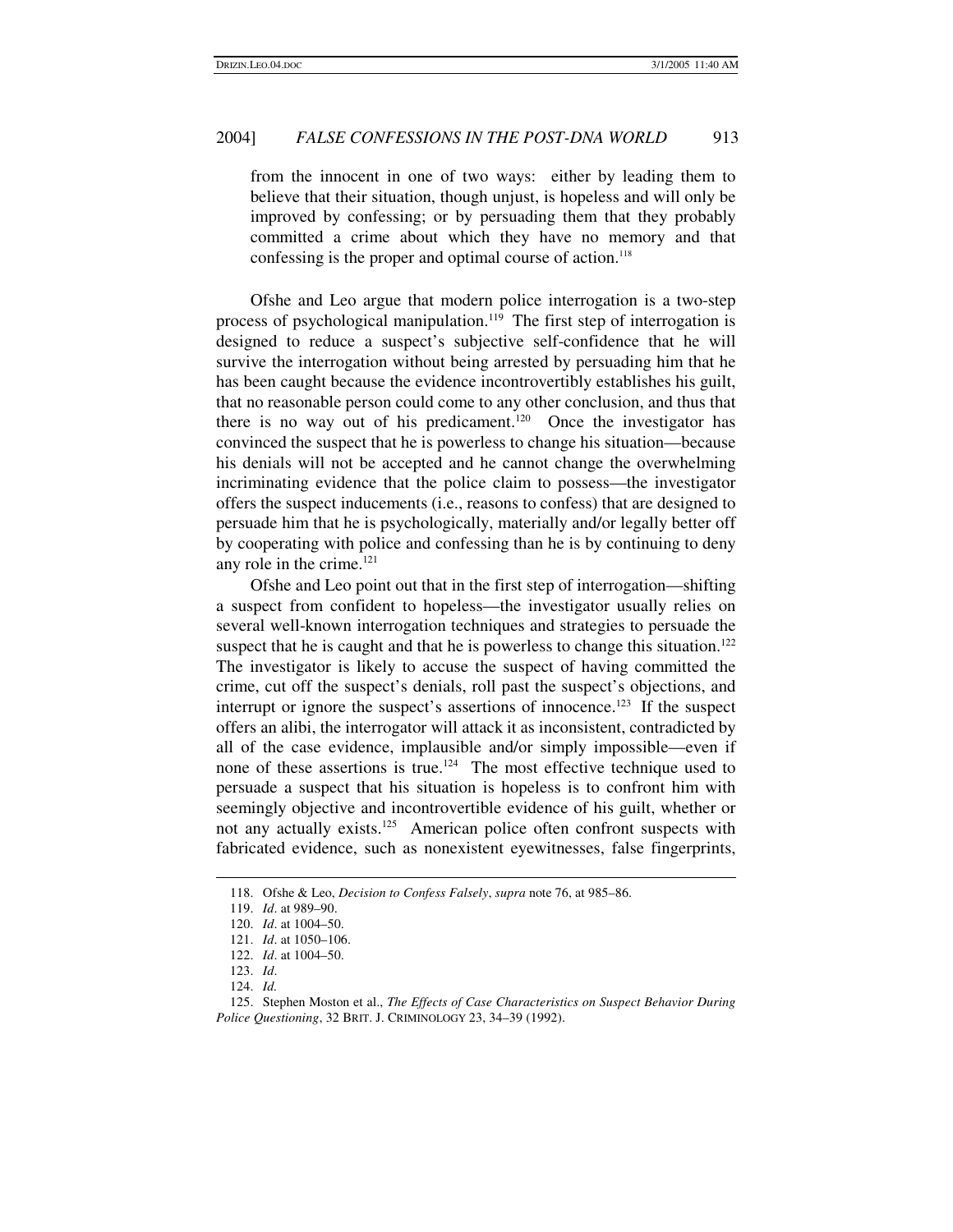make-believe videotapes, fake polygraph results, and so on.<sup>126</sup> If police already possess evidence of the suspect's guilt, they are likely to exaggerate the type, amount and/or strength of such evidence.<sup>127</sup> The purpose of this technique is to convince the suspect that the State's case against him is so compelling and immutable that his guilt can be established beyond any possible doubt and that arrest, prosecution, and conviction are therefore inevitable. These techniques—accusation, cutting off of denials, attacking alibis, and confronting the suspect with real or non-existent evidence—are often repeated as the pressures of interrogation escalate.<sup>128</sup> Over and over again, the investigator conveys the message that the suspect has no meaningful choice but to admit to some version of the crime because continued resistance—in light of the extensive and irrefutable evidence against him—is simply futile. These techniques are thus designed to persuade the suspect to perceive his situation, and thus his options, much differently than when he first entered the interrogation room.

Ofshe and Leo point out that in the second step of interrogation (eliciting the admission) the investigator seeks to persuade the suspect that the benefits of compliance and confession outweigh the costs of resistance and denial—and thus that the only way to improve his otherwise hopeless situation is by admitting to some version of the offense.<sup>129</sup> In this phase of the interrogation process, the investigator presents the suspect with inducements that communicate that he will receive some personal, moral, communal, procedural, material, legal and/or other benefit if he confesses, but that he will experience some corresponding personal, moral, communal, procedural, material, legal and/or other cost if he fails to confess. <sup>130</sup> Ofshe and Leo argue that the interrogator's inducements can be arrayed along a continuum ranging from appeals to morality (at the low end) to appeals to how the criminal justice system is likely to react to the suspect's denial versus confession (in the mid-range) to implicit and/or explicit threats and promises (at the high end). <sup>131</sup> *Low end inducements* refer to self-image, interpersonal, or moral appeals that suggest the suspect will feel better or improve his social standing if he confesses.<sup>132</sup> For example, an interrogator may suggest that by confessing the suspect will experience catharsis and thus get it off his chest or tell the suspect that only

<sup>126.</sup> *See* Leo, *supra* note 93, at 41; Leo, *Inside the Interrogation Room*, *supra* note 76, at 278; Richard A. Leo, Miranda*'s Revenge: Police Interrogation As a Confidence Game*, 30 LAW & SOC'Y. REV. 259 (1996).

<sup>127.</sup> Ofshe & Leo, *Decision to Confess Falsely*, *supra* note 76, at 1004–50.

<sup>128</sup>*. See id.* at 1001–06.

<sup>129.</sup> *Id.* at 1050–106.

<sup>130.</sup> *Id.*

<sup>131.</sup> *Id*. at 1051–56.

<sup>132.</sup> *Id*. at 1056–60.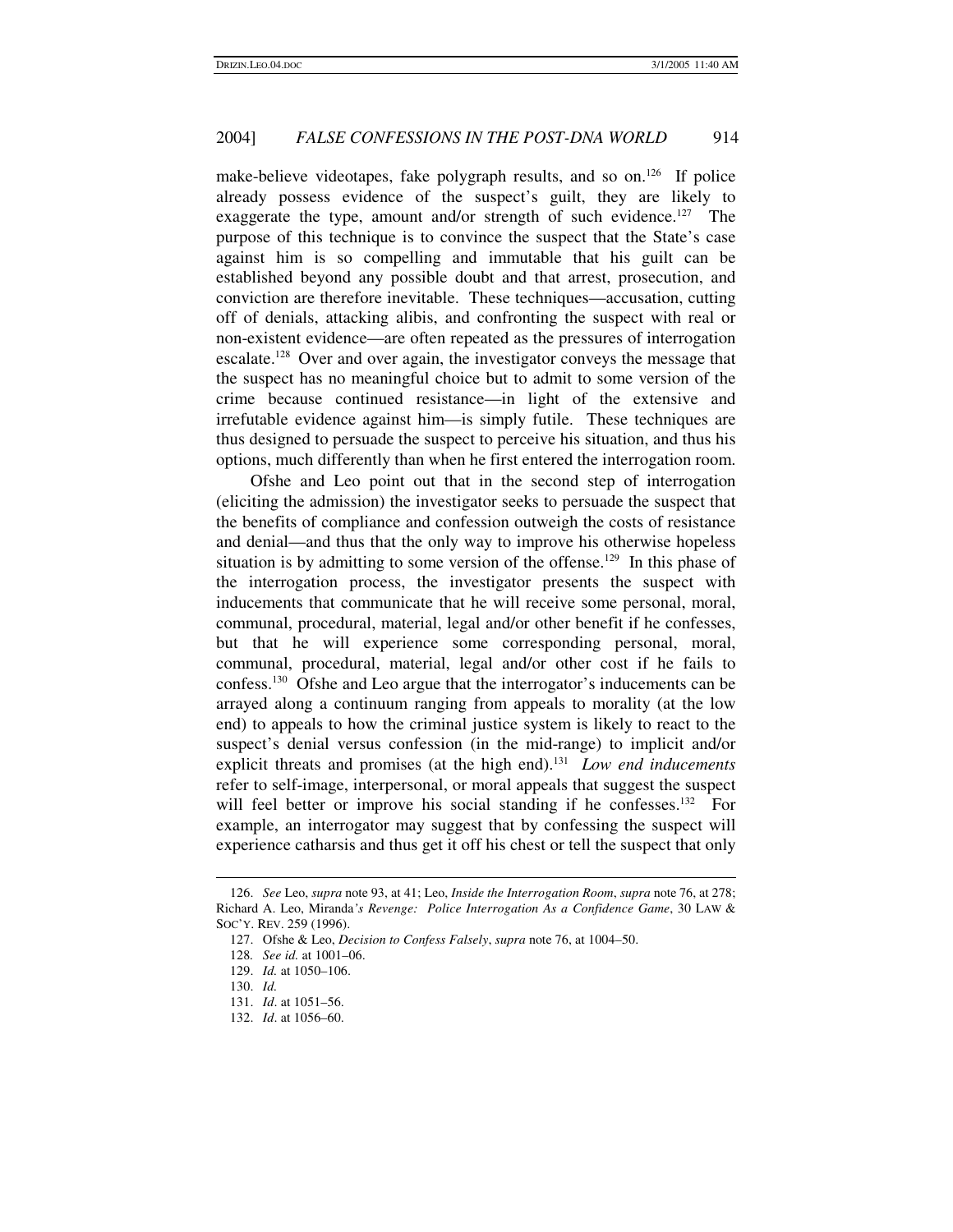the truth will set him free or state that only by confessing will he earn the forgiveness of God, the victim(s), and/or the suspect's own family. *Systemic inducements* refer to appeals that seek to lead the suspect to reason that his case will be processed more favorably by all actors in the criminal justice system if he admits to some version of the offense, but that he will be treated less favorably if he continues to deny involvement. 133 For example, an interrogator may tell a suspect that he can only be the suspect's ally if the suspect first admits guilt or may ask the suspect how he expects the prosecutor, judge and/or jury will react if the suspect does not demonstrate remorse and admit to the offense. *High end inducements* either implicitly or explicitly communicate the message that the suspect will receive less punishment, a lower prison sentence, or some form of investigative, prosecutorial, judicial, or juror leniency or clemency if he confesses, but that the suspect will receive a higher charge or longer prison sentence if he does not confess.<sup>134</sup> For example, in homicide cases, interrogators often suggest that if the suspect admits to the crime it will be framed as an unintentional accident<sup>135</sup> or as an act of justifiable selfdefense, <sup>136</sup> but that if he continues to deny guilt, his actions will be portrayed in their worst possible light—as premeditated, cold-blooded murder. This is a familiar variant of the "maximization"/"minimization" technique first described by Saul Kassin. <sup>137</sup> This technique is intended to communicate through "pragmatic implication" 138 that the suspect will receive more lenient treatment if he confesses but harsher punishment if he does not. Of course, investigators will sometimes also rely on blatant

<sup>133.</sup> *Id.* at 1060–72.

<sup>134.</sup> *Id.* at 1077–88.

<sup>135.</sup> By portraying the suspect's behavior as an accident, the interrogator communicates the message that the suspect did not intend to harm the victim, that the act was not a crime or was a significantly lower level of crime, and that the suspect will therefore receive little or not punishment if she agrees to this minimized version of what the interrogator is suggesting might have happened. *See* Ofshe & Leo, *Decision to Confess Falsely*, *supra* note 76, at 1088–106.

<sup>136.</sup> By portraying the suspect's behavior as self-defense, the interrogator communicates that no crime occurred and that the suspect will receive no punishment if he agrees to the interrogator's self-defense "theme" since self-defense is not a crime but a legally excused and/or justified response to physical aggression. *See* Ofshe & Leo, *Decision to Confess Falsely*, *supra* note 76, at 1096–106.

<sup>137.</sup> Kassin & McNall, *supra* note 110, at 234–35.

<sup>138.</sup> "Pragmatic Implication" refers to the sending and processing of implicit meanings in communication, as occurs when an individual "reads between the lines" or when information or meaning is inferred from what a speaker is saying or suggesting. *See* Kassin & McNall, *supra* note 110, at 239; *see also* Richard J. Harris & Gregory E. Monaco, *Psychology of Pragmatic Implication: Information Processing Between the Lines*, 107 J. EXPERIMENTAL PSYCHOL. 1, 1– 20 (1978) (reviewing the literature dealing with pragmatic implication); Richard E. Nisbett & Timothy DeCamp Wilson, *Telling More Than We Can Know: Verbal Reports on Mental Processes*, 84 PSYCHOL. REV. 231 (1977) (noting that people can be completely unaware of these perceptions).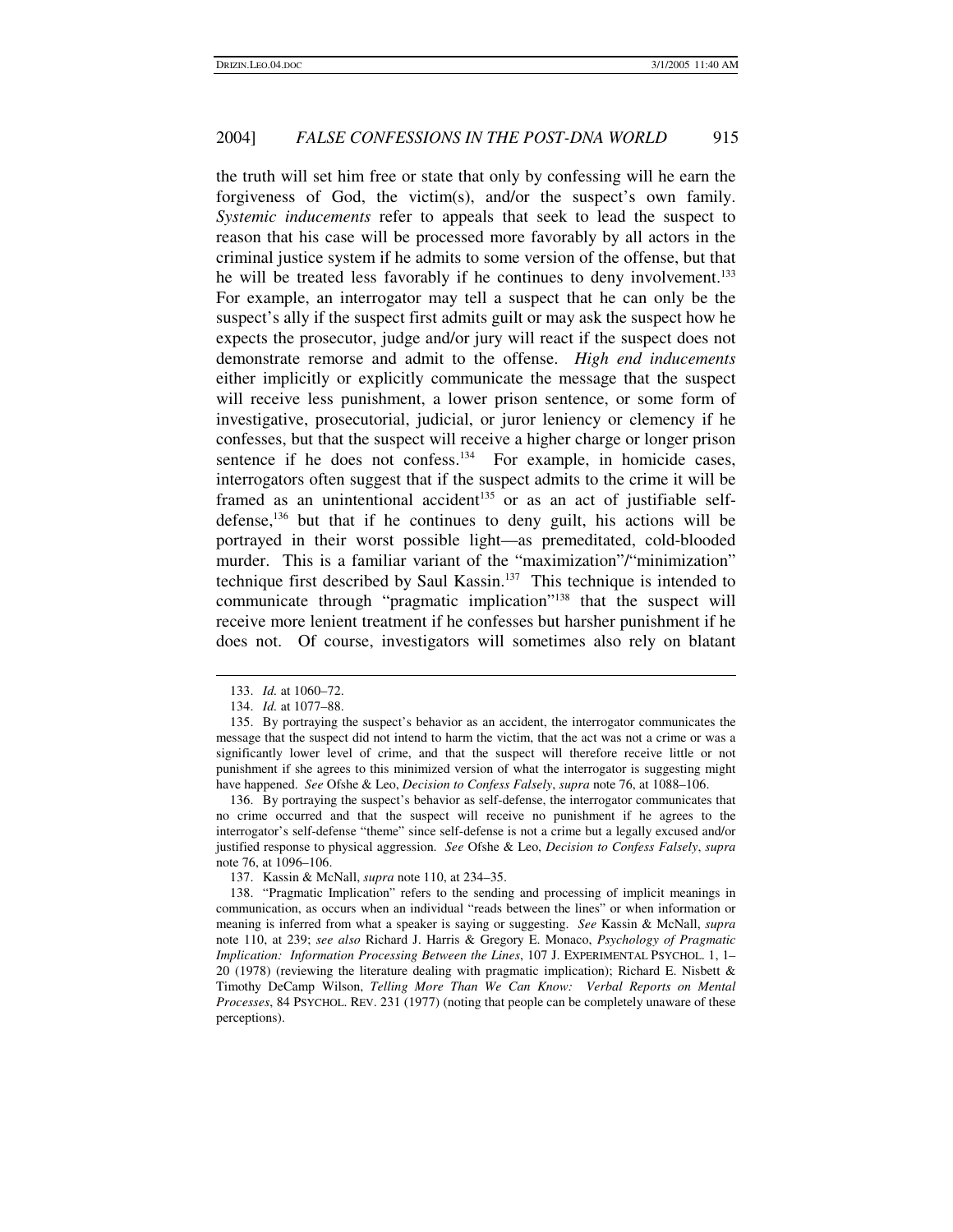threats of harsher punishment (such as death penalty threats) 139 and explicit promises of leniency (such as offers of outright release from custody)<sup>140</sup> to extract a confession.

Modern psychological interrogation is a gradual yet cumulative process; each technique builds on the next as the investigator seeks to emphasize the overriding strength of the State's case and the futility of the suspect's denials.<sup>141</sup> Intended for the guilty, modern interrogation techniques are psychologically powerful enough to elicit confessions from the innocent. 142 Investigators successfully elicit true confessions by persuading the guilty that the evidence against them is so compelling that they have no meaningful choice but to cooperate with the authorities and hope for favorable treatment.<sup>143</sup> Using the same interrogation methods, investigators sometimes elicit confessions from the innocent (who do not know that police are legally permitted to fabricate evidence and lie during interrogation) either by (1) persuading them that their situation is hopeless (since, they are told, no reasonable person will believe their assertions of innocence in light of the evidence) and that the only way to save themselves from the worst possible case outcome or punishment is by admitting to the minimized or less exculpatory version of the offense that the detective is suggesting; or (2) persuading the innocent suspect that the evidence is so overwhelming that he must have committed the crime in the absence of any memory of having done so and there is a legitimate explanation for his amnesia, a less common type of interrogation-induced false confession that will be discussed in more depth below.<sup>144</sup> Though it may be unintentional, police interrogators usually elicit false confessions through the use of coercive inducements that either implicitly or explicitly

<sup>139.</sup> Police in Greensboro, N.C., told Tim Laney that he could face the death penalty if he did not admit that he was the man in a surveillance photo using the ATM card of the murder victim. Erika Bolstad & Paula Christian, *Freed Suspects Say They Feared Police Tactics: The Two Men Who Were Charged in the Stabbing Death of a Greensboro Record Store Owner Say Their Lives Will Never Be the Same*, NEWS & RECORD (Greensboro, N.C.), Nov. 7, 1999, at A1.

<sup>140.</sup> Calvin Ollins, a fourteen-year-old with mental limitations, claimed that he confessed to killing Illinois medical student Lori Roscetti, only after Chicago detectives told him he could go home if he confessed:

They threatened to do things and got me thinking they could do them . . .One said he would smack me in the mouth if I didn't cooperate. Another said they would put me in jail. . .Then they told me I would go home if I gave them what they wanted. I thought I knew the streets a little bit, but it turned out I was just a little kid who didn't know nothing . . . . They got me good.

Ken Armstrong, Steve Mills & Maurice Possley, *Coercive and Illegal Tactics Torpedo Scores of Cook County Murder Cases*, CHI. TRIB., Dec. 16, 2001, § 1, at 1, *available at* 2001 WL 30802598.

<sup>141.</sup> Ofshe & Leo, *Decision to Confess Falsely*, *supra* note 76, at 1088–106.

<sup>142.</sup> Kassin, *supra* note 76, at 221.

<sup>143.</sup> Ofshe & Leo, *Decision to Confess Falsely*, *supra* note 76, at 1001–106.

<sup>144.</sup> *Id.* at 997–1000.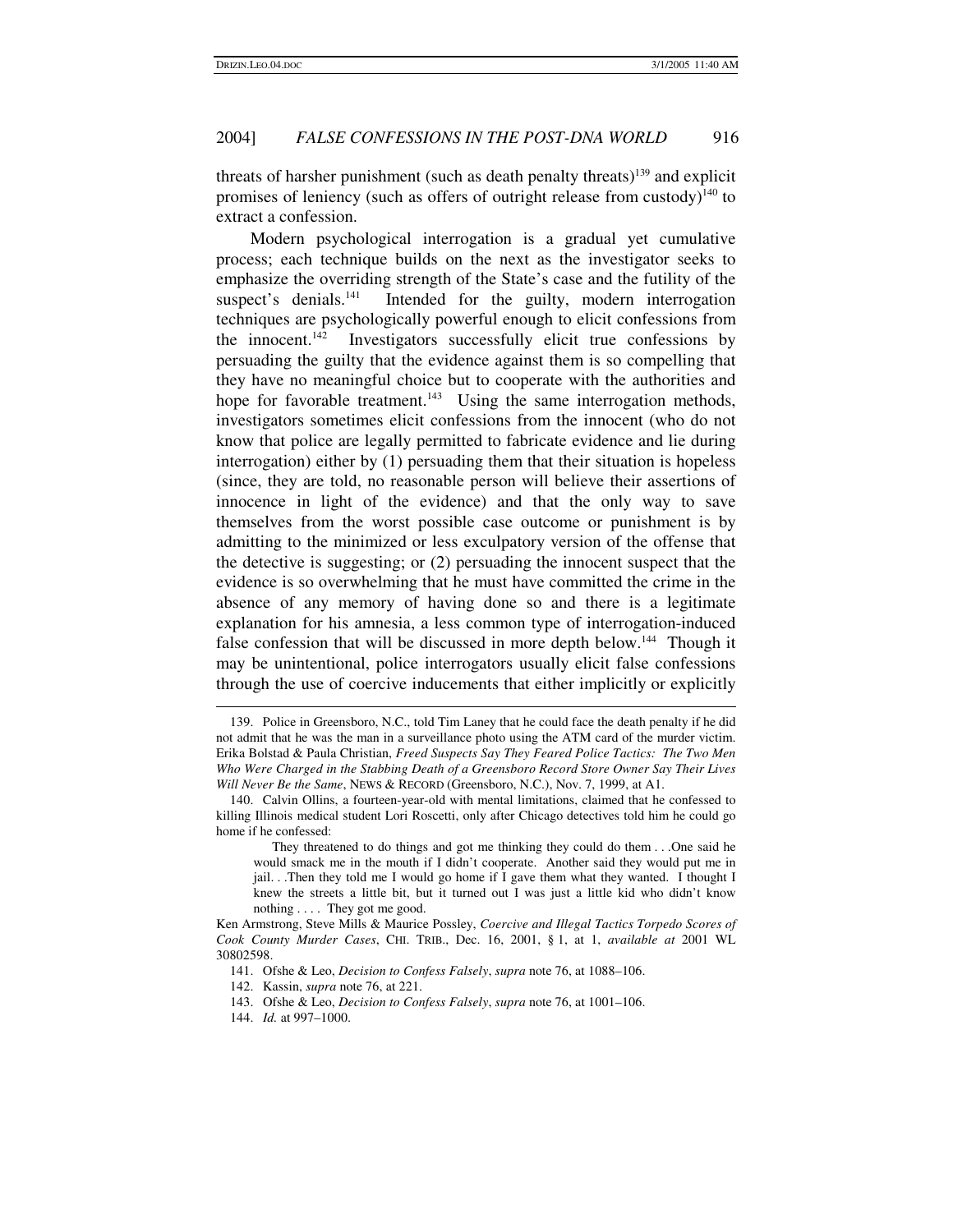threaten harm and/or promise leniency;<sup>145</sup> the innocent suspect typically confesses only after the techniques and strategies of the interrogator have persuaded him that—in light of what he perceives to be his limited options and the consequences of choosing denial over silence—confession is the most rational course of action. 146

The primary psychological cause of most false confessions is, therefore, the investigator's use of improper, coercive interrogation techniques. Although the phenomenon of interrogation-induced false confessions is counter-intuitive, it can be easily understood once the techniques, logic, and effect of modern interrogation are methodically analyzed and explained. The genius or mind trick of modern interrogation is that it makes the irrational (admitting to a crime that will likely lead to punishment) appear rational (if the suspect believes that he is inextricably caught or perceives his situation as hopeless and cooperating with authorities as the only viable course of conduct). Regretfully, most interrogation training manuals—including the widely used and influential manual by Fred Inbau, John Reid, Joseph Buckley, and Brian Jayne<sup>148</sup> give no thought to how the methods they advocate communicate psychologically coercive messages and sometimes lead the innocent to confess. Instead, they assume, in the face of empirical evidence, that their methods will produce only voluntary confessions from the guilty and dismiss the well-established social science research on interrogationinduced false confession by mischaracterizing the authors of leadings studies as "opponents" or "critics" of interrogation.<sup>149</sup>

Notwithstanding the role of psychological coercion as the primary cause of interrogation-induced false confession,<sup>150</sup> some individuals particularly the mentally retarded and juveniles—are more vulnerable to the pressures of interrogation and therefore less likely to possess or be able to muster the psychological resources or perspective necessary to withstand accusatorial police questioning. <sup>151</sup> As James Ellis, Ruth Luckasson, Morgan Cloud, and others have documented and explained, the mentally

<sup>145.</sup> *Id.* at 989–99.

<sup>146.</sup> *Id.* at 999.

<sup>147.</sup> *See* GUDJONSSON, *supra* note 76, at 225–26; Kassin, *supra* note 76, at 225–26; Ofshe & Leo, *Decision to Confess Falsely*, *supra* note 76, at 983.

<sup>148.</sup> INBAU ET AL., *supra* note 102.

<sup>149.</sup> *Id.* at 411–47.

<sup>150.</sup> One of the most well-established findings in all of social psychology is that the more powerful, compelling, or sweeping the situation, the less individual personality matters in explaining a behavioral outcome; conversely, the less powerful, compelling, or sweeping the situation, the more individual personality matters in explaining a behavioral outcome. *See* DOUGLAS KENRICK ET AL., SOCIAL PSYCHOLOGY: UNRAVELLING THE MYSTERY 150–229 (2d ed. 2002).

<sup>151.</sup> *See* GUDJONSSON, *supra* note 76, at 57–74.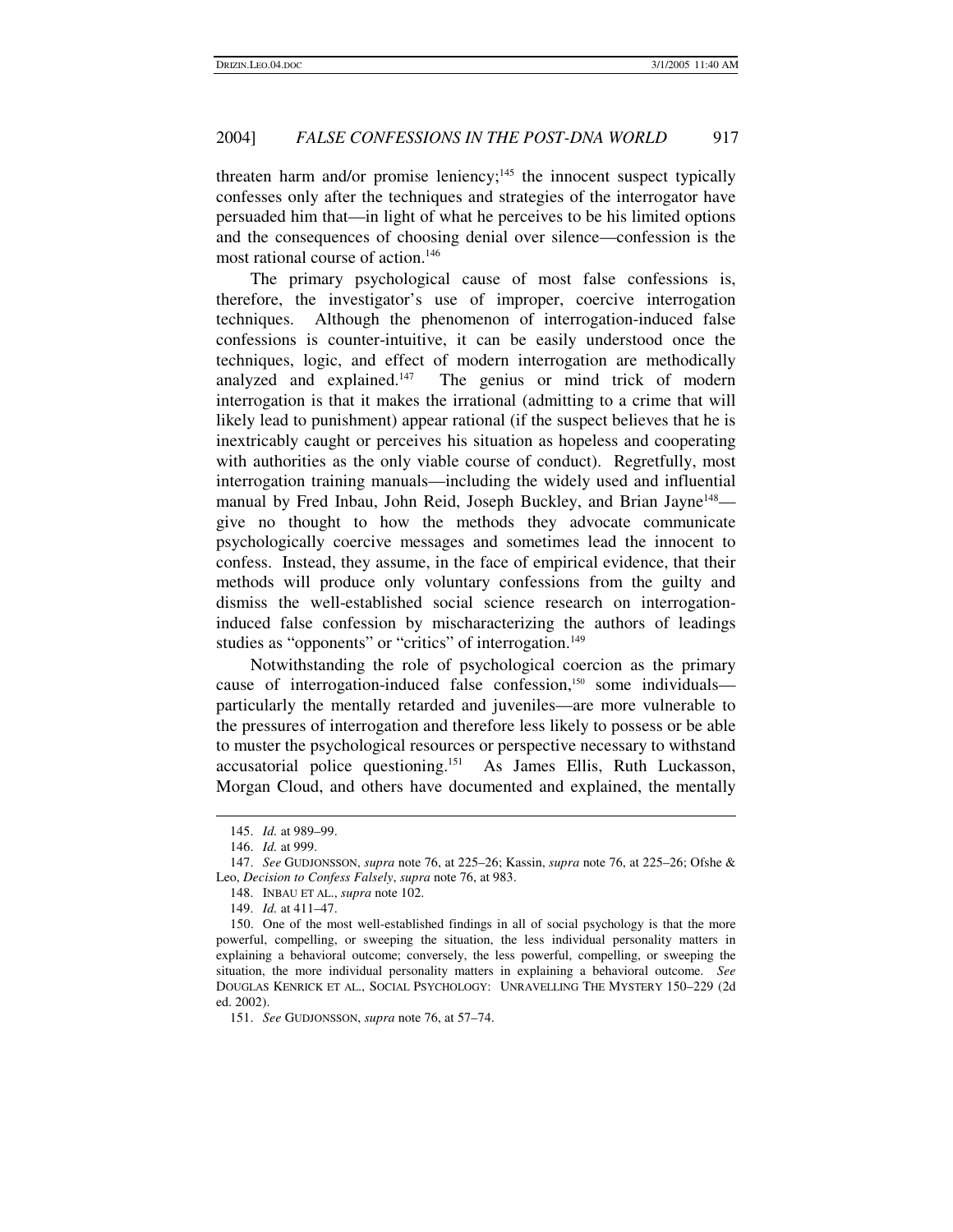retarded possess personality characteristics that increase their risk of interrogation-induced false confession. <sup>152</sup> Because of their cognitive deficits and limited social skills, the mentally retarded are slow thinking, easily confused, concrete (as opposed to abstract) thinkers, often lack the ability to appreciate the seriousness of a situation, may not understand the long term consequences of their actions, and tend to have short attention spans, poor memory, and poor impulse control.<sup>153</sup> The mentally retarded tend also to be highly submissive (especially eager to please authority figures), compliant, suggestible, and responsive to stress and pressure. 154 As a result, people with mental retardation are disproportionately represented in the reported false confession cases. <sup>155</sup> Notwithstanding this fact, it bears emphasizing that the vast majority of reported false confessions are from cognitively and intellectually normal individuals. 156

Interrogation-induced false confession has always been a leading cause of miscarriages of justice in the United States. <sup>157</sup> As mentioned earlier, the methodologically sound studies that have systematically aggregated and quantified case data have found false confession to be the primary cause of wrongful conviction in 14–25% of the documented cases. <sup>158</sup> While it is not presently possible to provide a valid quantitative

156. At least one misguided legal advocate has tried to blame the mentally retarded for the problem of interrogation-induced false confession. Paul Cassell, *The Guilty and the Innocent: An Examination of Alleged Cases of Wrongful Conviction from False Confessions*, 22 HARV. J.L. & PUB. POL'Y 523, 584 (1999) ("For the most part, false confessions are caused not by police questioning techniques in general but rather by the application of those techniques to certain narrow, mentally limited populations"). Such rhetoric is not only false and misleading, but also perpetuates the myth that only individuals who are either tortured or mentally defective will make false confessions during police interrogation. Leo & Ofshe, *Truth About False Confessions*, *supra* note 155, at 300.

<sup>152.</sup> *See* Morgan Cloud et al., *Words Without Meaning: The Constitution, Confessions, and Mentally Retarded Suspects*, 69 U. CHI. L. REV. 495, 499–516 (2002); James W. Ellis & Ruth A. Luckasson, *Mentally Retarded Criminal Defendants*, 53 GEO. WASH. L. REV. 414, 445–52 (1985); Paul Hourihan, *Earl Washington's Confession: Mental Retardation and the Law of Confessions*, 81 VA. L. REV 1471, 1491–94 (1995); *see also* GUDJONSSON, *supra* note 76, at 285 (recommending the use of broad, general questions to avoid suggestibility and acquiescence).

<sup>153.</sup> *See* GUDJONSSON, *supra* note 76, at 285.

<sup>154.</sup> *See* Hourihan, *supra* note 152, at 1491–94.

<sup>155.</sup> Twenty-seven percent of the false confessors in the Leo & Ofshe study were mentally handicapped. *See* Leo & Ofshe, *Consequences*, *supra* note 76, at 213–14; *see also* Richard A. Leo & Richard J. Ofshe, *The Truth About False Confessions and Advocacy Scholarship*, 37 CRIM. L. BULL. 293, 303 n.45 (2001) (discussing the impact of coercion on the mentally handicapped) [hereinafter Leo & Ofshe, *Truth About False Confessions*]. At least 22% (27/125) of the proven false confessors in our study were mentally retarded, though this figure surely underestimates the actual percentage of those who were mentally retarded in our study since we were unable to obtain records on the IQ level of many of the proven false confessors in this study.

<sup>157.</sup> Bedau & Radelet, *supra* note 47, at 49; Leo & Ofshe, *Consequences*, *supra* note 76, at 491–96.

<sup>158.</sup> *See* Leo & Ofshe, *Consequences*, *supra* note 76, at 491–96.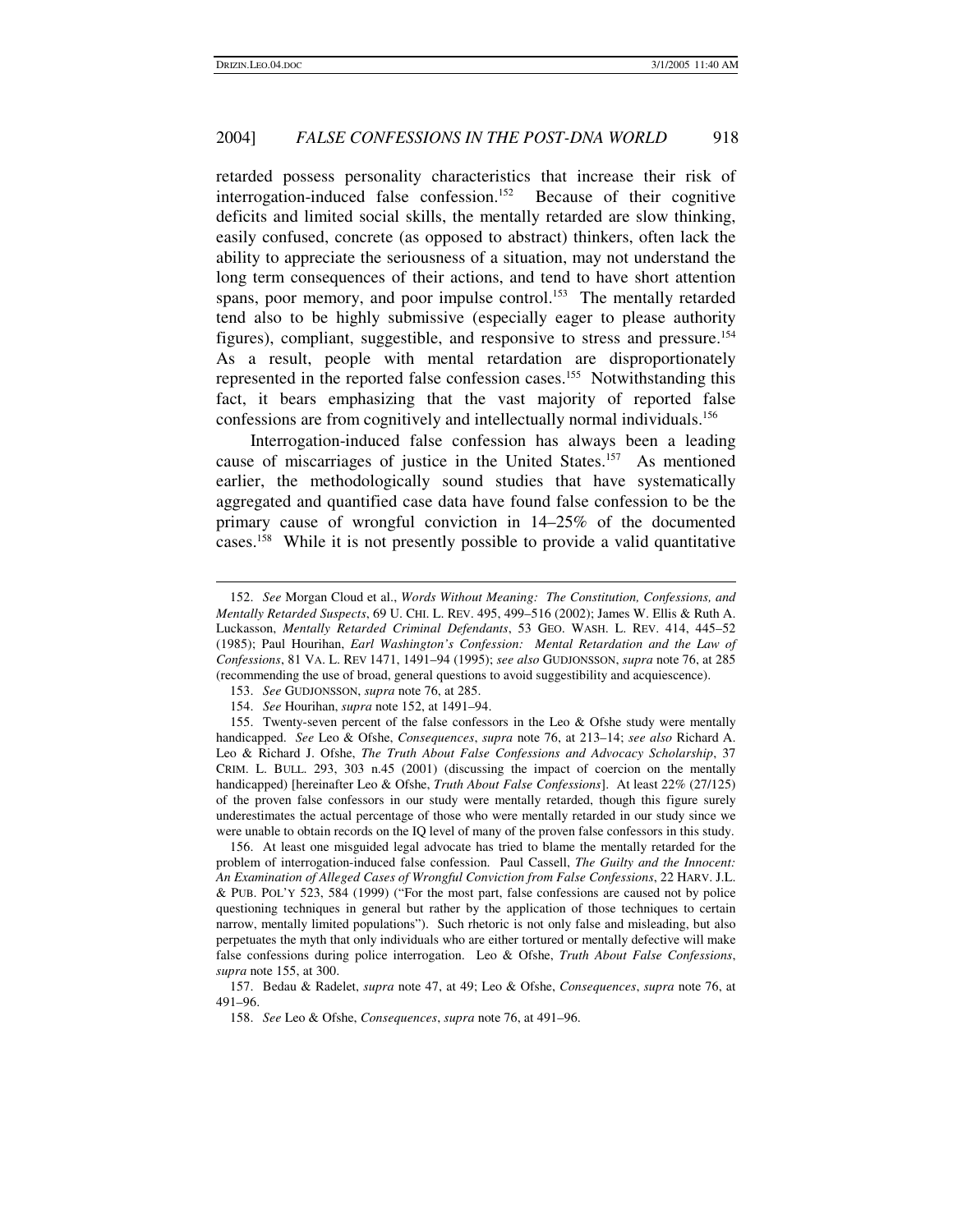estimate of the incidence or prevalence of interrogation-induced false confessions in America,<sup>159</sup> the research literature has established that such confessions occur with alarming frequency. Social psychologists, criminologists, sociologists, legal scholars, and independent writers have documented so many examples of interrogation-induced false confession in recent years that there is no longer any dispute about their occurrence. Nevertheless, there is good reason to believe that the documented cases of interrogation-induced false confession understate the true nature and extent of the phenomenon. Most false confessions are not easily discovered and are rarely publicized: they are likely to go unnoticed by researchers, unacknowledged by police and prosecutors, and unreported by the media. As many have pointed out, the documented cases of interrogation-induced false confession are therefore likely to represent only the tip of a much larger iceberg.<sup>161</sup>

Indeed, the data reported in this Article suggest that interrogationinduced false confession may be a bigger problem for the American criminal justice system than ever before. <sup>162</sup> Although we do not presently know the frequency with which police elicit confessions from the innocent, researchers have discovered and documented far more cases of false confession in recent years than in any previous time period.

Regardless of how often police elicit confessions from the innocent, the social science literature strongly suggests that interrogation-induced false confessions are highly likely to lead to the wrongful conviction of the innocent, perhaps more so than any other type of erroneous evidence. 163 This is due to the strong effect that confession evidence exerts on the perceptions and decision-making of criminal justice officials and lay jurors. <sup>164</sup> With the exception of being captured during the commission of a crime (whether by physical apprehension or electronically on videotape), a confession is the most incriminating and persuasive evidence of guilt that the State can bring against a defendant. 165 It therefore stands to reason that with the exception of being falsely captured during the commission of a crime, a false confession is the most incriminating and persuasive *false* evidence of guilt that the State can bring against a defendant.

<sup>159.</sup> Ofshe & Leo, *Social Psychology of Police Interrogation*, *supra* note 76, at 191.

<sup>160.</sup> *See* GUDJONSSON, *supra* note 76, at 205–12; Leo & Ofshe, *Consequences*, *supra* note 76, at 444–49.

<sup>161.</sup> Ofshe & Leo, *Social Psychology of Police Interrogation*, *supra* note 76, at 191.

<sup>162.</sup> *See infra* Part IV.

<sup>163.</sup> *See* Kassin & Neumann, *supra* note 76, at 481; Kassin & Sukel, *supra* note 76, at 42–44; Leo & Ofshe, *Consequence*s, *supra* note 76, at 491–96.

<sup>164.</sup> *See* Kassin & Sukel, *supra* note 76, at 42–44.

<sup>165.</sup> Kassin, *supra* note 76, at 221, 228–30; Leo & Ofshe, *Consequences*, *supra* note 76, at 429.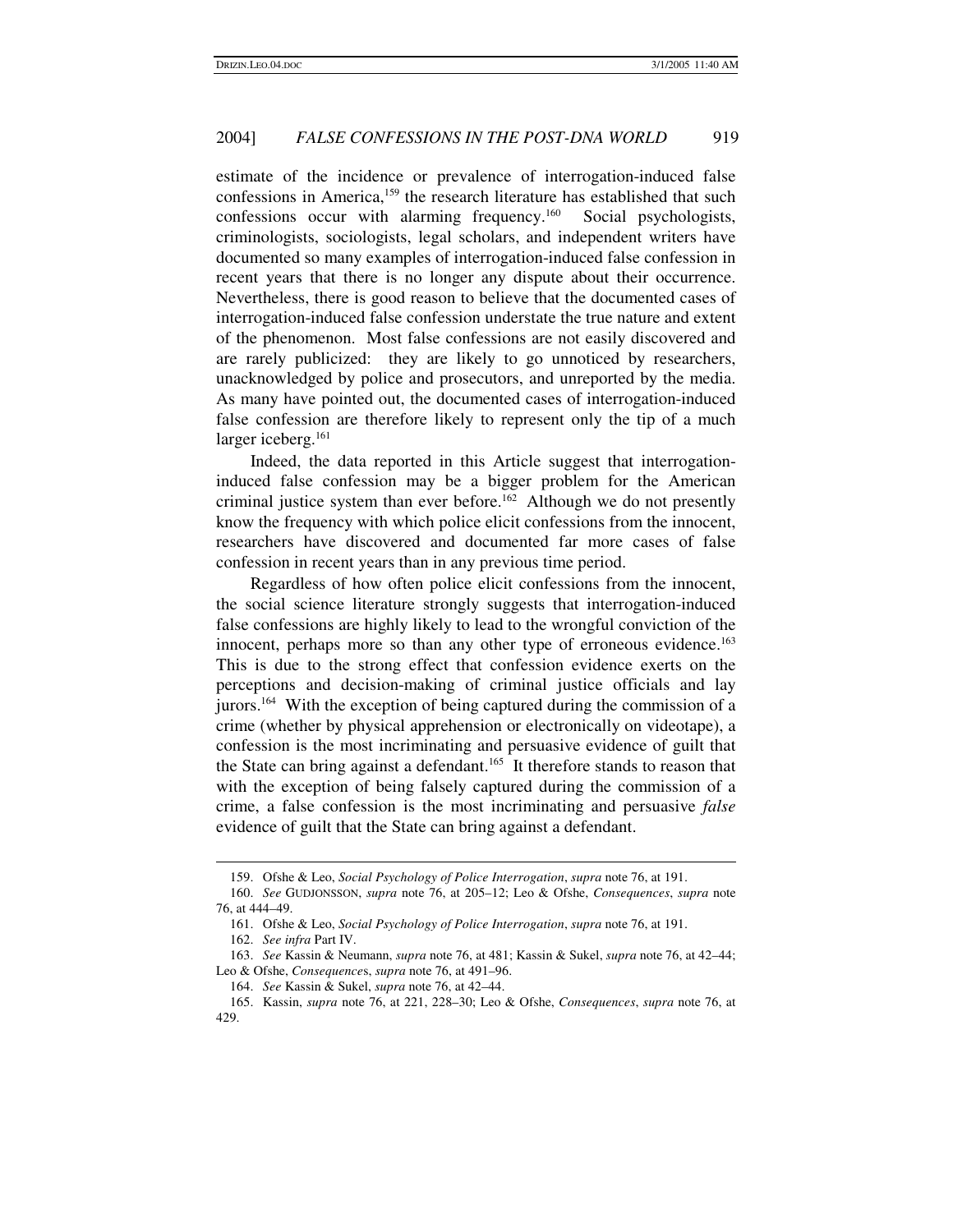As Leo, Ofshe and others have argued, a suspect's confession sets in motion a virtually irrefutable presumption of guilt among criminal justice officials, the media, the public and lay jurors. <sup>166</sup> A suspect who confesses—whether truthfully or falsely—will be treated more harshly at every stage of the criminal justice process.<sup>167</sup> Once police obtain a confession, they typically close the investigation, clear the case as solved, and make no effort to pursue other possible leads—even if the confession is internally inconsistent, contradicted by external evidence or the result of coercive interrogation. <sup>168</sup> Like police, prosecutors rarely consider the possibility that an entirely innocent suspect has been made to confess falsely through the use of psychologically coercive and/or improper interrogation methods. <sup>169</sup> When there is a confession, prosecutors tend to charge the defendant with the highest number and types of offenses and are far less likely to initiate or accept a plea bargain to a reduced charge.<sup>170</sup> Suspects who confess will experience greater difficulty making bail (especially in serious cases), a disadvantage that significantly reduces a criminal defendant's likelihood of acquittal.<sup>171</sup> Defense attorneys are more likely to pressure their clients who have confessed to waive their constitutional right to a trial and accept a guilty plea to a lesser charge.<sup>172</sup> Judges are conditioned to disbelieve claims of innocence and almost never suppress confessions, even highly questionable ones.<sup>173</sup> If the defendant's case goes to trial, the jury will treat the confession as more probative of the defendant's guilt than virtually any other type of evidence,<sup>174</sup> especially if—as in virtually all high profile cases—the confession receives negative pre-trial publicity.<sup>175</sup> Confession evidence (regardless of how it was

<sup>166.</sup> *See* Gail Johnson, *False Confessions and Fundamental Fairness: The Need for Electronic Recording of Custodial Interrogations*, 6 B.U. PUB. INT. L.J. 719, 741–43 (1997); Leo & Ofshe, *Consequences*, *supra* note 76, at 429, 440–44; Ofshe & Leo, *Social Psychology of Police Interrogation*, *supra* note 76, at 193–94.

<sup>167.</sup> *See* Leo, *Inside the Interrogation Room*, *supra* note 76, at 298; Ofshe & Leo, *Social Psychology of Police Interrogation*, *supra* note 76, at 193–94.

<sup>168.</sup> Ofshe & Leo, *Decision to Confess Falsely*, *supra* note 76, at 984.

<sup>169.</sup> *Id.*

<sup>170.</sup> Paul G. Cassell & Bret Hayman, *Police Interrogation in the 1990s: An Empirical Study of the Effects of* Miranda, 43 UCLA L. REV. 839, 905–12 (1996).

<sup>171.</sup> Ofshe & Leo, *Decision to Confess Falsely*, *supra* note 76, at 984.

<sup>172.</sup> *Id.*

<sup>173.</sup> Daniel Givelber, *Meaningless Acquittals, Meaningful Convictions: Do We Reliably Acquit the Innocent?*, 49 RUTGERS L. REV. 1317, 1329–30 (1997) [hereinafter Givelber, *Meaningless Acquittals*].

<sup>174.</sup> *See* Kassin & Neumann, *supra* note 76, at 481–83; Kassin & Sukel, *supra* note 76, at 42–44; Leo & Ofshe, *Consequences*, *supra* note 76, at 491–96; Gerald R. Miller & F. Joseph Boster, *Three Images of the Trial: Their Implications for Psychology Research*, *in* PSYCHOLOGY AND THE LEGAL PROCESS 19, 21–22 (Bruce Sales ed., 1977).

<sup>175.</sup> ANTHONY R. PRATKANIS & ELLIOTT ARONSON, AGE OF PROPAGANDA: THE EVERYDAY USE AND ABUSE OF PERSUASION (1991).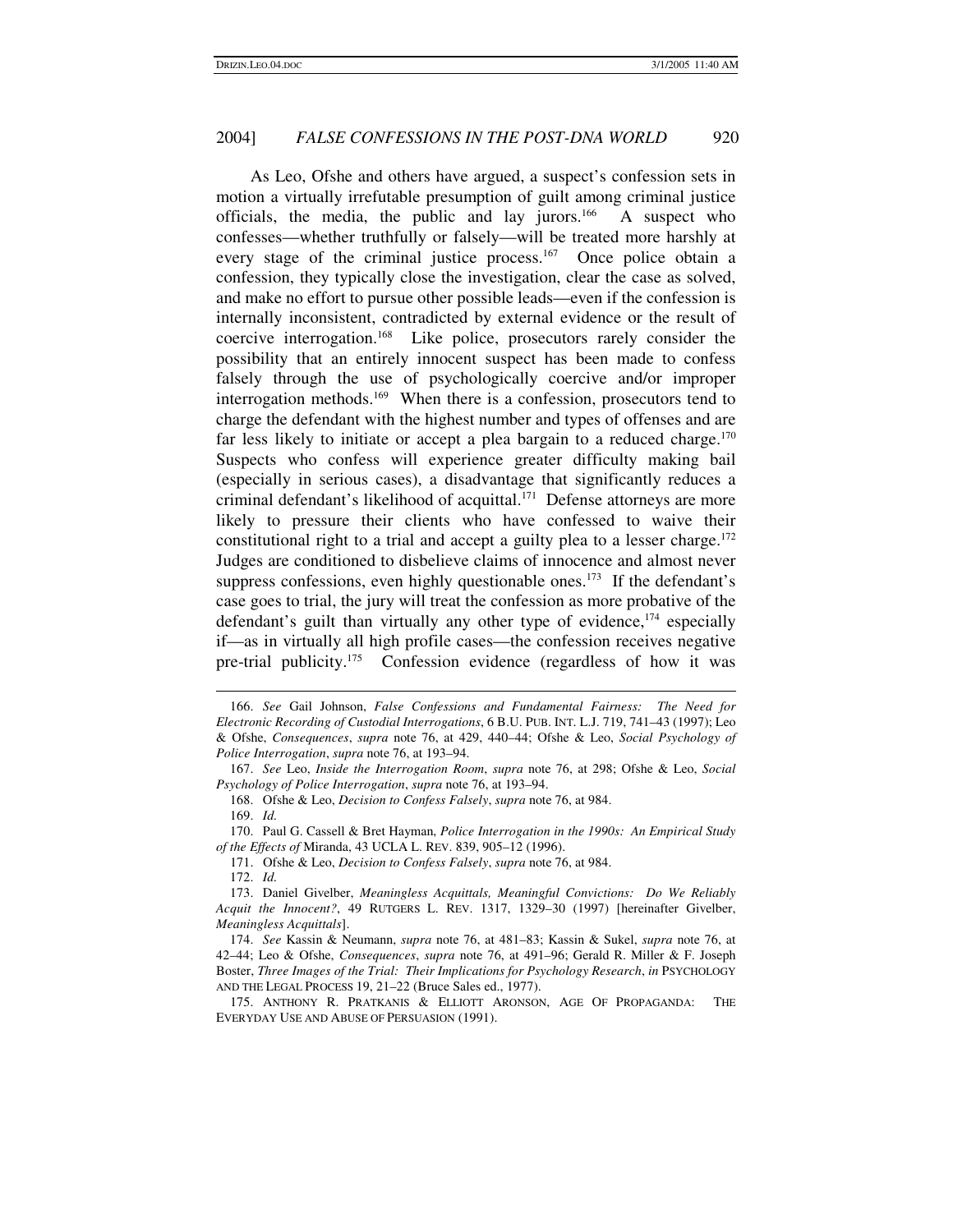obtained) is so biasing that juries will convict on the basis of confession alone, even when no significant or credible evidence confirms the disputed confession and considerable significant and credible evidence disconfirms it. 176

Sadly, if a false confessor is convicted, he will almost certainly be sentenced more harshly. At sentencing, trial judges are conditioned to punish defendants for claiming innocence (the logical extension of not accepting the prosecutor's plea bargain and sparing the State the expense of a jury trial) and for failing to express remorse or apologize for his wrongdoings.<sup>177</sup> Once a defendant is convicted and imprisoned, it is exceedingly rare that criminal justice officials will take seriously the innocent prisoner's insistent claim that he confessed falsely and was wrongfully convicted. 178 (In fact, until recently—with the advent of DNA—virtually no one in the criminal justice system took seriously any innocent prisoner's claim that he was wrongly convicted, especially if the conviction was based on a confession to police). As Gudjonsson points out, 179 the criminal justice system is poor at discovering, admitting to, or remedying its errors. Moreover, mistakes made in the administration of criminal justice become increasingly difficult to correct as a case progresses through the system.<sup>180</sup> Thus, one biased piece of evidence, such as a false confession, is likely to contaminate the perception and treatment of a case as it makes its way through the entire criminal justice process. As George Castelle and Elizabeth Loftus point out, such failure in one part of the investigative process can shape the development of the case later on, even coloring the perception of other pieces of evidence.<sup>181</sup>

<sup>176.</sup> *See* Kassin & Neumann, *supra* note 76, at 481–83; Kassin & Sukel, *supra* note 76, at 42–44; Leo & Ofshe, *Consequences*, *supra* note 76, at 491–96; Miller & Boster, *supra* note 174, at 21–22.

<sup>177.</sup> Daniel Givelber, T*he Adversary System and Historical Accuracy: Can We Do Better?*, *in* WRONGLY CONVICTED, *supra* note 55, at 264–65.

<sup>178.</sup> *See* Ofshe & Leo, *Social Psychology of Police Interrogation*, *supra* note 76, at 193–94. 179. GUDJONSSON, *supra* note 76, at 163.

<sup>180.</sup> *See* RADELET ET AL., *supra* note 53, at 271–81; Steven Wisotsky, *Miscarriages of Justice: Their Causes and Cures*, 9 ST. THOMAS L. REV. 547, 565 (1997).

<sup>181.</sup> George Castelle & Elizabeth Loftus, *Misinformation and Wrongful Convictions*, *in* WRONGLY CONVICTED, *supra* note 55, at 30 ("The knowledge that a suspect has failed a lie detector test, confessed, or knows something 'that only the real killer could know'—whether accurate or not—can color the perceptions of other pieces of evidence.").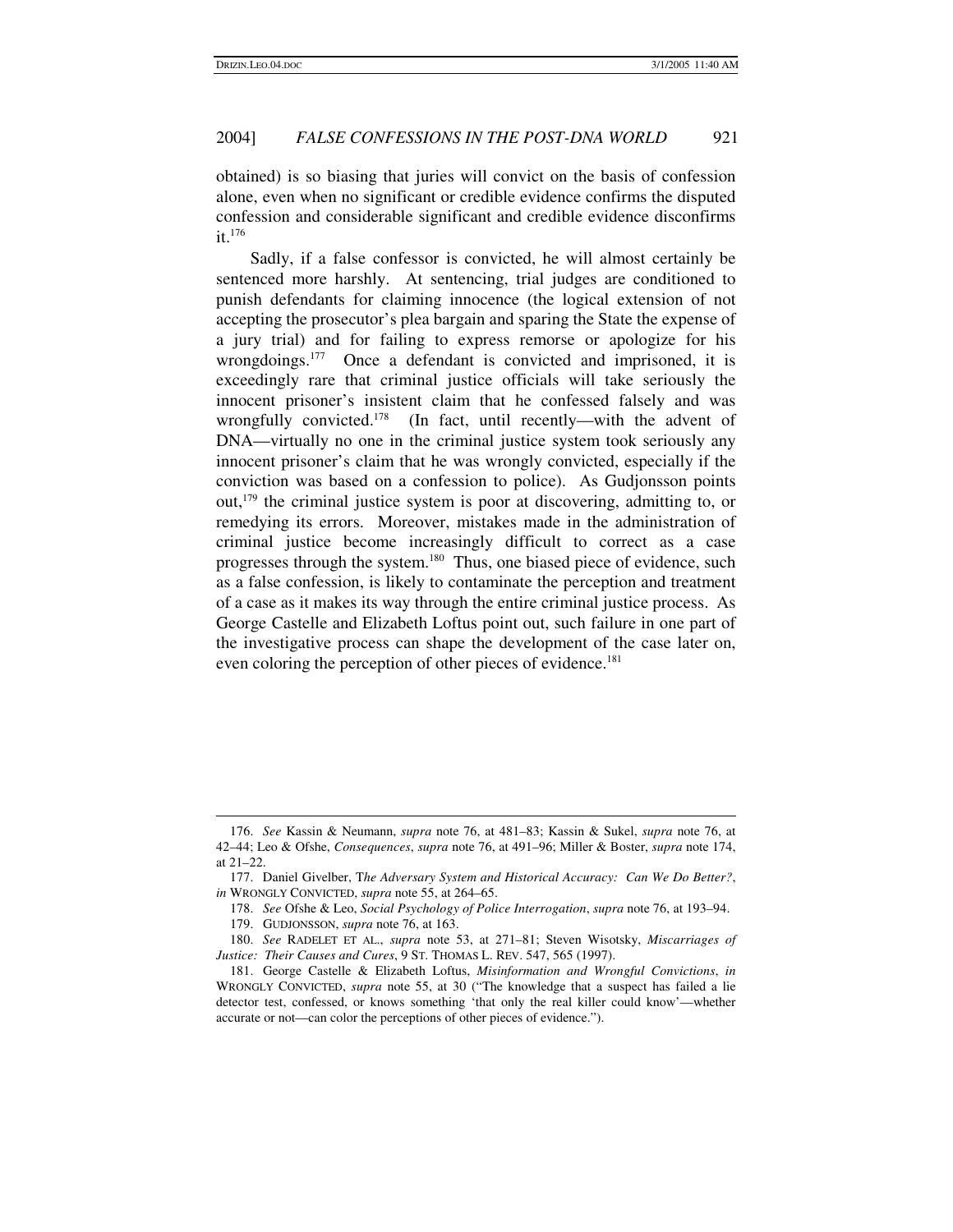#### III. METHODOLOGY AND SOURCES OF DATA

The present study breaks new ground as the largest collection of interrogation-induced 182 false confession cases ever assembled and analyzed in the research literature. This Article aggregates 125 false confessions. To assemble this cohort, the authors systematically identified disputed confessions primarily through electronic media and legal database searches and secondarily from other sources of information—such as police reports, trial transcripts, articles, and books discovered directly or brought to the authors' attention by others. Once the authors identified a disputed confession case, we attempted to compile as much source material on the case as possible. In all cases, the authors made an attempt to locate and then contact the confessor's attorney and, in some cases, the courthouse in which the case went to trial (if, in fact, it did go to trial). In some cases, we were able to compile vast amounts of information on the disputed confession, such as interrogation transcripts and (audio or video) tapes, police reports, preliminary hearing and other pre-trial hearing transcripts, interviews with police interrogators and suspects, trial transcripts, depositions, published appellate court decisions, and other case materials. In other cases, we were left only with the facts reported in newspaper stories, despite our determined efforts to acquire more information about the case.<sup>183</sup>

Only one other study in the research literature—Richard Leo and Richard Ofshe's 1998 analysis of the consequences of sixty false confession cases—has compiled a database comparable to the one in this Article.<sup>184</sup> This study, however, differs from Leo and Ofshe's in two

<sup>182.</sup> Although we believe that the role of the police officers was a critical contributing factor in inducing the false confessions, there are two cases in our database in which it would not be fair to say that police alone "induced" the confessions. Michael Scott Bottoms and John Jeffers initially brought suspicion on themselves by coming to authorities with information that inculpated them in the crime. After Jeffers and Bottoms came forward, however, authorities interrogated them and emerged with detailed confessions containing some information which only the true perpetrators could have known. In these cases, police may not have "induced" the confession initially, but once the defendants were in the interrogation room, police interrogation tactics necessarily influenced the final confession product.

<sup>183.</sup> We have made every effort to independently verify and cite check the facts in the 125 proven false confessions reported in this paper. Regretfully, however, there were many cases particularly ones in which police and prosecutors acknowledged that the confession was false and thus no trial occurred—for which we were unable to locate any other materials. In addition, many attorneys did not return phone calls seeking additional information on the false confession cases that we discovered. In those cases in which our phone calls were returned, some attorneys either had removed their files or were not able to locate them without great difficulty or expense. Even where old case files were accessible to the attorneys, the cost of reproducing case files was often prohibitive.

<sup>184.</sup> Leo & Ofshe, *Consequences*, *supra* note 76, at 492.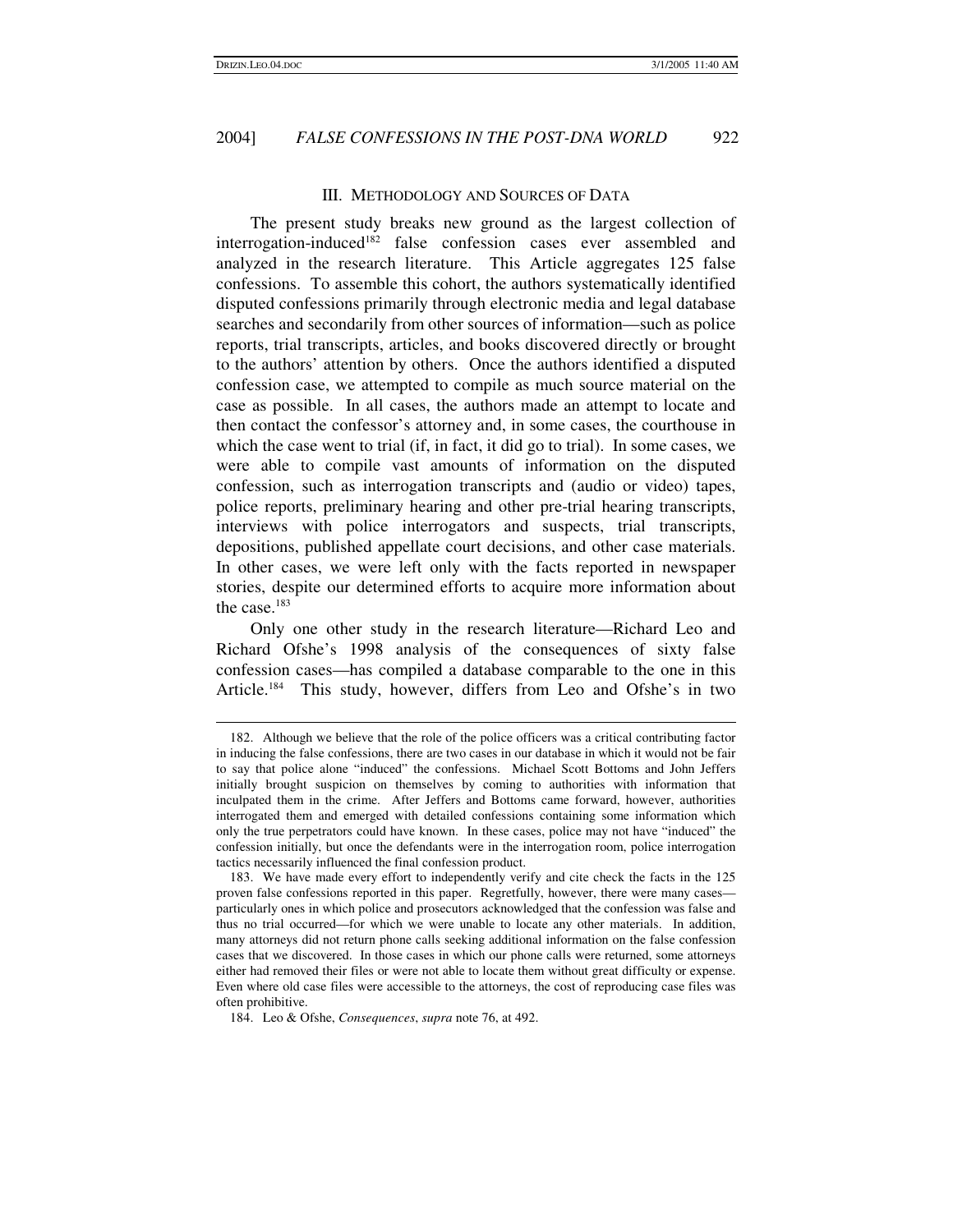significant ways: first, this Article includes more than twice as many cases of interrogation-induced false confession as Leo and Ofshe; and second, unlike Leo and Ofshe, this Article includes only interrogation-induced false confessions that can be classified as "proven"—that is, confessions that are indisputably false because at least one piece of dispositive evidence objectively establishes, beyond any doubt, that the confessor could not possibly have been the perpetrator of the crime. By contrast, Leo and Ofshe included not only "proven" false confessions,<sup>185</sup> but also "highly probable"<sup>186</sup> and "probable" false confessions (interrogation-induced false confessions that they classified at lower levels of certainty). 187

There are only four ways (or types of situations) in which a disputed confession can be classified as "proven" beyond any doubt to be indisputably false. Thus, all the "proven" false confessions included in this study fell into one of the following four categories.

The first situation occurs when it can be objectively established that the suspect confessed to a crime that did not happen.<sup>188</sup> This is what happened in the case of Dianne Tucker, Medell Banks, and Victoria Banks, three mentally retarded defendants who were convicted by an Alabama jury of killing Banks's newborn child. After the three had served several years in prison, scientific testing determined that Ms. Banks was incapable of giving birth to a child; she had a tubal ligation operation which prevented her from getting pregnant.<sup>189</sup>

The second type of situation that can result in a disputed false confession being classified as a "proven" false confessions occurs when it can be objectively established that the defendant could not have committed the crime—that it would have been, in effect, physically impossible for the suspect to have committed the crime.<sup>190</sup> For example, in three different Chicago cases—Mario Hayes,<sup>191</sup> Miguel Castillo,<sup>192</sup> and Peter Williams-<sup>193</sup> jail records proved that the defendants were in jail at the time the crimes

<sup>185.</sup> *Id.* at 449–55.

<sup>186.</sup> *Id.* at 455–66.

<sup>187.</sup> *Id.* at 466–72.

<sup>188.</sup> *Id*. at 449–50.

<sup>189.</sup> Another recent example of a proven false confession in which a suspect confessed to a crime that never happened involved Glenville Smith, a twenty-eight-year-old New York man who convinced the police that he had abducted and murdered his girlfriend's thirteen-year-old daughter. She later turned up alive and well. We have not included Smith in the database because the accounts of his confession suggest that he was a mentally ill man who confessed voluntarily without police inducement or persuasion. Mike McAlary, *Confessed Murderer Spared by His Victim*, N.Y. DAILY NEWS, Jan. 23, 1998, at 16.

<sup>190.</sup> Leo & Ofshe, *Consequences*, *supra* note 76, at 450–51.

<sup>191.</sup> *See infra* note 273 and accompanying text.

<sup>192.</sup> *See infra* note 241 and accompanying text.

<sup>193.</sup> *See infra* note 334 and accompanying text.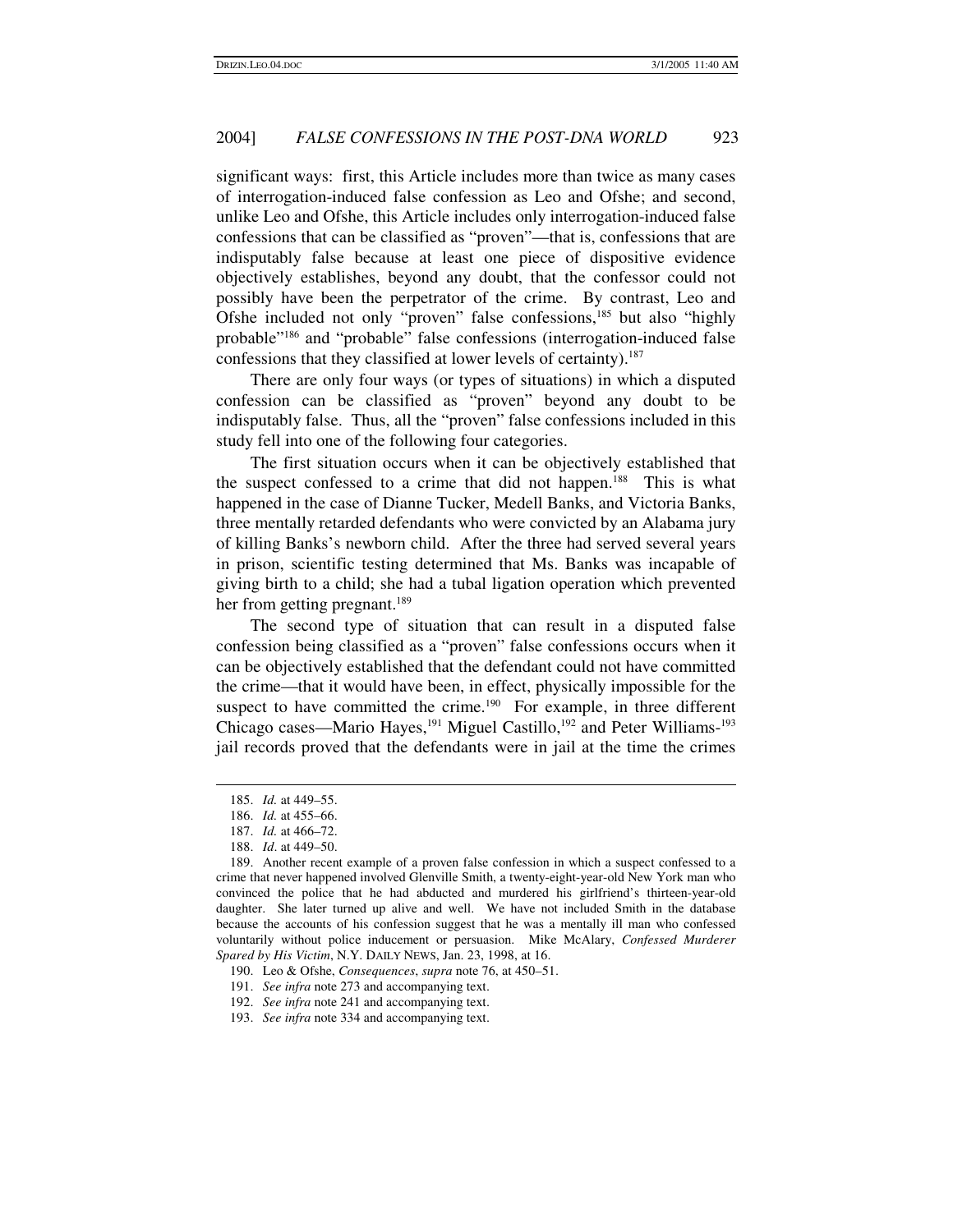were committed.

The third type of situation in which a disputed confession can be classified as a "proven" false confession occurs when the true perpetrator of a crime is identified and his guilt can be objectively established. <sup>194</sup> The case of Christopher Ochoa is a prime example on point. Ochoa, a former high school honor student, confessed to the rape and murder of Nancy DePriest in an Austin, Texas Pizza Hut in 1988. He was freed in 2001 when Achim Marino, a convict with a conscience, came forward and admitted that he, and not Ochoa, killed DePriest. Marino led authorities to the weapon used in the crime and the bag in which he placed the money and DNA testing matched his semen to that found at the crime scene. 195

The fourth and final type of situation in which a disputed confession can be classified as a proven false confession occurs when scientific evidence—in recent years, most commonly DNA evidence—dispositively establishes the false confessor's innocence.<sup>196</sup> For example, three teenage boys—Michael Crowe, Joshua Treadway, and Aaron Houser—were set to stand trial for the 1998 murder of Michael's twelve-year-old sister Stephanie in Escondido, California, when DNA testing proved that blood found on the sweatshirt of Richard Tuite, a mentally ill drifter who had been acting strangely and knocking on doors near Stephanie's home on the night of her murder, was Stephanie's. Charges against the boys were dropped and Tuite has been indicted for Stephanie's murder. 197

The authors' decision to include only "proven" false confessions in this Article introduces a conservative bias into our sample, for only a small number of cases involving a disputed confession come with independent case evidence that allows the suspect to prove his or her innocence beyond dispute. Most do not. Actual innocence, as commentators have repeatedly pointed out, is very difficult to verify. 198 It is the rare disputed confession that can be proven indisputably false because attempting to do so is akin to the proverbially difficult task of proving the negative. In the typical case a crime did in fact occur, and it was not physically impossible for the confessor to have committed the crime, even if the facts and evidence suggest that it is extremely unlikely that confessor did or even could have done so. Moreover, it is rare to find scientific evidence that proves the confessor's factual innocence absolutely, even if there is considerable

<sup>194.</sup> Leo & Ofshe, *Consequences*, *supra* note 76, at 452–53.

<sup>195.</sup> Anita Clark, *Group Rides to the Rescue When Scales of Justice Fail: The Wisconsin Innocence Project is Fighting to Exonerate the Wrongfully Convicted*, WIS. ST. J., Jan. 14, 2001, at A1.

<sup>196.</sup> Leo & Ofshe, *Consequences*, *supra* note 76, at 454–55.

<sup>197.</sup> Mark Sauer, *Tuite Ordered to Stand Trial in Crowe Case*, SAN DIEGO UNION TRIB., Mar. 4, 2001, at B1.

<sup>198.</sup> Givelber, *Meaningless Acquittals*, *supra* note 173, at 1322.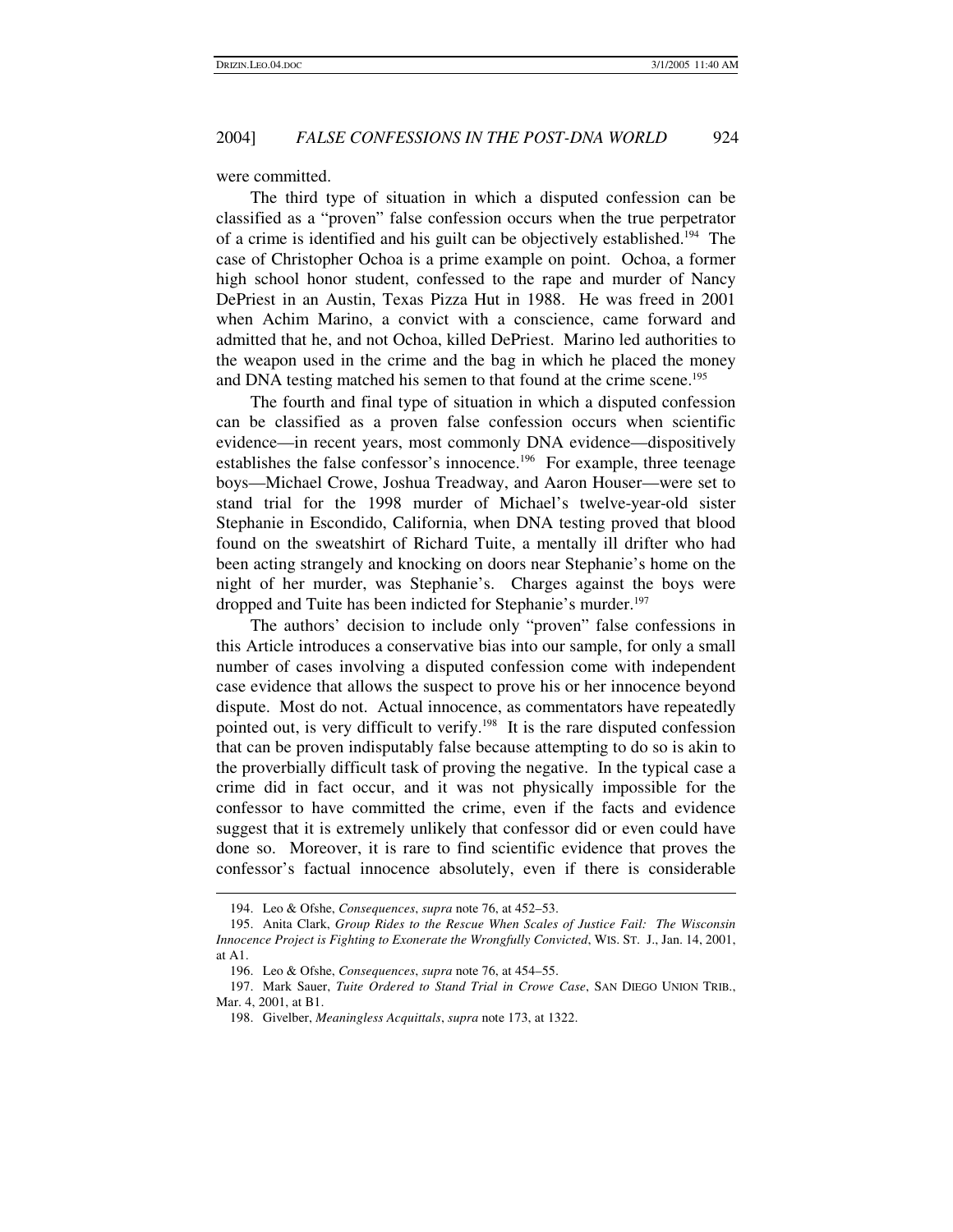scientific evidence tending to show that the suspect did not commit the crime, and even if there is other substantial evidence that contradicts or casts doubt on the suspect's confession. Specifically, in most disputed confession cases, there is no DNA evidence available to compare with the confessor's DNA, and in many disputed confession cases, DNA evidence that could have definitively resolved the reliability of the confession was not preserved. Finally, it is the rare perpetrator who comes forward to acknowledge his own guilt in order to exonerate the innocent, wrongly convicted false confessor. And on the rare occasion when a true perpetrator comes forward to implicate himself and exonerate the innocent false confessor, such claims are rarely believed by police and prosecutors (who have a vested interest in maintaining that they arrested, prosecuted, and convicted the right person the first time around) and typically only credited when an overwhelming amount of independent evidence makes acknowledging the false confessor's innocence unavoidable. <sup>199</sup> This too is rare.

It is only in a small minority of cases, then, that the factually innocent defendant even has the opportunity to prove indisputably that his confession was false. The external circumstances that allow a suspect to do so are fortuitous since an innocent suspect—who is falsely accused and then made to falsely confess—has no control over whether these independent circumstances (physical impossibility, scientific evidence with which to exonerate, etc.) are present in his particular case. In the vast majority of alleged false confession cases, it is therefore impossible to completely remove any possible doubt about the confessor's innocence, even if all the credible case evidence strongly suggests that the suspect's confession is false and none of it suggests that the suspect's confession is true. As a result of our extremely conservative bias for case inclusion in this Article, we have excluded dozens of disputed confessions in which we believe a majority of neutral observers (with access to the evidence we reviewed) would have unequivocally judged the confessor to be innocent. 200

<sup>199.</sup> The case of Christopher Ochoa, mentioned briefly earlier in this Article, is a case in point. Achim Marino, the real killer of Nancy DePriest, wrote authorities, including then-Governor George Bush, numerous letters in which he claimed responsibility for the murder, offered to lead police to evidence of the crime, and agreed to submit to DNA testing. Although authorities ultimately did some investigation into Marino's claims, Ochoa and his co-defendant William Danziger still languished in jail for several years until Ochoa's attorneys for the Wisconsin Innocence Project, John Pray and Keith Findley, managed to persuade authorities to compare Marino's DNA with that found at the crime scene. *See* Clark, *supra* note 195.

<sup>200.</sup> The Anthony Moody case from Chicago is a case in point. Moody was jailed for three years on charges that he raped and murdered his girlfriend. After spending twenty-four hours in police custody, Moody confessed to choking his girlfriend to death and leaving her body in an abandoned building on Chicago's South Side. He later claimed that the confession was coerced.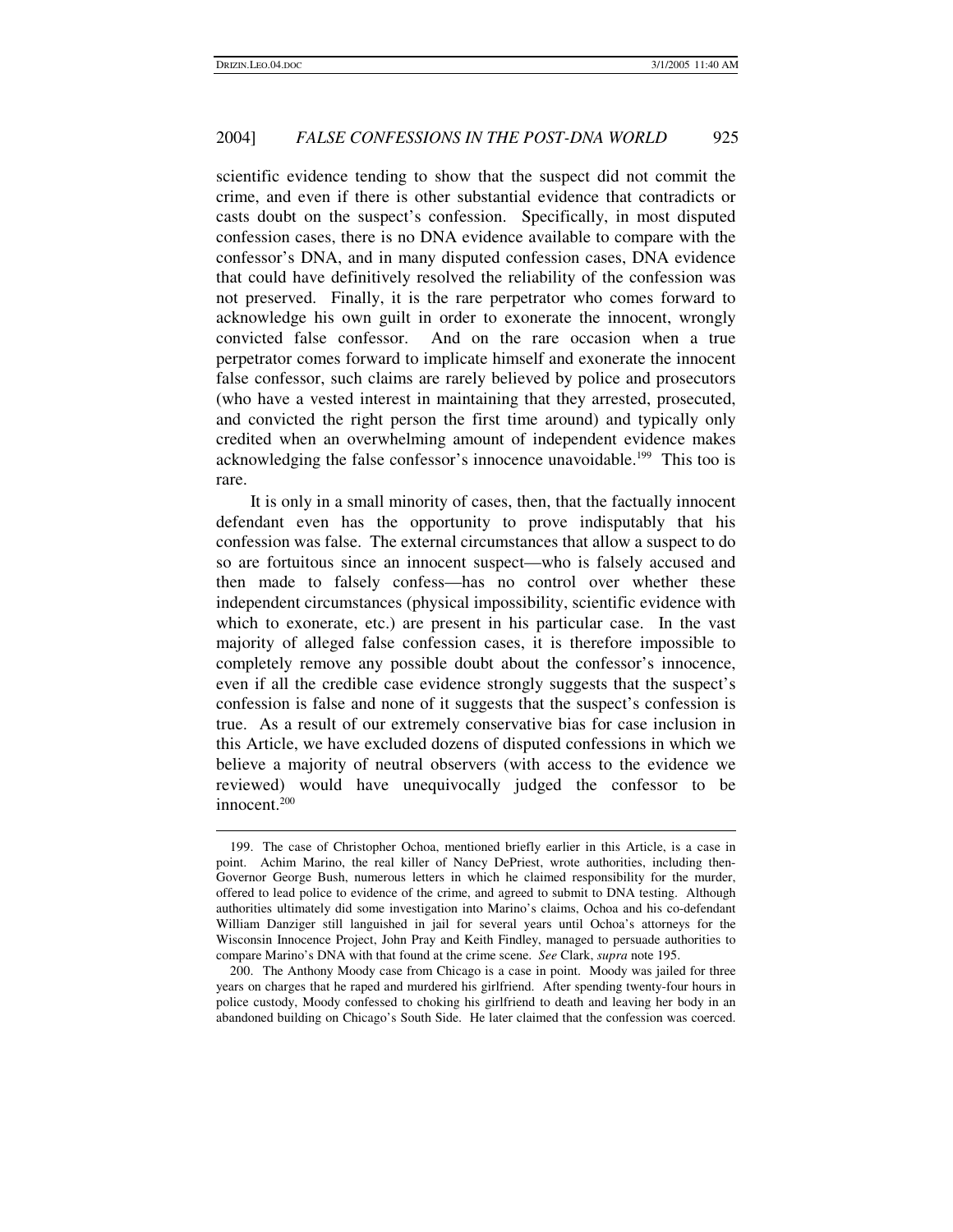However, we have chosen to include only those cases that meet the high standard of "proven false confession" in order to head off the potential criticism that one or a few of the cases in our study might involve true confessions from the guilty rather than false confessions from the innocent. We believe that such criticism has the potential to be helpful if it is based on a genuine attempt to correct errors or oversights in the analysis. If, however, such criticism is motivated by ideological advocacy and is based on false and misleading assertions, distortions of fact, statements presented out of context, or indefensibly selective presentation of case materials, then it has the potential to be more damaging than helpful.<sup>201</sup> For such criticism of aggregated case studies, even when it is erroneous, diverts attention away from the goal of improving our understanding of the causes of, and solutions for, the miscarriage of justice problem in America.<sup>202</sup> Such

201. *See* George Thomas III & Richard A. Leo, *The Effects of* Miranda v. Arizona*: Embedded in Our National Culture?*, 29 CRIME & JUST.: ANN. REV. 203, 244–45 (2002).

202. Paul Cassell has written that Leo & Ofshe inaccurately classified nine cases in their sample of sixty interrogation-induced false confessions. *See* Cassell, *supra* note 156, at 525. Cassell asserts that these nine individuals were actually guilty of the crimes to which they confessed, despite the compelling, and at times overwhelming, evidence of their innocence. Leo & Ofshe have demonstrated that Cassell's assertions are false and misleading in a subsequent point-by-point refutation of Cassell's claims. Leo & Ofshe, *Truth About False Confessions*, *supra* note 155. As Leo & Ofshe point out:

Numerous social scientists and legal scholars have strongly criticized Cassell for his bias; reliance on flawed methods, studies, and data; inaccurate and incomplete summaries; sources and quotes out of context; arbitrary, speculative and exaggerated statistical estimates; and indefensibly selective reporting of data . . . In our view, Cassell's commentary on [Leo & Ofshe, *Consequences*, *supra* note 76] exemplifies and repeats all of these problems: Cassell's commentary is largely based on factual errors, misleading assertions, critical omissions, unwarranted inferences and arguments, statements presented out of context, and/or partisan presentations of case materials.

*Id*. at 295–97.

On the eve of trial, DNA test revealed light traces of Moody's DNA in his girlfriend's body (Moody claimed he had slept with her a few days before her death) and much heavier traces of DNA from another man whom police had in custody on other rape and murder charges. Prosecutors dropped murder charges against Moody in exchange for Moody's plea to aggravated battery and a recommended sentence of five years, a sentence with which credit for time served would allow for Moody to be released in a matter of weeks or months. To reconcile Moody's confession with the DNA evidence of another sexual predator, Cook County prosecutors claimed that the second attacker raped and assaulted the victim after Moody's attack. Without any statistics to back up this farfetched claim, Bob Benjamin, spokesperson for the Cook County State's Attorney's Office, was quoted as saying that such scenarios "happen[] all the time . . . [p]articularly in sexual attacks, a woman is lying there helpless [and] another predator comes along and sees an opportunity and takes it." Vanessa Gezari, *Murder Charge Reduced As DNA Points to Different Man*, CHI. TRIB., Apr. 4, 2000, § 2, at 1. Ironically, this same theory has been cited by some of the police officers in the Central Park Jogger investigation for continuing to doubt the innocence of the five exonerated defendants. Because of the presence of Moody's DNA inside the victim and the failure of authorities to charge the as-of-yet-unnamed perpetrator with the crime, we have classified Moody's case as a "highly probable" false confession, rather than a "proven false confession."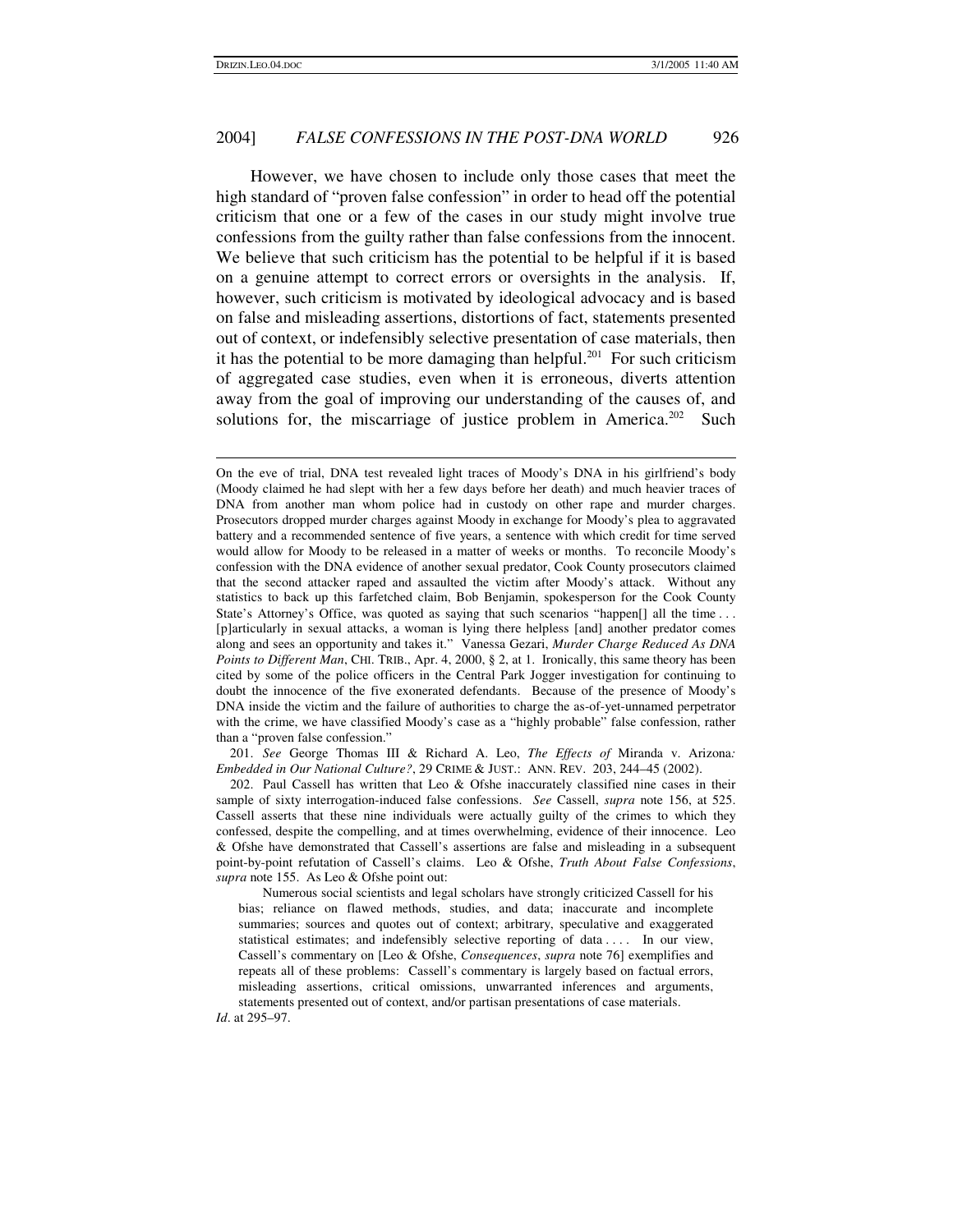criticism may have the negative effect of focusing attention on the merits and demerits of a small number of individual cases and thus shifting the academic and policy discussion away from the larger patterned causes and consequences of interrogation-induced false confessions and miscarriages of justice in the American criminal justice system. To avoid such criticism this Article includes only cases in which the falsity of the interrogationinduced confession is beyond reproach.

The Leo and Ofshe study reported on sixty false confession cases, thirty-four of which were classified as proven false confessions, in the post-*Miranda* era. <sup>203</sup> Like Leo and Ofshe, this Article limits its attention to only those false confession cases occurring in the post-*Miranda* era. That said, the vast majority of interrogation-induced false confession cases included in our study have occurred in the last decade, though this may not be that surprising given the direct relationship between advances in DNA technology and exonerations of the innocent. In order to avoid duplicating efforts with the Leo and Ofshe study, this Article excludes from its cohort of proven false confession cases included in the Leo and Ofshe study. 204 The 125 proven false confessions reported and analyzed in this Article therefore represent a completely new cohort of proven false confession cases in the post-*Miranda* era.

Like Leo and Ofshe, we have gathered data on our cases from the electronic and print media, a fertile source of data for the study of wrongful conviction, as Dan Givelber has suggested. <sup>205</sup> Where possible, we have accumulated additional case materials (such as interrogation transcripts, police reports, trial transcripts, and published appellate court decisions) and verified the factual assertions contained in the media descriptions of our cases. However, we wish to emphasize that in our cases there either is or should be no dispute about the factual innocence of the false confessor, and therefore our citation to media articles should not be problematic. No one is reasonably asserting guilt in the cases included in our sample. In all of the cases included in this Article, the confessor's innocence can be conclusively proven because the crime did not occur, it was physically

<sup>203.</sup> *Miranda* marked the end of third degree interrogation and the establishment of a new era of psychological interrogation techniques and strategies. *See* Leo & Ofshe, *Consequences*, *supra* note 76, at 434 n.10.

<sup>204.</sup> We have, however, included one case from the Leo & Ofshe study (Gary Gauger) that was classified by Leo & Ofshe in 1998 as a "highly probable" false confession, but that we believe, on the basis of information that we have collected that was not available to Leo & Ofshe in 1998, now can be properly classified as a proven false confession.

<sup>205.</sup> *See* Givelber, *Meaningless Acquittals*, *supra* note 173, at 1317–28. ("Judging from claims in the media, convictions of innocent parties represent a pressing problem for this country's criminal justice system. The Supreme Court of the United States takes the opposite view. The media is correct, the Supreme Court in error."). *Id.* at 1320–21.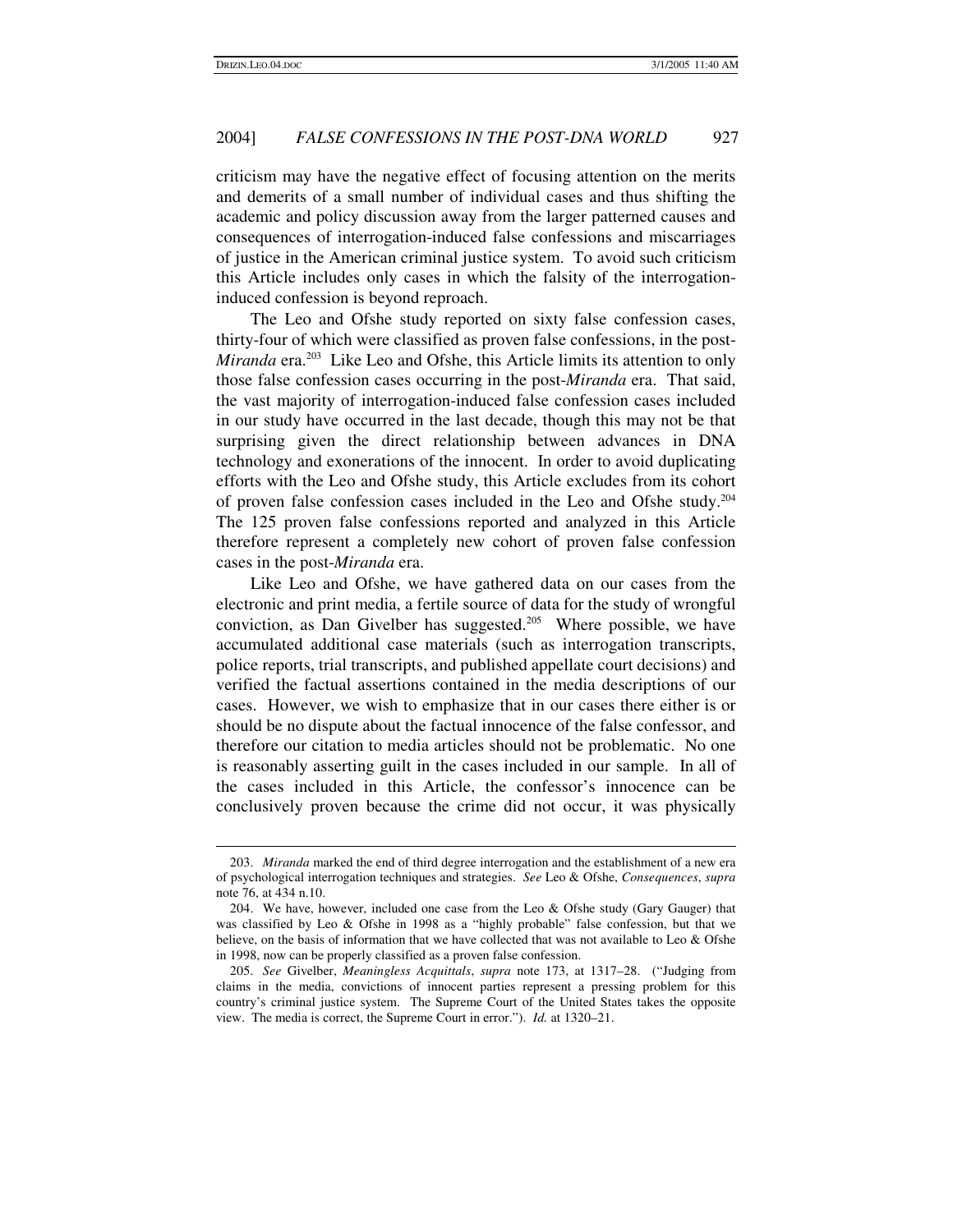impossible for the suspect to have committed the crime, scientific evidence dispositively established the suspect's innocence, and/or the true perpetrator was identified. We arrived at these conclusions based on our analysis of a multiplicity of original and secondary sources and materials in the cohort of cases in this study.

This Article's collection of proven false confessions was not obtained through a random sample of police interrogation cases. Indeed, it is not even possible to randomly sample police interrogation cases since American police forces do not systematically collect, quantify, or tabulate data on the annual number or frequency of their interrogations.<sup>206</sup> In fact, no organization in America collects such data. Additionally, as Bedau and Radelet have pointed out, "most state officials are apparently not eager to assist investigators in identifying such cases from whatever records they might have available." <sup>207</sup> As a result, there is no existing universe or database of police interrogation cases from which researchers would be able to draw a random sample. Moreover, even if such a database existed, it would make as much sense for someone studying the causes and consequences of interrogation-induced false confessions to randomly sample police interrogations as it would for someone studying the causes and consequences of lung cancer to randomly sample healthy individuals. The appropriate universe of cases for this study is interrogation-induced false confessions, not all police interrogations. Since no organization collects data or keeps statistics on false confessions, it is also not possible for researchers to draw a random sample of such cases.

For the same reasons, scholars do not know how frequently interrogation-induced false confessions occur or how frequently (or what percentage of) interrogation-induced false confessions lead to the wrongful conviction of the innocent. As Leo and Ofshe have pointed out, this is not only because no organization collects data on the annual number of interrogations and confessions, but also because most interrogations are not recorded (thus preventing researchers from obtaining an objective record of the cause of the disputed confession). 208 It is therefore difficult, if not impossible, in some cases to authoritatively determine the underlying truth or falsity of the confession. Until these barriers are overcome, researchers will not be able to provide a scientific or authoritative estimate either of the frequency of interrogation-induced false confessions or of the rate at which they lead to miscarriages of justice.

<sup>206.</sup> Even if they did collect such data on police interrogation and confessions, it is not clear that American police would permit academic researchers access to it.

<sup>207.</sup> Bedau & Radelet, *supra* note 47, at 28.

<sup>208.</sup> Leo & Ofshe, *Consequences*, *supra* note 76, at 431–32.

<sup>209.</sup> *Id.*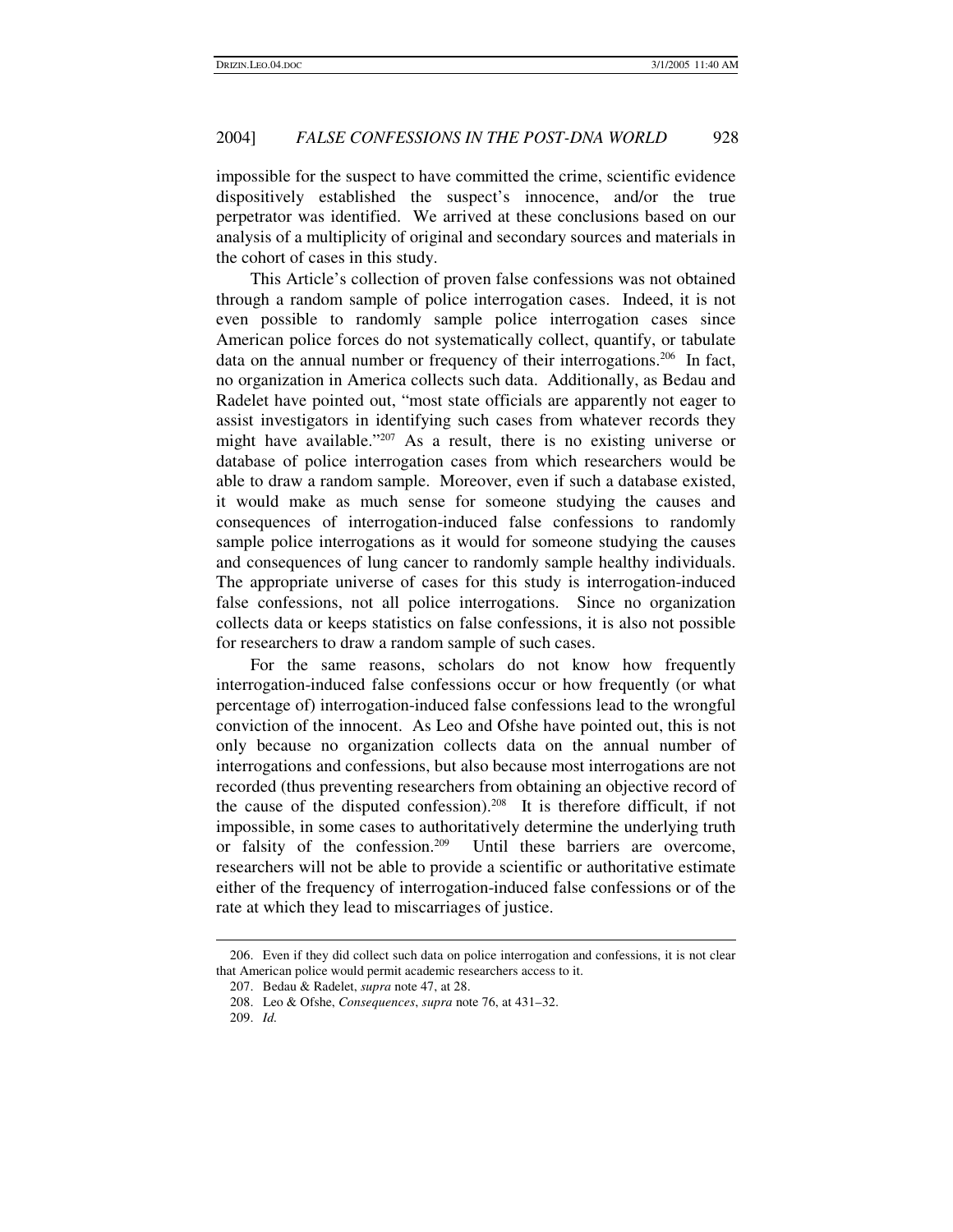That researchers are not presently able to estimate the frequency of interrogation-induced false confession, however, does not make the academic study of police interrogation and false confession any less scientific or important. What is most important from a scientific perspective is to be able to understand and explain how and why a particular phenomenon occurs, not to estimate its rate of occurrence. The social scientific study of police interrogation and false confession meets this standard. Dating back almost one hundred years,<sup>210</sup> the psychological and criminological research on these topics is well-established.<sup>211</sup> Employing a number of recognized scientific methods (e.g., laboratory experimentation,<sup>212</sup> participant observation,<sup>213</sup> interviews,<sup>214</sup> surveys<sup>215</sup> and analysis of archival and documentary records 216 ) psychologists, criminologists, and other social scientists have generated a rich scientific literature and body of knowledge on the study of interrogation and confession, with generally accepted methods, theories, and findings. This Article seeks to make a positive contribution to this literature, as well as to the policy debates regarding how best to minimize the problem of interrogation-induced false confession and the miscarriages of justice that they undoubtedly cause.

#### IV. FALSE CONFESSIONS AND CASE OUTCOMES: QUANTITATIVE TRENDS

# *A. The False Confession Cases 217*

The *proven* false confessions that comprise the original data set analyzed in this Article are presented below in Table 2. This data set consists of 125 *proven* false confessions. The 125 false confessions are more than three times the number of *proven*, and more than twice the number of total (whether *proven*, *highly probable* or *probable*) false confessions that have been presented or analyzed in any previous American study. <sup>218</sup> The *proven* false confessions in this Article occurred between the years of 1971 and 2002, though 31% of them occurred in the last five years

<sup>210.</sup> HUGO MUNSTERBERG, ON THE WITNESS STAND (1908).

<sup>211.</sup> GUDJONSSON, *supra* note 76, at 93.

<sup>212.</sup> *See* Kassin & Neumann, *supra* note 76, at 480; Kassin & Sukel, *supra* note 76, at 40.

<sup>213.</sup> Leo, *Inside the Interrogation Room*, *supra* note 76, at 305; *see also* GUDJONSSON, *supra* note 76, at 89 (tracing the scientific advances and relevant cases regarding false confessions).

<sup>214.</sup> Leo, Police Interrogation in America, *supra* note 84; *see also* GUDJONSSON, *supra* note 76, at 92 (tracing the scientific advances and relevant cases regarding false confessions).

<sup>215.</sup> Jerome Skolnick & Richard A. Leo, *The Ethics of Deceptive Interrogation*, *in* ISSUES IN POLICING: NEW PERSPECTIVES 75 (John Bizzack ed., 1992).

<sup>216.</sup> *See* Ofshe & Leo, *Decision to Confess Falsely*, *supra* note 76, at 986; Leo, Police Interrogation in America, *supra* note 84, at 91–130.

<sup>217.</sup> *See supra* note 1 (distinguishing a confession from an admission).

<sup>218.</sup> Leo & Ofshe, *Consequences*, *supra* note 76, at 490.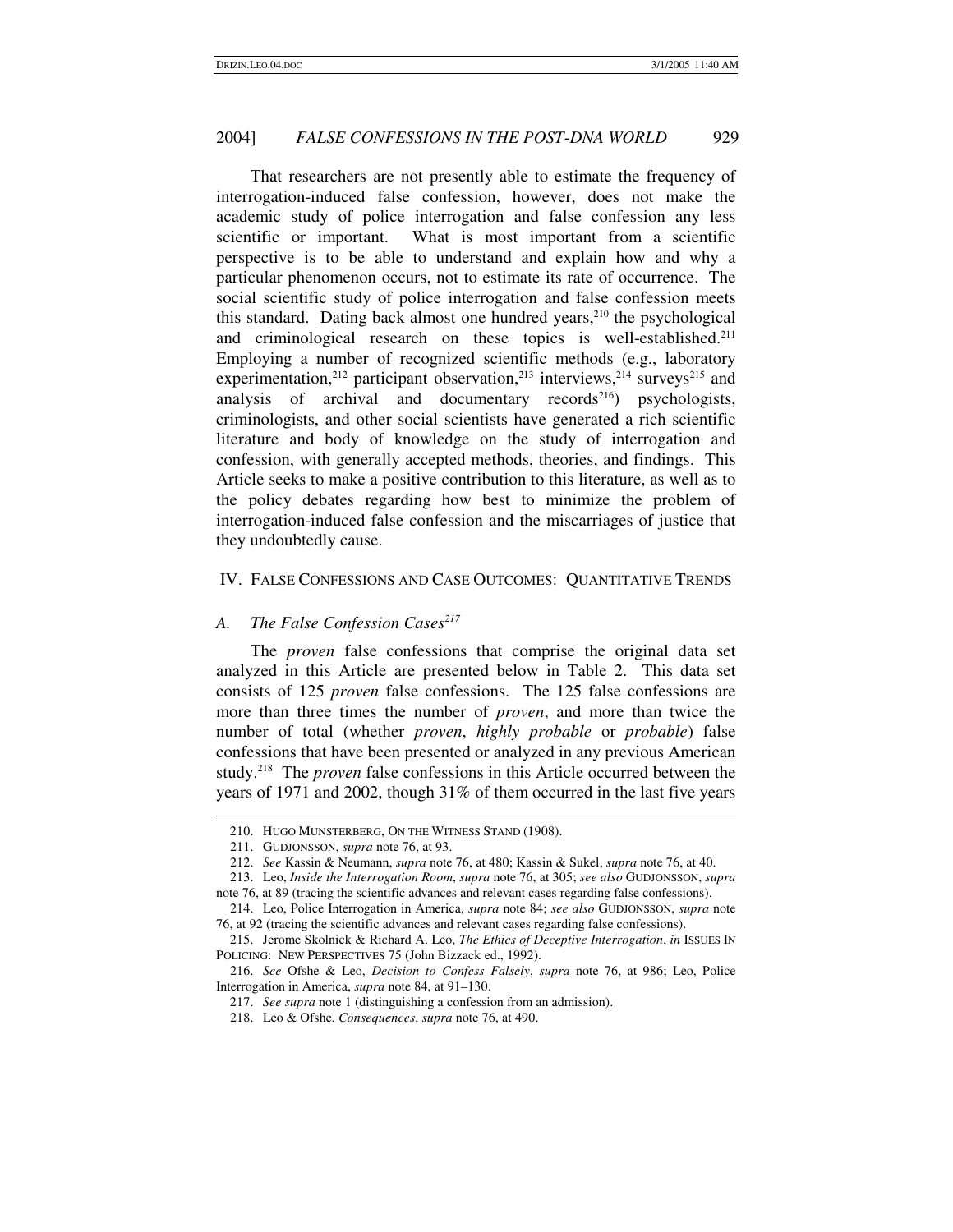(1998–2003) and 55% occurred in the last ten years (1993–2003). The data on false confessions presented in this study (as well as in the 1998 study by Leo and Ofshe of 60 false confessions)<sup>219</sup> appear to suggest either that the number of interrogation-induced false confessions have risen in recent years or that they are now being discovered more frequently.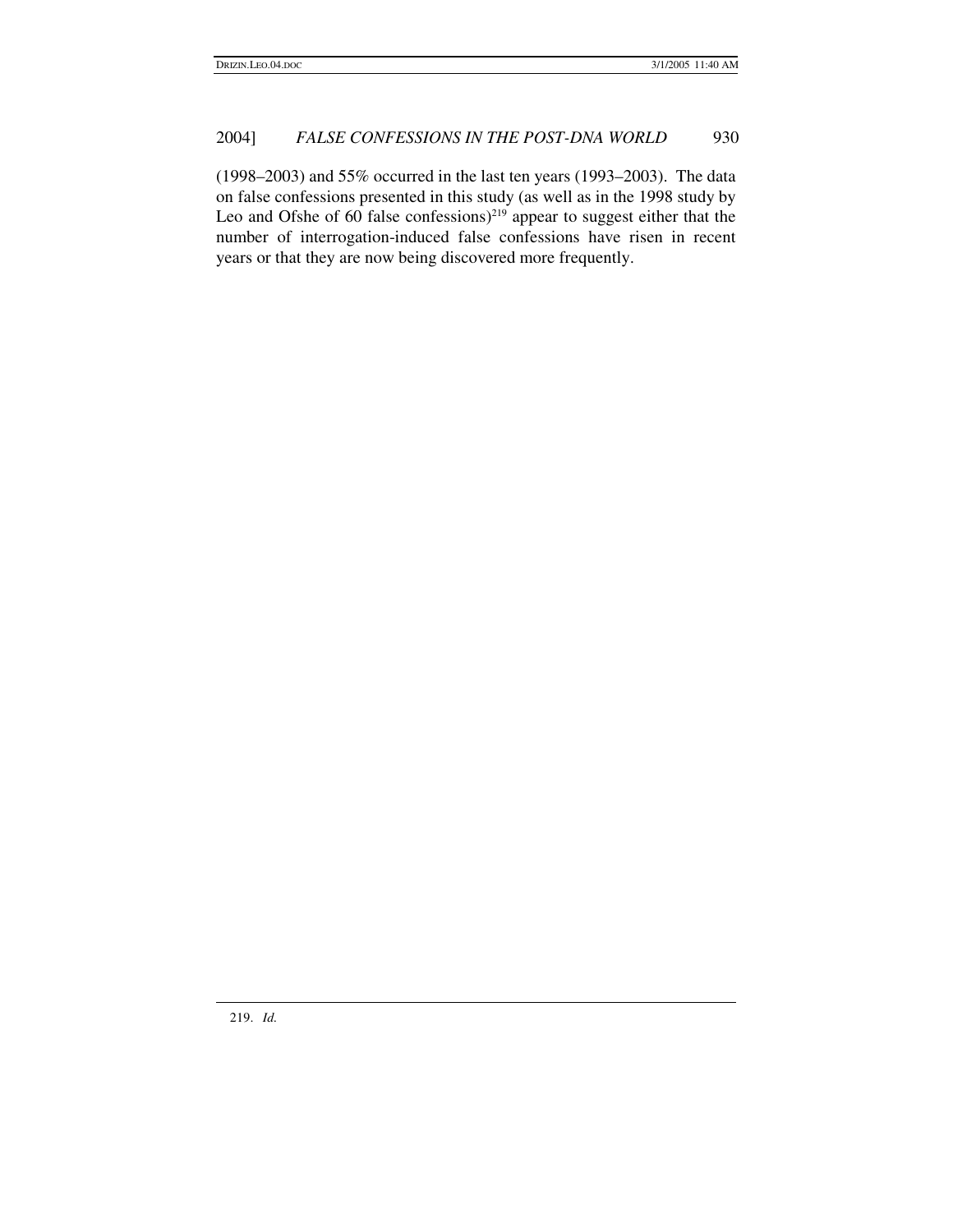| <b>Case ID#</b> | <b>False Confessor</b> | <b>Year of Confession</b> |
|-----------------|------------------------|---------------------------|
|                 | Omar Aguirre           | 1997220                   |
| 2               | David Baldwin          | 1993221                   |
| 3               | Medell Banks           | 1999222                   |
| 4               | Victoria Banks         | 1999223                   |
| 5               | Leonard Barco          | 1985 <sup>224</sup>       |
| 6               | Corey Beale            | 2001225                   |
| 7               | Corethian Bell         | $2000^{226}$              |
| 8               | Anthony Benn           | 1987227                   |
| 9               | <b>Melvin Bennett</b>  | 1990 <sup>228</sup>       |
| 10              | George Blome           | 1997229                   |
| 11              | Colleen Blue           | $2001^{230}$              |
|                 |                        |                           |

# **TABLE 2 PROVEN FALSE CONFESSIONS (N=125)**

220. *See* David Heinzmann & Jeff Coen, *Jailed by Lies, Freed by Truth*, CHI. TRIB., Dec. 22, 2002, § 1, at 1.

221. *See* Patricia Manson, *LR Will Pay 3 Accused \$100,000; 3 Other Men Convicted of 1993 Stabbing Death*, ARK. DEMOCRAT-GAZETTE, Dec. 5, 1996, at 2B; Linda Satter, *3 Sentenced in LR Slaying-Robbery; One Man Gets 10 Years, the Other Two—20 in Plea Agreements*, ARK. DEMOCRAT-GAZETTE, July 28, 1995, at 5B.

222. *See* Michael Luo, *Justice in a Small Town*, AP NEWSWIRES, July 7, 2002; *Court Dismisses Guilty Plea in Baby's Death*, N.Y. TIMES, Aug. 12, 2002, at A9.

223. *See* Luo, *supra* note 222, at 9.

224. *See Man Spends Eight Months in Jail, Trial Begins in 'Murder' That Never Occurred*, AP NEWSWIRES, Jan. 10, 1986, *available at* 1986 WL 3043884; *Suspect Becomes Victim; 8 Months for Killing Woman Who Drank Herself to Death*, THE RECORD (Hackensack, N.J.), Jan. 12, 1986, at A3, *available at* 1986 WL 4618858.

225. *See* Michael Amon, *Waldorf Man Pleads Guilty in Stabbing Death*, WASH. POST, July 3, 2002, at B09; April Witt & Ruben Castaneda, *FBI to Probe Prince George's Interrogations; 3 Confessions Raise Civil Rights Questions*, WASH. POST, June 8, 2001, at A01; *Beale's Changing Statements*, WASH. POST, June 4, 2001, at A08.

226. *See* Lucio Guerrero, *Wrongfully Accused Man Sues Cops*, CHI. SUN-TIMES, July 16, 2002, at A03; Steve Mills, *Man Sues Police, Alleging Coercion*, CHI. TRIB., July 16, 2002, § 1, at 1; Kirsten Scharnberg & Steve Mills, *DNA Voids Murder Confession*, CHI. TRIB., Jan. 5, 2002, § 4, at 1.

227. *See* Tim Bryant, *Ex-Suspect Hopes to Clear His Name*, ST. LOUIS POST-DISPATCH, Sept. 15, 1990, at 3A; Louis J. Rose, *3 Men Arrested, Released in National Case File*, ST. LOUIS POST-DISPATCH, May 5, 1989, at 9B; Bill Smith & Carolyn Tuft, *Other Counties Are Not Immune to Making Mistakes, Convicting the Innocent*, ST. LOUIS POST-DISPATCH, Apr. 12, 1998, at A7.

228. *See* Lorraine Ahearn, *Rough Justice: Bad Cases Make Good Lawyers*, NEWS & RECORD (Greensboro, N.C.), Nov. 15, 1998, at B1, *available at* LEXIS, News Library, Nwsrec File.

229. *See* Jose Luis Jimenez, *DNA Tests Clear Suspect in Year-Old Murder Case; Evidence Thought to Implicate the Man in the Death Clears Him*, SARASOTA HERALD-TRIB., Apr. 29, 1998, at 1A, *available at* LEXIS, News Library, Sarhtr File.

230. *See* Tony Gordon, *Woman Charged with Murder Denies Leaving Baby Behind Store to*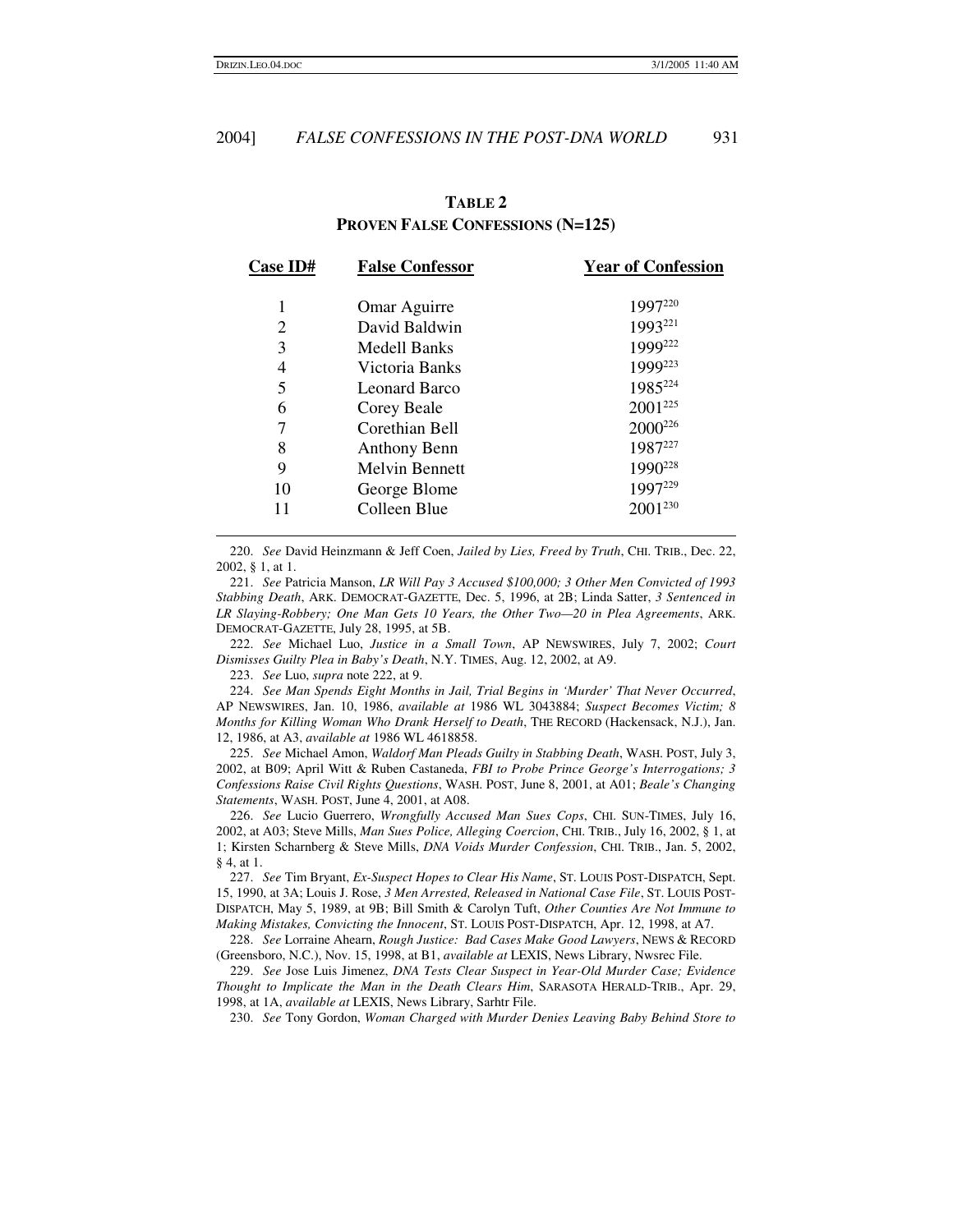| 12 | <b>Michael Bottoms</b> | 1992 <sup>231</sup> |
|----|------------------------|---------------------|
| 13 | Christopher Bowman     | 1998 <sup>232</sup> |
| 14 | <b>Bruce Bowser</b>    | 1992233             |
| 15 | Marcellius Bradford    | 1986 <sup>234</sup> |
| 16 | Keith Brown            | 1991235             |
| 17 | Rodney Brown           | 1990 <sup>236</sup> |
| 18 | <b>Timothy Brown</b>   | $1990^{237}$        |
| 19 | <b>Brenton Butler</b>  | $2001^{238}$        |
|    |                        |                     |

*Die*, CHI. DAILY HERALD, Sept. 19, 2001, at 18, *available at* 2001 WL 28539673; Jerry Lawrence, *Woman Cleared in Baby's Death: DNA Tests Prove Suspect Not Mom*, CHI. TRIB., Oct. 27, 2001, § 1, at 15; Amanda Vogt, *Mom Charged in Baby's Death*, CHI. TRIB., Sept. 19, 2001, § 2, at 2.

231. *See* John-Henry Doucette, *A Lean, Agonizing Work of Stirring Beauty*, VIRGINIAN-PILOT (Norfolk, Va.), Jan. 21, 2001, at E3, *available at* LEXIS, News Library, Vapilt File; Erika Reif, *DNA Tests Bring Arrests in Long-Ago Murders*, VIRGINIAN-PILOT (Norfolk, Va.), Aug. 31, 1999, at B2, *available at* LEXIS, News Library, Vapilt File.

232. *See* Joseph Berger, *A Suspect's Confession Fits the Crimes, but He's the Wrong Man*, N.Y. TIMES, Mar. 19, 1998, at B1.

233. *See* Kimberly Garcia, *The Tactics of Interrogation: Techniques that Rely on Subterfuge Can Backfire, Experts Say*, AUSTIN AM.-STATESMAN, Nov. 15, 1992, at A22, *available at* 1992 WL 4747116; Jim Phillips, *Murder Trial Clouded by Discounted Confession*, AUSTIN AM.- STATESMAN, Oct. 31, 1992, at B1, *available at* 1992 WL 4744978.

234. *See* Frank Main, *They Weren't the Right Ones*, CHI. SUN-TIMES, May 27, 2001, at 4, *available at* 2001 WL 7232369; Steve Mills & Maurice Possley, *Final Roscetti DNA Test Clears 4*, CHI. TRIB., Dec. 4, 2001, § 1, at 1, *available at* LEXIS, News Library, Chtrib File; Steve Mills & Maurice Possley, *Report Alleges Crime Lab Fraud: Scientist is Accused of Providing False Testimony*, CHI. TRIB., Jan. 14, 2001, § 1, at 1, *available at* 2001 WL 4030052; Steve Mills & Maurice Possley, *New Evidence Stirs Doubt over Murder Convictions: DNA, Recantations Suggest 4 Inmates Innocent in '86 Case*, CHI. TRIB., May 2, 2001, § 1, at 1, *available at* 2001 WL 4068766.

235*. See DNA Analysis 6 Years Later Reverses Fortunes*, TAMPA TRIB., July 8, 1997, at B2, *available at* LEXIS, News Library, Tamtrb File; *Prosecutors Say They Did Not Railroad Man in Rape Case*, HERALD SUN (Durham, N.C.), July 10, 1997, at C9.

236. *See* Robert Kelly, *Judge Rejects Withdrawal of Guilty Plea*, ST. LOUIS POST-DISPATCH, Sept. 7, 1990, at 9A; Robert Kelly, *Probe Continues into Teens' Confessions*, ST. LOUIS POST-DISPATCH, July 31, 1990, at 6A; Michael D. Sorkin, *Teens Cleared of Killing Homeless Man in Alton*, ST. LOUIS POST-DISPATCH, July 17, 1990, at 1A.

237. *See* Paula McMahon, *Deputy's Resignation Questioned: Attorneys for Convicted Killer Tim Brown Hope Data Released on the Detective Will Weaken Testimony*, SUN-SENTINEL (Ft. Lauderdale, Fla.), July 30, 2002, at 1B, *available at* LEXIS, News Library, Sunsen File; Paula McMahon, *Justice Can Elude Mentally Impaired: Validity of Their Confessions Produces More Legal Challenges*, SUN-SENTINEL (Ft. Lauderdale, Fla.), Mar. 24, 2002, at 1A; Paula McMahon & Ardy Friedberg, *Prisoner Says Confession Forced: Man Convicted in 1990 Shooting of Deputy Alleges Officers Beat and Threatened Him*, SUN-SENTINEL (Ft. Lauderdale, Fla.), Feb. 22, 2002, at 1B, *available at* LEXIS, News Library, Sunsen file; Paula McMahon, Jeff Shields & Rafael Olmeda, *Sheriff Reopens Investigation into Deputy's Slaying in 1990*, SUN-SENTINEL (Ft. Lauderdale, Fla.), Feb. 9, 2002, at 1A, *available at* LEXIS, News Library, Sunsen File.

238. *See* Paul Pinkham, *Police Charge 2 Men in Killing of Tourist: Fingerprint Surfaces After Butler Acquittal*, FLA. TIMES-UNION, Mar. 13, 2001, at A1, *available at* 2001 WL 7005542; Paul Pinkham & Rich Tucker, *Butler Suit Faults Cops on Training*, FLA. TIMES-UNION, Oct. 18, 2001, at B1, *available at* 2001 WL 25999868.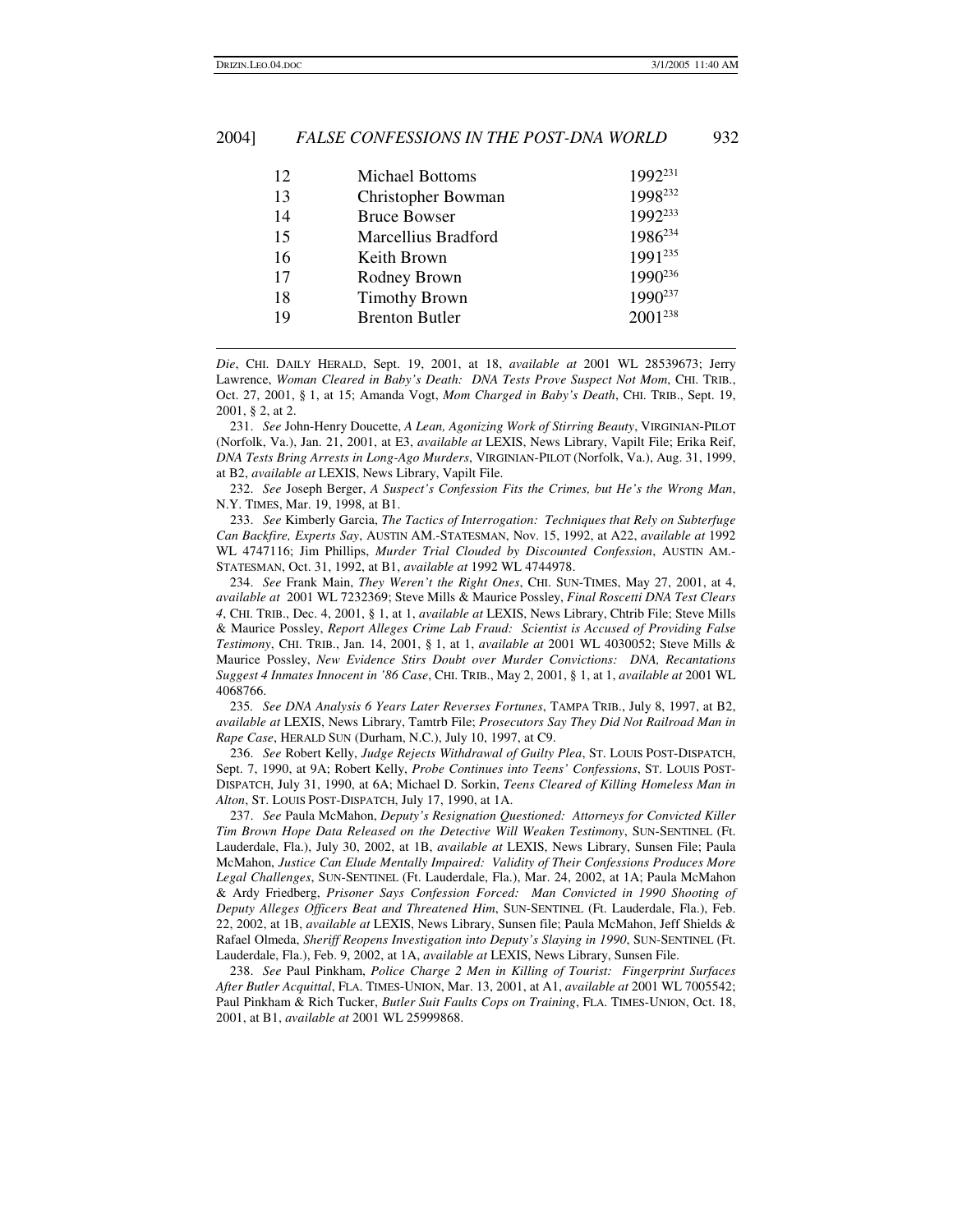| 20 | Luis Conde             | 1996 <sup>239</sup> |
|----|------------------------|---------------------|
| 21 | Michael Terrell Carter | 1989240             |
| 22 | Miguel Castillo        | 1989241             |
| 23 | Kevin W. Cherry        | 1999242             |
| 24 | Allen Jacob Chesnet    | 1998 <sup>243</sup> |
| 25 | Antwon Coleman         | 1990 <sup>244</sup> |
| 26 | Diane Colwell          | 1994 <sup>245</sup> |
| 27 | Michael Crowe          | 1998246             |
| 28 | Rolando Cruz           | 1983247             |
| 29 | Ricky Cullipher        | 1996 <sup>248</sup> |
|    |                        |                     |

239. *See* Linda Loyd, *Innocent Man Who Confessed to Jeweler's Murder Is Freed: An Attorney for Luis Conde Said Fear Led Him to Tell Police He Was Involved*, PHILA. INQUIRER., Aug. 22, 1996, at B03; Jim Nolan & Jack McGuire, *3 are Held in Carjack Murder; Family's Grief Rekindled 10 Months After Crime*, PHILA. DAILY NEWS, Aug. 12, 1996, at A03.

240. *See* Curt Eysink, *Panel Recommends \$50,000 Settlement in Wrongful Arrest*, BATON ROUGE ADVOC., Dec. 2, 1993, at 10E, *available at* LEXIS, News Library, Batonr File; Tim Talley, *Jury Ruling Set on Carter Confession*, BATON ROUGE ADVOC., June 1, 1989, at 1B, *available at* 1989 WL 2851120.

241. *See* Steve Mills & Ken Armstrong, *Judge Under Fire Takes Himself Off Murder Appeal: Morrissey Once Called Convict's Lawyers 'Idiots'*, CHI. TRIB., Jan. 15, 2000, § 1, at 1, *available at* LEXIS, News library, Chtrib File; Maurice Possley, *Man Wrongly Imprisoned in '88 Murder Sues City, 3 Officers: Lawsuit Says Cops Beat Suspect, Gave False Trial Testimony*, CHI. TRIB., Jan. 31, 2001, § 2, at 6, *available at* LEXIS, News Library, Chtrib File.

242. *See* Brendan Lyons, *He's Not the Man After All*, TIMES UNION (Albany, N.Y.), Apr. 4, 2000, at A1, *available at* 2000 WL 6738759; Brendan Lyons, *His Trial Ends, but Questions Linger*, TIMES UNION (Albany, N.Y.), Apr. 9, 2000, at A1, *available at* 2000 WL 6739753.

243. *See* Todd Richissin, *Held Without Proof, Boy Free: He's Jailed 6 Months, Even After DNA Test Debunks Evidence*, BALTIMORE SUN, Nov. 20, 1998, at 1A, *available at* LEXIS, News Library, Baltsun File; Del Quentin Wilber, *Teen Tormented by an Erroneous Charge of Murder: Jailed Six Months in Woman's Killing, He Seeks \$18 Million*, BALTIMORE SUN, Apr. 23, 2001, at 1A, *available at* 2001 WL 6157446.

244. *See* Michael D. Sorkin, *Sixth Teen Charged in Killing in Alton*, ST. LOUIS POST-DISPATCH, June 26, 1990, at 1A.

245. *See* Darlene Himmelspach, *Murder Charge Dismissed Against Caregiver in Death of Her 76-Year-Old Patient*, SAN DIEGO UNION-TRIB., May 6, 1995, at B3, *available at* LEXIS, News Library, Sdut File; Mark Sauer, *Some Strange Cases Examined of Innocents Who Confess to Murder*, SAN DIEGO UNION-TRIB., July 27, 1996, at B10, *available at* LEXIS, News Library, Sdut File.

246. *See* Mark Sauer, *Crowe Case Milestone Brings No Closure: Three Teens Moving on but Still Are Suspects*, SAN DIEGO UNION-TRIB., Feb. 24, 2001, at NC1 [hereinafter Sauer, *Crowe Case*], *available at* 2001 WL 6444761; Mark Sauer, *Suit Brings Crowes to Next Stop on Legal Journey*, SAN DIEGO UNION-TRIB., July 16, 2000, at B1, *available at* 2000 WL 13975951; John Wilkens & Mark Sauer, *Tuite Charged: Prosecutors Disclose New Blood Evidence*, SAN DIEGO UNION-TRIB., May 16, 2002, at A1, *available at* LEXIS, News Library, Sdut File.

247. *See generally* THOMAS FRISBIE & RANDY GARRETT, VICTIMS OF JUSTICE (1998) (recounting the plight of two innocent men who were found guilty of raping, kidnapping, and murdering a child). Summaries of the cases of Rolando Cruz and his co-defendant can be found at the website of the Innocence Project at the Benjamin N. Cardozo School of Law. *See* The Innocence Project, Rolando Cruz, *at* http://www.innocenceproject.org/ case/display\_profile.php?id=07 (last visited Feb. 13, 2004) (on file with the North Carolina Law Review).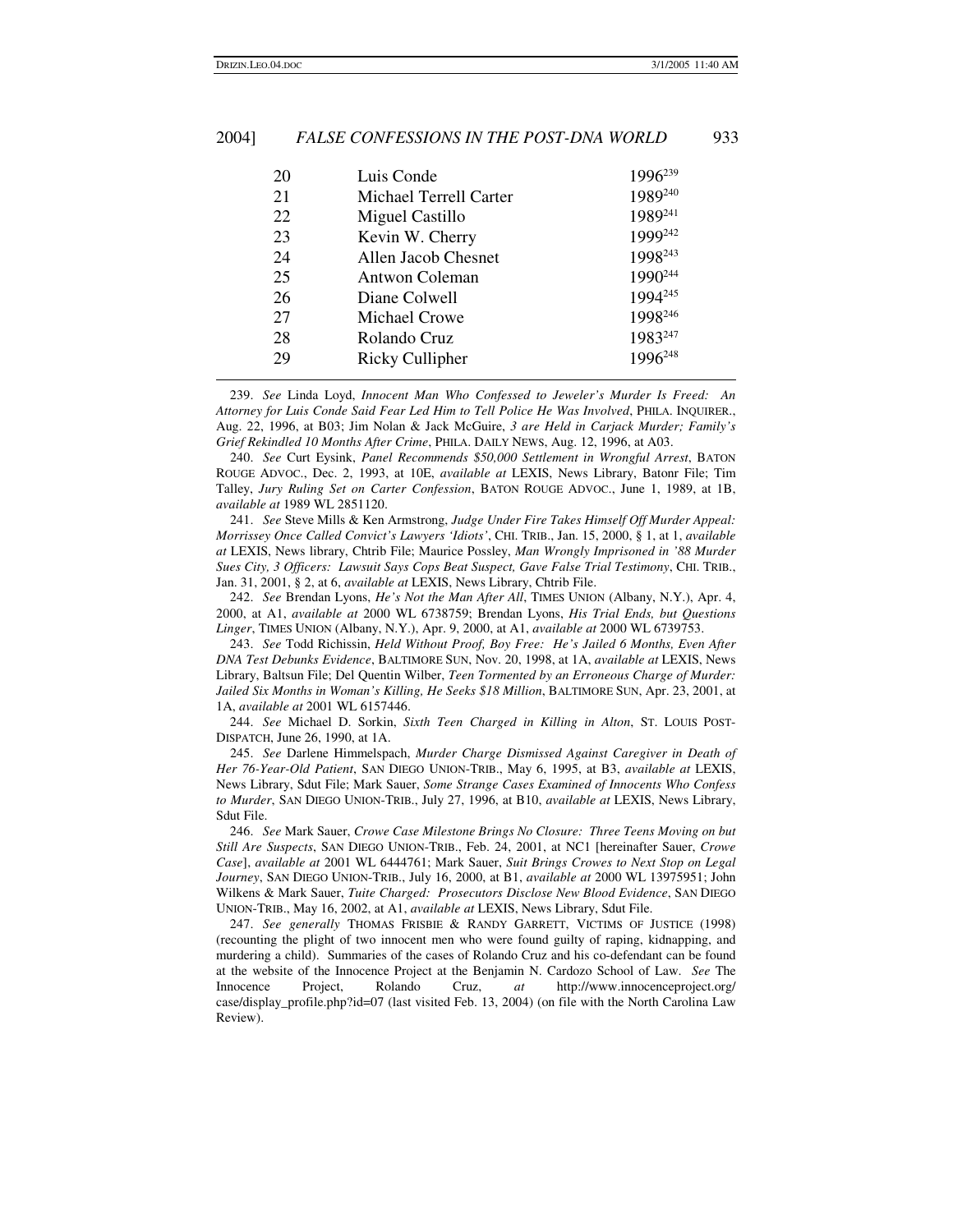| 30 | Tom Cummins           | 1995 <sup>249</sup> |
|----|-----------------------|---------------------|
| 31 | Peter Dallas          | 1990 <sup>250</sup> |
| 32 | <b>Gerald Delay</b>   | 1995 <sup>251</sup> |
| 33 | Joseph Dick           | 1998252             |
| 34 | John Dixon            | 1991253             |
| 35 | Carl Dorr             | 1997254             |
| 36 | Eugene "Rufus" Dykes  | 1999255             |
| 37 | Robert Farnsworth Jr. | 1999256             |
| 38 | Michael Fitzpatrick   | 1999257             |
| 39 | Derrick Flewellen     | 1995 <sup>258</sup> |
| 40 | Johnnie Frederick     | 1971259             |
| 41 | Ralph Frye            | 1988260             |
|    |                       |                     |

248. *See* Kimberly Lenz, *Culliphers File Suit Against Attorney*, DAILY PRESS (Hampton Roads, Va.), June 8, 2001, at A1. Holly Roberson & Kimberly Lenz, *Ricky Free: Judge Says Cullipher Deserves New Trial; Prosecutor Drops Case*, DAILY PRESS (Hampton Roads, Va.), May 25, 2001, at A1.

249. *See* Tim Bryant, *Wrongly Held in Two Deaths, Man Settles Suit*, ST. LOUIS POST-DISPATCH, Apr. 7, 1995, at 1C.

250. *See 7-Year Quest Ends: Father Sees Son's Killer Convicted in Murder*, SUN-SENTINEL (Ft. Lauderdale, Fla.), July 2, 1993, at 1B; Trevor Jensen, *Ex-Suspect in Murder Cites Frame-Up, Files Suit Now Freed, Man Seeks Damages from Detectives*, SUN-SENTINEL (Ft. Lauderdale, Fla.), July 15, 1993, at 1B, *available at* LEXIS, News Library, Sunsen File; Trevor Jensen, *Trial Opens in 1986 Murder Case*, SUN-SENTINEL (Ft. Lauderdale, Fla.), June 8, 1993, at 3B.

251. *See* Joseph P. Shapiro, *Innocent, and Free at Last*, U.S. NEWS & WORLD REP., Oct. 9, 1995, at 41, 43.

252. *See* Tice v. Comm'n., 563 S.E.2d 412 (Va. Ct. App. 2002).

253. *See* Jim Dwyer, *Cornered Minds, False Confessions*, N.Y. TIMES, Dec. 9, 2001, § 4, at 14; Guy Sterling, *Once a Confessor, Soon a Free Man: DNA Test Clears Newark Man Who Served 10 Years for Christmas Rape-Robbery*, STAR-LEDGER (Newark, N.J.), Nov. 29, 2001, at A23, *available at* 2001 WL 30233099.

254. *See* Paul Duggan, *Prime Suspects*, WASH. POST, Aug. 10, 1997, § 6 (Magazine), at W10; Katherine Shaver & Steven Gray, '*Too Heavy a Burden': Clark Told Inmates-Then Police-Where He Left Michele Dorr*, WASH. POST, Jan. 8, 2000, at A1.

255. *See* Christine Hanley, *Man Says He Misled FBI in Yosemite Deaths*, COLUMBIAN (Vancouver, Wash.), Aug. 6, 1999, at A4, *available at* LEXIS, News Library, Colmbu File; Christine Hanley, *Stayner Pleads Not Guilty in Yosemite Killing*, COLUMBIAN (Vancouver, Wash.), Aug. 7, 1999, at A8, *available at* LEXIS, News Library, Colmbu File.

256. *See Bank Finds "Thief's" Money Bag in Vault*, GRAND RAPIDS PRESS (Mich.), Mar. 8, 2000, at B7, *available at* 2000 WL 6642837.

257. *See* Sean Kirst, *DeWitt Man Explores Secret World*, POST-STANDARD (Syracuse, N.Y.), Sept. 29, 1999, at A1, *available at* 1999 WL 4705130; John O'Brien, *Accused Worried About His Job: Police Chief: "I've Never Had a Case Like This"*, POST-STANDARD (Syracuse, N.Y.), Sept. 22, 1999, at A1, *available at* 1999 WL 4704327.

258. *See* Maurice Possley, *DNA Topples Case Built on Confessions*, CHI. TRIB., Dec. 1, 1999, § 1, at 1.

259. *See* Martin Dyckman, *Innocent Lives Depend on Luck to Save Them*, ST. PETERSBURG TIMES, June 18, 2000, at 3D, *available at* 2000 WL 5619717.

260. *See* Jeffrey Bils, *Death Row Battle Ends with Freedom*, CHI. TRIB., Sept. 9, 1994, § 1, at 1; Jeffrey Bils, *Death Row Case Focuses on Tape*, CHI. TRIB., July 29, 1994, § 2, at 3; Jeffrey Bils, *Man Settles Lawsuit in Wrongful Jailing*, CHI. TRIB., Aug. 13, 1997, § 2, at 9.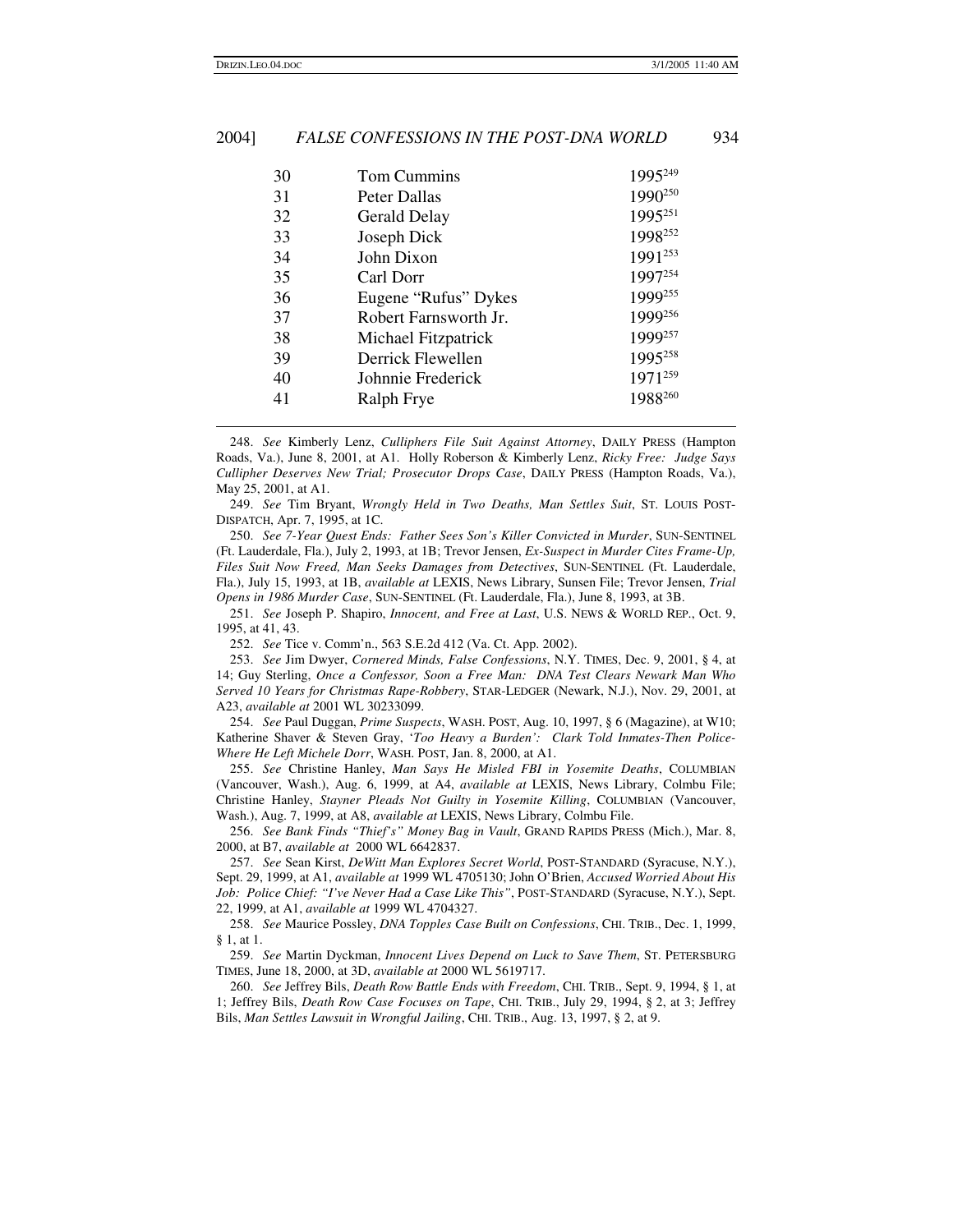| 42 | Gary Gauger               | 1993261             |
|----|---------------------------|---------------------|
| 43 | <b>Michael Gayles</b>     | $2000^{262}$        |
| 44 | Hubert Geralds            | 1997263             |
| 45 | Connie Gibbs              | 1991264             |
| 46 | William Don Gibson        | 1995265             |
| 47 | Bruce Godschalk           | 1986266             |
| 48 | <b>Bently Louis Grant</b> | $2000^{267}$        |
| 49 | Paula Gray                | 1978 <sup>268</sup> |
| 50 | Anthony Gray Jr.          | 1991269             |
| 51 | Dennis Deonte Green       | $2000^{270}$        |
| 52 | Sammie Charles Green      | 1994 <sup>271</sup> |
| 53 | Charles Wade Hampton      | 1996 <sup>272</sup> |
|    |                           |                     |

261. *See* Bill Cole, *A Price on Freedom: Cleared of Charges, Man Says County Should Pay*, CHI. DAILY HERALD, Oct. 7, 1999, at B2; *Cleared of Charges, Man Now Seeks Compensation*, AP NEWSWIRES, Oct. 8, 1999, *available at* WL, News and Business Library.

262. *See* David G. Grant & Hawke Fracassa, *DNA May Link Suspect to Rape-Slaying*, DETROIT NEWS, Nov. 27, 2001, at 10D, *available at* LEXIS, News Library, Detnws File; Norman Sinclair, *Detroit Police Inquiry Expands*, DETROIT NEWS, Apr. 16, 2001, at 1A, *available at* LEXIS, News Library, Detnws File.

263. *See* Janan Hanna & Terry Wilson, *Questions Arise over Links Made in Serial Killings: Roseland Slayings Put Focus on Methods Used in Investigation*, CHI. TRIB., July 5, 2000, § 2, at 1; Steve Mills & Terry Wilson, *State Says It Convicted the Wrong Serial Killer*, CHI. TRIB., Feb. 11, 2000, § 1, at 1; Maurice Possley, *Murder Defendant's Mental State Argued*, CHI. TRIB., Nov. 11, 1997, § 2, at 3.

264. *See* Mitch Gelman, *The Wrong Man*, NEWSDAY, June 7, 1992, at 4, *available at* 1992 WL 7537604; David Kocieniewski, *Slain Cop's Dad Says System Betrayed Son*, NEWSDAY, Jan. 15, 1993, at 31, *available at* 1993 WL 11348002; *4 Arrested in Cop's Slaying*, RECORD (Bergen County, N.J.), May 8, 1992, at A04, *available at* 1992 WL 9429522.

265. *See* Veronica Alaniz, *Wylie Man Charged in Sexual Assault, Kidnapping*, DALLAS MORNING NEWS, Sept. 9, 1995, at 38A, *available at* LEXIS, News Library, Dalnws File; Michael Saul, *DNA Evidence Helps Clear Man Who Confessed to Rape*, DALLAS MORNING NEWS, June 1, 1996, at 33A, *available at* LEXIS, News Library, Dalnws File.

266. *See* Sara Rimer, *DNA Testing in Rape Cases Frees Prisoner After 15 Years*, N.Y. TIMES, Feb. 15, 2002, at A12; *Defense Lawyer: DNA Legislation Needed to Help Clear Wrongly-Convicted Inmates*, PENN. L. WEEKLY, Feb. 11, 2002, at 16.

267. *See* Katherine Finkelstein, *Judge Orders Release of a Suspect in Concrete Attack*, N.Y. TIMES, July 26, 2000, at B1; Edward Wong, *Man Held in Concrete Attack on Woman*, N.Y. TIMES, July 21, 2000, at B3.

268. *See* Dennis William & Verneal Jimerson, *Lessons from 13 Innocent Men*, ST. LOUIS POST-DISPATCH, Apr. 30, 2000, at B3; *The Exonerated: Paula Gray*, Center for Wrongful Convictions, Northwestern University School of Law, Bluhm Legal Clinic, *at* www.law.northwestern.edu/depts/clinic/wrongful/exonerations/Gray.htm. (last visited Feb. 13, 2004) (on file with the North Carolina Law Review).

269. *See* Todd Richissin & Matthew Mosk, *Bill Would Pay \$7.5 Million to Man Falsely Imprisoned: Delegate Says State Responsible for Mistake*, BALT. SUN, Mar. 11, 1999, at 5B; Todd Richissin, *Trying to Right an Injustice*, BALT. SUN, Feb. 6, 1999, at 1A.

270. *See* April Witt, *Police Bend, Suspend Rules: Pr. George's Officers Deny Suspects Lawyers, Observers Say*, WASH. POST, June 5, 2001, at A1.

271. *See* Dianna Hunt, *No Match on DNA Test Frees Confessed Rapist*, HOUSTON CHRON., Dec. 1, 1994, at A29.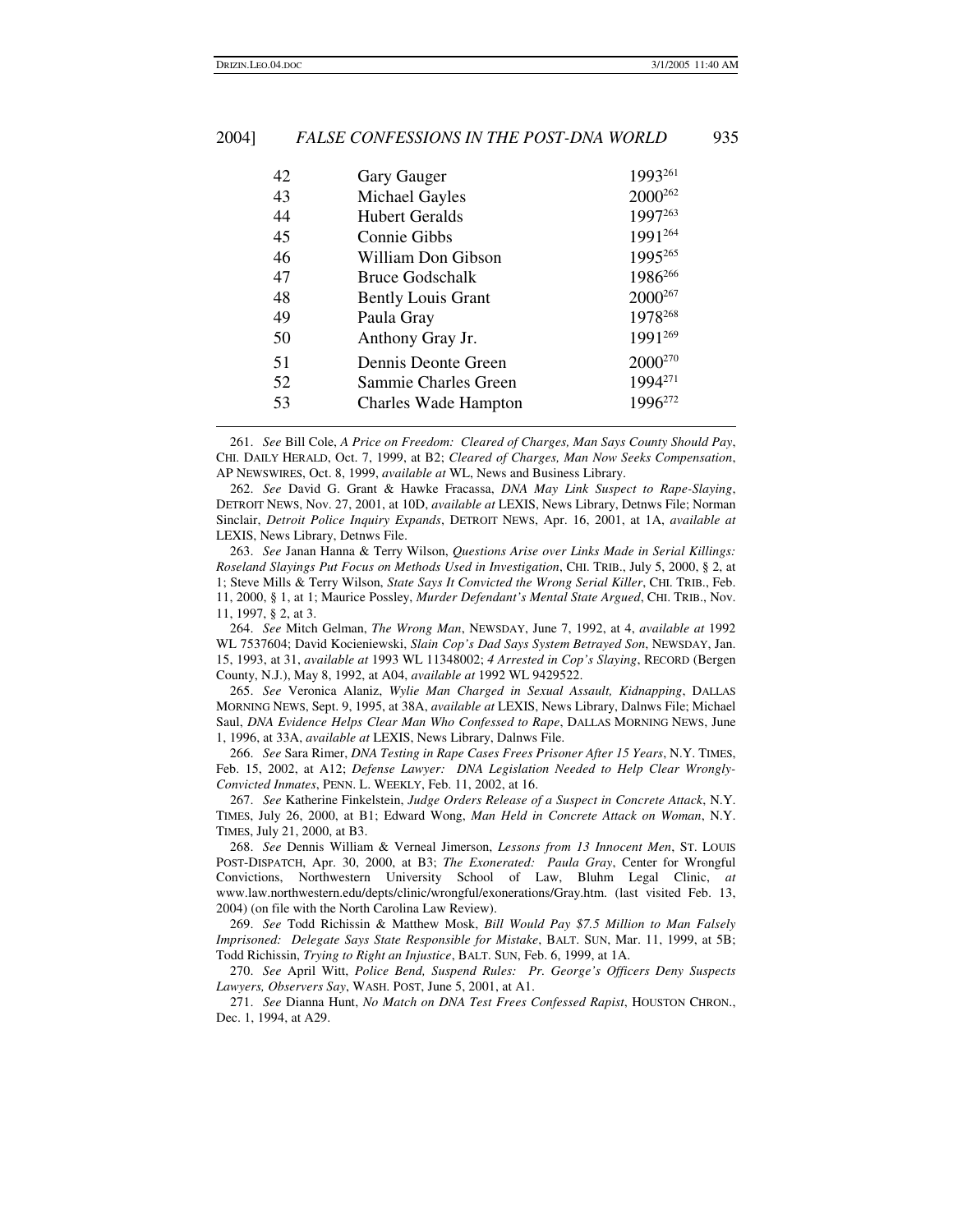| 54 | Mario Hayes            | 1996 <sup>273</sup> |
|----|------------------------|---------------------|
| 55 | Eric Henley            | 1990 <sup>274</sup> |
| 56 | Alejandro Hernandez    | 1983275             |
| 57 | Jorge Hernandez        | 2002 <sup>276</sup> |
| 58 | Abdallah Higazy        | 2002 <sup>277</sup> |
| 59 | Leroy Hoggard          | 1990 <sup>278</sup> |
| 60 | Aaron Houser           | 1998 <sup>279</sup> |
| 61 | Eddie Huggins          | 1998280             |
| 62 | <b>Edward Humphrey</b> | 1990 <sup>281</sup> |
| 63 | John Jeffers           | 1977282             |
| 64 | Anthony Johnson        | 1998 <sup>283</sup> |
| 65 | Wardell Johnson        | 1994284             |
|    |                        |                     |

272. *See* Lisa Frederick, *Molester Remains at Large: Porterdale Uneasy After Suspect Cleared*, ATL. J.-CONST., Dec. 5, 1996, at 1R; *Accused Molester's Rights Violated, His Lawyer Says*, ATL. J.-CONST., Sept. 7, 1996, at 7C.

273. *See* James Hill, *Evidence in Murder Case Too Flawed to Suit Jury*, CHI. TRIB., June 8, 1999, § 2, at 1; Steve Mills, *"Killer" in Jail When Crime Committed; Teen Accuses Cops of Coercing Him into Admitting Guilt*, CHI. TRIB., Apr. 29, 1998, § 1, at 1; Steve Mills, *2nd Check Confirms Accused Killer's Story: He Was in Jail at Time of Murder*, CHI. TRIB., May 5, 1998, § 1, at 1; Maurice Possley & Steve Mills, *Little Adds Up in Murder Case: Youth Admits Stabbing, Autopsy Shows No Knife Wounds*, CHI. TRIB., Mar. 21, 1999, § 1, at 1.

274. *See* Sorkin, *supra* note 236.

275. *See* Innocence Project, Alejandro Hernandez, *at* http://www.innocenceproject.org/ case/display\_profile.php?id=29 (last visited Feb. 13, 2004) (on file with the North Carolina Law Review).

276. *See* Sean Webby & Kristen Berry, *DNA Test Clears PA Man in Rape of 94-Year-Old*, MERCURY-NEWS (San Jose, CA), Aug. 10, 2002, at 1A; Sean Webby, *Teen Admits Rape, or Did He? False Confession Debate Ensues*, MERCURY-NEWS (San Jose, CA) Aug. 9, 2002, at 1B.

277. *See* Benjamin Weiser, *FBI Faces Inquiry on a False Confession from an Egyptian Student*, N.Y. TIMES, Aug. 6, 2002, at B4; Benjamin Weiser, *Judge Considers an Inquiry on Radio Case Confession*, N.Y. TIMES, June 29, 2002, at B3.

278. Joe Jackson & Thomas Huang, *Police Transfers Followed Teens' False Confessions*, VIRGINIAN-PILOT (Norfolk, VA.), Dec. 16, 1990, at B1.

279. *See* Sauer, *Crowe Case*, *supra* note 246.

280. *See* James Hill & Steve Mills, *Judge Rejects "Confession" of Teen to Murder*, CHI. TRIB., Apr. 30, 1999, § 1, at 1; James Hill, *Teen in Puzzling Case Free on Bond: Suspect in '98 Murder Held More than Year*, CHI. TRIB., Mar. 30, 1999, § 1, at 1; Maurice Possley & Steve Mills, *Little Adds Up in Murder Case; Youth Admits Stabbings*, CHI. TRIB., Mar. 21, 1999, § 1, at 2.

281. *See* Chris Lavin & Jeffrey Good, *Lives Go On, but the Past is Present*, ST. PETERSBURG TIMES, Aug. 25, 1991, at 1B; Jim Leusner, *Still Unanswered: How, Why Killer Chose His Victims*, SUN-SENTINEL (Ft. Lauderdale, Fla.), Feb. 16, 1994, at 4A; Ronald Smothers, *Left Behind in Murder Inquiry but Still Behind Bars*, N.Y. TIMES, Feb. 3, 1991, at 18L.

282. *See* John Yates & Kevin Lynch, *Confession Leads to 2 Arrests in '75 Killing*, CHI. TRIB., Aug. 29, 2002, § 1, at 1.

283. *See* Angie Brunkow, *Boy Once Suspect in Slaying: I Confessed So I Could Leave*, OMAHA WORLD-HERALD, Aug. 14, 1999, at 15; Patrick Strawbridge, *Boy, 11, Retracted Leu Slaying Confession; Mother Criticizes Length of Police Interrogation: Son was "Scared"*, OMAHA WORLD-HERALD, Apr. 2, 1998, at 19.

284. *See* Brian Wheeler, *Edgewater Man Sentenced for Party Shooting*, CAPITAL (Annapolis,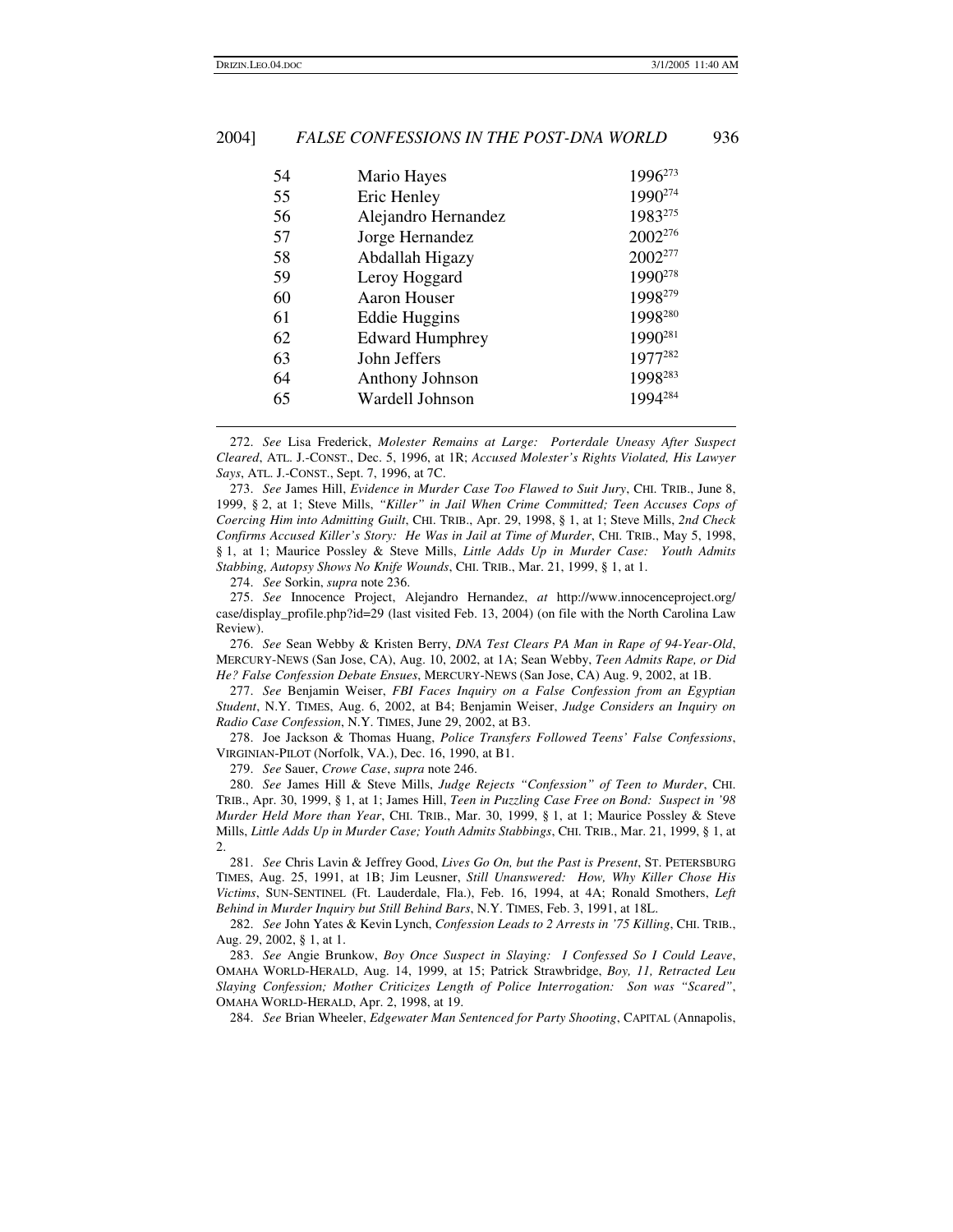| 66 | Andre Jones          | 1979285             |
|----|----------------------|---------------------|
| 67 | Ronald Jones         | 1985286             |
| 68 | Jonathan Kaled       | 2001287             |
| 69 | David Keaton         | 1971288             |
| 70 | Charles B. King      | 1992289             |
| 71 | Keith King           | 1990 <sup>290</sup> |
| 72 | Frank Kuecken        | $2001^{291}$        |
| 73 | Tim Laney            | 1999292             |
| 74 | Jermel Lewis         | 2001 <sup>293</sup> |
| 75 | Jason Ligon          | 1997 <sup>294</sup> |
| 76 | Eddie Lloyd          | 1985 <sup>295</sup> |
| 77 | Keith Longtin        | 1999296             |
| 78 | Jose Anibal Martinez | $2001^{297}$        |
|    |                      |                     |

MD), May 4, 1995, at B1; Brian Wheeler, *Despite Confession, Grand Jury Indicts Another Man in Triple Shooting Case*, CAPITAL (Annapolis, MD), Nov. 30, 1994, at A16.

285. *See* Roy Malone, *Ex-Convict was Suspect in Beheading in 1978: Man Investigated in Recent Decapitations Was Questioned in Earlier E. St. Louis Case*, ST. LOUIS POST-DISPATCH, Aug. 5, 1992, at 6A; Bill Smith & Charles Bosworth Jr., *Deputy's Tactics Spurred Questions*, ST. LOUIS POST-DISPATCH, Feb. 25, 1999, at B1.

286. *See* Caitlin Lovinger, *Life After Death Row*, N.Y. TIMES, Aug. 22, 1999, at 4; Raoul Mowatt, *Ex-Con Hits System That Put Him on Death Row*, CHI. TRIB., Mar. 3, 2000, § 2, at 5.

287. *See* Amber Hunt, *Confession May Free Pair*, TIMES HERALD (Port Huron, Mich.), Apr. 19, 2001, at 1A; Tony Scotta & Chad Halcom, *Confession Controversy*, MACOMB DAILY (Macomb, Mich.), Apr. 22, 2001, at A12, *available at* http://www.zwire.com.site/news.cfm?newsid=1711049&BRD=988&PAG=461&dept\_id=141265 &rfi=8 (on file with the North Carolina Law Review).

288. *See* Dyckman, *supra* note 259; Sydney Freedberg, *Freed from Death Row*, ST. PETERSBURG TIMES, July 4, 1999, at 1A, *available at* 1999 WL 3329162.

289. *See* Roy Malone & Harry Levins, *Police Say Man Has Confessed to 5 Killings*, ST. LOUIS POST-DISPATCH, Aug. 29, 1993, at 1D; *Confession of Multiple Child Killer Frees Retarded Man After Year of Confinement*, ST. LOUIS POST- DISPATCH, Apr. 12, 1998, at A7.

290. *See* Paula McMahon & Ardy Friedberg, *Deputy's Resignation Questioned; Attorneys for Convicted Killer Tim Brown Hope Data Released on Detective Will Weaken Testimony*, SUN-SENTINEL (Ft. Lauderdale, Fla.), July 30, 2002, at 1B, *available at* LEXIS, News Library, Sunsen File; McMahon & Friedberg, *supra* note 237; McMahon et al., *supra* note 237.

291. *See* Hunt, *supra* note 287.

292. *See* Erika Bolstad & Paula Christian, *Freed Suspects Say They Feared Police Tactics*, NEWS & RECORD (Greensboro, NC), Nov. 7, 1999, at A1.

293. *See* Jacqueline Soteropoulos, *Witness Shakes Up Lex St. Case; Investigators Must Reexamine a Confession They Earlier Had Scrapped. Prosecutors Will Decide on Monday How to Proceed*, PHILA. INQUIRER, June 9, 2002, at B1; *2 Charged in Deaths of 7 at Drug House*, ATL. J.-CONST., Jan. 13, 2001, at 3R.

294. *See* Karen Freifeld, *DA: Man's Murder Confession False*, NEWSDAY, June 16, 2000, at A23.

295. *See* Jodie Wilgoren, *Confession Had His Signature: DNA Did Not*, N.Y. TIMES, Aug. 26, 2002, at A1.

296. *See* Witt & Castenada, *supra* note 225.

297. *See* Theresa Vargas, *Jailed, Then Freed in Murder Probe*, NEWSDAY, Jan. 10, 2002, at A3; Theresa Vargas, *Probe in Confession Case*, NEWSDAY, Jan. 11, 2002, at A25.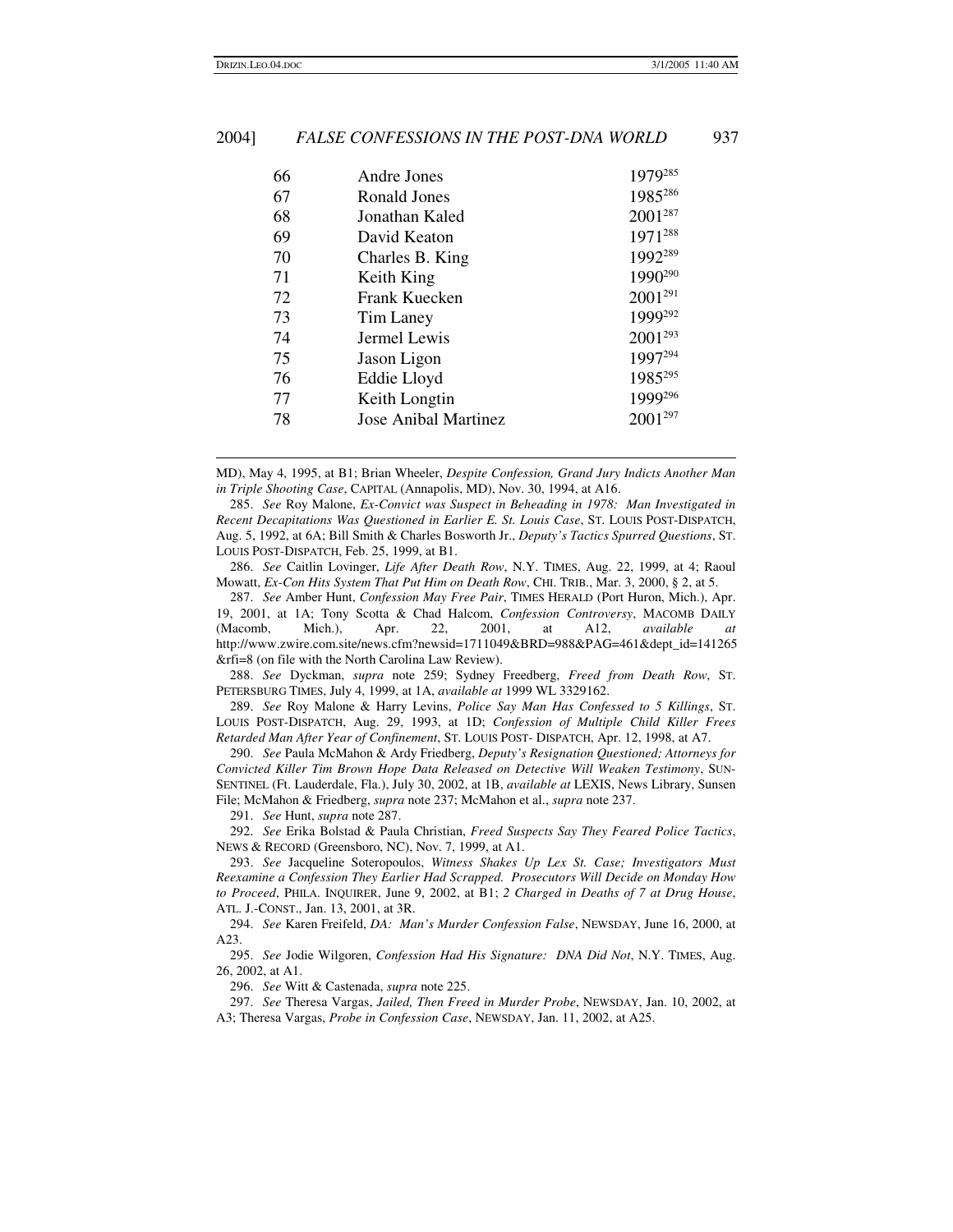| 79 | Michael Martinez     | 1995 <sup>298</sup> |
|----|----------------------|---------------------|
| 80 | Johnny Massingale    | 1984 <sup>299</sup> |
| 81 | <b>Antron McCray</b> | 1989300             |
| 82 | Geoffrey Meyers      | $2000^{301}$        |
| 83 | Robert Lee Miller    | 1987302             |
| 84 | <b>Anthony Moore</b> | 1993303             |
| 85 | Antonio Myers        | $2000^{304}$        |
| 86 | Christopher Ochoa    | 1988305             |
| 87 | Calvin Ollins        | 1986306             |
| 88 | Don Olmetti          | 1997307             |
| 89 | Ronald Paccagnella   | 1995308             |
| 90 | David Payton         | 1980309             |
| 91 | Dustin Pennington    | 1988310             |
| 92 | Kevin Richardson     | 1989311             |
|    |                      |                     |

298. *See* Nora Lopez, *Police Free Two in July Killing Spree; Third Man Accused of All Five Slayings*, DALLAS MORNING NEWS, Oct. 14, 1995, at 1A; Steve Scott, *Survivor of Fatal Spree Identifies Suspect: 2 Men's Cases Sent to Grand Jury*, DALLAS MORNING NEWS, July 21, 1995, at 30A.

299. *See* Scott Harris, *Suspect in 2 Slayings Leaves Jail: Attorneys Say Evidence Points Toward Man Held in 3 Other Throat-Slashings*, L.A. TIMES, Jan. 5, 1985, at 23; Ed Jahn & Richard Ruane, *Man Cleared of 2 Slayings*, SAN DIEGO UNION-TRIB., Jan. 5, 1985, at 2B.

300. *See* People v. Salaam, 83 N.Y.2d 51, 629 N.E.2d 371 (N.Y. 1993); People v. McCray, 604 N.Y.S.2d 93 (N.Y.App. Div. 1993); SULLIVAN, *supra* note 2, at 211.

301. *See* Pamela J. Podger, *Convicted Arsonist Cleared in Sonoma Fire: He Recants Confession After Story Disproved*, S.F. CHRON., Feb. 8, 2000, at A19.

302. *See* Jan Hoffman, *Police Refine Methods So Potent, Even the Innocent Have Confessed*, N.Y. TIMES, Mar. 30, 1998, at A1.

303. *See* Barbara Ross, Alice McQuillan & Henri Cauvin, *Flawed Slay Probe Led to Wrong Men*, N.Y. DAILY NEWS, Jan. 7, 1998, at 17.

304. *See* Craig Whitlock & Ruben Castaneda, *Prince George's Prosecutor Accuses Police of Coverup: Suspect's False Confession Was Concealed While Another Man Was Convicted, State's Attorney Says*, WASH. POST, Sept. 15, 2001, at B1.

305. *See* Paul Duggan, *Falsely Accused Texas Man Freed from Life Term*, WASH. POST, Jan. 17, 2001, at A3; Henry Weinstein, *DNA Testing Clears Texas Murderer and "Accomplice"*, L.A. TIMES, Oct. 14, 2000, at A10; Jim Yardley, *Texas Inmate's Confession Slips Through the Cracks*, N.Y. TIMES, Oct. 17, 2000, at A1.

306. *See infra* notes 533–67 and accompanying text.

307. *See* Diane Struzzi, *Murder Case Dropped, Teen Still Held; Questions Remain 2 Years After Arrest*, CHI. TRIB., May 18, 1999, § 1, at 1; Annie Sweeney, *Student Charged in Teacher Slaying: Police Say 16-Year-Old Killed to Steal Just \$4*, CHI. TRIB., Apr. 4, 1997, § 1, at 1.

308. *See* David Doege, *Man Gets 50-Year Term in Slaying*, MILWAUKEE J. SENTINEL, Jan. 22, 1997, at News 1; David Doege, *Mental Competency Evaluation Ordered*, MILWAUKEE J. SENTINEL, Nov. 28, 1995, at News 1; Kathy Khang & David Doege, *Cudahy Murder Unravels, Man Jailed for 10 Months To Be Freed: Police Arrest New Suspect*, MILWAUKEE J. SENTINEL, Oct. 1, 1996 at 1A.

309. *See* Bonnie DeSimone, *Payton Tries to Rebuild a Shattered Life*, DETROIT NEWS, July 21, 1991, at 5A; *\$1 Million Awarded in False-Arrest Case*, CHI. TRIB., July 17, 1991, at M3.

310. Robert Kelly & Safir Ahmed, *Tape Uncovers Pact to Take Murder Rap*, ST. LOUIS POST-DISPATCH, Jan. 26, 1989, at 1I.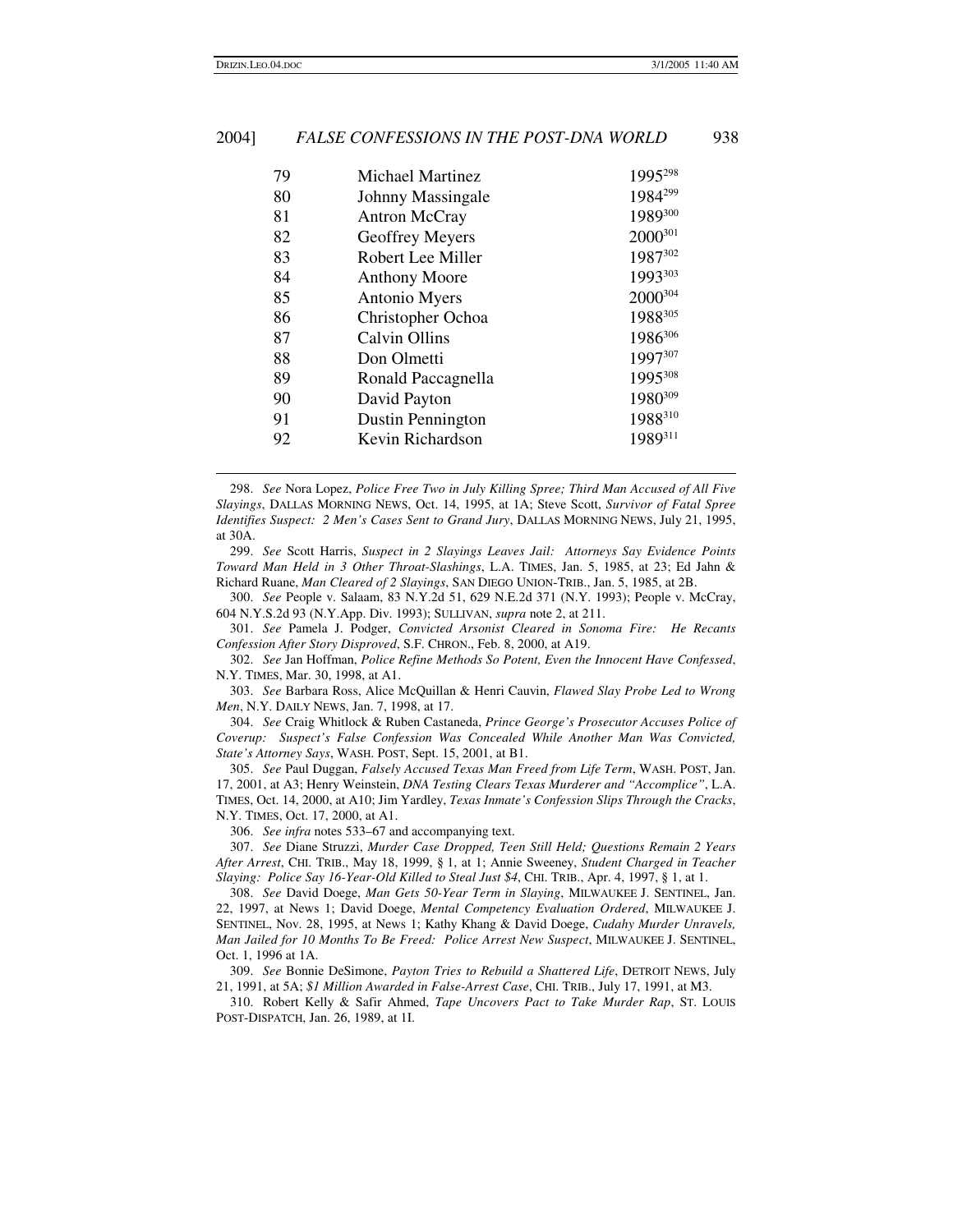| 93  | Kim Rogers          | 1991312             |
|-----|---------------------|---------------------|
| 94  | <b>Johnny Ross</b>  | 1975313             |
| 95  | William Rupp        | 1976314             |
| 96  | <b>Yusef Salaam</b> | 1989315             |
| 97  | Raymond Santana     | 1989316             |
| 98  | David Saraceno      | 1995317             |
| 99  | Dan Scott           | 1993318             |
| 100 | Kenny Shannon       | 1990 <sup>319</sup> |
| 101 | Roderick Singleton  | 1990320             |
| 102 | Frank Lee Smith     | 1986321             |
| 103 | Patrick Smith       | 1996322             |
| 104 | Teresa Sornberger   | 2000323             |
|     |                     |                     |

311. *See* People v. Richardson, 608 N.Y.S.2d 627, 628 (App. Div. 1994); SULLIVAN, *supra* note 2, at 254.

312. *See* James Bennet, *3 Held in Shooting Death of Sergeant Are Freed*, N.Y. TIMES, May 8, 1992, at B3; Emily Sachar, *Wrong 3 Held in Cop Death*, NEWSDAY, May 8, 1992, at 21, *available at* 1992 WL 7531808.

313. *See* Harry Connick, *Five Not Railroaded, DA Says*, TIMES-PICAYUNE (New Orleans, La.), Jan. 20, 2001, at B6, *available at* 2001 WL 9380065; James Gill, Editorial, *Frame Ups Coming Back to Haunt the Law*, TIMES-PICAYUNE (New Orleans, La.), Jan. 5, 2001, at B7, *available at* 2001 WL 9377512; *Innocence and Execution*, WASH. POST, Apr. 17, 1993, at A22.

314. *See* Thomas Maier and Rex Smith, *Confessions: Reliance on Getting Confessions Tied to Abuses, Weakened Cases*, NEWSDAY, Dec. 7, 1986, at 5, *available at* 1986 WL 2405416; Thomas Maier, *Confessions: An Innocent Man Who Was Made to "Confess" to Murder*, NEWSDAY, Dec. 8, 1986, at 26, *available at* 1986 WL 2405720.

315. *See* People v. Salaam, 629 N.E.2d 371, 371 (N.Y. 1983); SULLIVAN, *supra* note 2, at 23– 24.

316. *See* Salaam, 629 N.E.2d at 371; SULLIVAN, *supra* note 2, at 33–35.

317. *See* Gary Libow, *Suspect Cleared in Bus Arson: Haddam Man Pleads to a Lesser Charge Ending 5-Year Drama*, HARTFORD COURANT, Dec. 10, 1999, at A1, *available at* 1999 WL 30056765; Joseph O'Brien, *Man Says Confession Was False; Defendant Claims Fear of Jail Led to Lies in Bus Burning Case*, HARTFORD COURANT, June 2, 1995, at B1 [hereinafter, O'Brien, *Man Says Confession Was False*], *available at* 1995 WL 8664548; Joseph O'Brien, *Questioning of Suspect Criticized; Police Action Faulted in School Bus Action Case*, HARTFORD COURANT, June 1, 1995, at B1, *available at* 1995 WL 8664027.

318. *See* Mark Silk, *DeKalb Sued After Rape Case Against Boy Dropped*, ATL. J.-CONST., Dec. 4, 1993, at B3.

319. *See* Joe Jackson & Thomas Huang, *Police Transfers Followed Teens' False Confessions*, VIRGINIAN-PILOT (Norfolk, Va.), Dec. 16, 1990, at B1.

320. *See* Sorkin, *supra* note 236.

321. *See* Sydney Freedberg, *He Didn't Do It*, ST. PETERSBURG TIMES, Jan. 7, 2001, at 1A, *available at* 2001 WL 6956127; Dan Malone, *DNA Test Clears Man After Death: Condemned Inmate's Case May Prompt More Reviews*, DALLAS MORNING NEWS, Dec. 16, 2000, at 1A, *available at* LEXIS, News Library, Dalnews File.

322. *See* John Caher, *State Police Lose Three Rights-Violation Cases*, 223 N.Y. L.J. 1, 1 (2000).

323. *See* Karen McDonald, *Woman Made False Confession*, PEORIA J. STAR (Peoria, Ill.), May 12, 2000, at A1, *available at* 2000 WL 20637256; *Robbery Charges Dropped Against Couple After Four Months in Jail*, AP NEWSWIRES, May 10, 2000, *available at* Westlaw, APWIRES 20:36:00.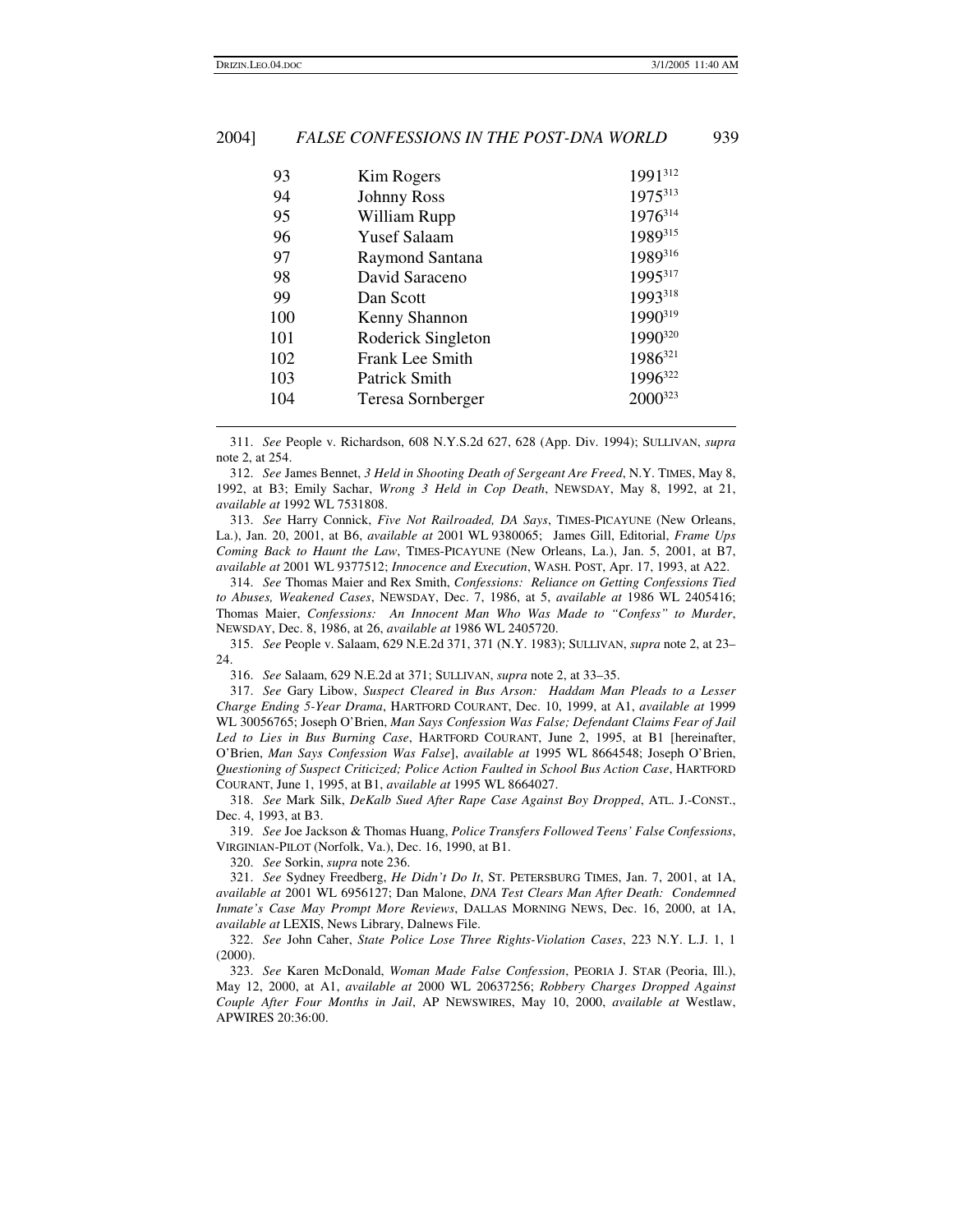| 105 | Derek Tice               | 1998324 |
|-----|--------------------------|---------|
| 106 | Jerry Frank Townsend     | 1979325 |
| 107 | Joshua Treadway          | 1998326 |
| 108 | Dianne Tucker            | 1999327 |
| 109 | Frederick Walrath        | 1997328 |
| 110 | <b>Stevie Ray Weaver</b> | 1999329 |
| 111 | Jennifer Wilkinson       | 1998330 |
| 112 | Robert "Reds" Wilkinson  | 1975331 |
| 113 | Daniel Williams          | 1998332 |
| 114 | Fred Williams            | 1990333 |
| 115 | Peter Williams           | 1992334 |
| 116 | <b>Ricky Williams</b>    | 1987335 |
| 117 | Eric Wilson              | 1998336 |
| 118 | Kharey Wise              | 1989337 |
|     |                          |         |

324. *See* Tice v. Commonwealth, 563 S.E.2d 412, 415 (Va. Ct. App. 2002).

325. *See* Freedberg, *supra* note 288; Ardy Friedberg, *Ex-Detective Hunted Suspect for 20 Years: Charges Bring Vindication for Investigator*, SUN-SENTINEL (Ft. Lauderdale, Fla.), Dec. 16, 2000, at 8A, *available at* 2000 WL 28996583; Ardy Friedberg & Jason Smith, *Townsend Released; Judge Cites "An Enormous Tragedy"; Attorneys Say Suspect Was Easily Led to Confess*, SUN-SENTINEL (Ft. Lauderdale, Fla.), June 16, 2001, at 1A, *available at* 2001 WL 22739186; Paula McMahon & Ardy Friedberg, *DNA Clears 21-Year Inmate; Review Reverses 2 Murder Cases; 4 Others Await*, SUN-SENTINEL (Ft. Lauderdale, Fla.), Apr. 28, 2001, at 1A, *available at* 2001 WL 2674405; Paula McMahon & Ardy Friedberg, *Evidence Could Free Inmate; After 21 Years, Jerry Frank Townsend Will See His 4 Broward Convictions Vacated*, SUN-SENTINEL (Ft. Lauderdale, Fla.), May 8, 2001, at 1B, *available at* 2001 WL 2676206.

326. *See* Sauer, *Crowe Case*, *supra* note 246.

327. *See Court Dismisses Guilty Plea in Baby's Death*, N.Y. TIMES, Aug. 12, 2002, at A9; *Woman Freed Amid Doubt "Victim" Existed*, N.Y. TIMES, July 18, 2002, at A13.

328. *See* Erick Gill, *Police Release Tape of Man's Call to 911*, PORT ST. LUCIE NEWS (Stuart, Fla.), Aug. 5, 1997, at A1, *available at* LEXIS, News Library, Stunws File; *Man Charged with Killing Wife Released for Lack of Evidence*, FORT PIERCE NEWS (Fort Pierce, Fla.), Sept. 5, 1997, at A2, *available at* LEXIS, News Library, Fpnews File.

329. *See* Will Anderson, *Barrow Files Charge Against "Railroad Killer"; Georgia Man Cleared of Murder in the 1998 Slaying of Woman Who Lived Near Railroad Tracks*, ATL. J.- CONST., Aug. 27, 2000, at 1F, *available at* LEXIS, News Library, AJC File.

330. *See Arrest Made in Deadly Pampano Home Invasion*, SUN-SENTINEL (Ft. Lauderdale, Fla.), Nov. 18, 1998, at 3B, *available at* 1998 WL 12841412; *Ault to Plead Guilty to Two More Felonies*, SUN-SENTINEL (Ft. Lauderdale, Fla.), Nov. 6, 1999, at 19B, *available at* 1999 WL 20292831.

331. *See Detectives in Prison*, WASH. POST, Nov. 9, 1979, at C1.

332. *See* Tice v. Commonwealth, 563 S.E.2d 412, 415 (Va. Ct. App. 2002).

333. *See* Jackson & Huang, *supra* note 278.

334. *See* Maurice Possley et al., *Veteran Detective's Murder Cases Unravel; Some Statements Cop Has Extracted Stand Out for Way They Fall Through*, CHI. TRIB., Dec. 17, 2001, § 1, at 1; *When Jail is No Alibi in Murders*, CHI. TRIB., Dec. 19, 2001, § 1, at 1.

335. *See* Andre Jackson, *Chapter Closes in National Killings Case*, ST. LOUIS POST-DISPATCH, Apr. 30, 1989, at D1; Tim Poor, *Innocent Suspects in Mass Murder Settle Suit with Police Board*, ST. LOUIS POST-DISPATCH, Sept. 14, 1990, at A1.

336. *See Tice*, 563 S.E.2d at 412.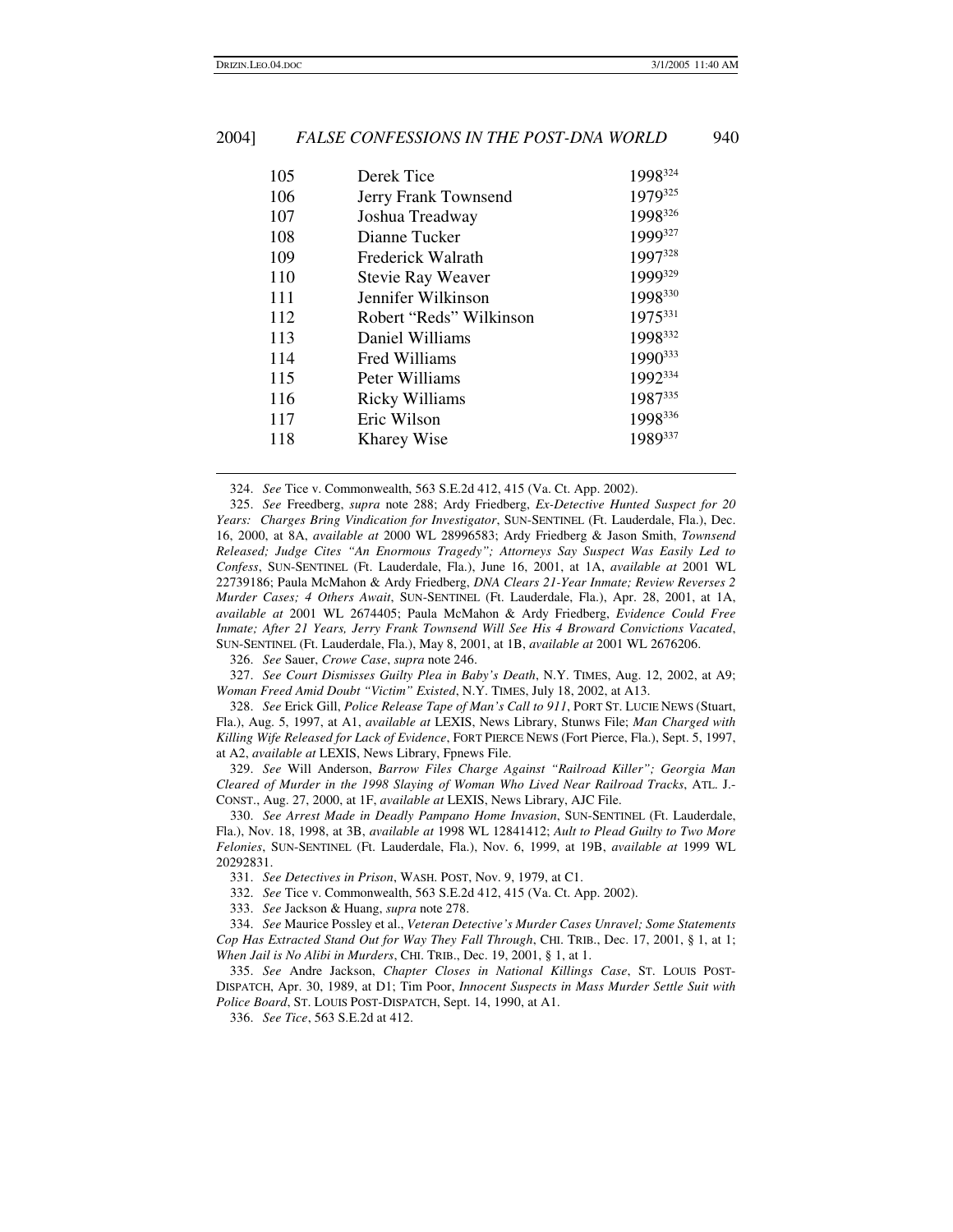| 119 | John "Woody" Wood  | $1990^{338}$        |
|-----|--------------------|---------------------|
| 120 | Aaron Wright       | 1994339             |
| 121 | Unnamed Juvenile 1 | 1998340             |
| 122 | Unnamed Juvenile 2 | 1997341             |
| 123 | Unnamed Juvenile 3 | 1996 <sup>342</sup> |
| 124 | Unnamed Juvenile 4 | 1995343             |
| 125 | Unnamed Juvenile 5 | 1998344             |

#### *B. Demographic Data*

Table 3 below presents the age breakdown of the false confessors in our study. Consistent with previous research, 345 juveniles, defined as persons under the age of eighteen, are over-represented in our sample of false confessions. In fact, juveniles comprise approximately one-third (33%) of our sample. More than half of the juvenile false confessors in our sample are ages fifteen and under (22/40), suggesting that children of this age group may be especially vulnerable to the pressures of interrogation and the possibility of false confession. <sup>346</sup> At the same time, the vast majority of juvenile false confessors in our sample (33/40) are ages fourteen to seventeen, the age range at which many alleged juvenile

341. *See* Ben Chanco, *Charges Filed in Year-Old Homicide; St. Paul Authorities Credit Witness's Help*, St. PAUL PIONEER PRESS, Mar. 21, 1998, at 1G, *available at* Westlaw, SP-PPD database; Heron Marquez Estrada, *Man Arrested in Fatal Beating That May Be Tied to Robbery*, STAR-TRIBUNE (Twin Cities, Minn.), Mar. 20, 1998, at B7.

<sup>337.</sup> *See* People v. Wise, 752 N.Y.S.2d 837, 846 (Sup. Ct. 2002); People v. Wise, 612 N.Y.S.2d 117, 117 (App. Div. 1994); SULLIVAN, *supra* note 2, at 19–20.

<sup>338.</sup> *See* Daniel de Vise & Wanda DeMarzo, *Behan Case Confession Key to Trial*, MIAMI HERALD, Sept. 25, 2002, at 4B; Daniel de Vise & Wanda DeMarzo*, Cops Accused of Coercing Confessions*, MIAMI HERALD, Sept. 26, 2002, at 1B.

<sup>339.</sup> *See* April Witt, *Police Tactics Taint Court Rulings, Victims' Lives*, WASH. POST, June 6, 2001, at A1.

<sup>340.</sup> *See* Noreen S. Ahmed-Ullah, *Youth Justice Study Urges Reforms*, CHI. TRIB., Apr. 12, 2001, § 4, at 1; Maurice Possley, *Files in Ryan Harris Case Shed New Light*, CHI. TRIB., Jan. 30, 2001, § 2, at 1.

<sup>342.</sup> *See* Karen Lee Ziner, 2 *Boys in Court on Arson Charges*, PROVIDENCE J.- BULL., Oct. 29, 1996, at B01, *available at* 1996 WL 12471736; Karen Lee Ziner, *2 14-year-old Boys Arrested in Mill Fire*, PROVIDENCE J.-BULL., Oct. 27, 1996, at A01, *available at* 1996 WL 12472173.

<sup>343.</sup> *See* Kevin Moran, *New Charge Filed Against Arson Suspect/Confession Clears Boy Who Claimed He Set Fire*, HOUSTON CHRON., June 6, 1995, at A1, *available at* 1995 WL 5907221.

<sup>344.</sup> *See* Lawrence Hammack, *Despite Confessions, Boy Acquitted of Setting Fire Is Acquitted, Suspicion Is Not Proof, Judge Tells Him*, ROANOKE TIMES (Roanoke, Va.), Sept. 22, 1998, at A1, *available at* LEXIS, News Library, Roanok File.

<sup>345.</sup> *See* GUDJONSSON, *supra* note 76, at 143.

<sup>346.</sup> One study has found that there is a correlation between age, the presentation of false evidence, suggestibility, and the proclivity to accept responsibility for an act not committed. Allison D. Redlich & Gail S. Goodman, *Taking Responsibility for an Act Not Committed: The Influence of Age and Suggestibility*, 27 LAW & HUM. BEHAV. 141, 156 (2003).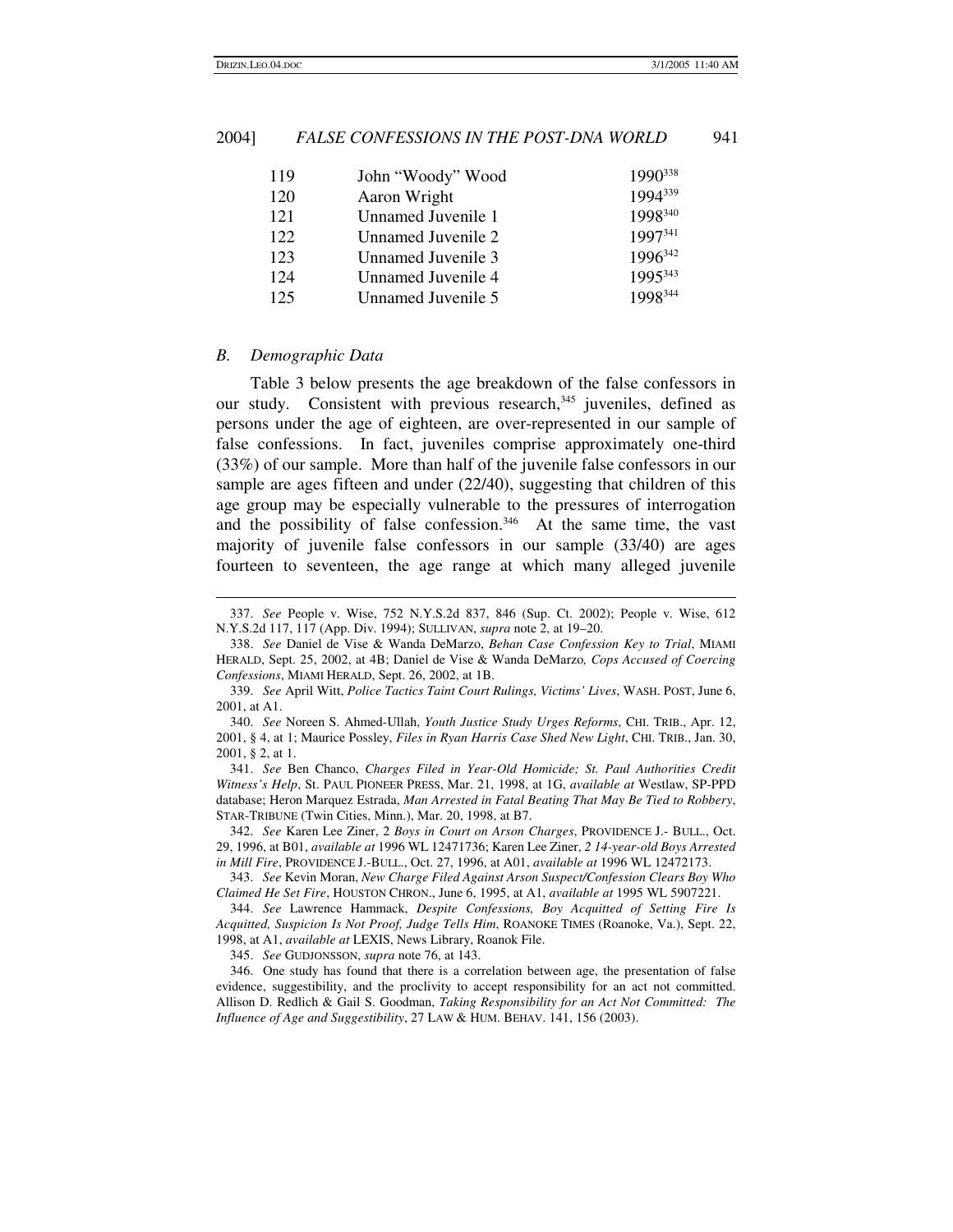offenders are tried as adults.

There are good reasons why juveniles may be more vulnerable to police pressure during interrogations. Juveniles are, of course, less mature than adults and have less life experience on which to draw. As a result, they tend to be more naïve and more easily intimidated by police power, persuasion, or coercion. They are thus less equipped to cope with stressful police interrogation and less likely to possess the psychological resources to resist the pressures of accusatorial police questioning. <sup>347</sup> As a result, juveniles tend to be more ready to confess in response to police interrogation, especially coercive interrogation. 348

When one looks beyond the juveniles in our sample, however, it is clear that an age bias persists. Most false confessions in our sample come from the young. The vast majority of false confessors are young adults in their twenties or thirties; it is comparatively rare in our sample that middle aged individuals confess falsely. More than half of the false confessors in our sample were under the age of twenty-five  $(71/113 \text{ or } 63\%)$ . Virtually the entire false confession problem in our sample is limited to individuals under forty (104/113 or 92% of our sample). Only 8% of the false confessors in our sample are over the age of forty. To the extent that our sample is representative, this suggests that suspect's age is strongly correlated with the likelihood of eliciting a false confession. Equally interesting, the overwhelming majority of our sample (116/125 false confessors or 93% of the false confessors) were men, a finding that is consistent with earlier studies. 349

# **TABLE 3 AGE OF PROVEN FALSE CONFESSORS (N=113)** 350

<sup>347.</sup> The United States Supreme Court has recognized that children and teenagers, due to their immaturity, lack of knowledge, and lack of experience, are more vulnerable to coercive police interrogation tactics. *See, e.g.*, *In re Gault*, 387 U.S. 1, 55 (1967) (holding that "the greatest care must be taken to assure that [a minor's] confession was voluntary in the sense that it was not coerced or suggested, but also that it was not the product of ignorance of rights, or adolescent fantasy, fright, or despair"); Gallegos v. Colorado, 370 U.S. 49, 54 (1962) (finding statements of a fourteen-year-old to be involuntary and recognizing that minors have a lesser capacity to understand, much less exercise, their rights); Haley v. Ohio, 332 U.S. 596, 599–600 (1948) (finding confession of a fifteen year old, taken outside the presence of parents to be involuntary because "a lad of tender years is no match for the police"). *Cf.* Fare v. Michael C., 442 U.S. 707 (1979) (finding that statement of criminally sophisticated sixteen-year old was voluntary under the totality of the circumstances).

<sup>348.</sup> *See* GUDJONNSON, *supra* note 76, at 140–51.

<sup>349.</sup> Leo & Ofshe, *Consequences*, *supra* note 76, at 444–49.

<sup>350.</sup> We were unable to obtain the age of the defendant for twelve false confessors, approximately 10% of our sample.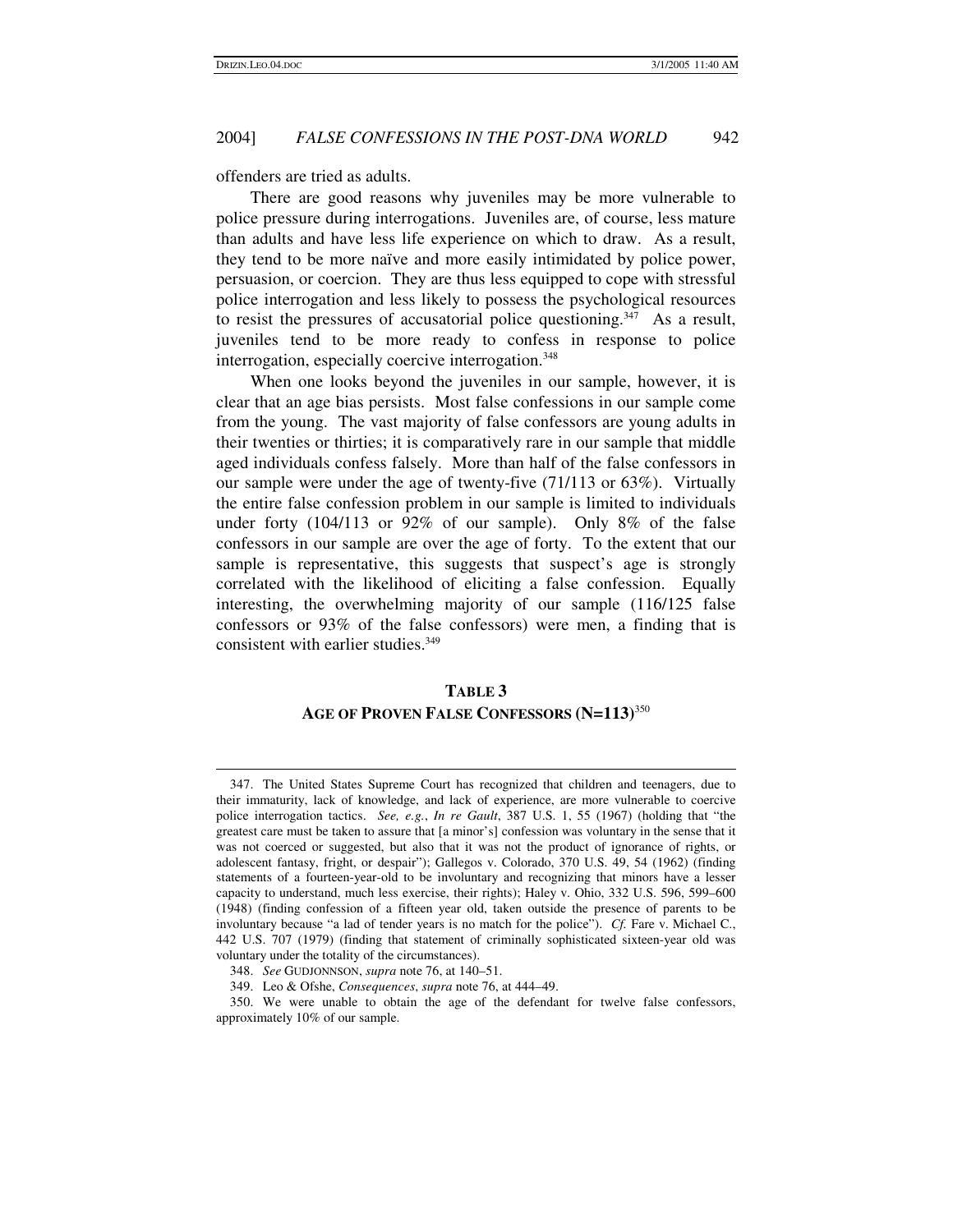| <b>Age Range</b> | # People | $\%$  |
|------------------|----------|-------|
| Under 10         | 2        | $2\%$ |
| $10 - 13$        | 5        | $4\%$ |
| $14 - 15$        | 15       | 13%   |
| $16 - 17$        | 18       | 16%   |
| $18 - 24$        | 31       | 27%   |
| $25 - 39$        | 34       | 30%   |
| $40 - 54$        | 7        | $6\%$ |
| Over $55$        | 1        | $1\%$ |

Table 4 presents the region of the country in which the false confessions occurred. As the data demonstrate, the fewest false confessions occur in the Western (7%) and Northeastern (20%) areas, while the largest percentage of false confessions occur in the Southern (41%) and Mid-western (32%) areas.<sup>351</sup> Interestingly, the false confession problem in our sample is dominated by several states: twenty-seven (or 22%) of the false confessions occurred in the State of Illinois (fourteen coming from the city of Chicago); seventeen (or 14%) of the false confessions occurred in the State of New York; thirteen (or 10%) of the false confessions occurred in the State of Florida; and ten (or 8%) of the false confession cases occurred in the State of Virginia; and eight (or 6% of the false confessions) occurred in California and Maryland.

# **TABLE 4 REGION OF THE COUNTRY (N=125)**

| <b>Region</b> | # People | $\frac{q_0}{q_0}$ |
|---------------|----------|-------------------|
| Midwestern    | 40       | 32%               |
| Northeastern  | 25       | 20%               |

<sup>351.</sup> The regions in our study are identical to those used by the FBI in its annual reporting on crime statistics. *See* FBI, U.S. DEP'T OF JUSTICE, CRIME IN THE UNITED STATES 2002: UNIFORM CRIME REPORTS app. III, at 457, http://www.fbi.gov/ucr/cius-02/pdf/7back.pdf (last visited Mar. 3, 2004) (on file with the North Carolina Law Review). The states in the region are as follows: Northeastern (Connecticut, Maine, Massachusetts, New Hampshire, New Jersey, New York, Pennsylvania, Rhode Island, and Vermont), Midwestern (Illinois, Indiana, Iowa, Kansas, Michigan, Minnesota, Missouri, Nebraska, North Dakota, Ohio, South Dakota, and Wisconsin), Southern (Alabama, Arkansas, Delaware, District of Columbia, Florida, Georgia, Kentucky, Louisiana, Maryland, Mississippi, North Carolina, Oklahoma, South Carolina, Texas, Virginia, and West Virginia) and Western (Alaska, Arizona, California, Colorado, Hawaii, Idaho, Montana, Nevada, New Mexico, Oregon, Utah, Washington, and Wyoming).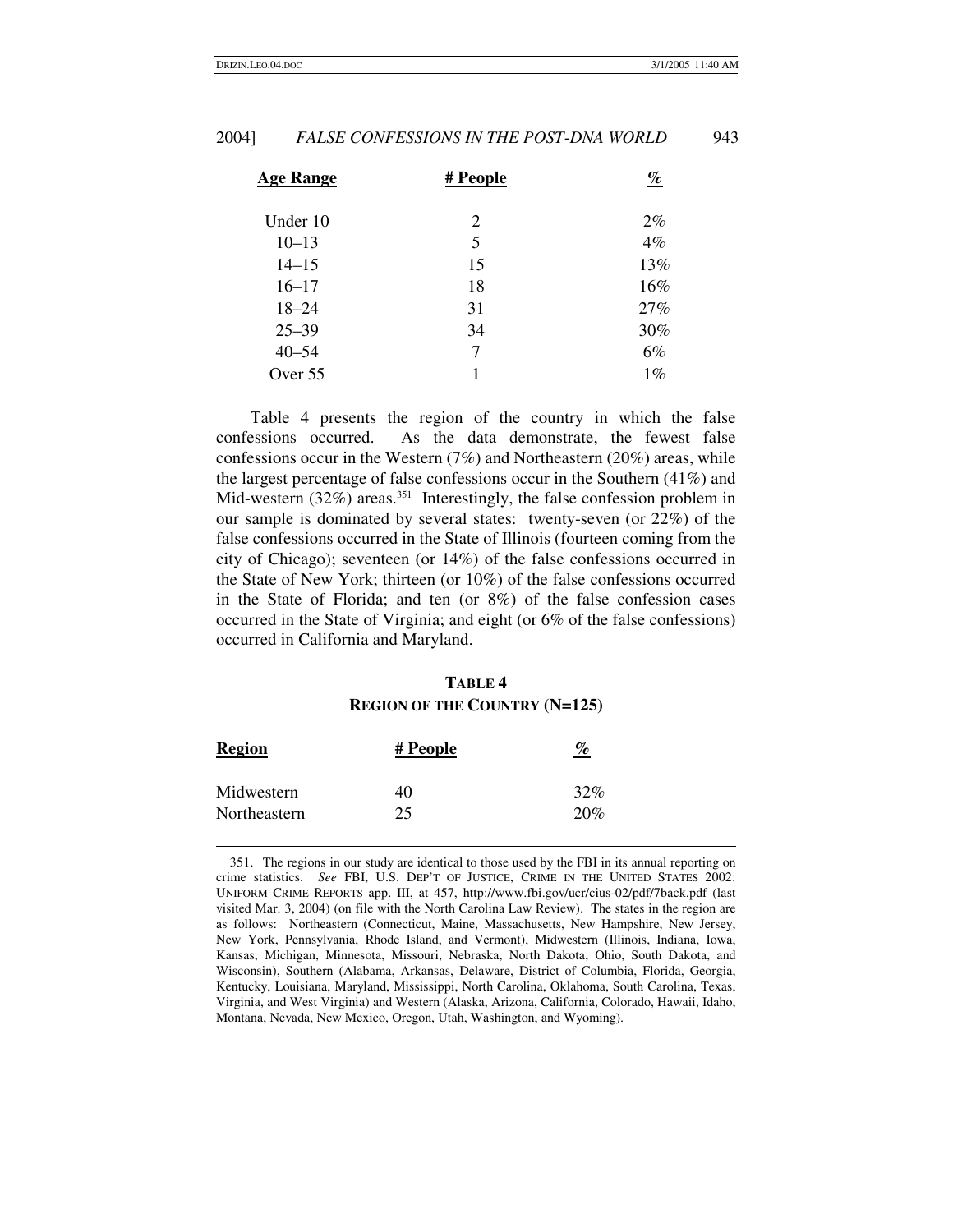| 2004] | <b>FALSE CONFESSIONS IN THE POST-DNA WORLD</b> | 944 |
|-------|------------------------------------------------|-----|
|       |                                                |     |

| Southern | 41%   |
|----------|-------|
| Western  | $7\%$ |

## *C. Case Characteristics*

Table 5 below presents the most serious reported crime in which the individual who falsely confessed was involved. As can be seen, the overwhelming majority of false confessions (81%) occur in murder cases. The second largest category is rape (9%) followed by arson (3%). Not surprisingly, false confessions tend to be concentrated in the most serious and high profile cases, lending credence to the argument that false confessions—as well as wrongful convictions based on false confession are more likely to occur in the most serious cases because there is more pressure on police to solve such cases.<sup>352</sup>

<sup>352.</sup> *See* Gross, *supra* note 56, at 475–79.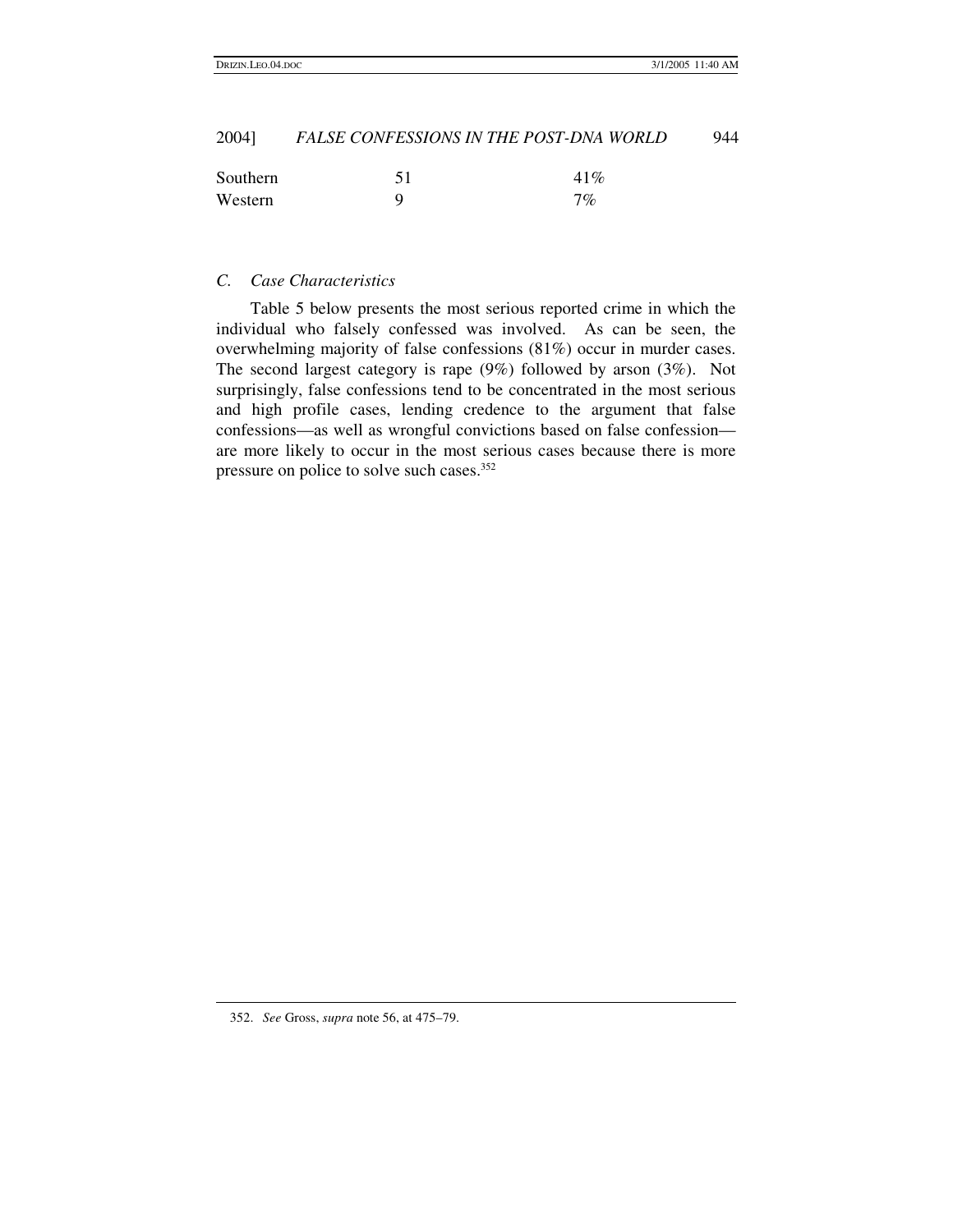# **TABLE 5 MOST SERIOUS REPORTED CRIME TO WHICH INDIVIDUAL FALSELY CONFESSED (N=125)**

| <b>Crime</b>            | # People | %     |
|-------------------------|----------|-------|
| Murder                  | 101      | 81%   |
| <b>Attempted Murder</b> | 2        | $2\%$ |
| Rape                    | 11       | 9%    |
| <b>Armed Robbery</b>    | 2        | 2%    |
| Arson                   | 4        | 2%    |
| Assault                 | 2        | 2%    |
| Kidnapping              | 1        | $1\%$ |
| Theft                   | 1        | $1\%$ |
| Terrorism               |          | 1%    |

However, as Table 6 below indicates, in the cases in which the suspect confessed falsely to multiple crimes, a significant percentage of the suspects also confessed to rape (approximately 26% of the false confessors in the sample) and robbery (approximately 18% of the false confessors in the sample).

# **TABLE 6 ALL REPORTED CRIMES TO WHICH INDIVIDUAL FALSELY CONFESSED (N>125)**

| <b>Crime</b> | # People | $\%$ |
|--------------|----------|------|
| Murder       | 101      | 81%  |
| Rape         | 33       | 26%  |
| Robbery      | 23       | 18%  |
| Arson        | 7        | 6%   |
| Assault      | 4        | 3%   |
| Kidnapping   | 2        | 2%   |
| Theft        | 2        | 2%   |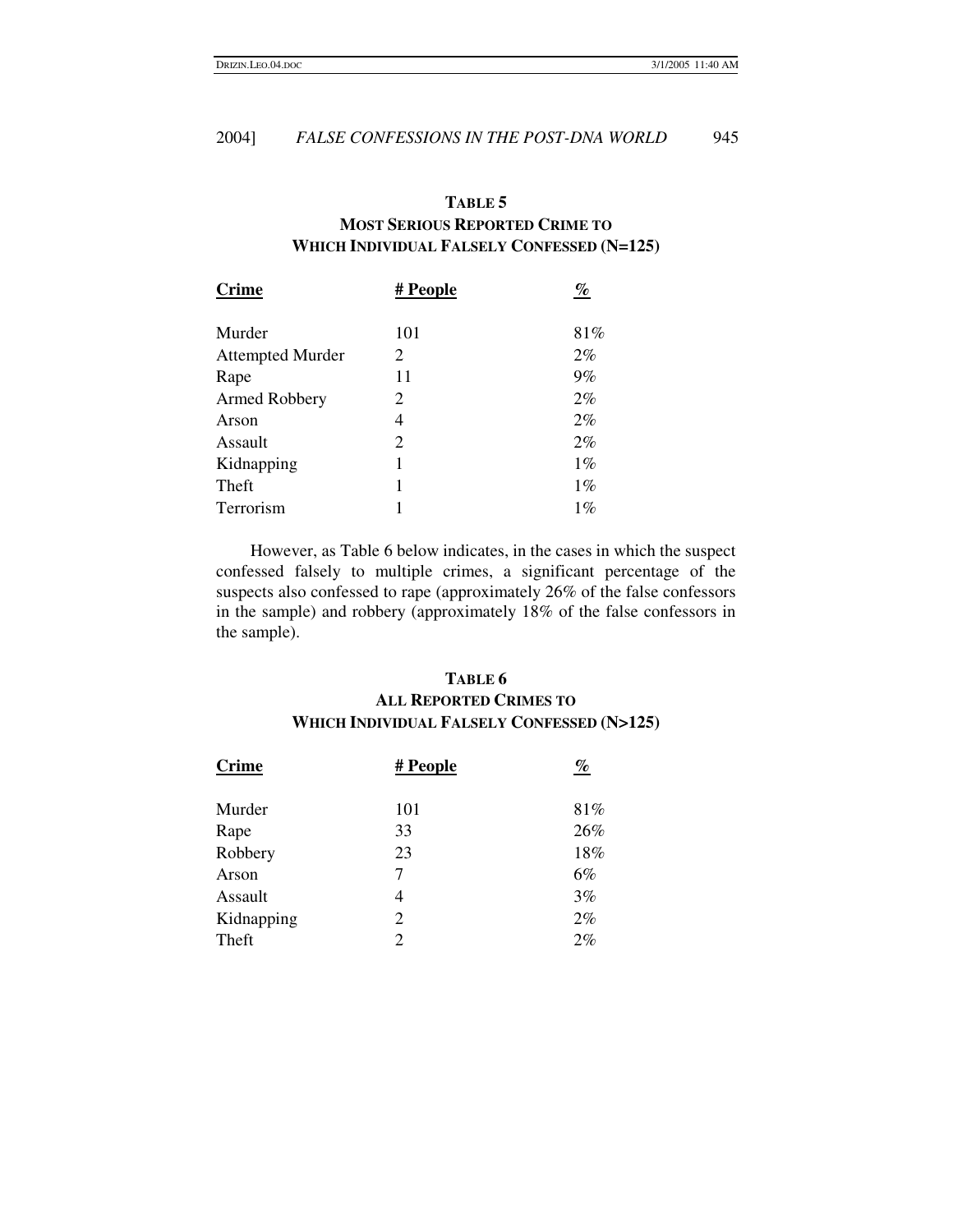Table 7 presents the length of reported interrogation in the cases in which, based on the materials we were able to obtain, it could be determined. Unfortunately, the length of interrogation either was not reported or could not be determined in almost two-thirds (65%) of the sample. This results, in part, from the almost complete failure of the police to record the interrogations in these proven false confession cases. This is regrettable considering how frequently in these cases the police and the suspect subsequently disputed what occurred during the interrogation and how these disputes, when the case went to trial, became the classic "swearing contest," pitting the suspect's recollections against the interrogators' and thus forcing the judge and/or the jury to make factual and legal inferences based on credibility judgments rather than on the objective and undisputed record that would have existed had the interrogator(s) chosen to memorialize the questioning on tape. As can be seen clearly in these cases after the confession was eventually proven false, the interrogator's version of what occurred turned out to be far less accurate than the confessor's.

Of the cases in which the length of interrogation was either reported or could be determined, 16% lasted less than six hours; 34% between six and twelve hours; 39% between twelve and twenty-four hours; 7% between twenty-four to forty-eight hours; 2% between forty-eight and seventy-two hours; and 2% between seventy-two and ninety-six hours. These numbers are staggering. More than 80% of the false confessors were interrogated for more than six hours, and 50% of the false confessors were interrogated for more than twelve hours. The average length of interrogation was 16.3 hours, and the median length of interrogation was twelve hours. These figures are especially striking when they are compared to studies of routine police interrogations in America, which suggest that more than 90% of normal interrogations last less than two hours.<sup>353</sup> These figures supports the observations of many researchers that interrogation-induced false confessions tend to be correlated with lengthy interrogations in which the innocent suspect's resistance is worn down, coercive techniques are used, and the suspect is made to feel hopeless, regardless of his innocence. 354

<sup>353.</sup> Leo, *Inside the Interrogation Room*, *supra* note 76, at 279.

<sup>354.</sup> *See* Johnson, *supra* note 166, at 732; Ofshe & Leo, *Decision to Confess Falsely*, *supra* note 76, at 997–98; White, *supra* note 94, at 143–45.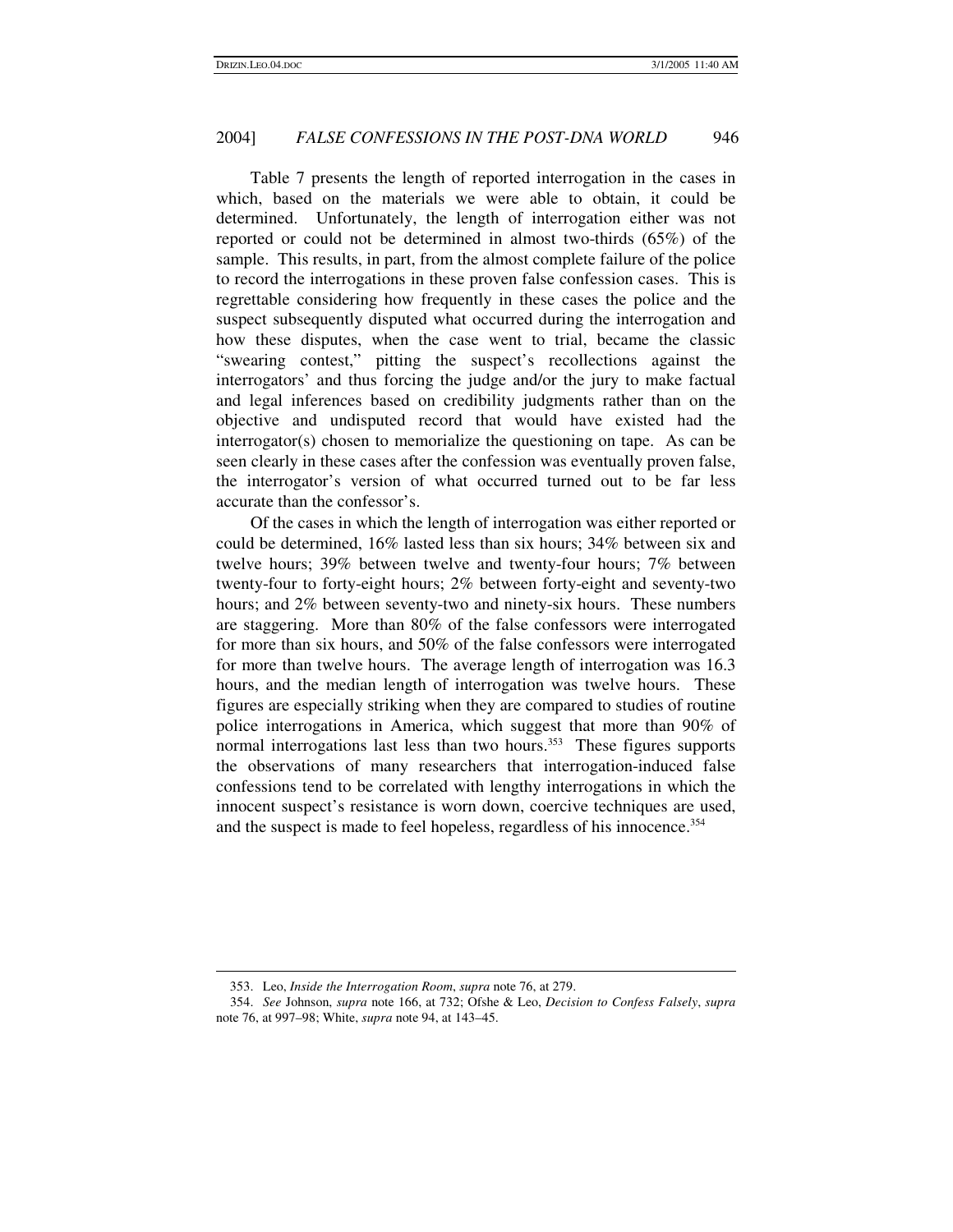| Length            | # People | $\%$  |
|-------------------|----------|-------|
| Less than 6 hours |          | 16%   |
| 6 to 12 hours     | 15       | 34%   |
| 12 to 24 hours    | 17       | 39%   |
| 24 to 48 hours    | 3        | $7\%$ |
| 48 to 72 hours    | 1        | 2%    |
| 72 to 96 hours    |          | 2%    |

# **TABLE 7 LENGTH OF REPORTED INTERROGATION (N=44)** 355

#### *D. Case Outcomes*

As Leo and Ofshe have pointed out, virtually all false confessions result in some deprivation of the false confessor's liberty. <sup>356</sup> Some scholars have focused only on false confession cases leading to wrongful conviction, <sup>357</sup> but this neglects the amount of harm the system imposes on those who are not convicted. Individuals who are coerced into falsely confessing but ultimately not convicted may still lose their freedom for extended periods of time and suffer a number of other significant corollary harms as well: the stigma of criminal accusation (particularly if the person has falsely confessed to serious crimes such as murder or rape), the ongoing damage to their personal and professional reputation (even if charges are dropped or the innocent defendant is eventually acquitted), loss of income, savings, a job or career (sometimes resulting in bankruptcy), and the emotional strain of being apart from one's friends and family (which sometimes results in marital separation or divorce). To those

<sup>355.</sup> We were only able to obtain the length of reported interrogation in slightly more than one-third of the cases we studied. In some of these cases, we possessed case records from which we could deduce the length of actual interrogation. In other cases, however, we were only able to obtain newspaper accounts of the reported length of the interrogation and were not able to independently verify their accuracy. One potential problem that concerned us is that lawyers will sometimes report the length of time in custody as the length of actual interrogation. As a result, the length of interrogation may be disputed between the parties. Of course, some police departments intentionally let suspects "stew" in custody as part of their interrogation strategy. *See* Richard A. Leo, *The Impact of Miranda Revisited*, 86 J. CRIM. L. & CRIMINOLOGY 621, 661 (1996). If police electronically recorded interrogations from start to finish, there would be no disputes about how long the suspect was questioned.

<sup>356.</sup> Leo & Ofshe, *Truth About False Confessions*, *supra* note 155, at 310.

<sup>357.</sup> Stanley Fisher, *Convictions of Innocent Persons in Massachusetts: An Overview*, 12 B.U. PUB. INT. L.J. 1 (2002).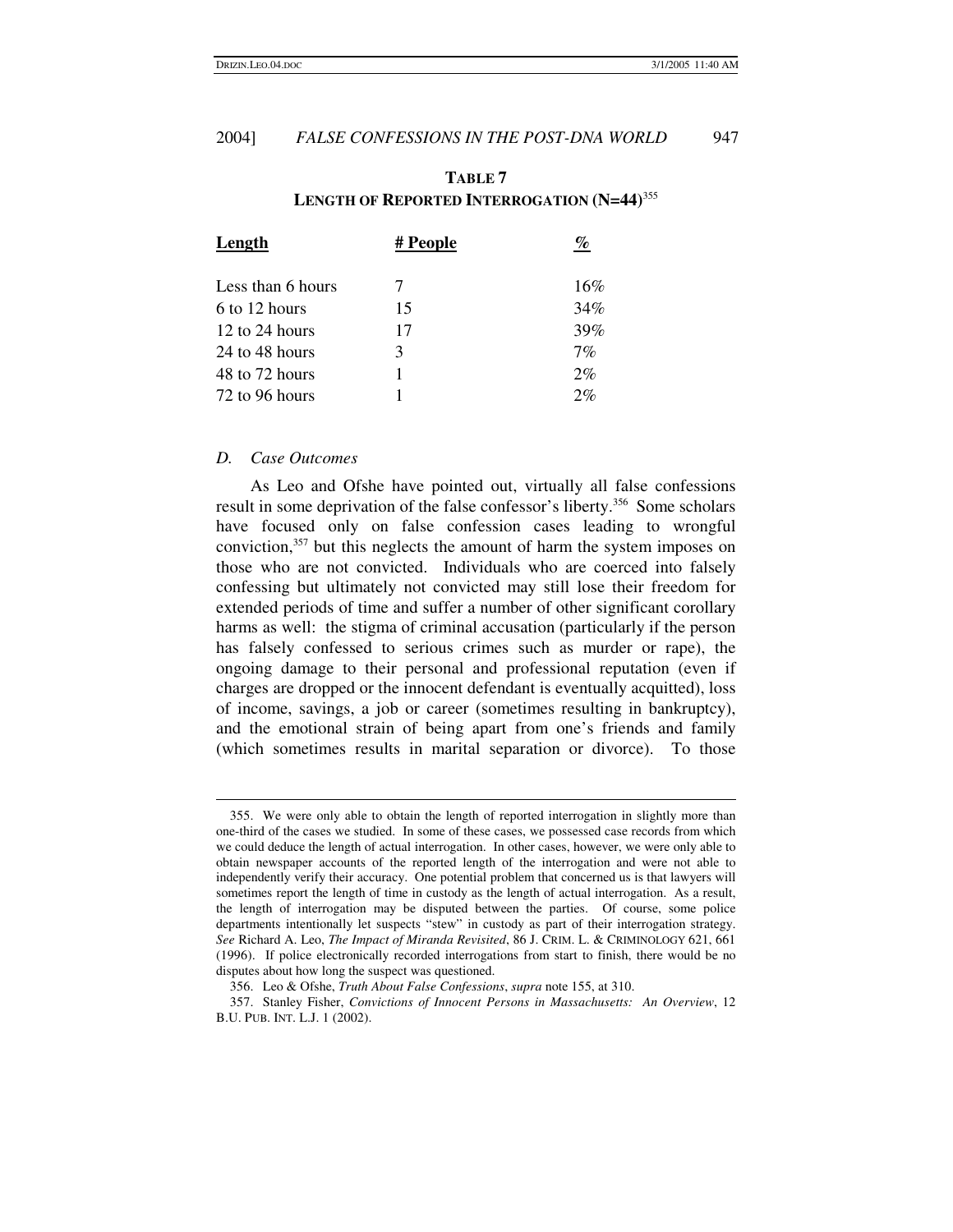innocents who suffer these unjust fates, the assertion by some scholars 358 that only false confessions leading to wrongful convictions should count for scholarly inquiry or public policy reform or that only false confessions leading to wrongful convictions impose any meaningful harm is obviously misguided and myopic, if not downright cruel. As Leo and Ofshe have pointed out in another context, "all of these individuals spent an avoidable, unjustified and sometimes lengthy period of time deprived of their liberty by the State. All suffered inexcusably only because they were made to falsely confess by police."<sup>359</sup> When police wrongly arrest an individual, when police use psychologically coercive or prohibited techniques to extract a false confession from an innocent individual, and when prosecutors wrongly charge and prosecute an innocent individual who has been made to falsely confess, the system's errors have imposed significant harm on innocent individuals—harms that deserve to be taken seriously by scholars and policy-makers.

One metric for measuring the harm suffered by false confessors in this sample is the extent of the deprivation of liberty. The length of deprivation may vary from a brief arrest to pre-trial incarceration pending trial to imprisonment for years to lifelong incarceration or even the death penalty. Table 8 below provides a broad overview of the magnitude of this type of harm suffered across the cases in this sample, showing the points in the criminal process where individuals dropped out or landed. Interestingly, ten (8%) of the false confessors were arrested and detained, but never charged, because the police or prosecutors realized their errors before the charging decision. Another sixty-four individuals (more than 50% of the sample) were indicted, but charges were dropped prior to trial. In these cases, prosecutors either chose to drop charges because they eventually realized the defendant's factual innocence or they were forced to drop charges because a trial judge suppressed the confession as involuntary, leaving the prosecution with no evidence with which to proceed forward against the factually innocent defendant. Adding the percentages for these two groups (the false confessors who were never charged and the false confessors for whom charges were dropped prior to trial) reveals one of the more interesting findings of this data set: *approximately 60% of the false confessors in this sample were never taken to trial or forced to take a plea bargain*, a figure that is striking when compared to the Leo and Ofshe study (wherein only 23/60 or 38% of the false confessors were not taken to trial or forced to take a plea bargain). 360

There are at least two important observations to make at this point:

<sup>358.</sup> *See* Cassell, *supra* note 156.

<sup>359.</sup> Leo & Ofshe, *Truth About False Confessions*, *supra* note 155, at 310.

<sup>360.</sup> Leo & Ofshe, *Consequences*, *supra* note 76, at 472–73.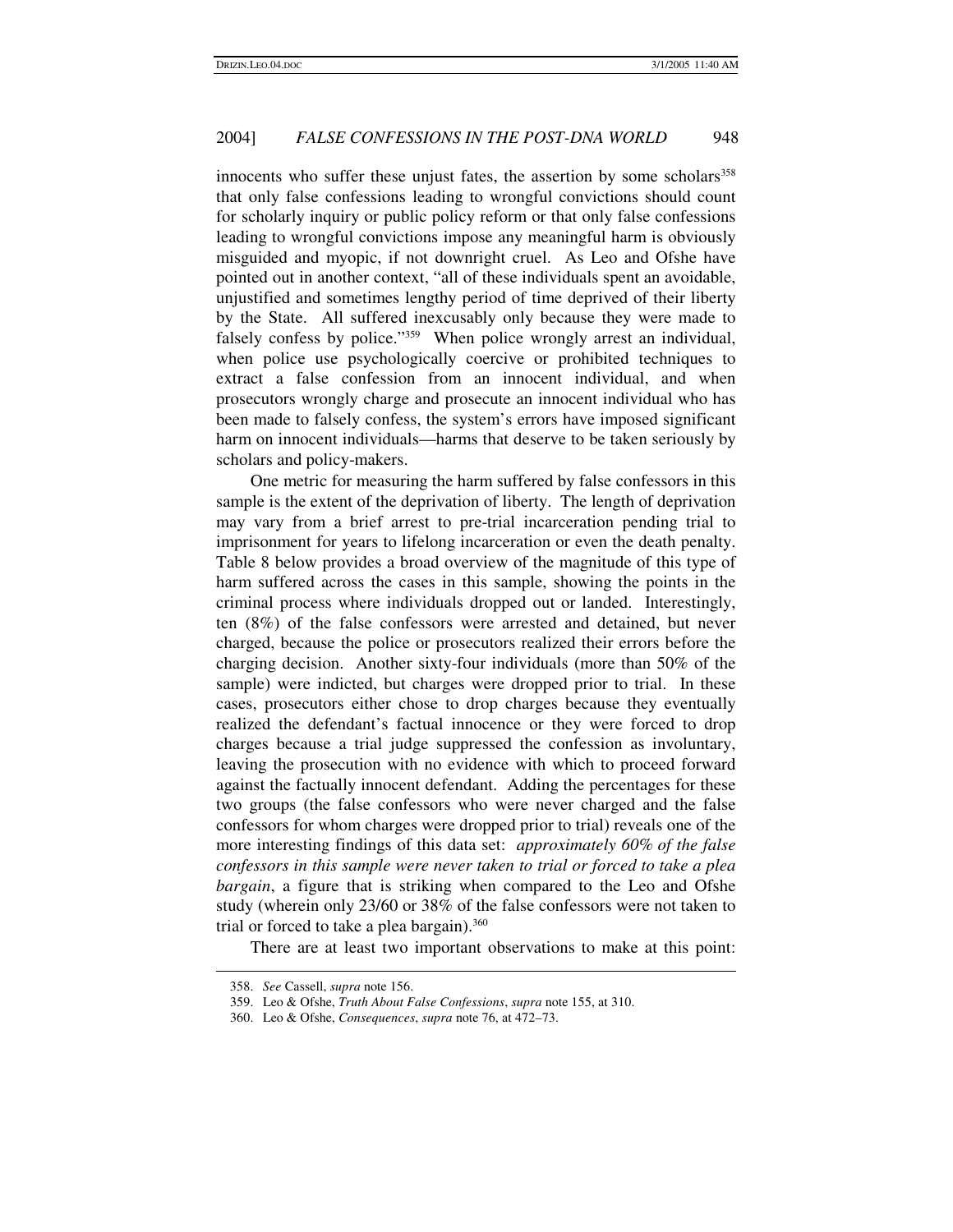first, unlike Leo and Ofshe's study of sixty false confessions, our sample of 125 includes only *proven* false confessions, not *highly probable* or *probable* ones. <sup>361</sup> As a result, the higher level of certainty in our study may translate into earlier detection and dismissal of the false confessions because unambiguously false confessions cases should, in theory, be easier to detect at earlier stages in the criminal justice process: whereas approximately two-thirds (65%) of our sample did not result in convictions, approximately one-half (52%) of Leo and Ofshe's sample did not result in convictions. Second, to the extent that our sample is representative, it appears that false confessions are being recognized as such earlier in the criminal justice process than in previous years, most likely as a result of advances in DNA technology but possibly also as a result of the increasing use of audio and video recording during interrogation. In addition to the seventy-four individuals who were not charged or against whom charges were dropped, seven false confessors (or 6% of the sample) were prosecuted but nevertheless acquitted. Thus, eighty-one false confessors (approximately two-thirds of our sample) were never convicted.

The remaining forty-four cases (comprising 35% or slightly more than one-third of the sample) resulted in conviction and incarceration: in these cases, the police arrested a factually innocent individual; the police then chose to subject that individual to a psychologically coercive interrogation that resulted in a false confession; the prosecution filed charges against the false confessor, convincing a judge that probable cause existed to believe the factually innocent defendant had committed the crime or crimes (typically murder) for which there was no meaningful evidence other than a questionable confession; pre-trial motions by defense counsel (when they were brought) failed to result in suppression of the false confession (despite the fact that the confession was subsequently proven false); and a jury (typically of twelve) unanimously agreed that the factually innocent defendant was guilty of the accused crime(s) beyond any reasonable doubts. The process that produces this outcome, as well as the outcome itself, is, in a word, stunning. Though we are accustomed, in the age of DNA, to witnessing factually innocent but wrongfully convicted individuals walk out of prison on a regular basis, the production of a wrongful conviction is anything but mundane. These forty-four cases (as well as all wrongful conviction cases) represent a complete failure, if not breakdown, in the procedural safeguards and discretionary decision-making of the criminal justice system. This outcome can only occur if there are multiple and conjunctural errors made by numerous criminal justice

<sup>361.</sup> Thirty-four of the sixty false confessions in Leo & Ofshe's study were *proven* false confessions. Of these proven false confessions, eighteen (or 53%) were not forced to take their case to trial or enter a plea bargain, and fifteen (44%) were convicted. *See id.* at 483.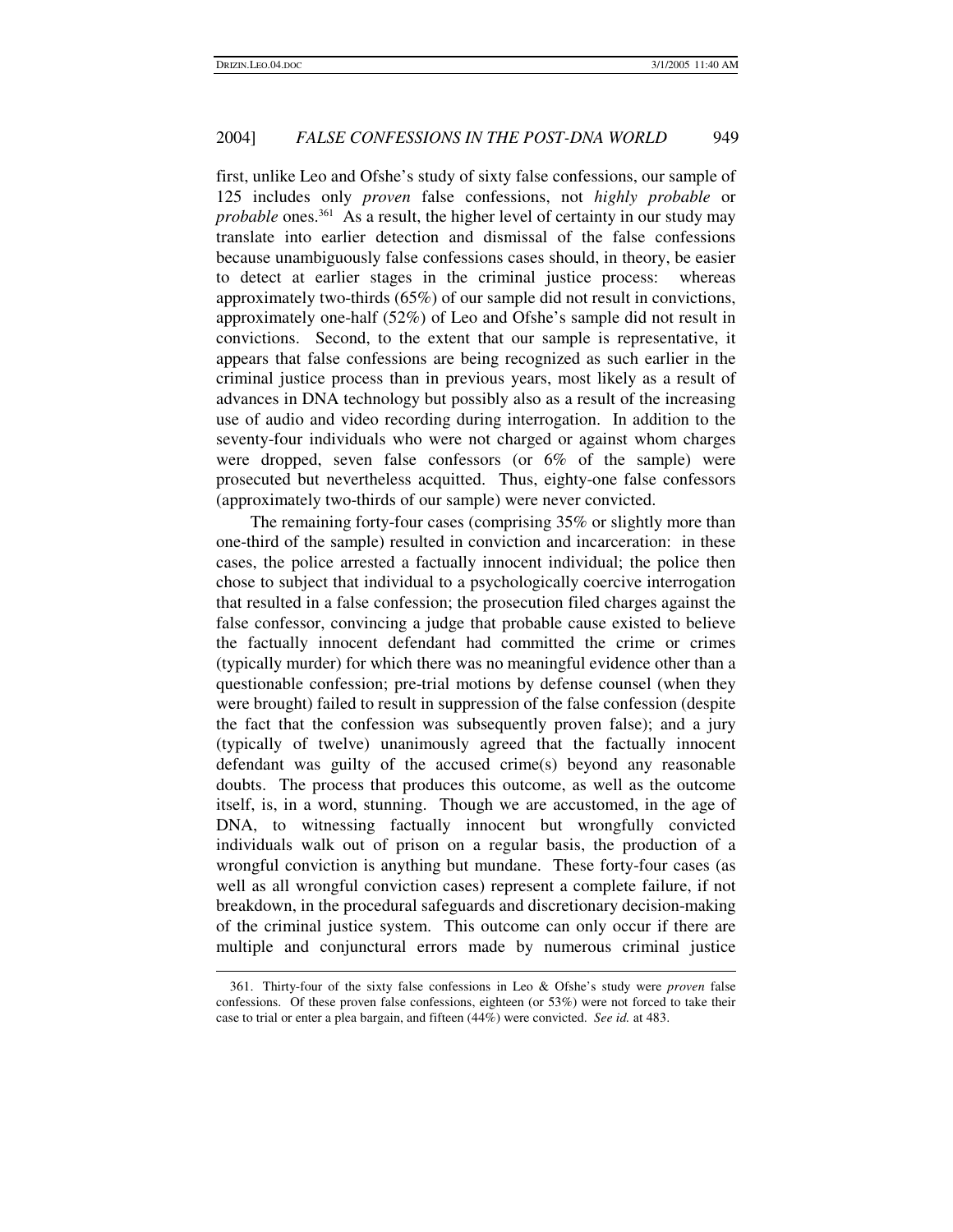officials and triers of fact, who, at every stage of the criminal process, fail to identify and reverse the errors that occurred at earlier stages in the process. In the cases of wrongful conviction in our sample, 80% (35/44) of the false confessors received prison sentences of longer than ten years. While the length of sentence may not be surprising in light of the severity of the crimes for which they were convicted, this finding underscores the potential risk of putting a false confession before a trier of fact even though the defendant is factually innocent. Although no false confessor in our sample was executed (unlike in the earlier Leo and Ofshe study), nine (or more than 21% of the false confessors who were wrongfully convicted, for whom such data was available) were sentenced to death. 362

<sup>362.</sup> The following individuals in our database were sentenced to death: Rolando Cruz, Gary Gauger, Hubert Geralds, Alejandro Hernandez, Ronald Jones, David Keaton, Robert Lee Miller, Johnny Ross, and Frank Lee Smith.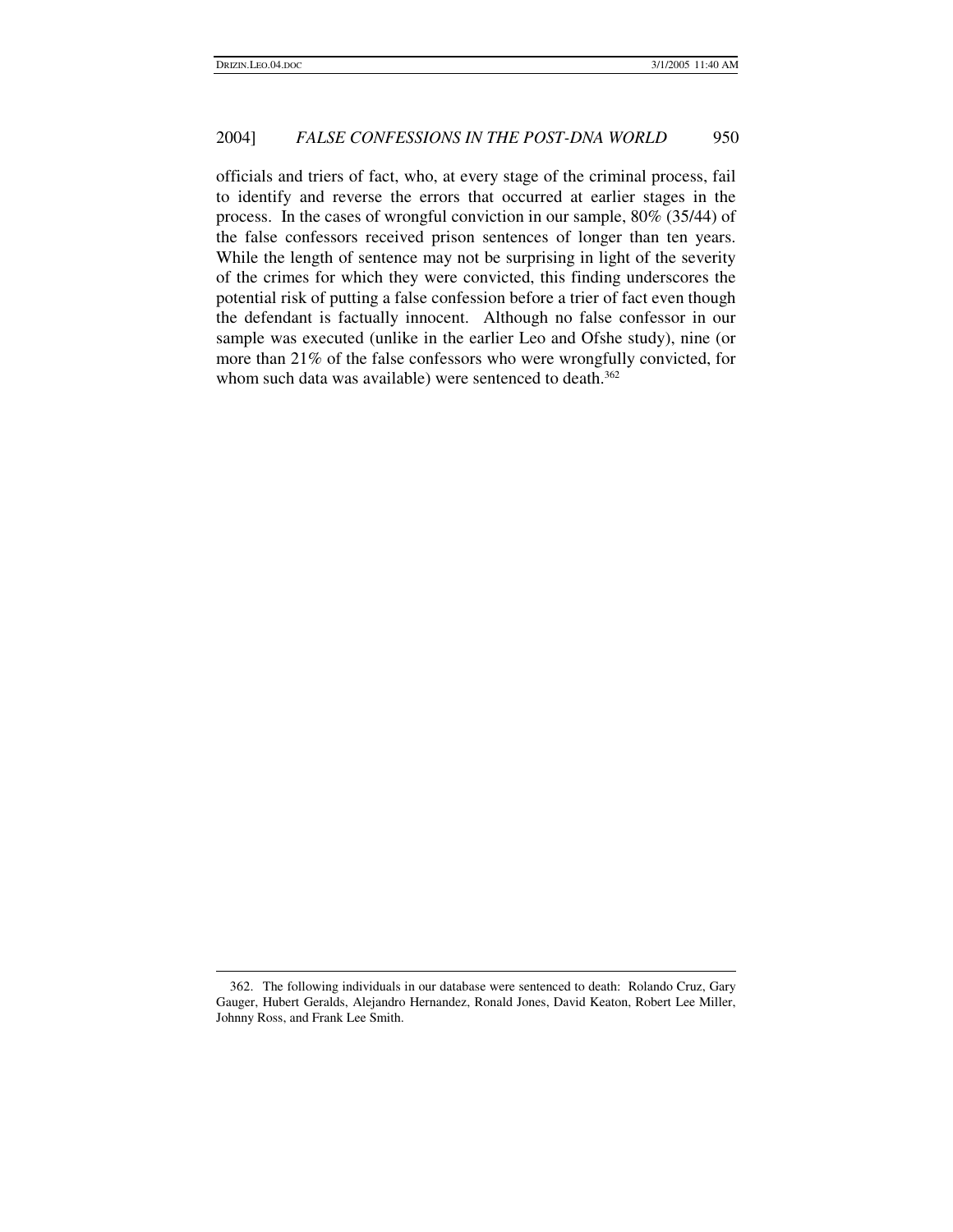| <b>MAGNITUDE OF HARM RESULTING FROM FALSE CONFESSION (N=125)</b> |                |                         |  |
|------------------------------------------------------------------|----------------|-------------------------|--|
| <b>Degree of Deprivation of Liberty</b><br>$(N=125)$             | <b>Total</b>   | Percentage<br>$(N=125)$ |  |
| Arrest and Detention—Never Charged                               | 10             | 8%                      |  |
| Prosecutions (unsuccessful)                                      | 71             | 57%                     |  |
| Convicted                                                        | 44             | 35%                     |  |
| Unsuccessful Prosecutions $(N=71)$                               |                | $(N=71)$                |  |
| <b>Charges Dropped Before Trial</b>                              | 64             | $90\%$                  |  |
| Acquitted                                                        | 7              | 10%                     |  |
| Convictions (N=44)                                               |                | $(N=44)$                |  |
| Guilty Plea                                                      | 14             | 32%                     |  |
| Jury                                                             | 28             | 64%                     |  |
| Judge                                                            | $\overline{2}$ | 5%                      |  |
| Sentences (N=44)                                                 |                | $(N=44)^{363}$          |  |
| Less than 5 years                                                | 3              | $7\%$                   |  |
| $5-10$ years                                                     | 6              | 14%                     |  |
| $10-20$ years                                                    | 8              | 18%                     |  |
| More than 20 years                                               | 8              | 18%                     |  |
| Life                                                             | 10             | 23%                     |  |
| Death Penalty                                                    | 9              | 20%                     |  |

# **TABLE 8**

<sup>363.</sup> In a few of the cases in our database, the individual was first convicted of and sentenced for a serious felony crime (such as murder or arson) before their factual innocence was discovered or acknowledged, at which point the prosecutor offered only to dismiss charges or release the defendant if he or she pled to a lesser crime, such as the misdemeanor of "hindering prosecution by falsely confessing" or the misdemeanor of "tampering with physical evidence." See, for example, the cases of Medell Banks, *supra* note 222 and accompanying text, and David Saraceno, *infra* notes 657–64 and accompanying text. In these types of cases, we coded the length of the sentence to which the individual was initially sentenced.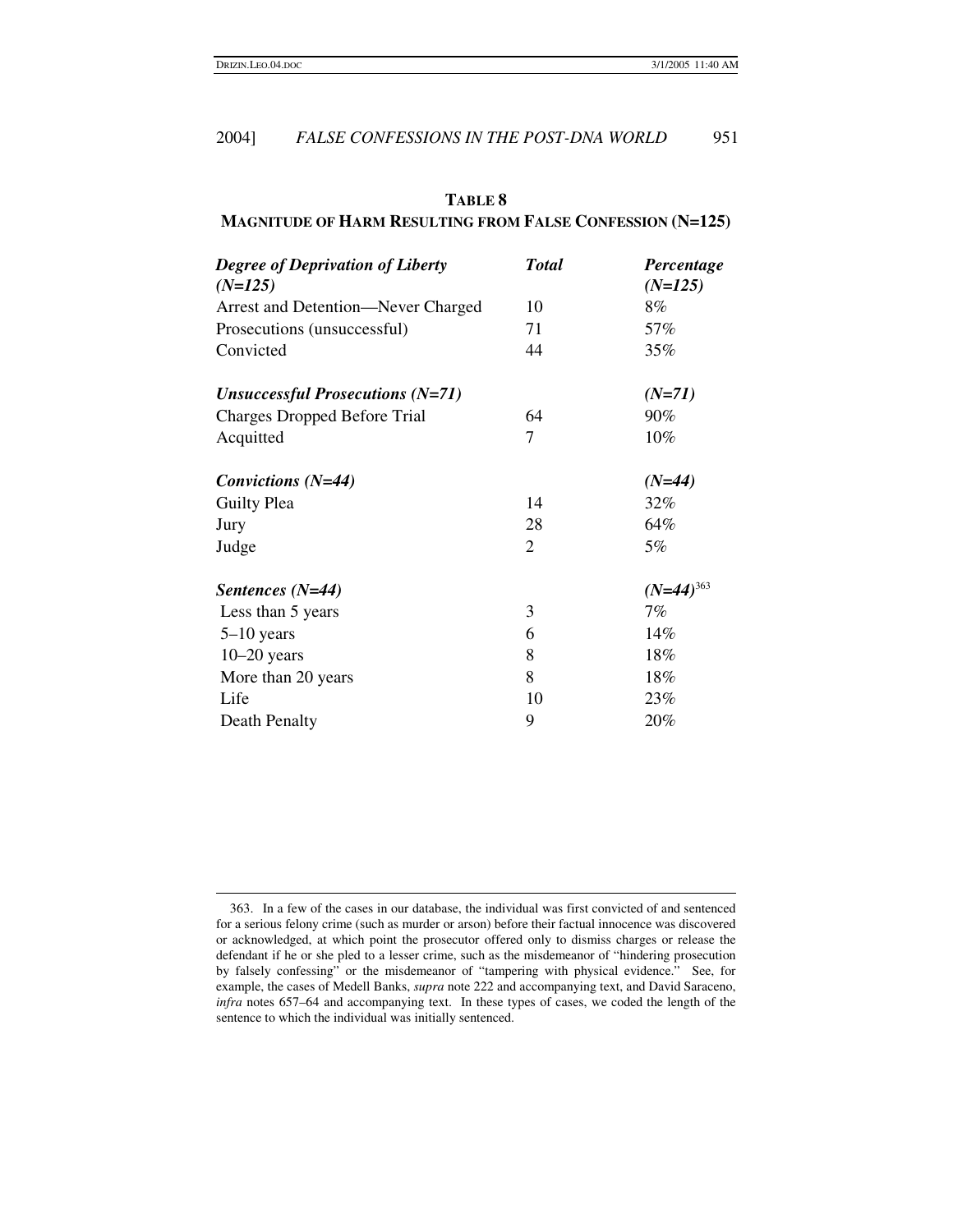Tables 9 and 10 below list the amount of time served by two distinctly different subgroups of our sample of false confessors. Table 9 lists the length of pre-trial incarceration (or liberty deprived) for false confessors who were never convicted. We were able to obtain data on fifty of the eighty-two individuals who were never convicted (approximately twothirds of the relevant sample). Of that group, almost one-third (32%) spent less than a month in pre-trial custody. Thirty percent of this group spent between one and six months in pre-trial custody, and 38% of this group spent more than seven months in pre-trial custody. Surprisingly, almost one-fourth (24%) of the sample spent more than one year in pre-trial custody. As argued above, these figures underscore the obvious and important point that even false confessors who are not wrongfully convicted suffer a significant deprivation of liberty on the road to the dismissal of their case.

# **TABLE 9 LENGTH OF PRE-TRIAL CUSTODY FOR INDIVIDUALS NEVER CONVICTED (N=50)**

| <b>Months/Years</b> | # People | $\%$ |
|---------------------|----------|------|
| Less than 1 month   | 16       | 32%  |
| 1 to 2 months       |          | 8%   |
| 2 to 6 months       | 11       | 22%  |
| 7 months to 1 year  |          | 14%  |
| More than 1 year    | 12       | 24%  |

Table 10 notes the length of post-conviction incarceration for those false confessors who were wrongly convicted (for whom we could obtain such data). While Table 8 above lists the sentence received for the false confessors who were wrongfully convicted, Table 10 below lists the amount of time that they actually served. While only 9% served less than a year, approximately one-third of the sample (30%) of this group of individuals served between one and five years in prison, and slightly more than one-third of this sample (34%) served between six and ten years in prison for crimes they did not commit. Another 25% of this sample served between eleven and twenty years before their factual innocence was established and/or they were released from prison. All told, more than twothirds (73%) of the false confessors who were convicted (and for whom we could obtain data) served less than ten years in prison, while a little less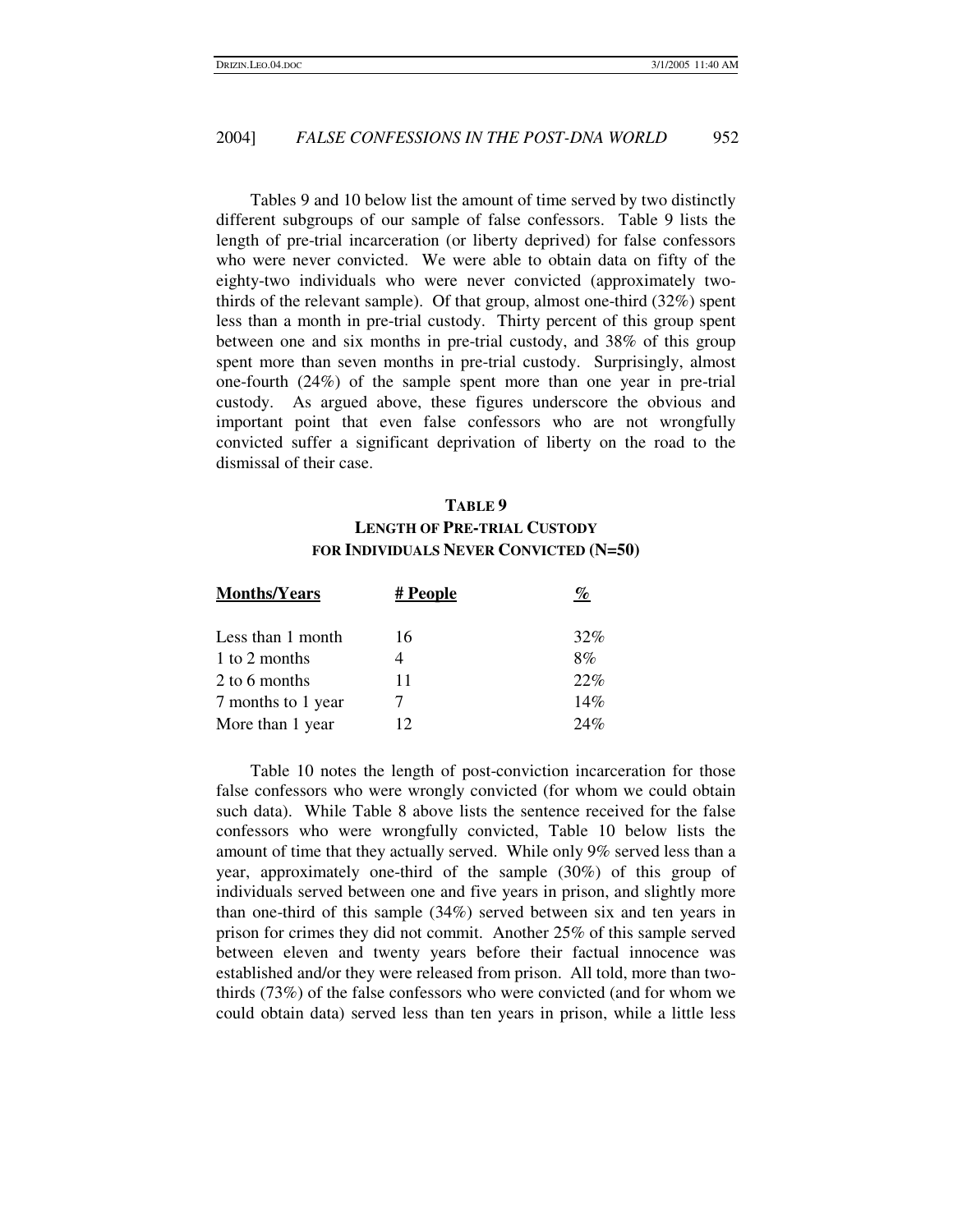than one-third of this group (27%) served more than ten years in prison. One individual, Jerry Frank Townsend, served more than twenty years in prison before it was discovered that several murders which he had confessed to were actually committed by a serial killer named Eddie Lee Moseley. For all of the false confessors who are reduced to statistics in Table 10, the safeguards built into the criminal justice system failed to prevent wrongful prosecution and conviction, lengthy incarceration, and, in some instances, years on death row.

# **TABLE 10 LENGTH OF INCARCERATION FOR INDIVIDUALS WHO WERE CONVICTED (N=44)**

| <b>Years</b>          | # People | %   |
|-----------------------|----------|-----|
| Less than 1 year      |          | 9%  |
| 1 to 5 years          | 13       | 30% |
| 6 to 10 years         | 15       | 34% |
| 11 to 20 years        | 11       | 25% |
| Greater than 20 years |          | 2%  |

### *E. Sources of Exoneration*

Scholars who study miscarriages of justice are interested not only in the causes and consequences of wrongful conviction, but also the sources that lead to the exoneration of the factually innocent. <sup>364</sup> As mentioned earlier,<sup>365</sup> there are only four ways in which a defendant can prove his confession false beyond any reasonable doubt. As Table 11 below indicates, in the case of eight individuals (6% of the sample), the confession was proven false because it could be demonstrated that no crime occurred. For example, Medell Banks, Victoria Banks, and Dianne Tucker all falsely confessed to killing a baby that could not have been born and thus did not exist. In the case of eleven individuals (9% of the sample), the confession was proven false because it could be demonstrated that it was physically impossible for the confessor to have committed the crime. For example, Miguel Castillo could not have committed the murder he confessed to because he was in the Cook County jail at the time the victim was killed. In the case of fifty-seven individuals (46% of the sample),

<sup>364.</sup> Bedau & Radelet, *supra* note 47, at 64–71.

<sup>365.</sup> *See supra* notes 188–97 and accompanying text.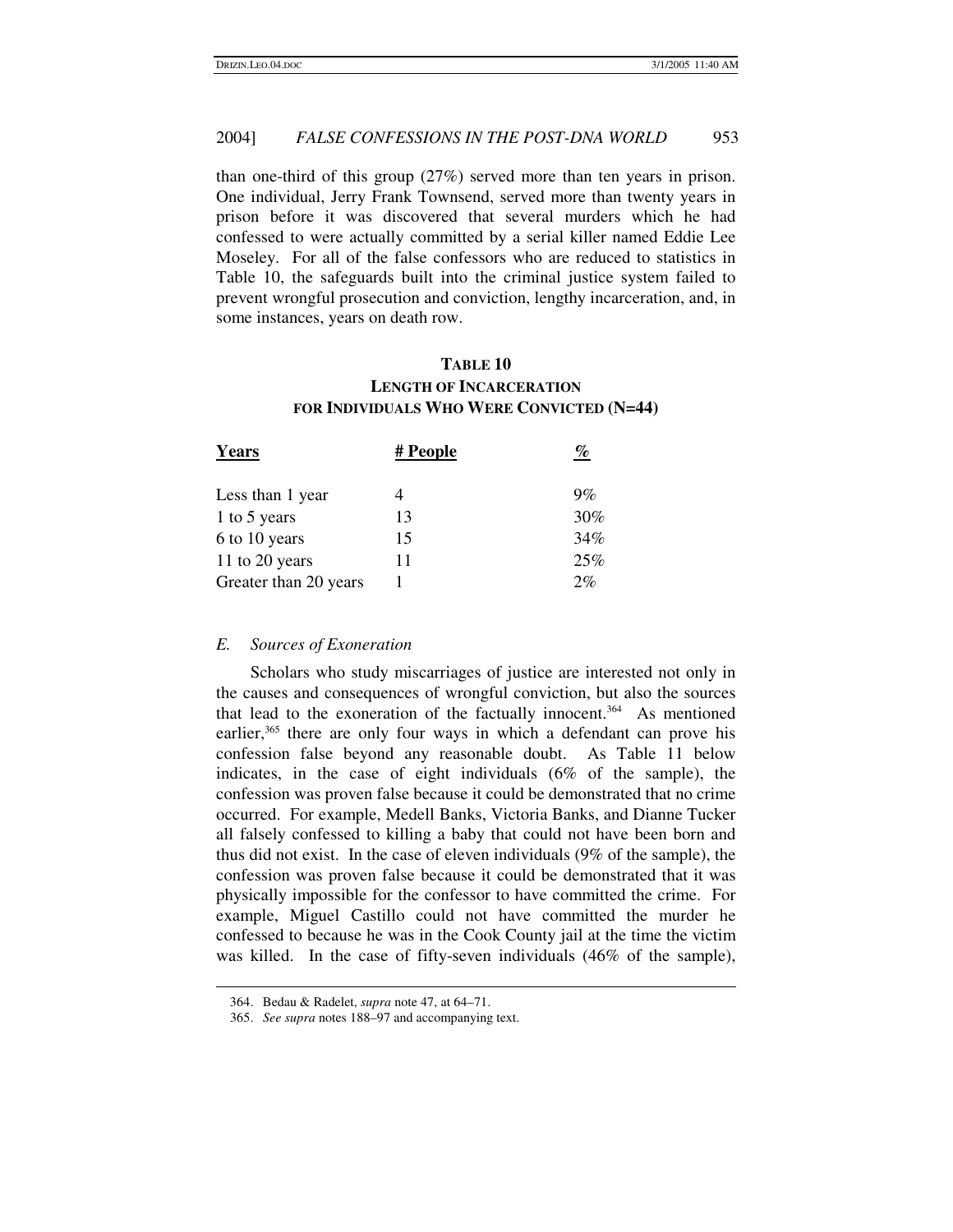scientific evidence demonstrated that the confession was false. For example, Frank Kuecken and Jonathan Kaled were cleared when ballistics evidence linked a gun found in the possession of two other men to the murder of Justin Mello, the crime to which both Kuecken and Kaled had confessed.<sup>366</sup> In forty-six of these cases (37% of the sample, 81% of the scientific exonerations), DNA was the scientific evidence by which the confession was proven false. Finally, the largest number of individuals (92/125 or 74% of the sample) had their confession proven false because the true perpetrator was identified. For example, Gary Gauger, who was convicted and sentenced to die for the murder of his parents Morris and Ruth Gauger, was exonerated when federal authorities overheard a member of the Outlaws motorcycle gang on tape bragging about killing Gauger's parents. 367

# **TABLE 11 SOURCE OF EXONERATION (N=125)**

| <b>Type of Exoneration</b> | # People | $\% ^{368}$ |
|----------------------------|----------|-------------|
| No Crime Occurred          |          | 6%          |
| Physical Impossibility     | 11       | 9%          |
| Scientific Evidence        | 57       | 46%         |
| True Perpetrator           | 92       | 74%         |
| Identified                 |          |             |

Table 12 below summarizes the fates of false confessors in our sample. As can be seen, ten false confessors (8% of the sample) were exonerated prior to being charged (either police chose not to persuade the prosecutor to file charges or the prosecutor chose not to file charges despite the wishes of police); sixty-four false confessors (more than 50% of the sample) had their charges dropped prior to trial (either the prosecutor dismissed charges on his own or after the confession was suppressed by the judge); seven false confessors (6% of the sample) were acquitted at trial; fourteen false confessors (11% of the sample) chose to enter a plea bargain, despite their innocence; and thirty false confessors (24% of the sample) were convicted at trial. Altogether, then, eighty-one false confessors (65%

<sup>366.</sup> *See* Hunt, *supra* note 287; Scotta & Halcom, *supra* note 287.

<sup>367.</sup> *See* Cole, *supra* note 261; *Cleared of Charges, Man Now Seeks Compensation*, AP NEWSWIRES, Oct. 8, 1999, *available at* Westlaw, AP Wires 02:13:00.

<sup>368.</sup> The percentages exceed 100% because some of the cases had more than one source of exoneration.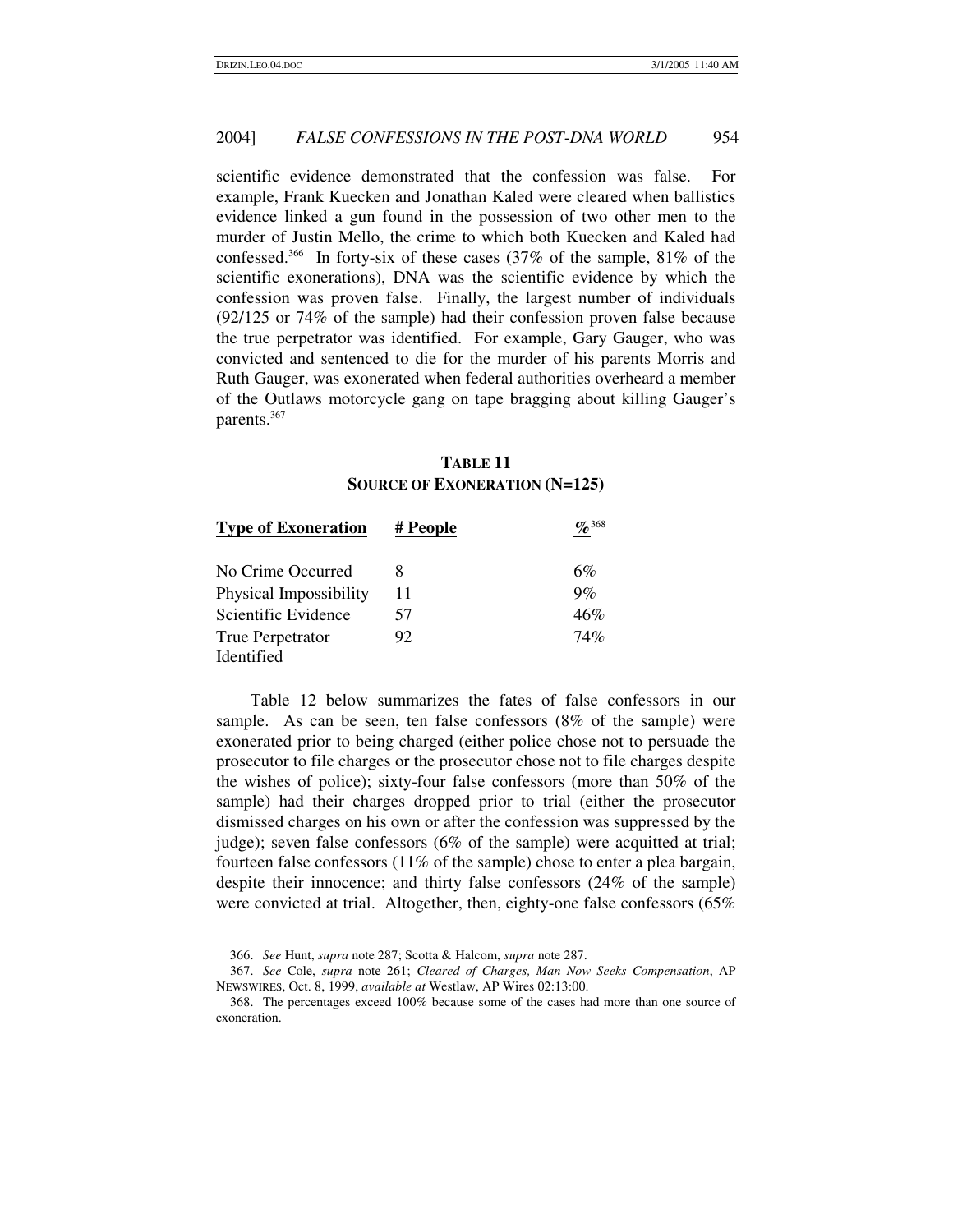or approximately two-thirds of the sample) were exonerated without first being convicted, while more than one-third of the sample (forty-four individuals) were wrongfully convicted.

# **TABLE 12**

### **FATE OF FALSE CONFESSORS IN THE CRIMINAL PROCESS (N=125)**

| <b>Fate of False Confessor</b> | # People | $\%$ |
|--------------------------------|----------|------|
| Defendant Never Charged        | 10       | 8%   |
| Charges Dropped Pre-trial      | 64       | 51%  |
| Defendant Acquitted            |          | 6%   |
| Defendant Pled Guilty          | 14       | 11%  |
| Defendant Convicted at Trial   | 30       | 24%  |

Table 13 lists the fate of those individuals who were convicted, most of whom have been officially exonerated. Thirty-seven of the false confessors who were wrongfully convicted have subsequently been officially exonerated and/or released from prison for the crimes to which they falsely confessed, two false confessors, tragically, died in prison while serving time for crimes they did not commit (John Jeffers<sup>369</sup> and Frank Lee Smith<sup>370</sup>) while five convicted false confessors (Victoria Banks, <sup>371</sup> Joseph Dick,<sup>372</sup> Derek Tice,<sup>373</sup> Daniel Williams,<sup>374</sup> and Eric Wilson<sup>375</sup>) still remain incarcerated despite the undeniably dispositive evidence of their innocence. At least three others remain incarcerated on other crimes (Hubert Geralds,<sup>376</sup> Andre Jones,<sup>377</sup> Stevie Ray Weaver<sup>378</sup>).

<sup>369.</sup> *See supra* note 282 and accompanying text

<sup>370.</sup> *See supra* note 321 and accompanying text.

<sup>371.</sup> *See supra* note 223 and accompanying text.

<sup>372.</sup> *See supra* note 252 and accompanying text.

<sup>373.</sup> *See supra* note 324 and accompanying text.

<sup>374.</sup> *See supra* note 332 and accompanying text.

<sup>375.</sup> *See supra* note 336 and accompanying text.

<sup>376.</sup> *See supra* note 263 and accompanying text.

<sup>377.</sup> *See supra* note 285 and accompanying text.

<sup>378.</sup> *See supra* note 329 and accompanying text.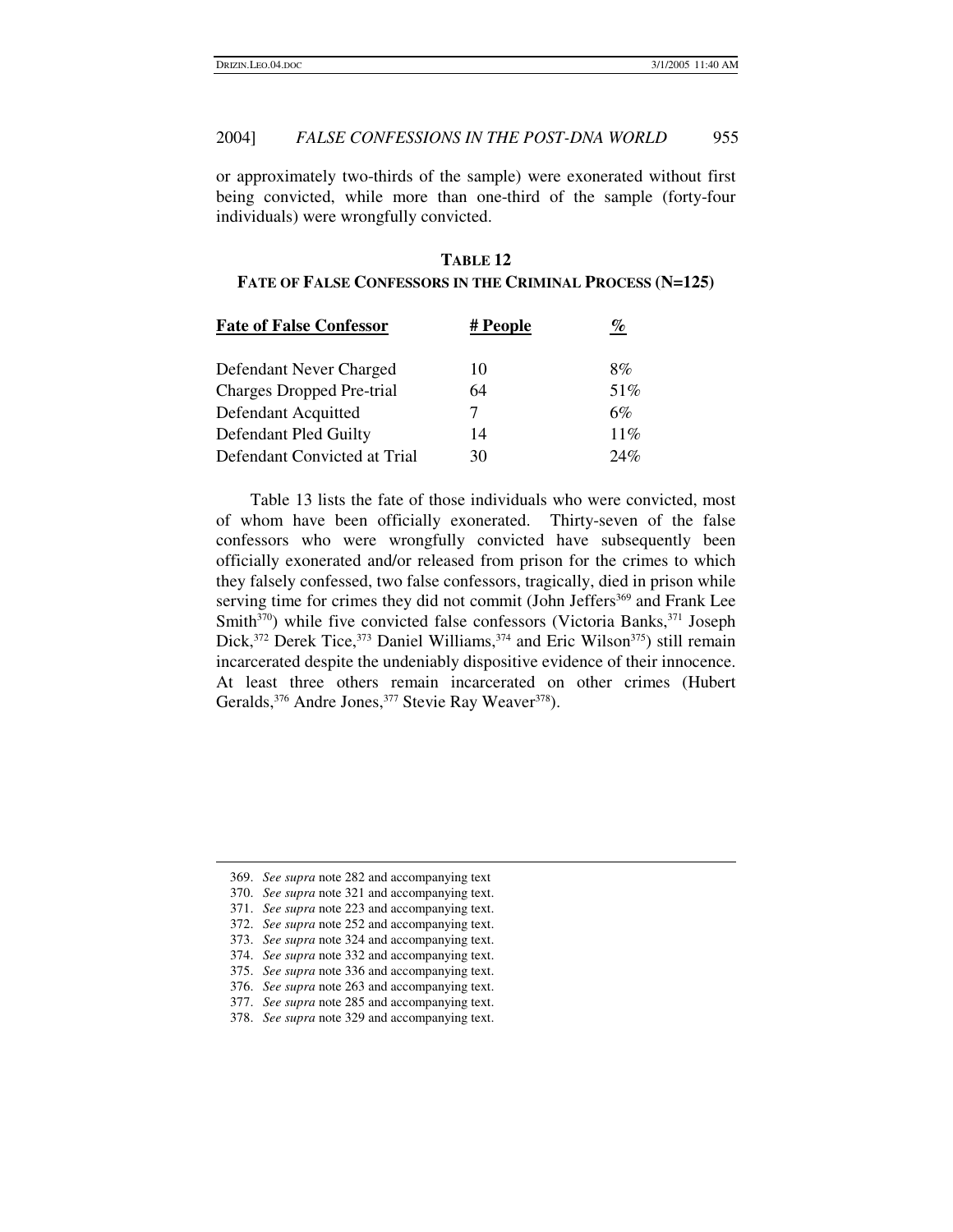# **TABLE 13 FATE OF FALSE CONFESSORS POST-CONVICTION (N=44)**

| <b>Fate of False Confessor</b> | # People | $\mathcal{G}_{\mathcal{O}}$ |
|--------------------------------|----------|-----------------------------|
| Remains Incarcerated           | ↖        | $11\%$                      |
| Died in Prison                 |          | 5%                          |
| Released                       | 37       | 84%                         |

Table 14 indicates the reasons for the convicted false confessors' releases. Of the thirty-seven convicted false confessors who were released from prison, fifteen had their convictions overturned by an appellate court, while thirteen convicted false confessors were released from prison early, and thus officially exonerated, for non-judicial reasons—typically because DNA testing established their factual innocence. Nine convicted false confessors served their sentences and were never officially exonerated, despite the fact that their factual innocence was subsequently proven. Several convicted false confessors—such as the five juveniles who were wrongfully convicted in the Central Park Jogger Case—served their full prison sentence before their factual innocence was established and they were officially exonerated.

# **TABLE 14**

# **REASONS FOR RELEASE OF CONVICTED FALSE CONFESSORS (N=37)**

| # People | % of People |
|----------|-------------|
| 15       | 41%         |
| 13       | 35%         |
| Q        | 24%         |
|          |             |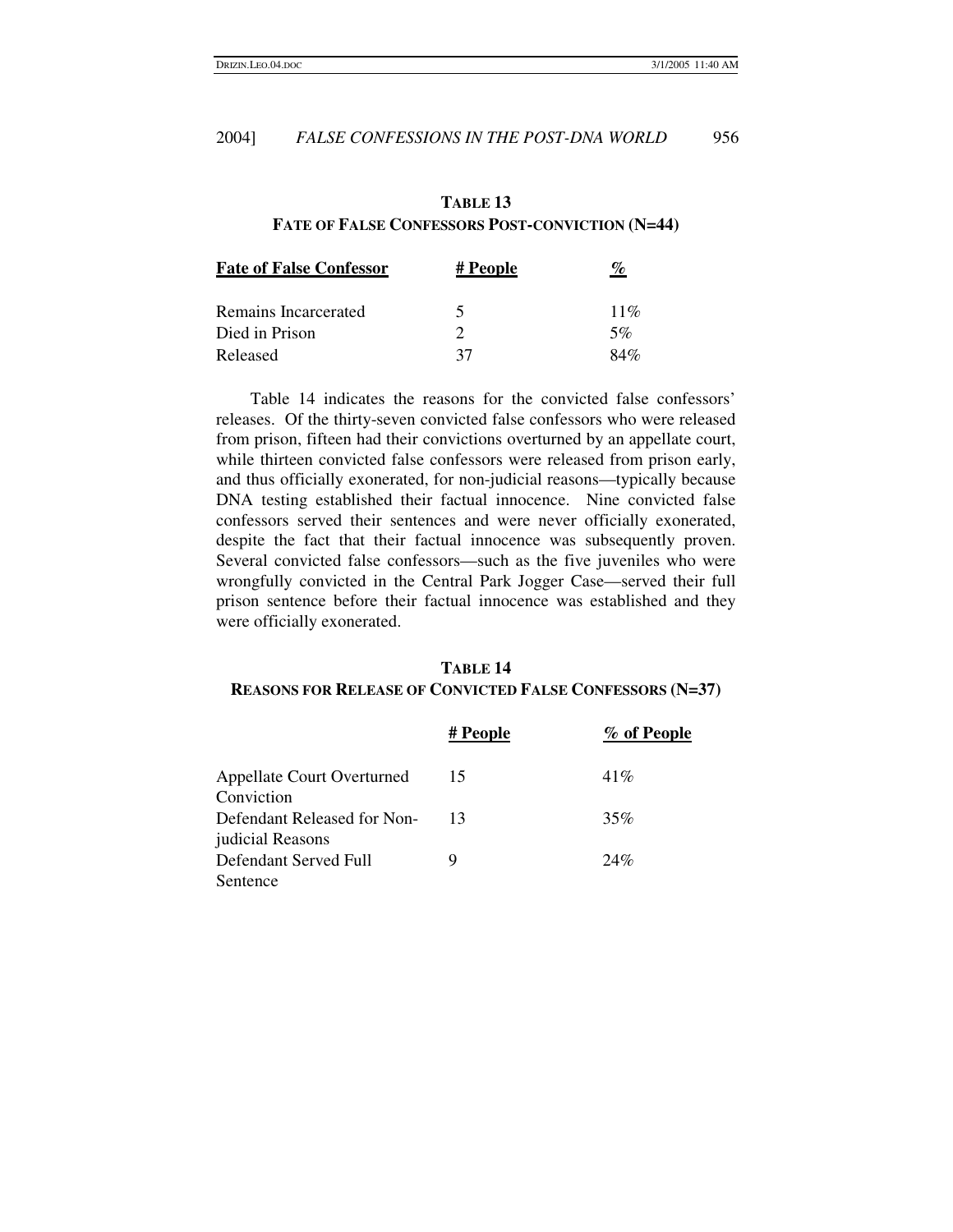## *F. Risk of Miscarriage of Justice*

The advent of DNA technology and its application to the criminal justice system has now demonstrated beyond any doubt that wrongful convictions occur in America, that they occur with troubling frequency and regularity (despite all the so-called procedural safeguards in the American adversary system),<sup>379</sup> and that the main causes of wrongful conviction have been identified. As research prior to the development of DNA technology 380 also indicated, it is clear that eyewitness misidentification is the most common cause of miscarriages of justice. In Scheck et al.'s study of the first sixty-two DNA exoneration cases, mistaken eyewitness identifications were involved in 84% of these cases, 381 followed by several other errors that occurred more commonly in Scheck et al.'s sample than did false confession: serology inclusion, 382 (62%), police misconduct  $(50\%)$ ,<sup>383</sup> prosecutorial misconduct  $(42\%)$ ,<sup>384</sup> defective or fraudulent science (34%),<sup>385</sup> microscopic hair comparison (29%),<sup>386</sup> and incompetent or ineffective legal representation (17%). 387 In Scheck et al.'s study, false confessions occurred in 24% of the cases of wrongful conviction, 388 a figure that, as we have seen above, is roughly consistent with earlier studies. 389

But not all sources of error are created equal. Just because an error may occur more commonly does not necessarily mean that it is more likely to lead to a wrongful conviction when it does occur; some errors may lead to high rates of prosecution and conviction, no matter how frequently or infrequently they occur, while others may not. To put it differently, not all sources of error create the same risk of wrongful conviction. Unfortunately, because we do not know the underlying incidence of wrongful convictions, we do not know what percentage of the time any particular error (such as an eyewitness misidentification or false confession) is likely to lead to a miscarriage of justice. However, based on

<sup>379.</sup> *See* WRONGLY CONVICTED, *supra* note 55, at 246–48.

<sup>380.</sup> *See* BORCHARD, *supra* note 44, at 367; FRANK & FRANK, *supra* note 47, at 199–249.

<sup>381.</sup> *See* SCHECK ET AL., *supra* note 64, at 263.

<sup>382.</sup> " 'Serology inclusion' refers to ABO and protein blood typing of semen, saliva, and bloodstains." *Id*. at 263.

<sup>383.</sup> *Id.*

<sup>384.</sup> *Id.*

<sup>385.</sup> *Id.*

<sup>386.</sup> *Id.*

<sup>387.</sup> *Id.*

<sup>388.</sup> *Id.*

<sup>389.</sup> *See supra* notes 47–57 and accompanying text.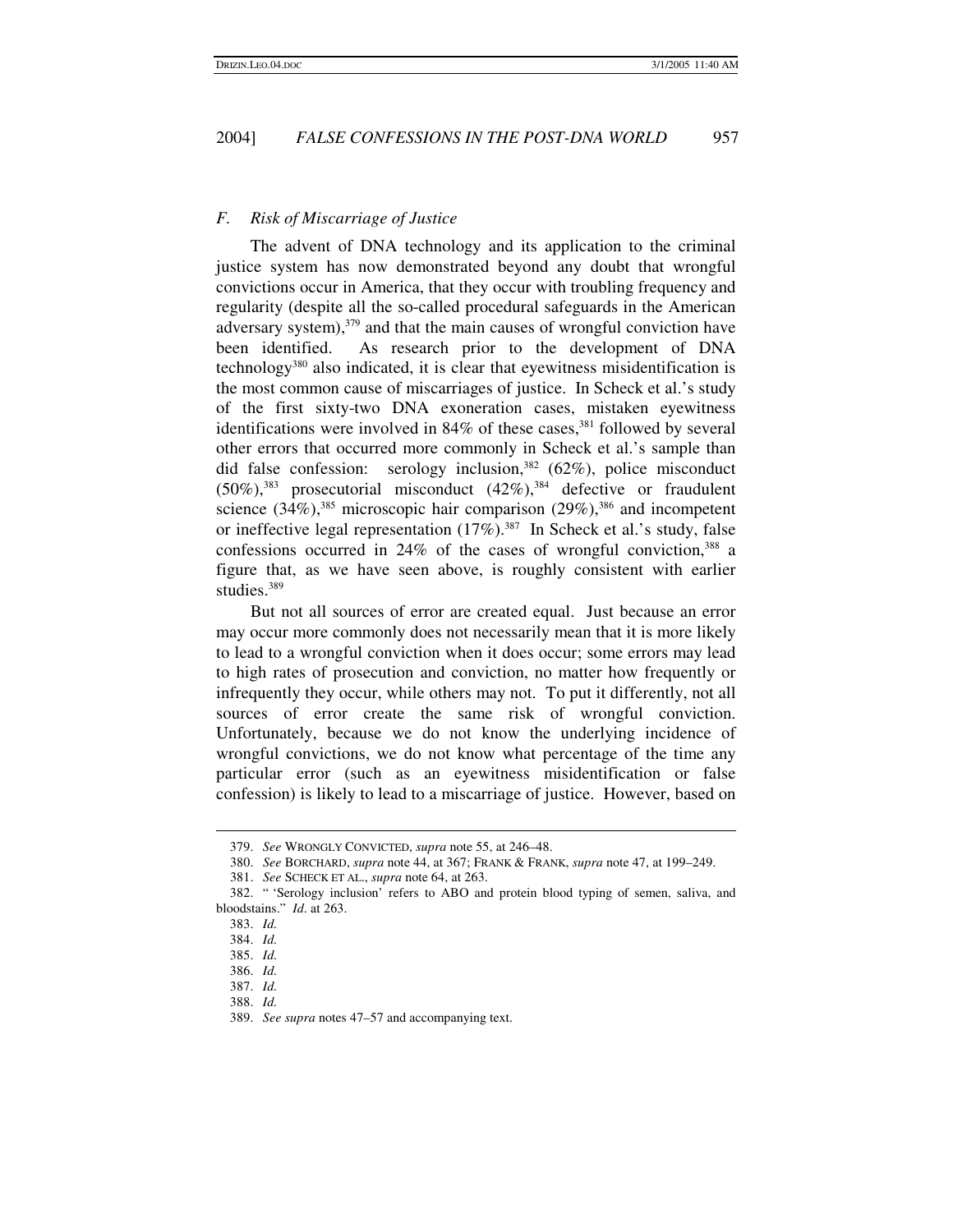earlier experimental<sup>390</sup> and field research<sup>391</sup> on the impact of confession evidence, there is very good reason to believe that false confessions, when they occur, are very likely to lead to the wrongful prosecution, conviction, and incarceration of the factually innocent—that, as Kassin and Neumann have found in experimental studies, confessions may be "uniquely potent"<sup>392</sup> relative to other forms of (falsely) incriminating evidence in their ability to cause wrongful convictions.

Table 15 below captures the risks of justice miscarrying in our sample of 125 proven false confession cases. Interrogation-induced false confessions may lead to wrongful conviction either when a suspect pleads guilty to avoid an anticipated harsher punishment or when a judge or jury convicts the false confessor at trial. Table 15 reports the risk of conviction that false confessors face if they choose to take their case to trial. As we have already seen, seventy-four (59%) of the false confessors in our sample did not have to decide whether to take their cases to trial because the prosecutor either did not file charges (8% of the false confessions) or the prosecutor chose, or was forced, to dismiss charges prior to going to trial (51% of the false confessors in our sample). In the remaining fifty-one false confessions (41% of our sample), fourteen (11% of the entire sample) chose to plead guilty rather than take their case to trial and face the harshest possible punishment despite the fact that they were innocent, while the remaining thirty-seven false confessors (30% of the entire sample) chose to take their cases to trial. Of the thirty-seven false confessors (30% of the entire sample) who took their case to trial, thirty (24% of the entire sample) were convicted. As Table 14 indicates, however, 81% of the false confessors who chose to take their case to trial (30/37) were wrongfully convicted. In other words, approximately four out of every five innocent individuals who chose to take their case which was typically based on nothing more than a confession that was subsequently *proven* false—were wrongfully convicted!

These deeply troubling figures reflect one of the most serious aspects of the false confession problem in America. Consistent with both earlier experimental<sup>393</sup> and field research,<sup>394</sup> these figures suggest that confession

<sup>390.</sup> *See generally* Kassin & Neumann, *supra* note 76, at 480 (arguing that experimental results indicate that confession is seen as the most incriminating type of evidence); Kassin & Sukel, *supra* note 76, at 35 (arguing that empirical evidence suggests that confessions increase conviction rate, regardless of whether the confession is seen as coerced).

<sup>391.</sup> *See generally* Leo & Ofshe, *Consequences*, *supra* note 76, at 440 (arguing that confession evidence biases the trier of fact's evaluation of the case, favoring prosecution and conviction).

<sup>392.</sup> Kassin & Neumann, *supra* note 76, at 469.

<sup>393.</sup> *See* Kassin & Neumann, *supra* note 76, at 480; Kassin & Sukel, *supra* note 76, at 41.

<sup>394.</sup> *See* Leo & Ofshe, *Consequences*, *supra* note 76, at 440.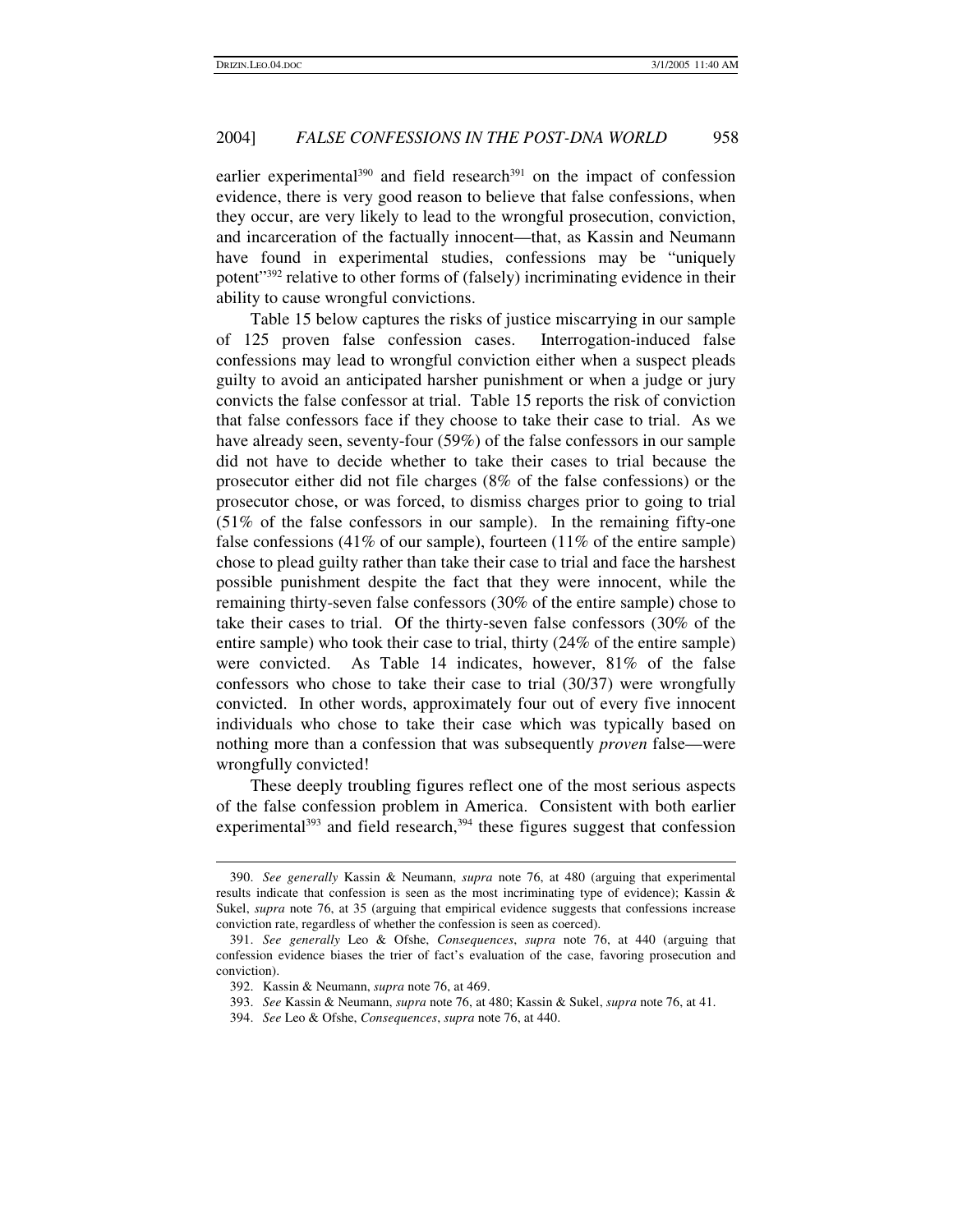evidence is inherently prejudicial and highly damaging to a defendant, even if it is the product of coercive interrogation, even if it is supported by no other evidence, and even if it is ultimately proven false beyond any reasonable doubt. In other words, in the overwhelming majority of cases that go to trial, confessions (even if they are demonstrably false) almost always seal the defendant's fate—either by leading the innocent defendant to choose to accept a plea bargain or, more commonly, by leading a judge or jury to wrongfully convict the factually innocent defendant. It is remarkable that more than four-fifths of the false confessors in our sample who chose to take their case to trial were convicted. To put it another way, if our sample is representative of the underlying population of false confessors in America, a false confessor who chooses to take his case to trial stands more than an 80% chance of conviction, despite the fact that he is officially presumed innocent, that he is in fact innocent, and that there is no reliable evidence confirming or supporting his false confession. Moreover, this figure does not appear to be anomalous since it is consistent with Leo and Ofshe's finding that 73% of the false confessors (in their study of sixty cases) who chose to take their cases to trial were also wrongfully convicted.<sup>395</sup>

These figures are all the more remarkable when we consider the number of false confessors in both studies—seven (or 12%) in Leo and Ofshe's sample of sixty, fourteen (or  $11\%$ ) in our sample of 125—who chose to plead guilty rather than take their case to trial. As Leo and Ofshe have pointed out, "if it seems counter-intuitive that an innocent person would confess falsely, the specter of an innocent false confessor pleading guilty seems fantastic. Yet this is not uncommon." 396 If we consider all the false confessors in our sample whose cases were not dismissed prior to trial, more than 85% (44/51) resulted in conviction (either by plea bargain or by trial)—despite the fact that there was no reliable evidence supporting their guilt, that their confession was typically internally inconsistent and/or externally contradicted, and that their innocence was ultimately proven. In other words, fifty-one false confessors who were factually innocent had to make a decision about whether to take a plea bargain and agree to a reduced sentence (despite their obvious innocence) or to take their case to trial and face the harshest possible punishment (typically the death penalty).

Even in the age of DNA testing, perhaps it should not be surprising that police interrogators continue to extract demonstrably false confessions

<sup>395.</sup> *Id.* at 483.

<sup>396.</sup> *Id.* at 478. Leo & Ofshe cite Michael Radelet et al., *supra* note 53 (documenting nearly twenty cases in which individuals entered guilty pleas to capital (or potentially capital) crimes of which they were entirely innocent).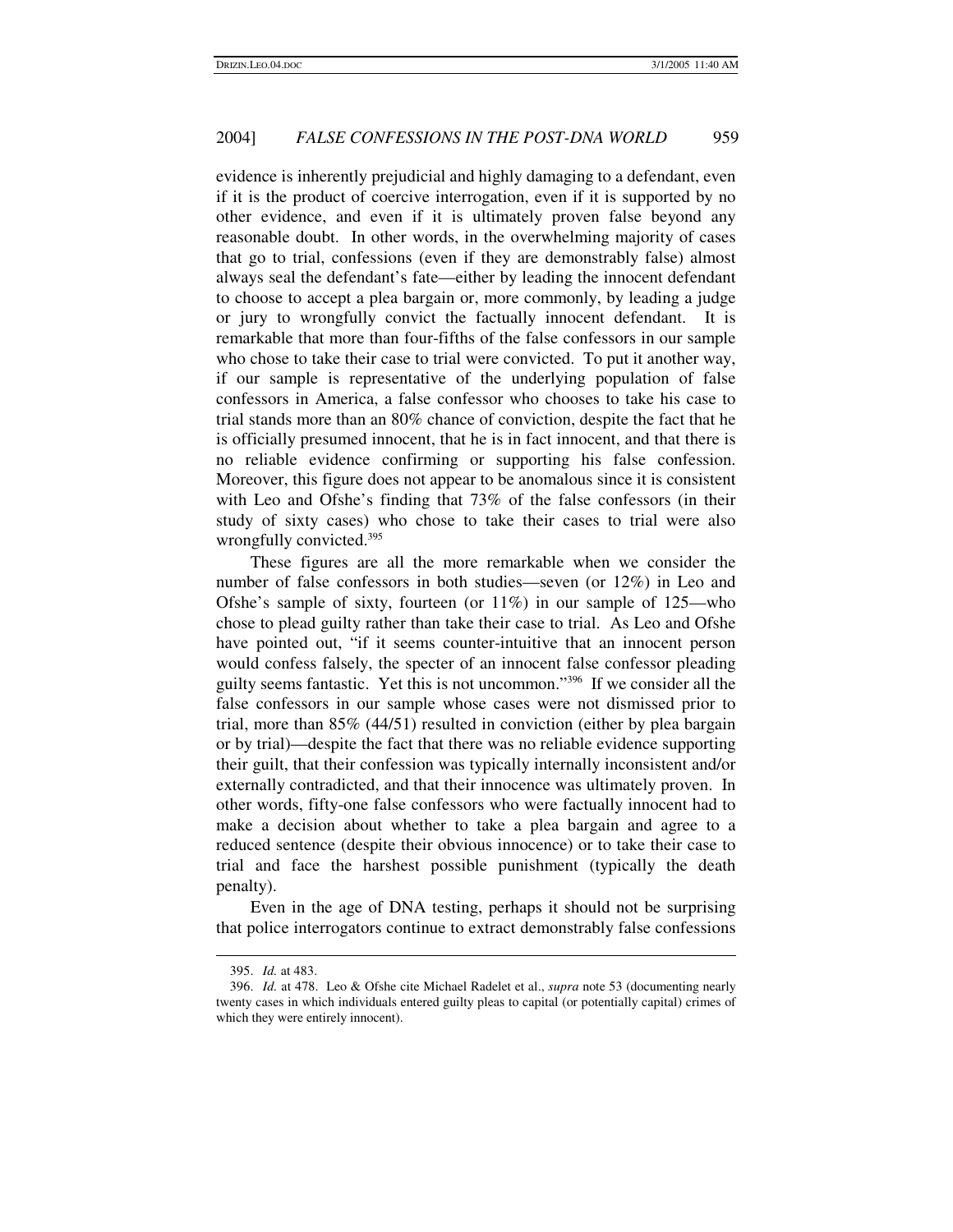(despite the *Miranda* warnings and a host of other procedural safeguards), that prosecutors continue to erroneously indict and prosecute the innocent, and that judges and juries continue to convict factually innocent individuals based on uncorroborated and ultimately false confession evidence. The findings reported in Table 15 demonstrate that, as Leo and Ofshe have noted, 397 a false confession is always a potentially dangerous piece of evidence to put before a trier of fact, even when the defendant is factually innocent. These figures underscore the observation that criminal justice officials and lay jurors often treat confession evidence as dispositive or uniquely persuasive, so much so that they will allow it to outweigh even strong evidence of a suspect's factual innocence. As Kassin and his colleagues have demonstrated in the laboratory, 398 confession evidence substantially biases the trier of fact's evaluation of the case in favor of the prosecution and conviction—exercising profound and context-resistant impact on jurors <sup>399</sup>—even when the defendant's uncorroborated confession was elicited by coercive methods and the other case evidence strongly supports his innocence. Like Leo and Ofshe's study, this Article's findings indicate that real-world jurors simply fail to appropriately discount false confession evidence and thus that false confession evidence is highly, if not inherently, prejudicial to the fate of any innocent defendant in the American criminal justice system.

<sup>397.</sup> *See* Leo & Ofshe, *Consequences*, *supra* note 76, at 444–49.

<sup>398.</sup> *See* Kassin & Neumann, *supra* note 76, at 475–76, 478, 480–81; Kassin & Sukel, *supra* note 76, at 38–41.

<sup>399.</sup> *See* Kassin & Neumann, *supra* note 76, at 481–83; Kassin & Sukel, *supra* note 76, at 42.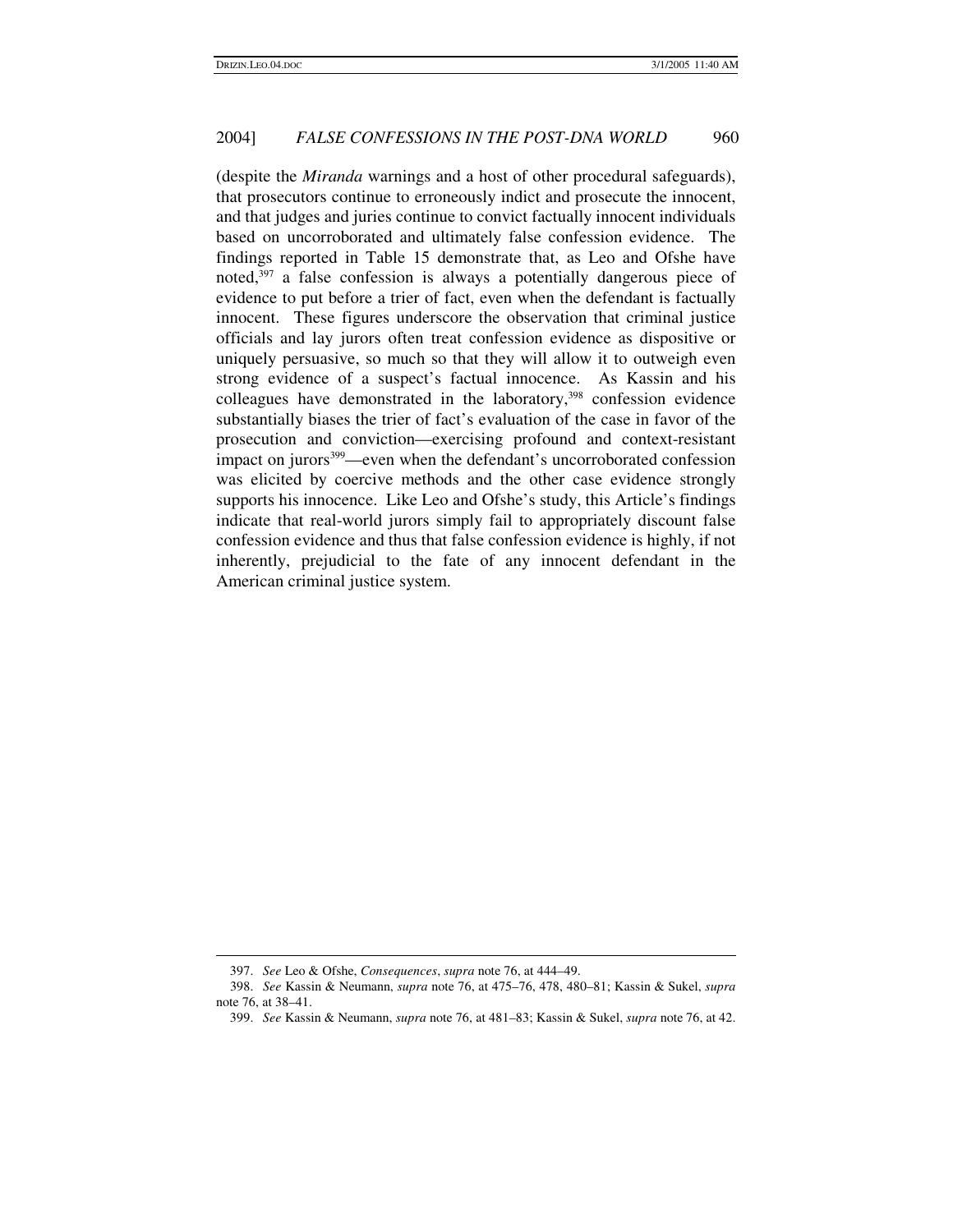# **TABLE 15 RISK OF A MISCARRIAGE ATTRIBUTABLE TO A FALSE CONFESSION (N=125)**

|                                   |               | Risk of a          | <b>Risk of</b><br><b>Conviction at</b> |
|-----------------------------------|---------------|--------------------|----------------------------------------|
| <b>Outcome of Confessor</b>       | <b>Number</b> | <b>Miscarriage</b> | <b>Trial</b>                           |
| <b>Released Prior to Decision</b> | 74 (59%)      |                    |                                        |
| Pled Guilty                       | $14(11\%)$    | 11%                |                                        |
| <b>Acquitted at Trial</b>         | 7(6%)         |                    | 19%                                    |
| Convicted at Trial                | 30(24%)       | 24%                | 81%                                    |
| Totals                            | 125 (100%)    | 35%                |                                        |

#### IV. FALSE CONFESSIONS AND CASE OUTCOMES: QUALITATIVE TRENDS

### *A. Vulnerable Populations: Children*

One of the most troubling findings in our study concerns the number of young children who falsely confessed to serious crimes they did not commit. In our sample, we found seven children under the age of fourteen who were the victims of interrogation-induced confessions. Authorities in Providence, Rhode Island, pressured a nine-year-old boy to confess<sup>400</sup> to setting a fire which destroyed the town's American Tubing and Webbing Factory; a ten-year-old boy in Salem, Virginia, falsely confessed to setting a series of fires, 401 as did a ten-year-old in Galveston, Texas, <sup>402</sup> who was charged with both arson and murder before authorities arrested the real perpetrator. In Omaha, Nebraska, in 1998, police coerced a false confession from Anthony Johnson, an eleven-year-old boy, to the murder of his eighty-three-year-old neighbor, Sally Leu. <sup>403</sup> Another boy, Jeremy Garner, later confessed, was convicted, and sentenced to life in prison.<sup>404</sup>

<sup>400.</sup> *See supra* note 342.

<sup>401.</sup> Laurence Hammack, *Despite Confessions, Boy Acquitted of Setting Fire*, ROANOKE TIMES (Roanoke, Va.), Sept. 22, 1998, at A1, *available at* 1998 WL 5908531.

<sup>402.</sup> Kevin Moran, *Jury Clears Policemen of Forcing Confession*, HOUSTON CHRONICLE, Aug. 2, 1995, at A20, *available at* 1995 WL 9396851.

<sup>403.</sup> *See supra* note 283. Police interrogated the boy for over seven hours during the middle of the night, repeatedly accusing him of lying, and denying his requests to see his mother. *Id.*

<sup>404.</sup> *Id.* The Nebraska Supreme Court later specifically condemned the police tactics which led to Johnson's false confession. *See* Nebraska v. Garner, 614 N.W.2d 319, 325 (Neb. 2000).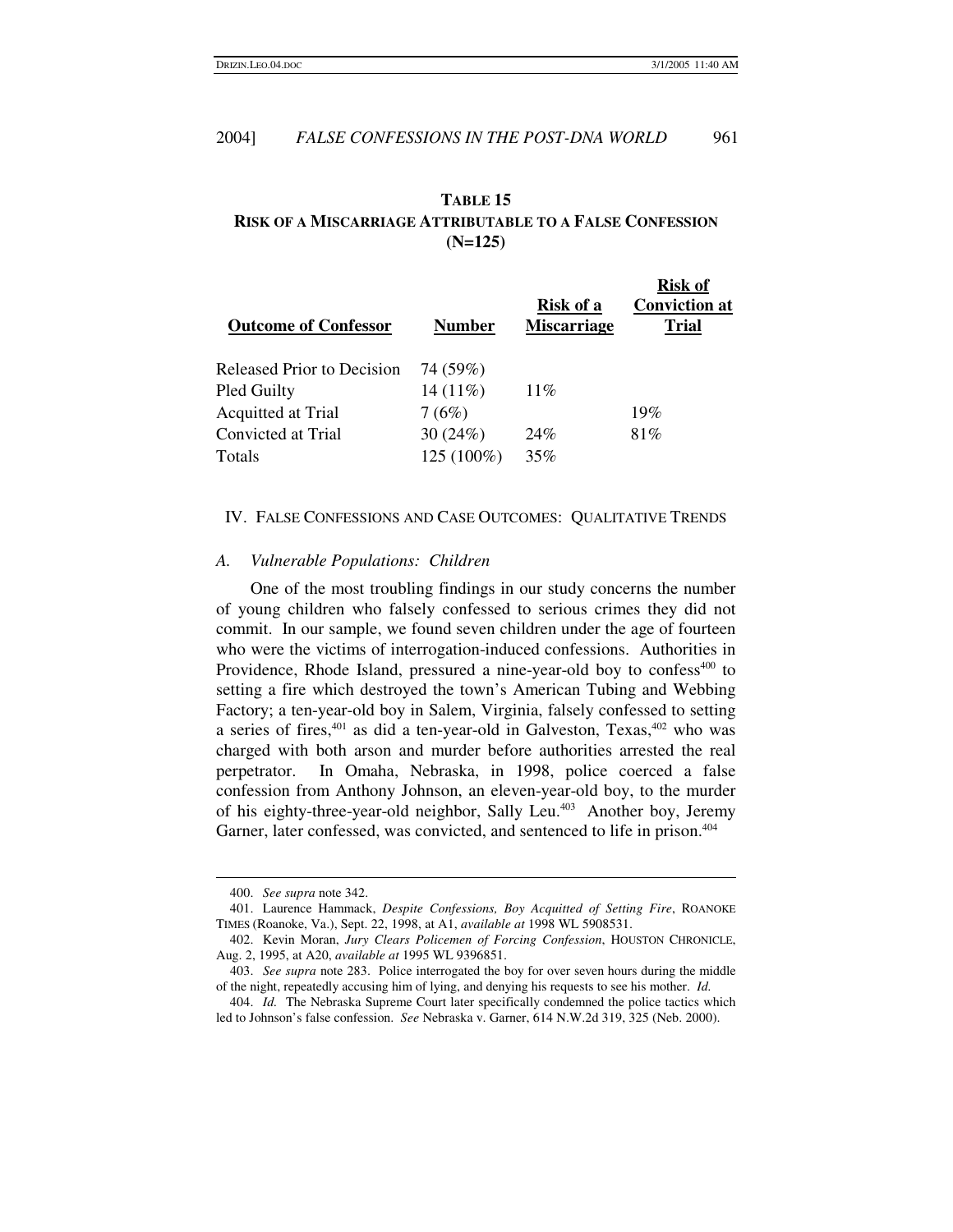Of all the proven false confessions involving very young children, 405 perhaps the most notorious case involves two boys, aged seven and eight, who were charged with the murder of eleven-year-old Ryan Harris in the summer of 1998, only to be exonerated when DNA evidence later identified the true perpetrator. It is this case to which we now turn.

## 1. Ryan Harris

On July 27, 1998, an eleven-year-old girl named Ryan Harris, living with her godmother for the summer in Chicago's Englewood neighborhood so she could attend summer camp, disappeared.<sup>406</sup> She was last seen riding her shiny blue Road Warrior bike away from her godmother's home.<sup>407</sup> After her godmother filed a missing person's report and had fliers printed with her picture, she and others from the community searched the area near her home.<sup>408</sup> Ryan's body was discovered less than twenty-four hours later among tall weeds in the back yard of an occupied two-story building

406. Marla Donato, *2 Boys, 7 and 8, Cited in Killing*, CHI. TRIB., Aug. 10, 1998, § 1, at 1.

407. Rosalind Rossi & Brenda Warner Rotzoll, *Boys' Ordeal Leaves Searing Questions*, CHI. SUN-TIMES, Sept. 6, 1998, at 8, *available at* 1998 WL 55966291.

408. *See* Donato, *supra* note 406; Maurice Possley, *Police Reports Could Aid Boys: How Cops Built Case*, CHI. TRIB., Aug. 16, 1998, § 1, at 1, *available at* 1998 WL 2886101.

<sup>405.</sup> Four other confessions involving pre-teens fell just short of our standards for "proven false confessions," but illustrate the dangers of using coercive interrogation tactics on very young children. B.M.B., a ten-year-old black boy in Kansas, was convicted of the digital rape of a fiveyear-old white girl, after he confessed to authorities under highly suggestive questioning that he might have "accidentally" touched the girl's vagina when he was playing in a sandbox with her. *In re* B.M.B., 955 P.2d 1302, 1309 (Kan. 1998). Lacresha Murray, an eleven-year-old black girl from Austin, Texas, was twice convicted of killing Jayla Belton, a two-year-old girl who was visiting her home. *In re* L.M., 993 S.W.2d 276, 281 (Tex. App. 1999). Authorities persuaded Belton to admit, after several hours of coercive tactics, that she might have accidentally "dropped" and "kicked" the girl as she was carrying her. *Id.* at 285. Anthony Harris, a twelveyear-old black boy with no prior criminal record, confessed to and was convicted of murdering his five-year-old white neighbor Devan Duniver in New Philadelphia, Ohio. *In re* Harris, No. 1999 AP 030013, 2000 WL 748087, at \*4 (Ohio Ct. App. June 7, 2000). An audio tape of the interrogation revealed that none of the details of how the murder was committed were known by Harris; instead, these details were supplied to Harris through the leading questions of his interrogator. *Id*. at \*8. In Chicago, in 1994, an eleven-year-old black child known only as A.M. was convicted of brutally murdering his eighty-four- year-old elderly white neighbor when he was only ten years old. *See* United States *ex rel.* A.M. v. Butler, No. 98 C 5625, 2002 WL 1348605, at \*8 (N.D. Ill. June 19, 2002); Steve Mills, *Boy's Conviction Thrown Out: His Confession to 1993 Killing Ruled Improper*, CHI. TRIB., June 21, 2002, at § 1, 1. Maurice Possley, *Officer in Harris Case Coaxed Similar Confession in '94*, CHI. TRIB., Sept. 10, 1999, at A1. A.M. has been a client of Professor Drizin's since the winter of 1995 after his conviction. According to his oral confession, which did not coincide with the facts of the crime, A.M. beat, tied up, and slit the throat of the elderly woman because she had called him a "nigger." *See Butler*, 2002 WL 1348605, at \*6. We have reviewed transcripts and /or case files of the interrogations of these four pre-teenage children and conclude that their confessions bear many of the hallmarks of false confessions, including the presence of major inconsistencies between the known and observable facts of the crime and those facts which the children purportedly gave in their confessions.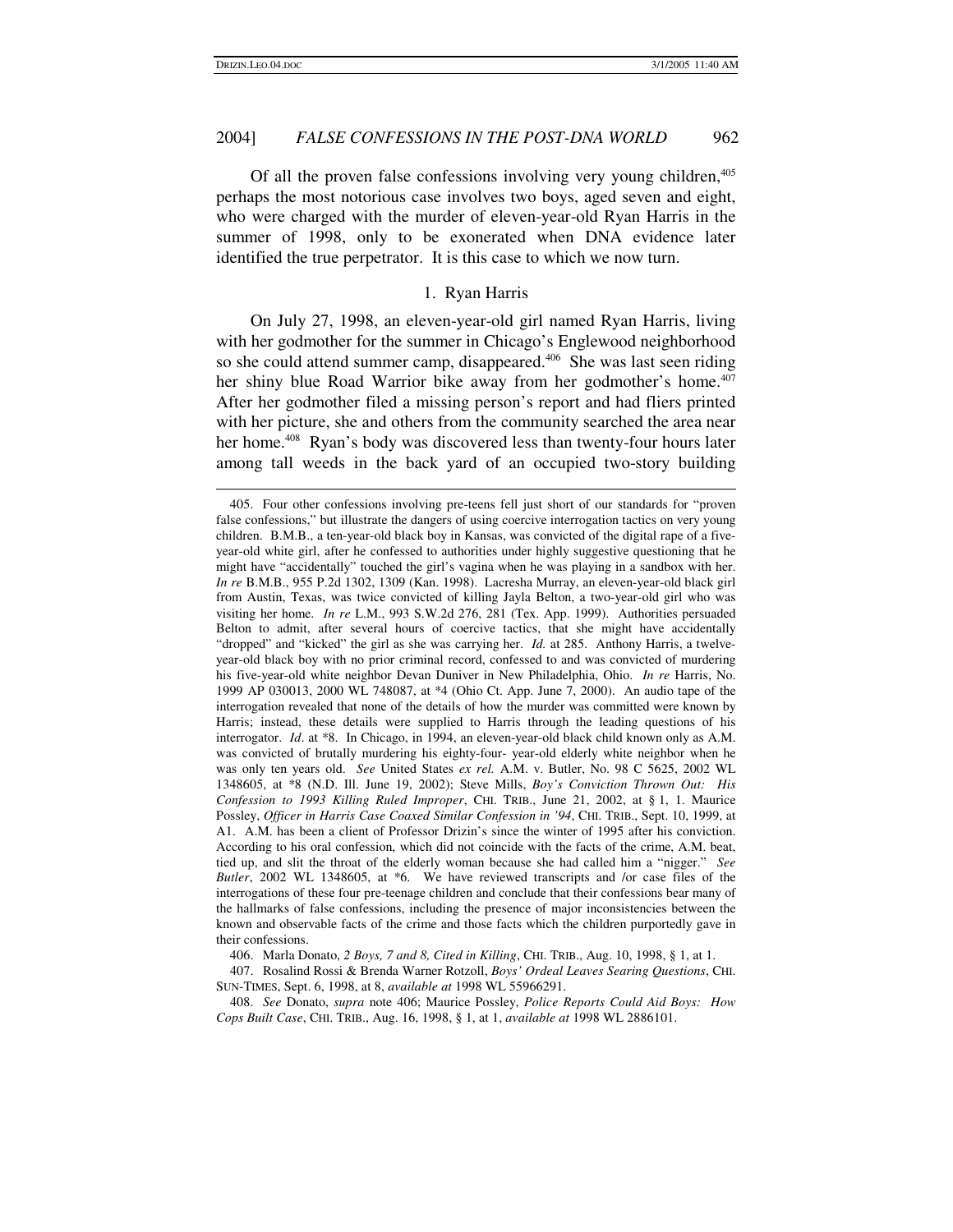located only two blocks from where she was last seen.<sup>409</sup> She had been badly beaten about the head, her underpants stuffed in her mouth in an apparent attempt to gag her, and there was evidence she had been sexually assaulted. <sup>410</sup> Police reported finding leaves and pieces of bushes in her mouth. 411

On Sunday, August 9, 1998, the Chicago Police arrested two boys, aged seven and eight, in connection with the murder of Ryan Harris. Exactly what happened when the two boys were questioned at the police station remains unclear.<sup>412</sup> Based on oral statements allegedly obtained from the boys, the police believed that the girl had been hit on the head with a brick because the boys had wanted her bike.<sup>413</sup> The police theorized

412. Although it was the policy in Cook County that confessions in all murder cases be courtreported, the alleged confessions in the Ryan Harris case were not court-reported. According to David Erickson, First Assistant State's Attorney of Cook County, "the defendant has to agree to give a court-reported statement. If the defendant doesn't agree to give that court-reported statement, then there is no court-reported statement." What is known can be gathered from the cursory notes taken by officers that interrogated the boys. *Interrogating Officers' Notes of the Seven-Year-Old Boy* [hereinafter *Notes of Seven*] (on file with the authors); *Interrogating Officers' Notes of the Eight-Year-Old Boy* [hereinafter *Notes of Eight*] (on file with the authors). In each interrogation room were three detectives and two youth officers. Maurice Possley, *Police Say Suspects Not Too Small to Kill*, CHI. TRIB., Aug. 11, 1998, § 1, at 1, *available at* 1998 WL 2884666. One officer wrote: "[t]o lie was wrong—Good Boys Don't Lie. Good Boy? Said yes." *Notes of Eight*, *supra*. The officers also reportedly fed the children Happy Meals and "held hands because they were all 'friends.' " John Carpenter & Lorraine Forte, *How Cops Quizzed Boys in Murder*, CHI. SUN-TIMES, Aug. 29, 1998, § 1, at 1, *available at* 1998 WL 5595520. Anne Graffam Walker, a forensic linguist, stated at a Northwestern University School of Law conference, "Protecting Children, Preserving the Truth," that this was inappropriate and that detectives should "never hold hands with a child during an interview." Jeanne Galatzer-Levy, *Harris Case a "Wakeup Call" on Kids' Confessions*, CHI. TRIB., Mar. 22, 2000, § 5, at 1. Walker further explained that, "[t]his approach is only likely to *raise* the pressure of the interrogation on the child." *Id.* (emphasis added). Such efforts to create a friendly atmosphere often are a standard feature of preinterrogation police interviews:

Once investigators identify a likely or possible suspect, they often conduct what appears to be an interview. This session may truly be an investigative interview or it may be an opening move in what the investigator intends to develop into an interrogation. At this point investigators neither take a hostile tone nor tell the individual that he is a suspect. Instead, they treat him respectfully and are likely to say they need his help in solving the crime. Under the non-threatening guise of information-gathering, the interrogator typically begins by obtaining an account of the suspect's relations with the victim, his knowledge of the offense, and his whereabouts at the time of the crime. The goal is to obtain information that elevates the person into a likely or principal suspect and ties him to a baseline account that establishes his knowledge of, and alibi for, the crime.

Ofshe & Leo, *Decision to Confess Falsely*, *supra* note 76, at 987.

413. *Notes of Seven*, *supra* note 412; *Notes of Eight*, *supra* note 412; *see also* John Carpenter & Curtis Lawrence, *Boys Linked to Murder: Girl, 11, May Have Been Killed for Bike*, CHI. SUN-TIMES, Aug. 10, 1998, at 1, *available at* 1998 WL 5593062 (quoting Police Sergeant Stan

<sup>409.</sup> *See* Donato, *supra* note 406.

<sup>410.</sup> Possley, *supra* note 408.

<sup>411.</sup> *Metro Briefs*, CHI. SUN-TIMES, July 30, 1998, *available at* LEXIS, News Library, Chisun File.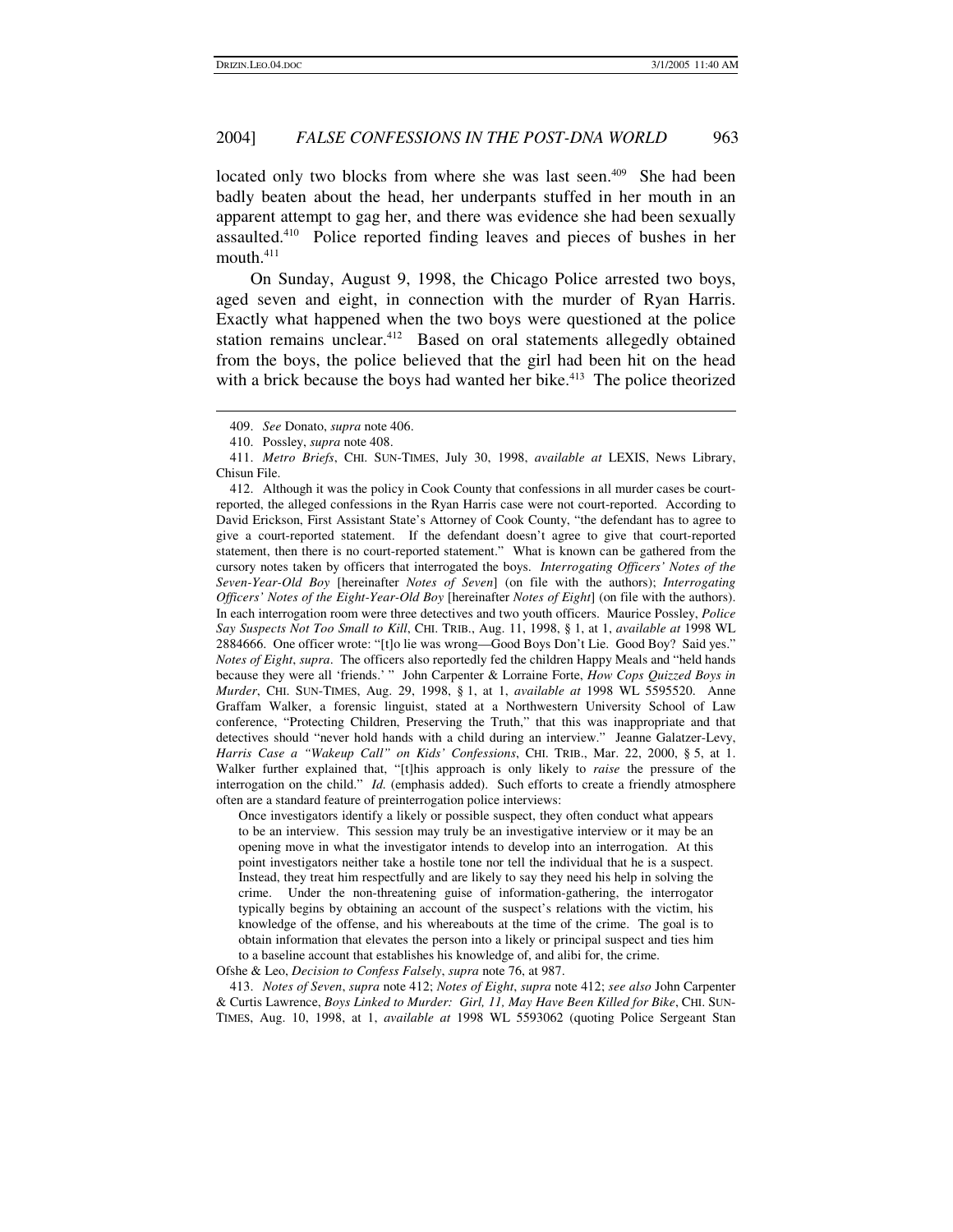that the seven-year-old had hit Ryan in the head with a rock, causing her to fall from her bike.<sup>414</sup> The boys then presumably dragged her into the weeds.<sup>415</sup> The seven-year-old supposedly told the police that the boys removed her shorts, then played with her body, "softly" rubbing leaves around her eyes and mouth. <sup>416</sup> The eight-year-old "said he got on his bike and rode off to go home to watch cartoons." <sup>417</sup> The boys were charged because of their statements and because "[i]n their statements, there [were] elements of this case that would only be known to the detectives or the perpetrators." <sup>418</sup> Although there was evidence that the girl had been sexually assaulted with a foreign object, neither boy was charged with a sex crime. 419 Instead, both boys were charged in a delinquency petition with first-degree murder<sup>420</sup> and taken to a psychiatric hospital pending their appearance in court the next day.

The next morning, based on the testimony of one police officer who summarized the boys' statements, the trial court found probable cause to believe that the boys had murdered Ryan Harris.<sup>421</sup> The court refused to release the boys, instead deciding to keep them confined in the psychiatric hospital until mental health professionals could evaluate them.<sup>422</sup> Three days later, two experts, a psychiatrist and a psychologist, recommended that they be released, finding that the boys were not a danger to others. 423

420. Donato, *supra* note 406.

421. Possley, *supra* note 412; Lindsey Tanner, *Kids Charged in Beating Death*, ASSOCIATED PRESS, Aug. 10, 1998, at 2B, *available at* 1998 WL 6706317.

Zaborac as saying, "[T]he disappearance of the bicycle would suggest a motive").

<sup>414.</sup> The eight-year-old allegedly said that the seven-year-old had hit her with a rock. *Notes of Eight*, *supra* note 412.

<sup>415.</sup> *See Notes of Seven*, *supra* note 412; *Notes of Eight*, *supra* note 412.

<sup>416.</sup> *See Notes of Seven*, *supra* note 412; *see also* Possley, *supra* note 412 (quoting testimony of Detective Allen Nathaniel).

<sup>417.</sup> Possley, *supra* note 412 (quoting testimony of Detective Allen Nathaniel); *Notes of Eight*, *supra* note 412.

<sup>418.</sup> Possley, *supra* note 412 (quoting Police Sergeant Stan Zaborac); Carpenter & Lawrence, *supra* note 413.

<sup>419.</sup> Possley, *supra* note 412.

<sup>422.</sup> Lorraine Forte & John Carpenter, *Tests Ordered for Child Suspects*, CHI. SUN-TIMES, Aug. 12, 1998; at 2, *available at* 1998 WL 5593275; Maurice Possley & Judy Peres, *Fight Looms over Boys' Confessions: 7 and 8 Year Old's Grasp of Police Questioning at Issue in Slaying*, CHI. TRIB., Aug. 10, 1998 at § 1, at 1 *available at* 1998 WL 2884792; Shelia Washington, *What Now for Accused Killers?*, CHI. DEFENDER, Aug. 12, 1998, at 1.

<sup>423.</sup> Psychologist Maisha Hamilton-Bennett testified as to one of the boys' conditions. She stated that the eight-year-old "is not a danger to others. He's going through a very traumatic experience, but he's not in need of hospitalization, and should be released and returned to his parents." Lorraine Forte, *Young Suspects Go Home*, CHI. SUN-TIMES, Aug. 14, 1998, at 1, *available at* 1998 WL 5593437. Psychiatrist Louis James Kraus also testified that the sevenyear-old "would be best off if he was with his mother and father" and "could be at . . . risk of psychic harm" if he stayed at the psychiatric hospital. *Id.* In spite of this recommendation, prosecutors requested that the children be held in a shelter. *See id.*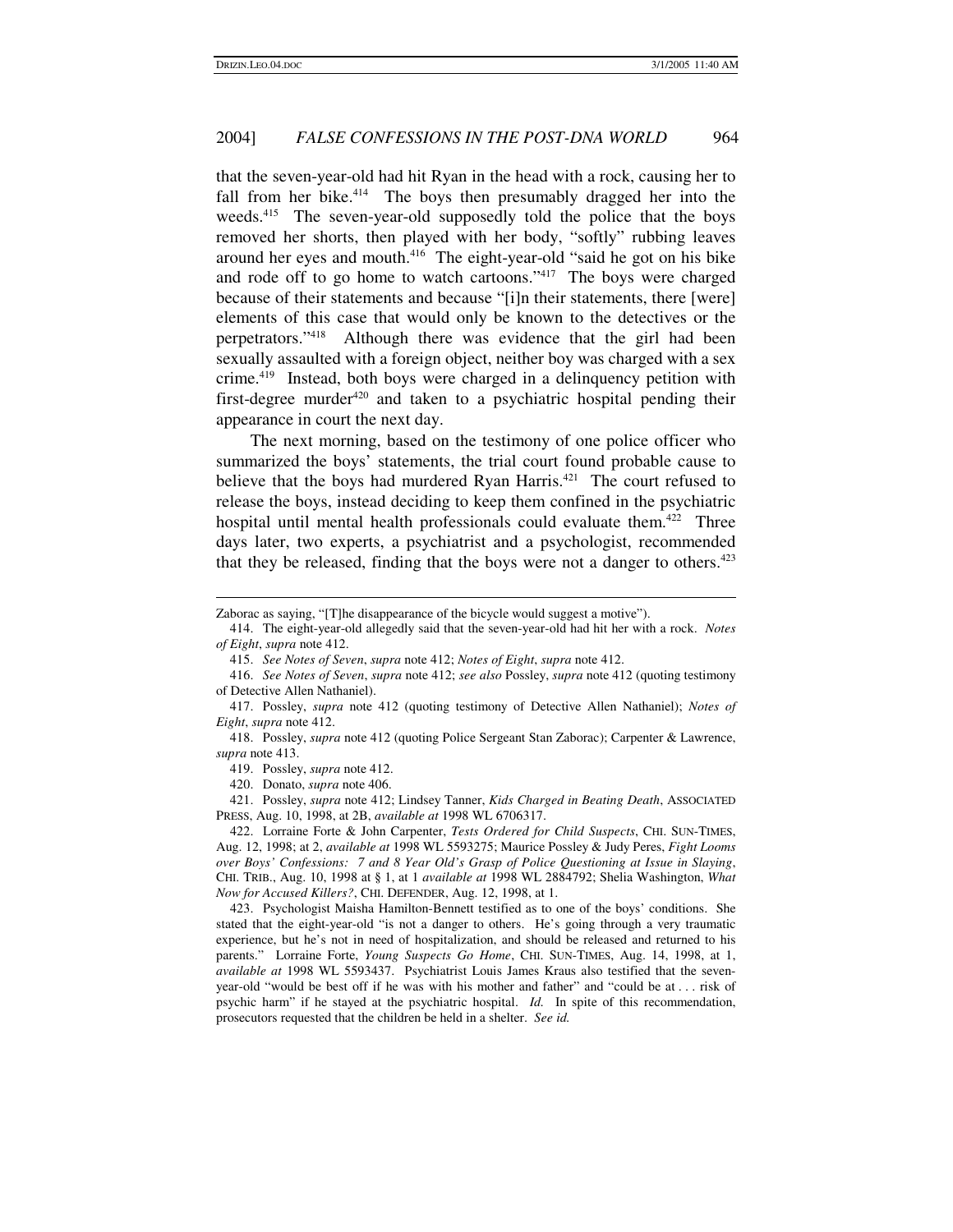The judge released the boys to their parents but ordered them held on home confinement pending trial. He also placed them on electronic monitoring; special electronic ankle bracelets had to be custom made to fit the small boys. 425

Three weeks later, in a surprising move, prosecutors announced that they were dropping charges against the boys because the crime lab had discovered semen on the girl's underpants.<sup>426</sup> Both Chicago Police Superintendent Terry Hillard and Cook County State's Attorney Richard Devine, however, stopped short of declaring the boys innocent and clearing them of charges. In fact, Superintendent Hillard still maintained that the boys were involved in the crime, insisting that the "facts take us to these young boys." Superintendent Hillard and State's Attorney Devine refused to exonerate the boys even after DNA found on Ryan Harris was later shown to match perfectly with the DNA of Floyd M. Durr, an adult already charged with sexually assaulting three other young girls in the Englewood neighborhoods. 428

Police and prosecutors also adamantly defended the conduct of the

426. Jeremy Manier & Sue Ellen Christian, *Crime Lab Findings All in a Day's Work*, CHI. TRIB., Sept. 6, 1998, § 1, at 14; Maurice Possley & Steve Mills, *Tests Find Semen on Girl's Clothes*, CHI. TRIB., Sept. 5, 1998, § 1, at 1. As it is extremely unlikely for boys so young to have produced the semen, proceeding under the charges would have been difficult at best.

427. *See* Possley & Mills, *supra* note 426. Even when plans to create a videotaping program were announced, Cook County State's Attorney Richard Devine "insisted that the changes [were] not an acknowledgement that the authorities bungled the Harris investigation . . . ." Flynn McRoberts & Judy Peres, *Homicide Suspects May Go to Videotape Confessions on Camera*, CHI. TRIB., Oct 2, 1998, § 1, at 1.

<sup>424.</sup> *See id.*; *Two Chicago Boys Accused in Slaying of Girl, 11, Released*, PHILA. INQUIRER, Aug. 14, 1998, at A3.

<sup>425.</sup> *See* Forte & Carpenter, *supra* note 422. A week later, the electronic ankle bracelets were ordered removed, and the children were allowed to go outside with either a parent or grandparent. Maurice Possley, *Young Suspects Become Freer*, CHI. TRIB., Aug. 21, 1998, § 1, at 1.

<sup>428.</sup> *See* Peter Annin & John McCormick, *Who Killed Ryan Harris*?, NEWSWEEK, Oct. 5, 1998, at 42; Pam Belluck, *Boys' Release in a Murder Doesn't End a City's Pain*, N.Y. TIMES, Sept. 26, 1998, at A8. Mayor Daley also specifically stated that the arrest of Durr did not clear the two boys. *See* Chinta Strausberg, *Daley: Harris Witness Doesn't Absolve Kids*, CHI. DEFENDER, Oct. 13, 1998, at 1. He did not officially apologize for the botched investigation until April 1999. Chinta Strausberg, *City Admits Errors in Harris Case*, CHI. DEFENDER, Apr. 26, 1999, at 1. What made this stance by city and county officials even more baffling was the fact that there was also significant evidence that pointed away from the boys and did not match with their confessions. Steve Mills & Maurice Possley, *Cops Ignored Clues that Case Was Weak*, CHI. TRIB., Sept. 6, 1998, § 1, at 1. Further, Durr has since been convicted of three counts of predatory criminal sexual assault and one count of aggravated kidnapping for his attack on a tenyear-old girl on Jan. 14, 1998. Janan Hanna, *Ryan Harris Suspect Guilty in Another Case*, CHI. TRIB., May 12, 2000, § 2, at 1. This case shows the inherent difficulty in allowing the definition of "innocence" to hinge on an official proclamation of innocence by police and prosecutors. The two young confessors in this case could not physically have committed the sexual assault, and another person who matches the DNA has been charged with the crime. It is difficult to see how these boys could be described as anything but innocent.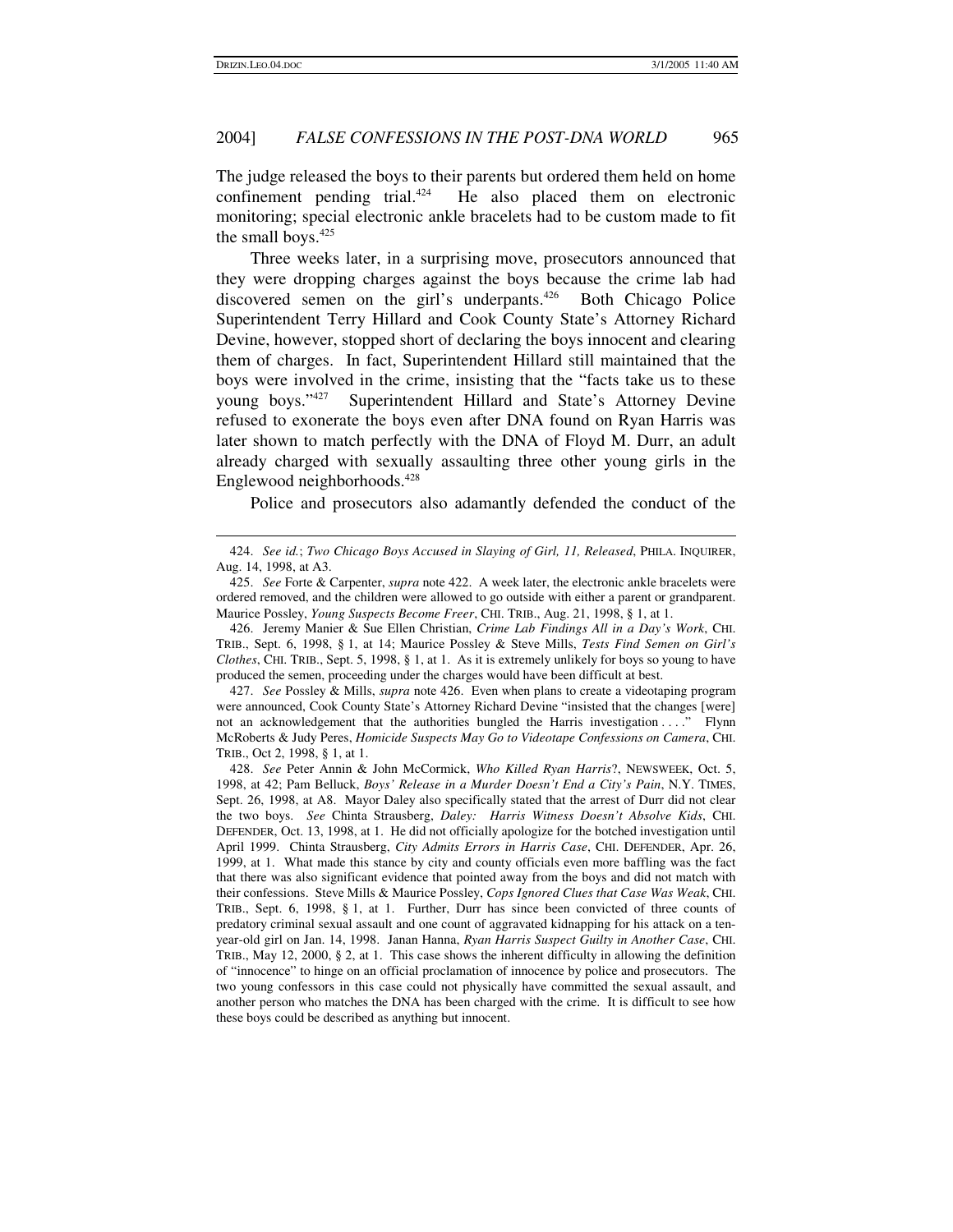detectives involved.<sup>429</sup> State's Attorney Devine was quoted as saying that "the police acted in good faith and conducted a thorough investigation."430 Over the course of the next few days, the Mayor publicly stood by his police officers, defending their actions and saying that he believed his police put "their heart and soul into the investigation." <sup>431</sup> He was also quoted as saying: "There is no apology here. This is a tragedy."<sup>432</sup>

## *B. Vulnerable Populations: Juveniles*

There are forty false confessions in this Article's database from suspects who were under the age of eighteen at the time they confessed.<sup>433</sup> Precisely why these young people falsely confessed is not always clear. In most of the false confessions, we do not have audiotapes or videotapes of the interrogations, making it difficult to ascertain whether a particular police tactic triggered the false confession. In the absence of such research, we must rely on the juvenile confessor's account of why he confessed and the particular tactics used by police which triggered or contributed to the false confession. Although we do not have explanations in every case, one of the most common reasons cited by teenage false confessors is the belief that by confessing, they would be able to go home.<sup>434</sup> One such case involved sixteen-year-old Allen Jacob Chesnet.

## 1. Allen Jacob Chesnet

Allen Jacob Chesnet, a learning disabled sixteen-year-old, was sitting on his porch, his hand wrapped in a towel, waiting for a ride to the hospital. He had cut his hand when a tool fell on it while he was doing some work in

<sup>429.</sup> Possley & Mills, *supra* note 426. Leon Pitt & Curtis Lawrence, *Boy Saw Murder, Mom Says*, CHI. SUN-TIMES, Sept. 5, 1998, at 1, *available at* 1998 WL 5596455.

<sup>430.</sup> Possley & Mills, *supra* note 426.

<sup>431.</sup> Chinta Strausberg, *Daley Defends Police in Harris Case*, CHI. DEFENDER, Sept. 10, 1998, at 3.

<sup>432.</sup> *See id.*; John Kass, Editorial, *It's Time for Daley to Take Action to Heal the Ryan Harris Rift*, CHI. TRIB., Sept. 7, 1998, § 1, at 3.

<sup>433.</sup> The names and ages of the forty in alphabetical order are: Corey Beale (17), Marcellus Bradford (15), Rodney Brown (15), Tim Brown (15), Brenton Butler (15), Allen Chesnet (16), Antwon Coleman (15), Michael Crowe (14), Ricky Cullipher (16), Paula Gray (17), Dennis Deonte Green (17), Mario Hayes (17), Eric Henley (17), Leroy Hoggard (15), Aaron Houser (14), Eddie Huggins (15), John Jeffers (17), Anthony Johnson (11), Wardell Johnson (16), Charles King (17), Antron McCray, (15), Calvin Ollins (14), Don Olmetti (16), Dustan Pennington (16), Kevin Richardson (14), Johnny Ross (16), Yusef Salaam (15), Raymond Santana (14), Dan Scott (13), Roderick Singleton (15), Patrick Smith (16), Joshua Treadway (15), Fred Williams (17), Peter Williams (17), Kharey Wise (16), Unamed Juvenile (7), Unnamed Juvenile (13), Unnamed Juvenile (9), Unnamed Juvenile (10), and Unnamed Juvenile (10).

<sup>434.</sup> *See* Patricia Smith, *Brenton Butler Didn't Do It*, SCHOLASTIC UPDATE, Sept. 1, 2003, at 8, *available at* 2003 WL 11975167; *see also* Alexandra Perina, *"I Confess"*, PSYCHOL. TODAY, Mar. 1, 2003, at 11 (comparing false confessions to an escape hatch), *available at* 2003 WL 9995818.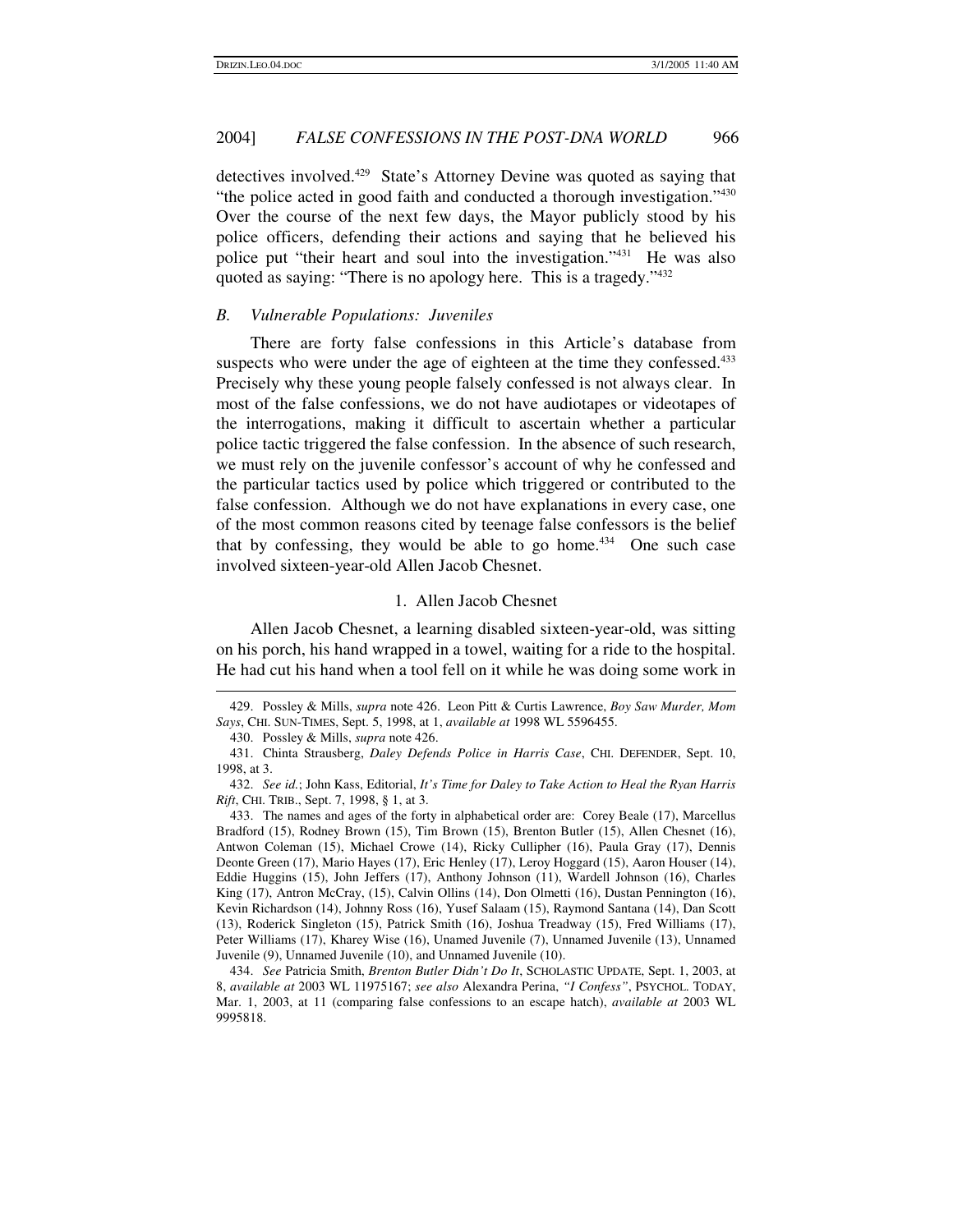the basement. A television news team, investigating the murder of a woman who lived down the street, approached him for directions, but Allen did not know where the victim lived. Noticing that his hand was bleeding, the reporter later told the police about Allen, and the police brought him in for questioning. Some fifteen hours later, the Cecil County, Maryland, sheriff arrested Allen and charged him with the murder of Belulah Honaker.<sup>435</sup> Their only evidence against Allen was his confession.<sup>436</sup>

In order to get Allen to confess to the crime, the authorities fed him details of the crime by showing him crime scene photos of the victim's body, her clothing, and the physical make-up of the apartment. <sup>437</sup> Then they lied. <sup>438</sup> The lead detective faked a call from the state crime lab and told Allen that the lab had matched Allen's DNA to the blood found at the crime scene. <sup>439</sup> According to police reports, Allen just put his head down and began to cry. Soon thereafter, Allen began telling police officers what he thought they wanted to hear.<sup>440</sup> He told them that he went to visit Honaker and she became angry when he refused to have sex with her. He claimed that she had stabbed him and that he wrestled with her for the knife, took the knife from her, and then stabbed her once. The details of the confession were at odds with the evidence police had uncovered (the victim was stabbed numerous times, she was strangled with her bra strap, the killer had smashed a porcelain figure on her head), but this did not deter officers from arresting Allen.

Several weeks after the arrest, police learned that Allen's blood did not match blood stains found in the apartment. <sup>441</sup> By September, further reports confirmed this result.<sup>442</sup> The District Attorney, in the midst of an election, continued to keep Allen in custody. In late November, after the District Attorney had won the election, Allen was finally released.<sup>443</sup> In December, the District Attorney formally dropped the charges against Allen, and announced the arrest of another man, Christopher Thomas, whose fingerprints were found at the crime scene and who was linked to the crime by DNA evidence, and had confessed to the crime. <sup>444</sup> Thomas later pleaded guilty and is serving a forty-year sentence.<sup>445</sup> According to

- 436. *Id.*
- 437. *Id.*
- 438. *Id.* 439. *Id.*
- 
- 440. *Id.*
- 441. *Id.*
- 442. *Id.*
- 443. *Id.*
- 444. *Id.*
- 445. *Id.*

<sup>435.</sup> *See* Wilber, *supra* note 243.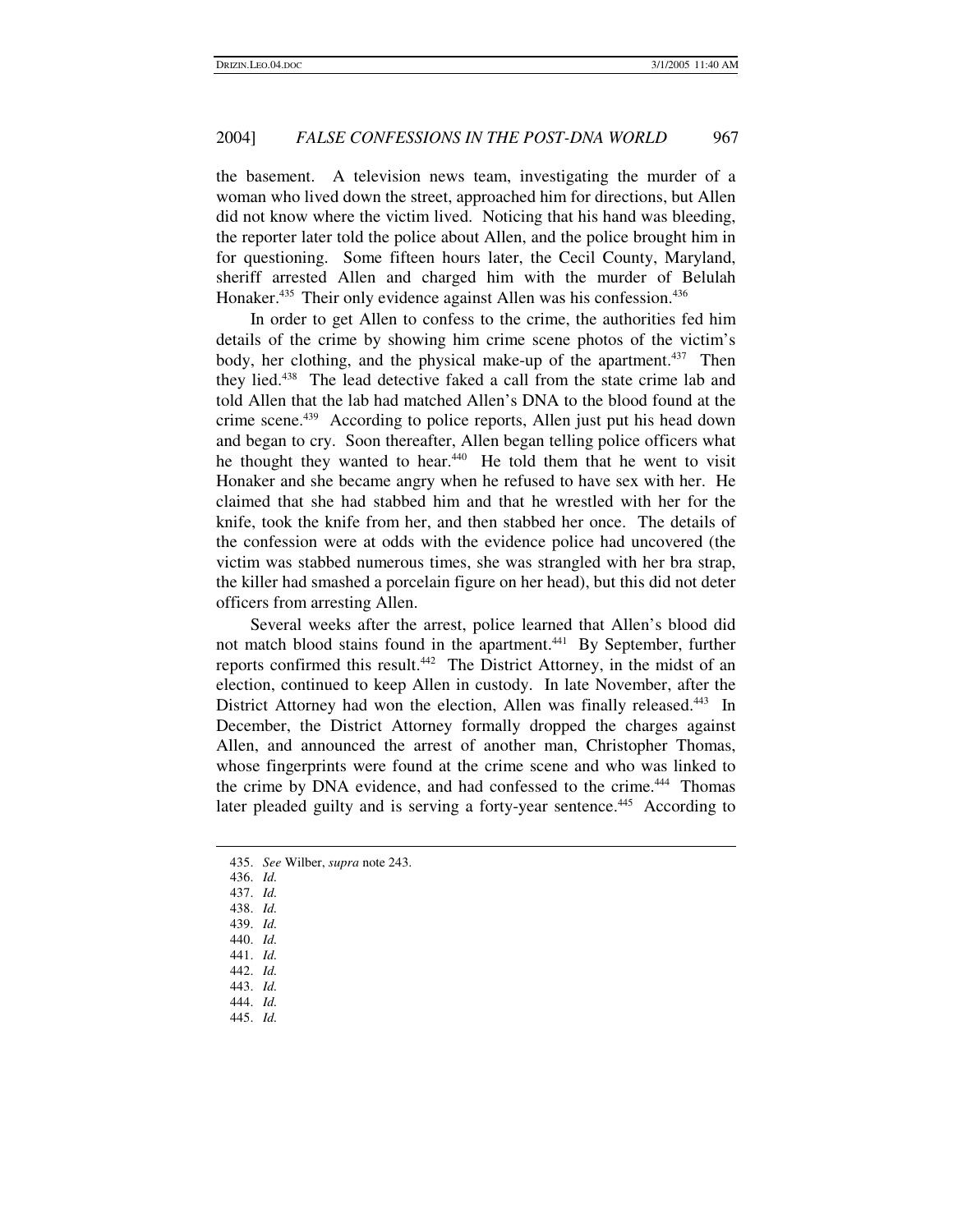Allen, in the time frame between the discovery that the blood at the crime scene was not his and the time of his release, he was stabbed once and raped twice in the adult county jail where he was being held.<sup>446</sup> In an interview after he was released, Allen explained why he confessed to a crime he did not commit: "They kept telling me I know you did it so why are you lying to me. They had me so upset I wasn't thinking right  $\dots$  [I]f I said, yeah, I did it, I could go home. If I said I didn't do it, I could go to jail so I said I did it and I want to see my parents and everything." <sup>447</sup>

### *C. Vulnerable Populations: Mentally Retarded*

In *Atkins v. Virginia*, 448 the United States Supreme Court held that the Constitution prohibited the application of the death penalty to mentally retarded persons.<sup>449</sup> One of the reasons cited by the Court for banning this practice was that "[m]entally retarded defendants in the aggregate face a special risk of wrongful execution;" in particular, the Court noted two such cases in a footnote, both of which involved "mentally retarded persons who unwittingly confessed to crimes they did not commit." <sup>450</sup> The unique vulnerability of the mentally retarded to psychological interrogation techniques and the risk that such techniques when applied to the mentally retarded may produce false confessions is well-documented in the false confession literature.<sup>451</sup> Not surprisingly, there are at least twenty-eight<sup>452</sup> cases in our data set that involve mentally retarded defendants. <sup>453</sup> One such case, the case of Michael Gayles, is reported below.

<sup>446.</sup> *See* Carl Hamilton, *Convicted Killer Wants to Change Guilty Plea*, THE CECIL WHIG (Cecil County, MD) Oct. 21, 1999, *available at* 1999 WL 3379613; Todd Richissin, *Held Without Proof, Boy Free; He's Jailed 6 Months, Even After DNA Test Debunks Evidence*, BALT. SUN, Nov. 20, 1998, at 1A; Del Quentin Wilber, *Teen Tormented by an Erroneous Charge of Murder*, BALT. SUN, Apr. 23, 2001, at 1A.

<sup>447.</sup> *20-20* (ABC television broadcast, Mar. 15, 2002).

<sup>448.</sup> 536 U.S. 304 (2002).

<sup>449.</sup> *Id.* at 2252.

<sup>450.</sup> *Id.* at 2252 n.25.

<sup>451.</sup> *See generally* Morgan Cloud et al., *Words Without Meaning: The Constitution, Confessions, and Mentally Retarded Suspects*, 69 U. CHI. L. REV. 495 (2002) (arguing that mentally retarded people do not understand *Miranda* warnings, nor do they understand the context in which interrogation occurs and the consequences of confessing).

<sup>452.</sup> This number probably underestimates the actual number because information regarding each false confessor's mental acumen was not available or reported in most of the cases in our data set.

<sup>453.</sup> The names of the mentally retarded suspects who falsely confessed in alphabetical order are: Medell Banks, Victoria Banks, Leonard Barco, Corey Beale, Corethian Bell, Melvin Bennett, Keith Brown, Rodney Brown, Timothy Brown, Allen Chesnet, Antwon Coleman, Ricky Cullipher, Gerald Delay, Michael Fitzpatrick, Michael Gayles, Hubert Geralds, Anthony Gray, Paula Gray, Charles King, Johnny Massingale, Calvin Ollins, Don Olmetti, Ronald Paccagnella, Patrick Smith, Jerry Frank Townsend, Dianne Tucker, Robert Wilkinson, and Fred Williams.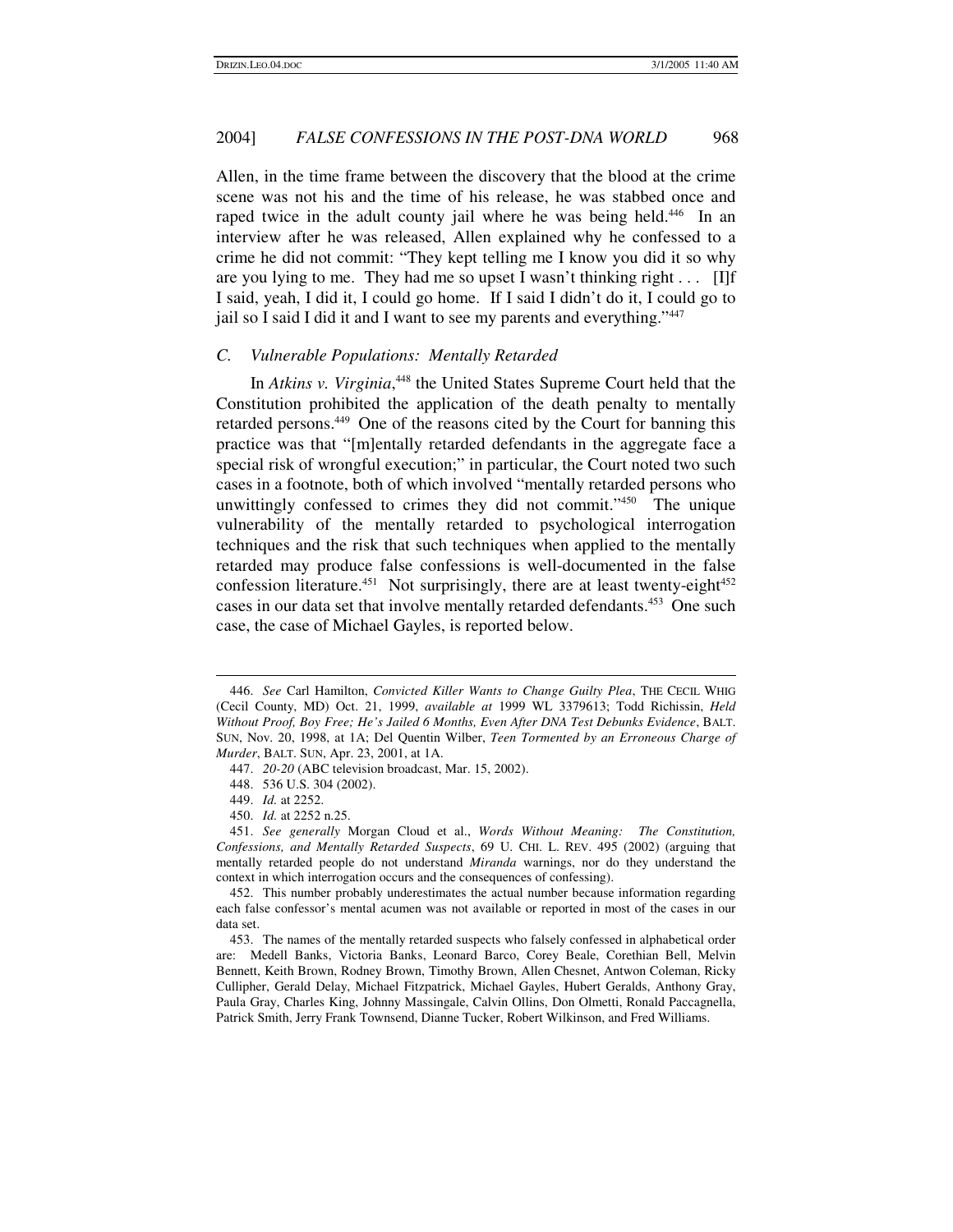#### 1. Michael Gayles

In the early morning hours of August 31, 2000, a mother ran out of her Detroit home screaming "someone's raping my baby."<sup>454</sup> By the time police arrived, twelve-year-old J'Nai Glasker, a seventh grade student who was active in the glee club, choir, and Peacemakers, a student conflictresolution group, was dead.<sup>455</sup> The Wayne County Medical Examiner's Office listed her cause of death as blunt trauma; 456 it was later determined that she had been raped. 457

Within forty-eight hours of the attack on Glasker, Detroit police had obtained a signed confession from Michael Gayles, a mentally disabled eighteen-year-old. Gayles, who had an I.Q. of seventy-one and was learning disabled, signed two other additional written confessions during the thirty-six hours he spent in police custody. Gayles, who lived three blocks away from Glasker, became a suspect after police received a tip about his involvement in the crime. <sup>458</sup> At the time of his arrest, Gayles's mother claims to have told police: "He's under disability, his comprehension is real low, he's unable to read beyond the sixth grade level." <sup>459</sup> Gayles's first statement was nearly incomprehensible, but his later two statements, typed up by detectives in question and answer format, gave more and more detail.<sup>460</sup> In his second statement, Gayles allegedly told police that Glasker had consented to sex but screamed when her mother entered the room. "I don't know how many hits I put in her head, then when I looked at her, then I knew she was dead, I panicked and ran," said the second statement.<sup>461</sup> Gayles's third statement, taken by yet another detective, supplied a motive for the murder, "I was jealous because she (J'Nai) seemed to have a perfect happy life," 462 and went so far as to implicate his mother, who was later charged and released, in the coverup. "I love her, she want to protect me, she helped me clean up some blood on my hands, on the bottom of my shoes, on my face, and all over my body . . . I was real bloody." 463 In addition to the confessions, J'Nai's mother and another eyewitness identified Gayles in a lineup and police

<sup>454.</sup> Ben Schmidt, *Intruder Kills Girls at Home*, DETROIT FREE PRESS, Sept. 1, 2000, at 1B, *available at* LEXIS, News Library, Detfp Database.

<sup>455.</sup> *Id.*

<sup>456.</sup> *Id.*

<sup>457.</sup> Jack Kresnak, *Rape-Slaying Suspect Had Troubled Life*, DETROIT FREE PRESS, Sept. 6, 2000, at 1B, *available at* LEXIS, News Library, Detfp Database.

<sup>458.</sup> Jack Kresnak, *Anatomy of a False Confession*, DETROIT FREE PRESS, Feb. 27, 2001, at 1B, *available at* LEXIS, News Library, Detfp Database.

<sup>459.</sup> *Id.*

<sup>460.</sup> *Id.*

<sup>461.</sup> *Id.*

<sup>462.</sup> *Id.*

<sup>463.</sup> *Id.*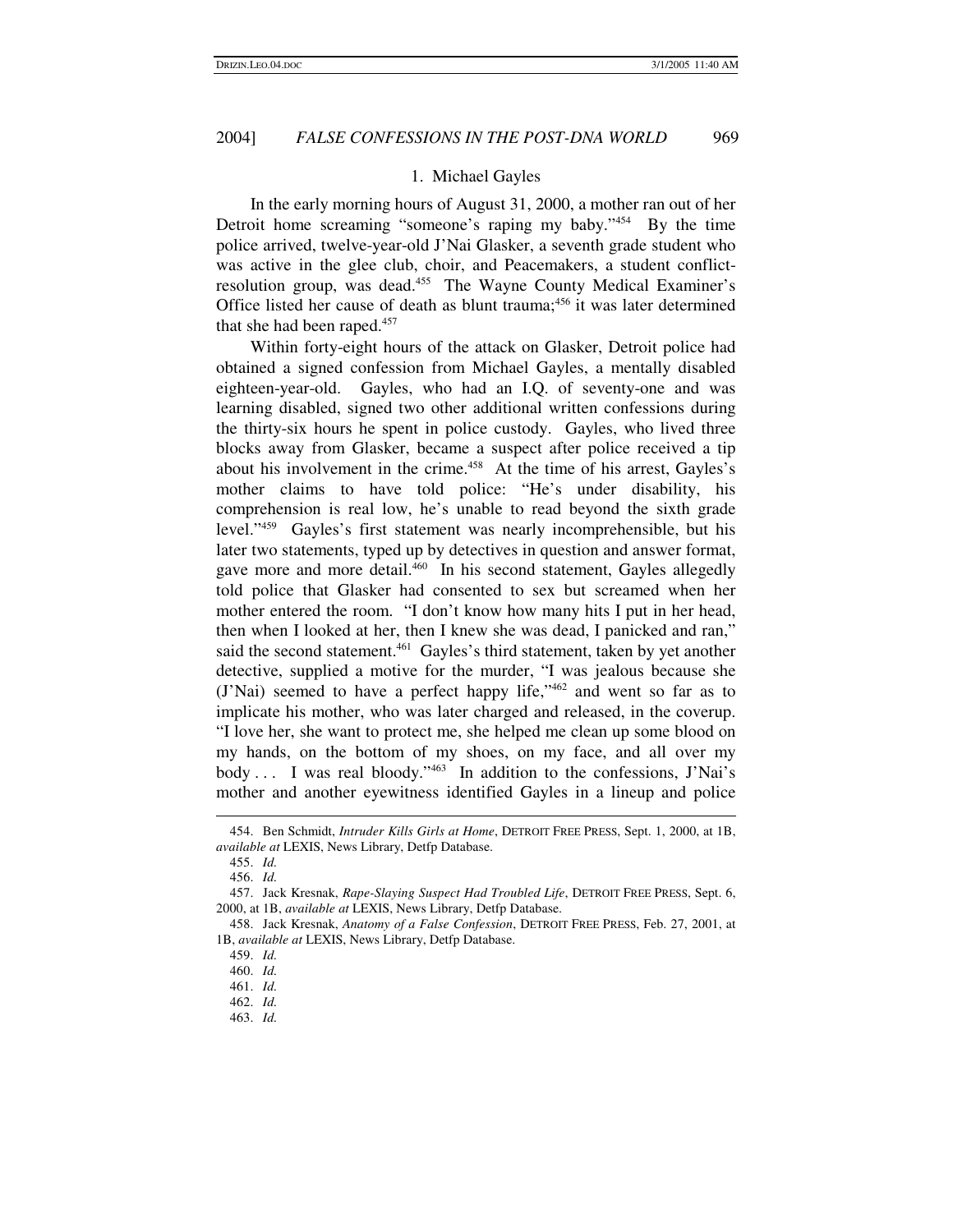learned that Gayles had a prior juvenile conviction for a sex crime involving a relative. 464

Yet within two weeks, the case against Gayles had fallen apart, and the charges against him were dismissed and he was released.<sup>465</sup> DNA evidence taken from Glasker's body failed to match Gayles, causing his lawyer, Mark Satawa, to remark, "But for the grace of DNA, Michael Gayles would probably have served life in prison."<sup>466</sup> Because the interrogations and confessions were not taped, 467 little is known about what caused Gayles to confess to a crime he did not commit. It was reported, however, that for three hours, under intense questioning outside the presence of his mother (because Gayles was eighteen, she had no right to be present), Gayles had insisted he was innocent. 468 It was only after Gayles was administered a polygraph test and told he had flunked it by the examiner, that Gayles confessed. 469

In response to the dismissal of the charges, Detroit police officers assumed no responsibility for the wrongful arrest. 470 Instead, Commander Dennis Richardson of the Major Crimes Division was quoted as saying:

I think that the city should be very proud of their police department. This was a case where if we wanted to, we could have just hidden the facts or continued forward. We didn't want to do that. We want to find the person who is responsible for hurting that little girl. 471

On January 9, 2002, Detroit police found that man, charging Ricardo Stubbs, a twenty-two year-old Detroit man, with Glasker's murder.<sup>472</sup> Stubbs had been arrested in Memphis, Tennessee, after another Detroit woman he had sexually assaulted and beaten with a metal object had identified him. <sup>473</sup> While waiting trial on this rape and assault charge and another such charge involving a Detroit woman in the spring of 2000, police linked Stubbs to Glasker's murder through DNA testing.<sup>474</sup> Subsequently, he confessed.<sup>475</sup> Gayles filed a civil lawsuit against the

<sup>464.</sup> *Id*.

<sup>465.</sup> Jack Kresnak, *Suspect in Slay, Rape Case to Go Free*, DETROIT FREE PRESS, Sept. 14, 2000, at 1B, *available at* LEXIS, News Library Detfp Database.

<sup>466.</sup> *Id.*

<sup>467.</sup> *Id.*

<sup>468.</sup> Kresnak, *supra* note 458.

<sup>469.</sup> *Id.*

<sup>470.</sup> Kresnak, *supra* note 465.

<sup>471.</sup> *Id.*

<sup>472.</sup> Dan Shine, *Charges Filed in Deadly Attack on Girl Man Admits Raping, Killing 12- Year-Old*, DETROIT FREE PRESS, Jan. 9, 2002, at 1B, *available at* LEXIS, News Library, Detfp Database.

<sup>473.</sup> *Id.*

<sup>474.</sup> *Id.*

<sup>475.</sup> *Id.*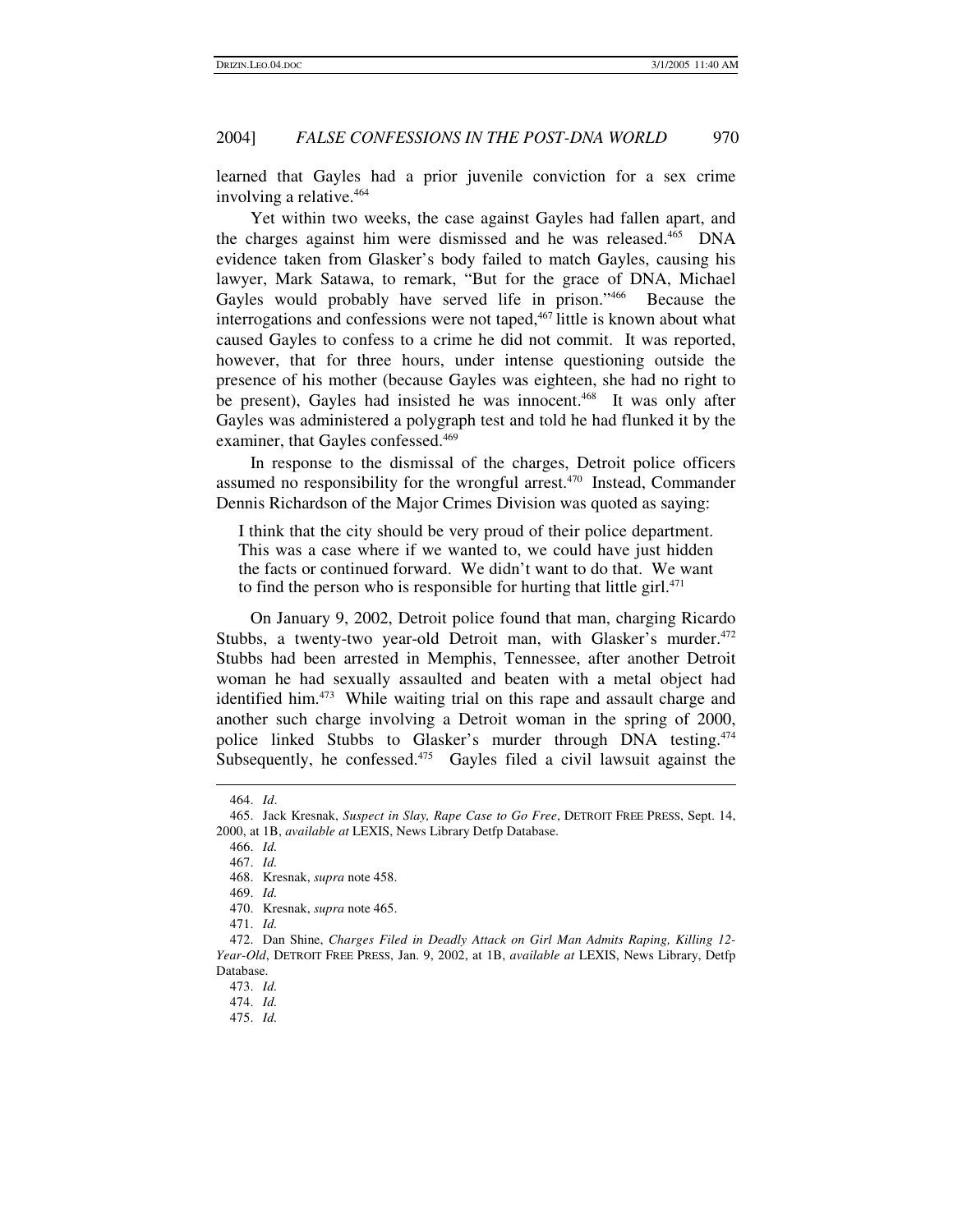Detroit police officers who obtained his false confession, ultimately settling the suit out of court for \$800,000. 476

#### *D. Vulnerable Populations: Mentally Ill*

In this Article's database, at least twelve false confessors were mentally ill, a figure which again probably is an underestimate because mental illness is not a fact that appears with frequency in the news accounts of false confessions. <sup>477</sup> The case of Colleen Blue, a mentally-ill woman who falsely confessed to killing her child, is reported below.

# 1. Colleen Blue

A nine-and-one-half pound newborn baby boy's body was discovered near a dumpster behind a Dominick's grocery store in Round Lake Beach, Illinois in August 2001. There were no witnesses to the baby's death, and, in order to solve the crime, the Lake County Major Crimes Task Force had to find the baby's mother. 478 Investigators soon began to focus their attention on Colleen Blue, a homeless woman with a history of psychiatric problems.<sup>479</sup> Blue had disappeared around the time of the baby's death.<sup>480</sup> Furthermore, word on the street was that she had told several people she was pregnant prior to her disappearance.<sup>481</sup> On September 16, 2001, Blue resurfaced. <sup>482</sup> During an interrogation by Lake County detectives, Blue confessed to the baby's murder. <sup>483</sup> Allegedly, she told police that she delivered the baby near the Dominick's, cut the umbilical cord with scissors, placed the still-crying baby in a large bag, covered him with clothing, and left the bag next to a dumpster—all facts which only the true perpetrator would have known. <sup>484</sup> On the basis of this confession, the Lake County State's Attorney's Office charged Blue with first degree murder, and she was held in the Waukegan County Jail until October 26, 2001. 485 On that date, however, all charges were dismissed because DNA taken from the dead baby did not match Blue's, thereby conclusively proving that

<sup>476.</sup> Jack Kresnak, *Detroit Is To Pay \$800,000 over False Confession*, DETROIT FREE PRESS, Aug. 5, 2003, at 1B, *available at* LEXIS, News Library, Detfp Database.

<sup>477.</sup> The names of the mentally ill persons who falsely confessed are: Corethian Bell, George Blome, Colleen Blue, Michael Bottoms, Christopher Bowman, Charles Wade Hampton, Edward Humphrey, Geoffrey Meyers, Antonio Myers, Ronald Paccagnella, Frank Lee Smith, and Jerry Frank Townsend.

<sup>478.</sup> Jerry Lawrence, *Woman Cleared in Baby's Death*, CHI. TRIB. Oct. 27, 2001, § 1, at 15. 479. *Id.*

<sup>480.</sup> *Id.*

<sup>481.</sup> *Id.*

<sup>482.</sup> *Id.* 483. *Id.*

<sup>484.</sup> *Id.*

<sup>485.</sup> *Id.*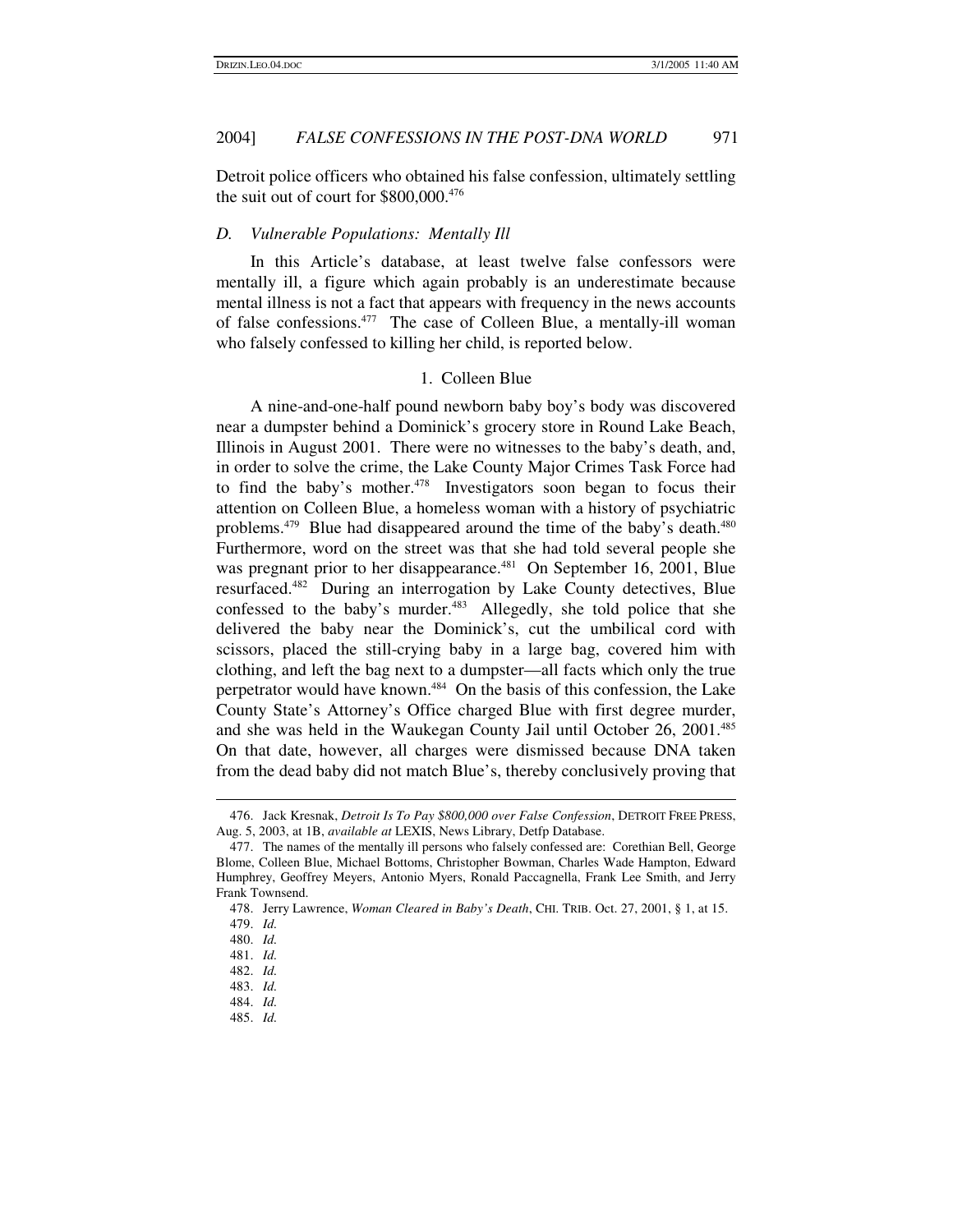she was not the baby's mother. 486

# *E. Multiplying Effect of False Confessions*

### 1. Multiple False Confessions to the Same Crime

Another trend which emerges from our database is the number of cases in which more than one defendant falsely confesses to the same brutal crime. There are thirty-eight cases in our database in which this phenomenon has occurred. *This represents more than 30% of our sample*. Of the thirty-eight cases involving multiple false confessions, nineteen, or 50% of these confessions, involve juveniles. Although the Central Park Jogger case contains the highest number of false confessions in a single case with five, there are several cases in our database with four false confessions,<sup>487</sup> three cases with three,<sup>488</sup> and numerous others with two.<sup>489</sup>

<sup>486.</sup> Tony Gordon, *DNA Tests Clear Woman of Abandoning Baby*, DAILY HERALD (Chicago, Ill.), Oct. 28, 2001, at 1, *available at* LEXIS, News Library, Chdly File.

<sup>487.</sup> In Norfolk, Virginia, detectives charged eight men with the murder and rape of Michelle Ann Bosko, a Navy wife, who was killed while her husband was at sea. Four of the men confessed—Joseph Dick, Daniel Williams, Derek Tice, and Eric Wilson, two of whom pled guilty (Dick and Williams). Charges were dropped against three other men who refused to plead guilty. Wilson went to trial but was convicted only of rape. Prior to Tice's trial, an eighth man, Omar Ballard surfaced and confessed to the crime and to committing it alone. Only Ballard's DNA was found at the crime scene, and his description of the murder and the events leading up to it more closely matched the objectively knowable facts of the crime. None of the men had any history of sex crimes, while Ballard went on to rape two other women in the weeks following the Bosko killing. Prosecutors also could not establish any links between Ballard and any of the other defendants, none of whom ever mentioned Ballard in their confessions. Derrick Tice was convicted and sentenced to life in prison. After Tice was convicted, prosecutors tried and convicted Ballard of the crime. Tice's conviction was recently overturned, in part because the trial court unreasonably restricted Tice's ability to use Ballard's confession to exonerate himself. However, Tice was subsequently convicted in a re-trial in which the judge excluded expert witness testimony on police interrogation techniques and false confessions, as well as evidence that the detective who had elicited Tice's confession had elicited false confessions in other cases. *See* Tice v. Commonwealth of Virginia, Petition for Appeal (on file with the North Carolina Law Review). Dick and Williams have since recanted their confessions and have sought, unsuccessfully, to vacate their guilty pleas; Wilson, meanwhile, is also challenging his conviction and continues to maintain his innocence. *See* Tice v. Commonwealth, 563 S.E.2d 412, 415 (Va. Ct. App. 2002). A second case involving four false confessions took place in Alton, Illinois, in April 1990. Five teenagers were arrested, and after being interrogated, four of the five confessed to the murder of a homeless man found in an Alton cemetery. The four teenagers who confessed—Antwon Coleman, Rodney Brown, Eric Hensley, and Rodney Singleton—ranged in age between fourteen and seventeen years old, and at least one of the boys was learning disabled. Charges were dropped against the five when a private investigator hired by their lawyers obtained a written confession from one of the actual killers the following July. In actuality, the five boys merely happened upon the victim after two other teenagers had beaten him to death. They then stole the victim's truck. One of the two actual killers pled guilty to the charges; charges against the others were dropped after the prosecutor was caught on videotape promising him immunity. Investigations by the State's Attorney into the interrogation procedures used were complicated by comments made by an assistant State's Attorney, Don Weber, who stated that the youths were a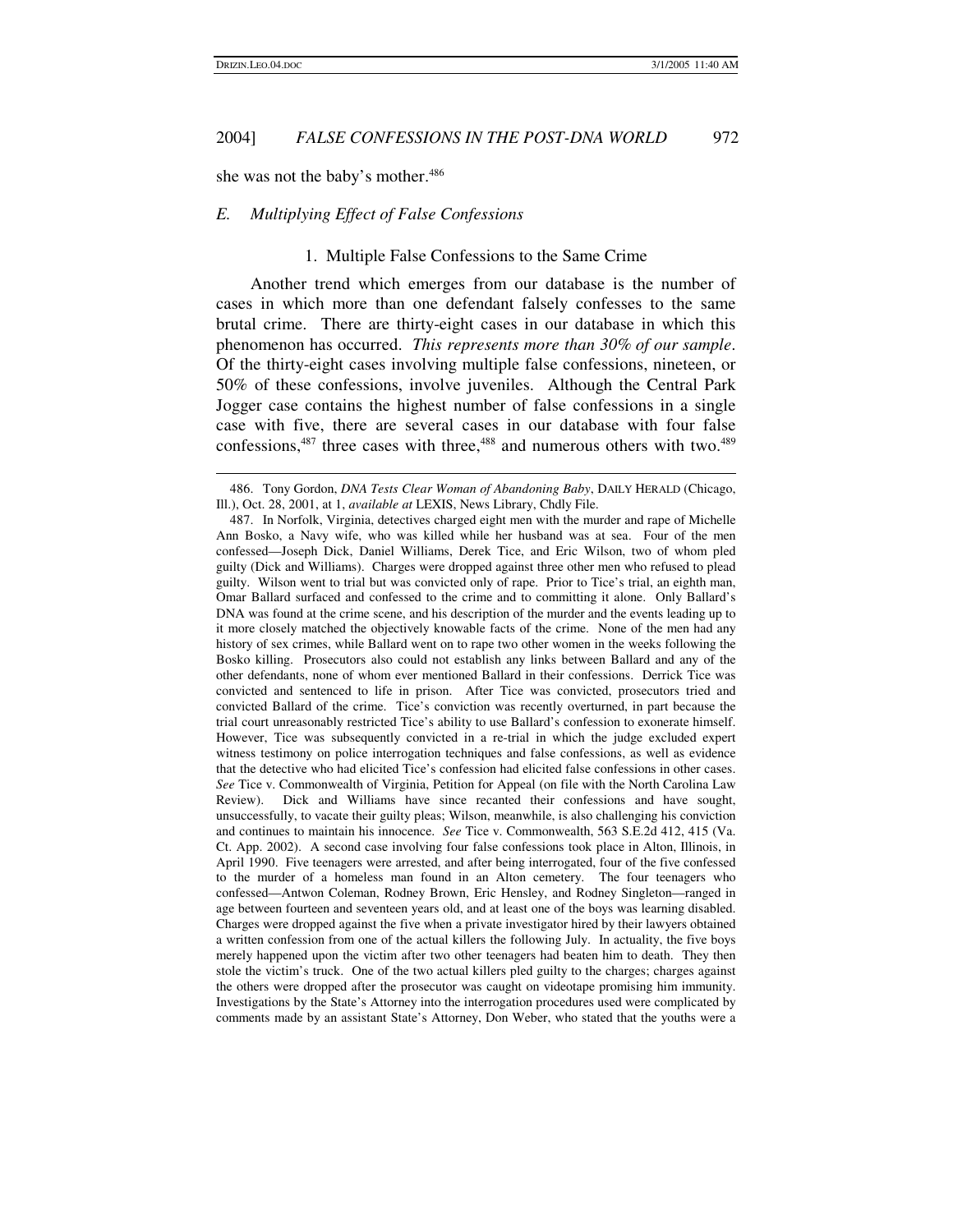In remarking on the Central Park Jogger case, Saul Kassin noted that once detectives obtain one false confession from a suspect, they then use that confession to coerce other false confessions from co-defendants: "If the first person to implicate the others is giving a false statement, and then the first leads to the second, and the first two are used to leverage the third, then certainly you're building a house of cards." <sup>490</sup> One of the cases in which police obtained false confessions from two suspects and tried unsuccessfully to obtain a false confession from a third—the murder case of Justin Mello—is discussed below.

489. Some cases where two defendants falsely confess to the same crime include: Rolando Cruz and Alejandro Hernandez for the rape and murder of Jeanine Nicarico, *supra* notes 247 and 275; Anthony Benn and Ricky Williams for the murder of five people at a St. Louis grocery store, *supra* note 227; Marcellius Bradford, age seventeen, and Calvin Ollins, age fourteen, for the rape and murder of medical student, Lori Roscetti, *supra* notes 234 and 306; Timothy Brown and Keith King, *supra* notes 237 and 290, for the murder of Sheriff's Deputy Patrick Behan; Johnnie Frederick and Dave Keaton, *supra* notes 259 and 288, for the murder of Sheriff's Deputy Thomas Revel; Connie Gibbs and Kim Rogers for a robbery at an ATM, *supra* notes 264 and 312, and Jonathon Kaled and Frank Kuecken for the shooting of Justin Mello, *supra* notes 287 and 291.

490. *See Experts Say Interrogation Techniques Can Encourage False Confession*, *at* http://abcnews.go.com/sections/primetime/DailyNews/centralpark\_confessions\_020926.html. (last visited Nov. 19, 2003) (on file with the North Carolina Law Review).

<sup>&</sup>quot;segment of black people who are liars." After his resignation, an investigation was completed, resulting in no recommended changes to police interrogation procedures. For a while, before the boys were cleared, police and prosecutors contended that the "Alton 5" and the two new suspects were both guilty of the crime. They hypothesized that the victim had been robbed and beaten twice, by independent groups of young men. "You could say he was killed twice," said the prosecutor, Don Weber. *See* Robert Kelly, *Judge Rejects Withdrawal of Guilty Plea*, ST. LOUIS POST-DISPATCH, Sept. 7, 1990, at 9A, *available at* LEXIS, News Library, SLPD File; Robert Kelly, *Probe Continues into Teens' Confessions*, ST. LOUIS POST-DISPATCH, July 31, 1990, at 6A, *available at* LEXIS, News Library, SLPD File; Roy Malone, *4 Detectives Sued over Alton Arrest*, ST. LOUIS POST-DISPATCH Aug. 5, 1992, at 6A, *available at* LEXIS, News Library, SLPD File; Michael D. Sorkin, *Prosecutor Rips Freed Teens*, ST. LOUIS POST-DISPATCH, July 22, 1990, at 2A, *available at* LEXIS, News Library, SLPD File; Michael D. Sorkin, *Sixth Teen Charged in Killing in Alton*, ST. LOUIS POST-DISPATCH, June 26, 1990, at 1A, *available at* LEXIS, News Library, SLPD File; Michael D. Sorkin, *Teens Cleared of Killing Homeless Man in Alton*, ST. LOUIS POST-DISPATCH, July 17, 1990, at 1A, *available at* LEXIS, News Library, SLPD File.

<sup>488.</sup> In 1999, Victoria Banks, her estranged husband Medell Banks, and her sister, Dianne Tucker, were interrogated for the murder of a child that never existed. All three adults are mentally retarded. They pled guilty to manslaughter charges and were each sentenced to fifteen years in prison. Following her conviction, Victoria Banks underwent an X-ray exam that proved she was unable to conceive or give birth to a child after her tubal ligation in 1995. *See* Luo, *supra* note 222. In another case, Michael Crowe, age fourteen, with two friends, Aaron Houser and Joshua Treadway, confessed to the murder of Michael's sister, Stephanie Crowe, age twelve, who was found stabbed to death in Escondido, California. Later, DNA testing proved that a sweatshirt confiscated from a transient with a serious mental illness, Richard Tuite, was covered in Stephanie's blood. The boys were released and publicly declared innocent. *See* Sauer, *supra* note 246. Finally, in another case occurring in Norfolk, Virginia, Kenny Shannon, age nineteen, Leroy Hoggard, age fifteen, and Fred Williams, age seventeen, were coerced into falsely confessing their involvement in the murder of bar owner, Jeffrey Kampsen, who was killed by a shotgun blast in 1990. *See* Jackson & Huang, *supra* note 278.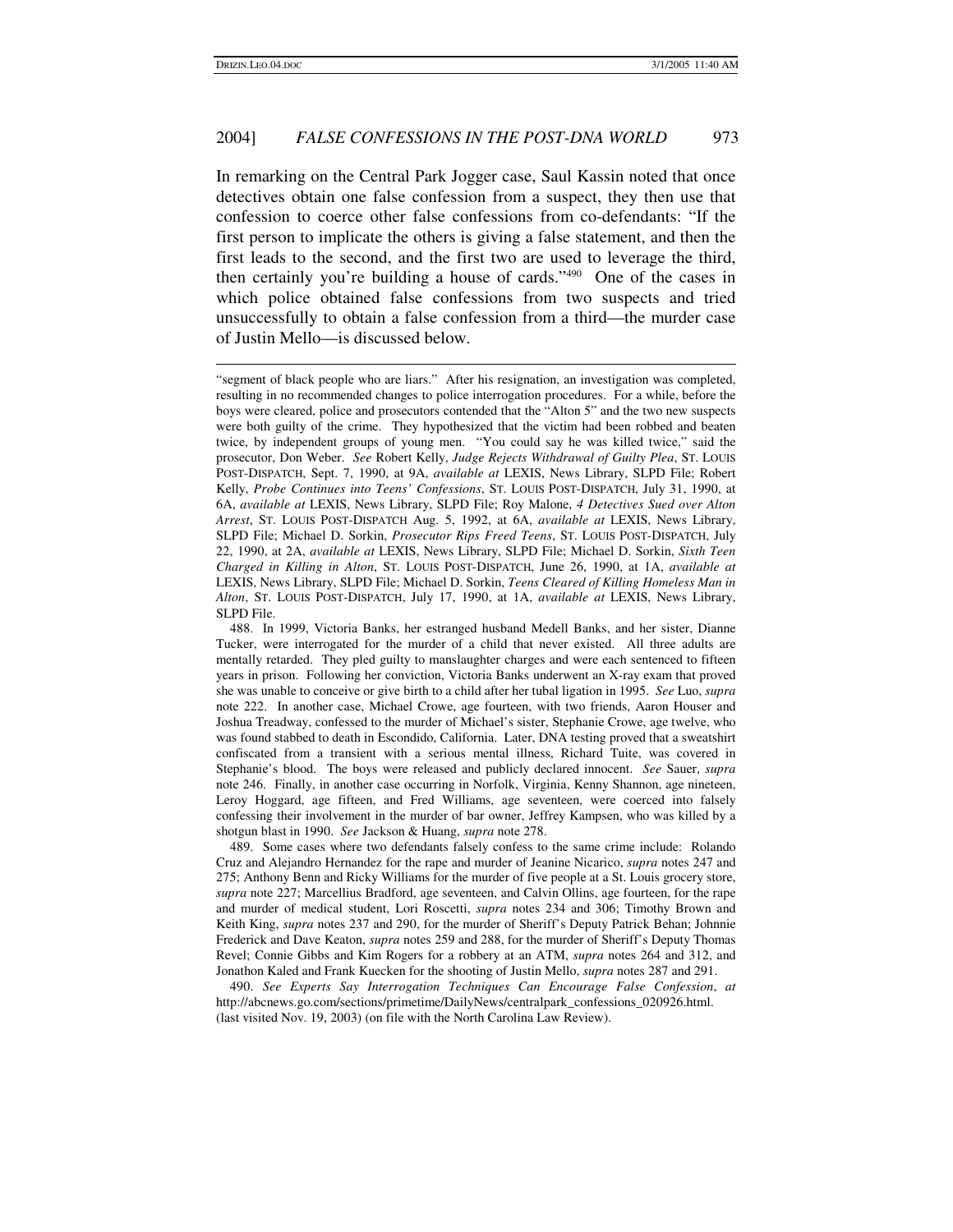#### a. Frank Kuecken and Jonathan Kaled

Justin Mello was a typical teenager: he attended high school, played soccer on his high school's team, and worked a part-time job at Mancino's Pizza and Grinders in New Baltimore, Michigan.<sup>491</sup> On October 21, 2000, Justin and a nineteen-year-old co-worker received a call for a pizza delivery sometime around 11 p.m.<sup>492</sup> Justin had just begun to drive, so his parents told him that they did not want him to make deliveries, because it was too dangerous.<sup>493</sup> So, Justin's co-worker went to deliver the pizza, and Justin stayed to watch the store.<sup>494</sup> Police suspect that the call was a set-up to make the robbery of Mancino's easier. <sup>495</sup> Once his co-worker found out that the delivery call was bogus, he returned to Mancino's to find Justin kneeling in the store's walk-in cooler shot once in the back of the head. <sup>496</sup> Mancino's cash register had been raided, netting the robber or robbers a few hundred dollars. 497

Mello's murder shocked the small New Baltimore community, which had not seen a fatal shooting in more than thirty years.<sup>498</sup> Justin's soccer coach voiced the sentiments of its residents: "It was a senseless killing with no rhyme or reason. It shouldn't have happened to a fine young man like Justin." <sup>499</sup> Public pressure soon mounted to find Justin's killer(s), and within days of the murder, working on tips from people associated with Mancino's, the police quickly arrested three young local men for Justin's murder: Jonathan Kaled, eighteen, Matthew Daniels, sixteen, and Frank Kuecken, nineteen.<sup>500</sup> The three suspects were charged with felony first-degree murder, armed robbery, and conspiracy to commit murder. 501

Kaled and Kuecken initially confessed to the crimes, but they later recanted, claiming that the police coerced them.<sup>502</sup> Based on these confessions, the New Baltimore police pieced together a story of the crime in

499. *Id.*

501. *Id.*

<sup>491.</sup> Deanna Weniger, "*He Was Just a Little Boy" Dad Says of Slain Teen Shooting Victim*, TIMES HERALD (Port Huron, Mich.), Oct. 24, 2000, at 1A, *available at* LEXIS, News Library, Timhld File.

<sup>492.</sup> *Id.*

<sup>493.</sup> *Id.*

<sup>494.</sup> *Id.*

<sup>495.</sup> *Id.*

<sup>496.</sup> *Id.*

<sup>497.</sup> *Id.*

<sup>498.</sup> Hannah Newton, *Authorities Search for Teen's Killer*, TIMES HERALD (Port Huron, Mich.), Oct. 20, 2000, *available at* LEXIS, News Library, Timhld File.

<sup>500.</sup> Lori Paionk, *Three Arrested in Teen's Slaying*, TIMES HERALD (Port Huron, Mich.), Oct. 28, 2000, at 2A, *available at* LEXIS, News Library, Timhld File.

<sup>502.</sup> Amber Hunt, *Macomb Studies Perjury Charges in Mello Slaying*, TIMES HERALD (Port Huron, Mich.), Nov. 29, 2000, at 1A, *available at* LEXIS, News Library, Timhld File.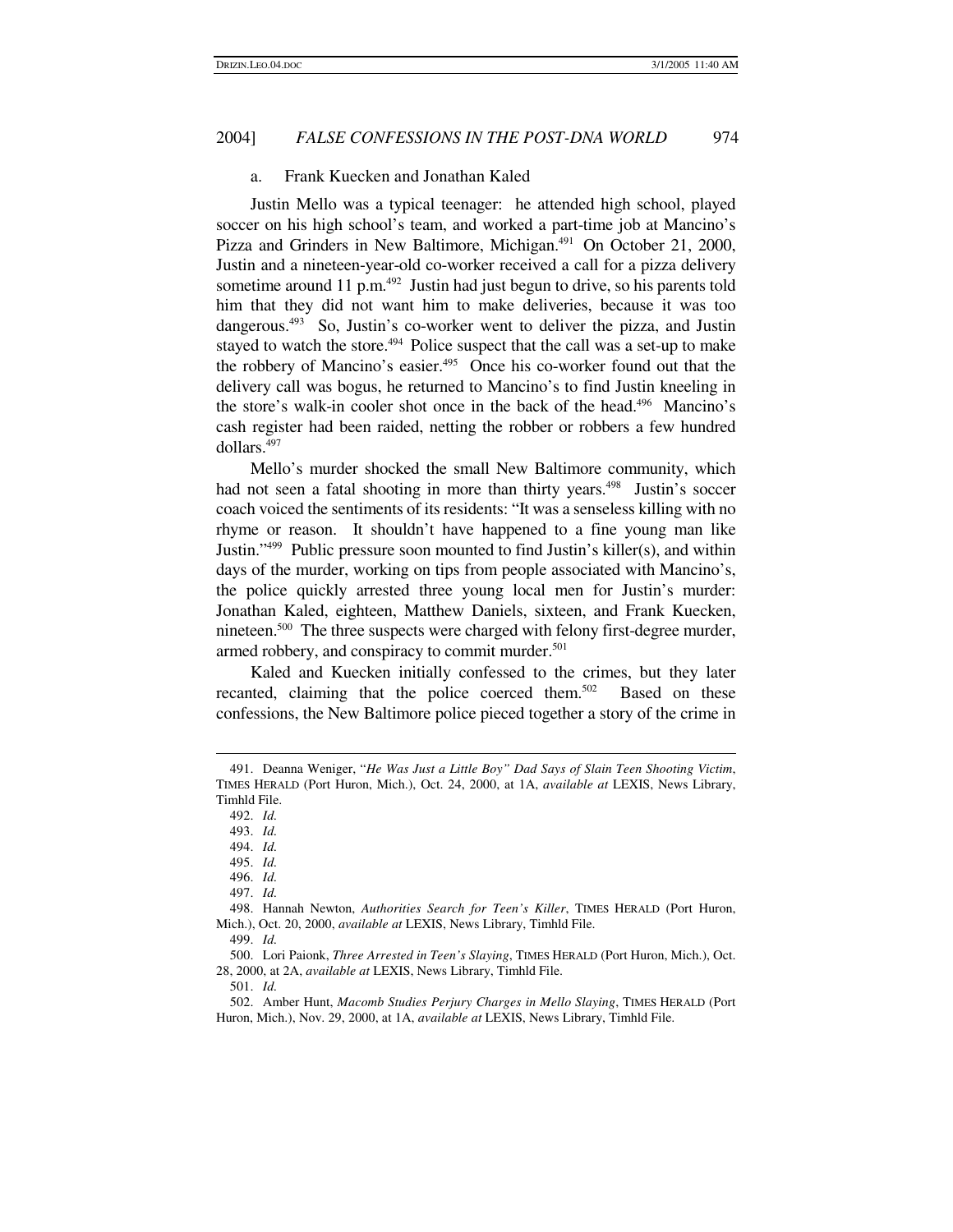which one of the three made the false delivery call to Mancino's, then Kuecken drove Kaled to the restaurant, where he killed Justin Mello with a gun provided by Daniels. 503 In light of the confessions, claims of individuals that the three men had all been present at the same party miles away from New Baltimore at the time of the murder were not taken seriously, and police threatened those coming forward with alibis with obstruction of justice charges. <sup>504</sup> New Baltimore police had corroborated alibis for all three and none of the suspects could provide information as to the whereabouts of the murder weapon, but they nonetheless focused solely on Kaled and Kuecken's confessions. 505

After a preliminary hearing, charges were dropped against Daniels for lack of evidence, after he had spent about a month in jail for Mello's slaying.<sup>506</sup> The testimony of two witnesses who were to implicate Daniels quickly fell apart on the stand as one claimed to have been coerced by police into giving false testimony and the other took the Fifth Amendment. <sup>507</sup> The two other suspects, however, were held over for trial.<sup>508</sup> Judge Paul A. Cassidy, presiding over the case, revealed the community's bias when after setting Daniels free, he stated: "I personally find that (Mr. Daniels), too, is guilty. After today, Matthew Daniels and his supporters will be free to claim his innocence and the injustice of his arrest, but we who have been here present throughout the testimony will know the truth to be otherwise."<sup>509</sup>

At his hearing on his motion to suppress, Kaled testified that he confessed, in part, because he knew that police would not be able to find any additional evidence against him and then would have to let him go.<sup>510</sup> Further, he claimed that police yelled at him, threatened him, promised him leniency, and told him that he would not last long in prison, because other inmates do not like little kids like him in prison. <sup>511</sup> Kuecken made similar claims as to how he was coerced into confessing, but he also claimed that the police convinced him that he must have blocked the traumatic events out of his

<sup>503.</sup> *See* Paionk, *supra* note 500.

<sup>504.</sup> Amber Hunt, *Police Tactics Criticized in Mello Investigation*, TIMES HERALD (Port Huron, Mich.), Nov. 2, 2000, at 2A, *available at* LEXIS, News Library, Timhld File.

<sup>505.</sup> *Id.*

<sup>506.</sup> Amber Hunt, *Witnesses Shake Up Prosecutor*, TIMES HERALD (Port Huron, Mich.), Nov. 18, 2000, at 1A, *available at* LEXIS, News Library, Timhld File.

<sup>507.</sup> *Id.*

<sup>508.</sup> *Id.*

<sup>509.</sup> Amber Hunt, *The Judge Won't Hear Daniels Drug Case*, TIMES HERALD (Port Huron, Mich.), Jan. 25, 2002, at 3A, *available at* LEXIS, News Library, Timhld File. The Michigan State Judicial Tenure Commission subsequently reprimanded the judge for making such prejudicial statements. *See id.*

<sup>510.</sup> Amber Hunt, *Kaled: Confession Was Forced*, TIMES HERALD (Port Huron, Mich.), Feb. 2, 2001, at 1A, *available at* LEXIS, News Library, Timhld File.

<sup>511.</sup> *Id.*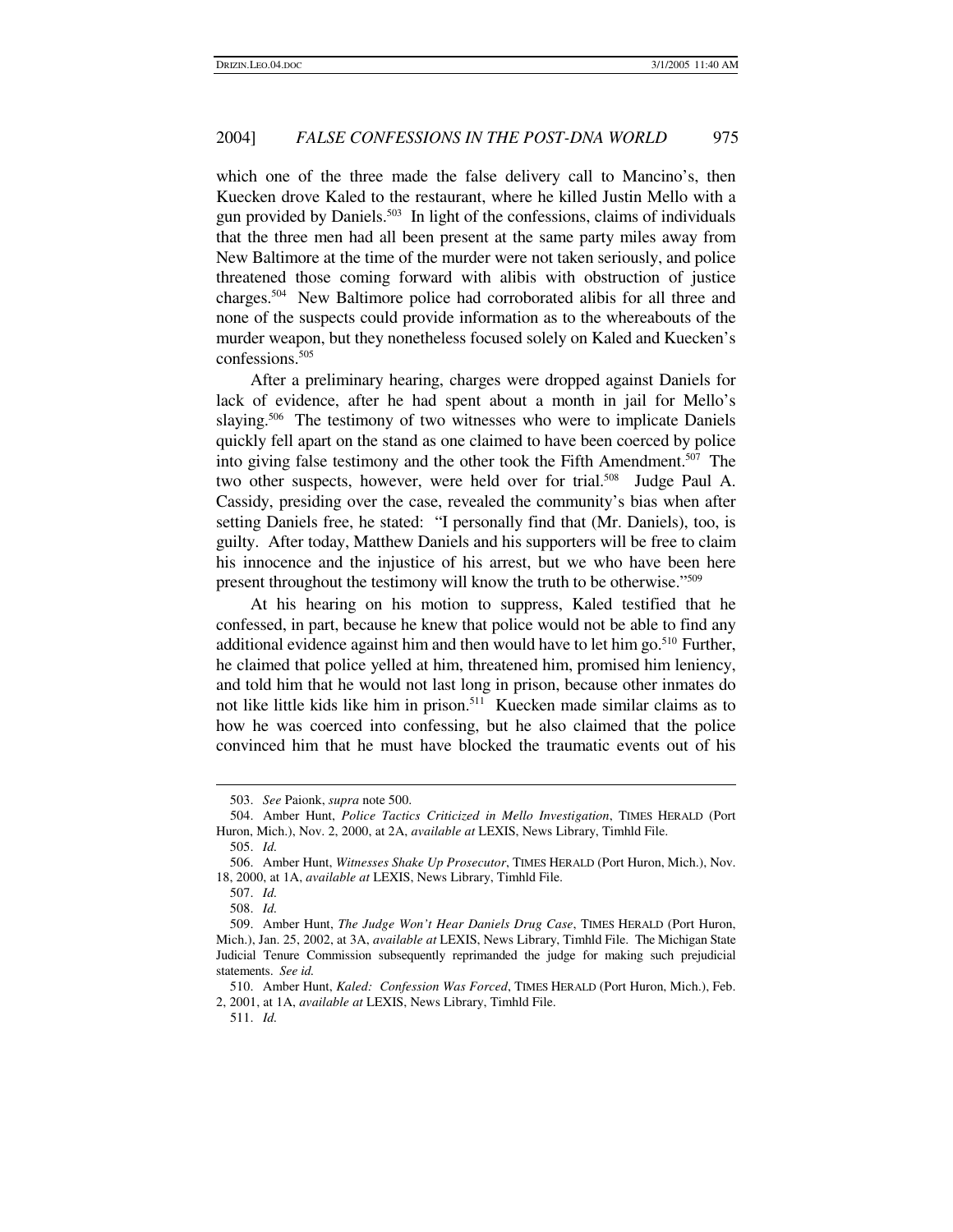mind.<sup>512</sup> The presiding judge, however, refused to believe that two men would confess to crimes they did not commit, and ruled that their confessions were not coerced and, consequently, admissible at trial.<sup>513</sup>

As prosecutors and defense attorneys prepared for the boys' trials, the arrests of two other men in Kentucky, David Baumann, twenty, and Dennis Bryan, nineteen, quickly threw a wrench into the case.<sup>514</sup> Police soon discovered that Bryan and Baumann were involved in a thirty-seven state crime spree, which began with the embezzlement of at least \$20,000 from a restaurant in New Baltimore where both had worked and ended in the deaths of at least three people.<sup>515</sup> Strangely, both men had previously worked at Mancino's, another nearby franchise of the restaurant where Justin was killed.<sup>516</sup> However, even stranger was the fact that one of the crimes for which Bryan and Baumann were being held mimicked that of Justin Mello's murder. <sup>517</sup> A Subway restaurant store clerk in St. Augustine, Florida, was led into the walk-in refrigerator, forced to kneel, and shot in the back of the head. <sup>518</sup> Despite the similarities between the two killings and the link between the two and Mancino's, New Baltimore police and prosecutors still insisted that they had the right men in Kaled and Kuecken. 519

Initially, police ruled out Bryan and Baumann as possible suspects on the grounds that the bullet that killed Justin did not match any of the guns the pair had in their possession when they were arrested.<sup>520</sup> Ultimately, however, ballistics testing matched the gun used in the murder of Justin Mello to one found in the possession of Bryan and Baumann.<sup>521</sup> Police were also able to identify the gun as one of many stolen in the murder and robbery of a gun shop owner committed by Bryan and Baumann in Virginia.<sup>522</sup> With the evidence mounting against Bryan and Baumann, New Baltimore police still refused to concede that Kaled's and Kuecken's confessions could be false, and continued forward with their charges against the two under a new theory.

521. *See* Cody, *supra* note 513.

<sup>512.</sup> Amber Hunt, *Suspect: Police Said "I Just Blocked It Out of My Mind"*, TIMES HERALD (Port Huron, Mich.), Feb. 3, 2001, at 3A, *available at* LEXIS, News Library, Timhld File.

<sup>513.</sup> Jason Cody, *Deadly Spree Comes in Focus; Gun Is Critical Link with New Baltimore Slaying*, TIMES HERALD (Port Huron, Mich.), Mar. 9, 2001, at 2A, *available at* LEXIS, News Library, Timhld File.

<sup>514.</sup> Jason Cody, *Fair Haven Murder Suspect Extradited to Virginia*, TIMES HERALD (Port Huron, Mich.), Jan. 17, 2001, at 3A, *available at* LEXIS, News Library, Timhld File.

<sup>515.</sup> *Id.*

<sup>516.</sup> *Id.*

<sup>517.</sup> *Id.*

<sup>518.</sup> *Id.*

<sup>519.</sup> *Id.*

<sup>520.</sup> Amber Hunt, *For Families of 2 Boys Accused of Murder, Everything Depends on Credibility of Their Sons, Their Accusers*, TIMES HERALD (Port Huron, Mich.), Jan. 7, 2001, at 1A, *available at* LEXIS, News Library, Timhld File.

<sup>522.</sup> *Id.*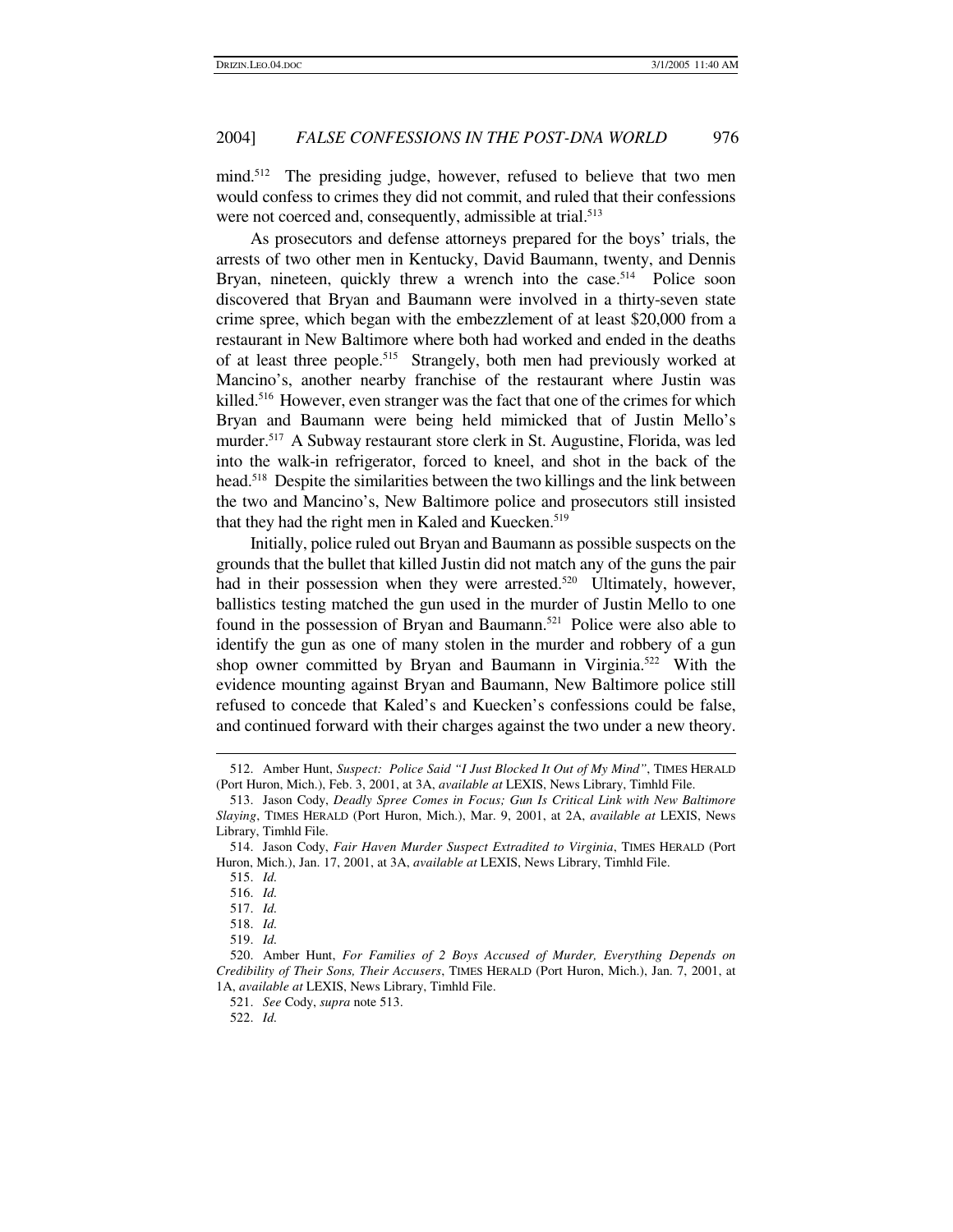Police surmised that the gun was stolen in Virginia by Baumann and Bryan, driven back by them to Michigan, and transferred to Kaled who then used it in the murder of Justin Mello.<sup>523</sup> According to this theory, Bryan and Baumann then retrieved the gun and used it in the botched robbery attempt in Kentucky for which they were arrested.<sup>524</sup> Kuecken and Kaled, however, insisted they did not know the other two suspects, and police could not establish that Bryan and Baumann knew Kuecken and Kaled. 525

While the local police repeatedly assured the public that they had the right men in custody for the murder of Justin Mello, it was the mothers of Kaled, Kuecken, and Daniels whose investigative work led to the dismissal of charges against their sons. 526 In April 2001, all three women traveled to Kentucky, where Baumann and Bryan were arrested, and then to Virginia, where they were being held for the murder of a store clerk, to follow the pair's trail of crime.<sup>527</sup> The women were assured by attorneys and law enforcement officers in both locations that their children were not guilty. 528 Just two weeks after the mothers' trip, Baumann confessed to the murder of Justin Mello to Michigan authorities.<sup>529</sup> Finally, in April 2001, charges were dropped against Kuecken and Kaled. 530 It was the confession of Baumann that ultimately led prosecutors to drop charges against the pair, after they had already spent over six months in jail awaiting trial for the murder and robbery. 531

In October 2001, Kaled, Daniels and the late Frank Kuecken (who was killed in October 2001 in an unrelated stabbing) filed lawsuits against the law enforcement agencies and municipalities involved in their ordeals.<sup>532</sup>

# 2. Multiple Innocent Defendants Arrested, Charged, and Convicted Based on Co-Defendant's False Confession

In several of the cases in our database, a false confession not only led to the wrongful arrest, prosecution, and conviction of the confessor, it also led to the wrongful arrest, prosecution, and conviction of co-defendants who were named in the false confession. In this way, a single false

<sup>523.</sup> *Id.*

<sup>524.</sup> *Id.*

<sup>525.</sup> *Id.*

<sup>526.</sup> *See* Hunt, *supra* note 520.

<sup>527.</sup> *Id.*

<sup>528.</sup> *Id.*

<sup>529.</sup> Amber Hunt, *They Spent Months in Jail as the Prime Suspects in a Brutal Killing. Then a Year Ago, Their Names Were Cleared or So They Thought*, TIMES HERALD (Port Huron, Mich.), Apr. 20, 2002, at 2A, *available at* LEXIS, News Library, Timhld File.

<sup>530.</sup> Amber Hunt, *Daniels, Parents Face Drug Charges*, TIMES HERALD (Port Huron, Mich.), Jan. 11, 2002, at 3A, *available at* LEXIS, News Library, Timhld File.

<sup>531.</sup> *Id.*

<sup>532.</sup> Amber Hunt, *Mello Family Sues Restaurant Owner*, TIMES HERALD (Port Huron, Mich.), Jan. 9, 2002, at 1A, *available at* LEXIS, News Library, Timhld File.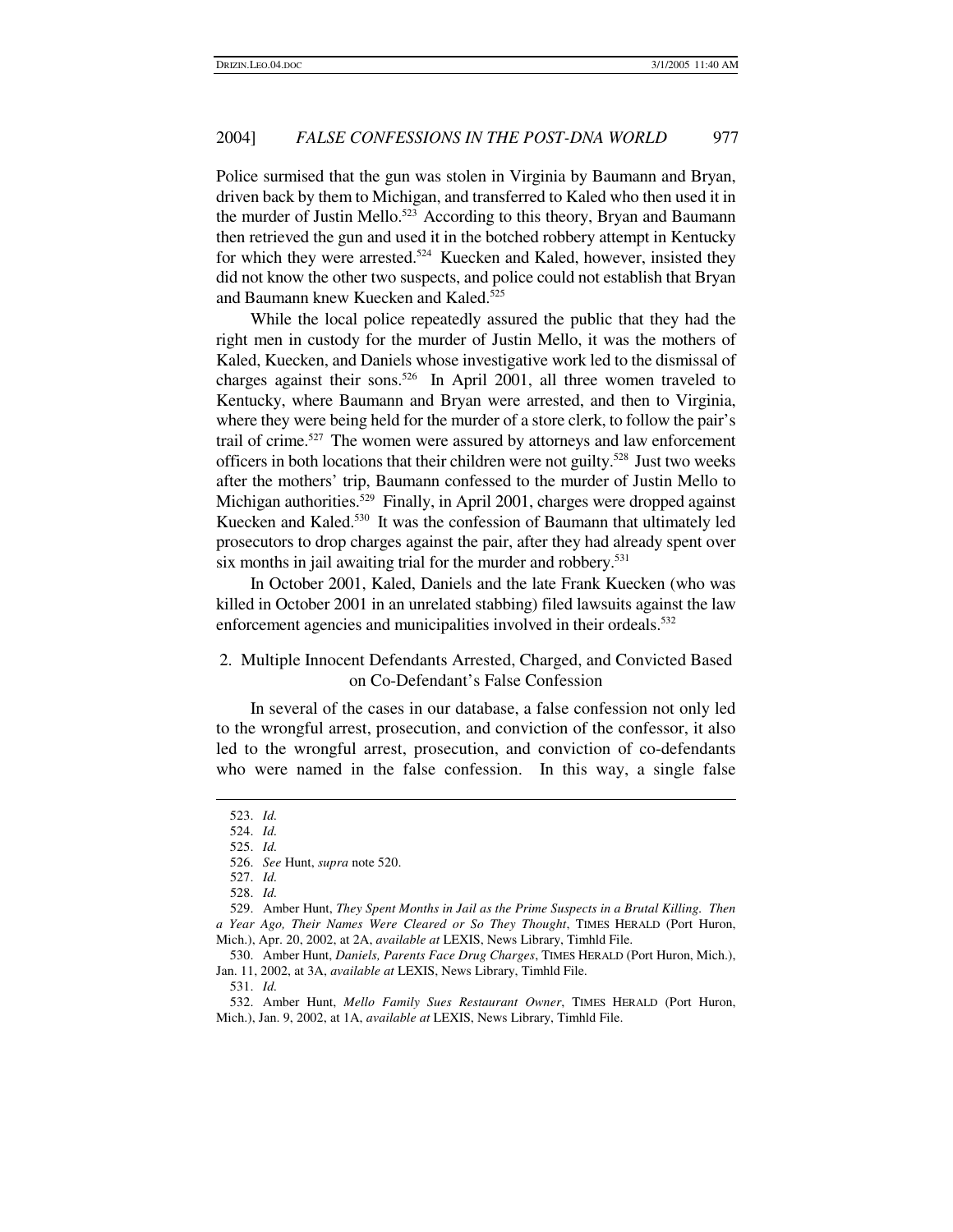confession can have a cascade-like effect, embroiling numerous other innocents in its net. Perhaps the most dramatic example of this is the Lori Roscetti murder and rape case in Chicago.

# a. Calvin Ollins, Larry Ollins, Marcellus Bradford, and Omar Saunders

Lori Roscetti, a medical student at the University of Illlinois-Chicago's Rush Medical School, was raped and murdered on October 18, 1986. <sup>533</sup> She was last seen driving to her West Side apartment about 1:00 a.m. after a late night of studying for exams. <sup>534</sup> Four hours later, her body was found by a Chicago & Northwestern Railway Officer on a desolate stretch of access road near the ABLA Homes public housing development. <sup>535</sup> Roscetti's face had been nearly destroyed by a chunk of concrete and an autopsy later revealed that she had been kicked so hard and so many times that most of her ribs had been fractured.<sup>536</sup> Tests later determined that she had also been sexually assaulted. 537

The sheer savagery of the crime sent shock waves throughout greater Chicago and created intense pressure on the Chicago police to solve the crime, pressure which reached a fever pitch as days, then weeks, and then months passed without an arrest.<sup>538</sup> Nearly three months after Roscetti's death, and seemingly out of leads, Chicago detectives turned to a noted FBI profiler, Robert Ressler, and asked him to create a profile of the man or men who had killed Roscetti.<sup>539</sup> His review of the evidence led Ressler to conclude that the crime was committed by between three and six young black males, ages fifteen to twenty, who had previously been incarcerated and lived close to the scene of the abduction and the spot where Roscetti's body had been found. <sup>540</sup> Ressler theorized that these young men had blocked the path of Roscetti's car, opened a car door, forced Roscetti out of the driver's seat, and then took her to the access road where they raped and killed her. 541

Using Ressler's profile, the Chicago police zeroed in on three black teenagers, Marcellus Bradford, Larry Ollins, and Omar Saunders, all of

<sup>533.</sup> Maurice Possley & Steve Mills, *New Evidence Stirs Doubt over Murder Convictions DNA, Recantations Suggest 4 Inmates Innocent in '86 Case*, CHI. TRIB., May 2, 2001, § 1, at 1, *available at* 2001 WL 4068766.

<sup>534.</sup> *Id.*

<sup>535.</sup> *Id.*

<sup>536.</sup> *Id.*

<sup>537.</sup> *Id.*

<sup>538.</sup> *Id.*

<sup>539.</sup> *Id.*

<sup>540.</sup> *Id.*

<sup>541.</sup> *Id.*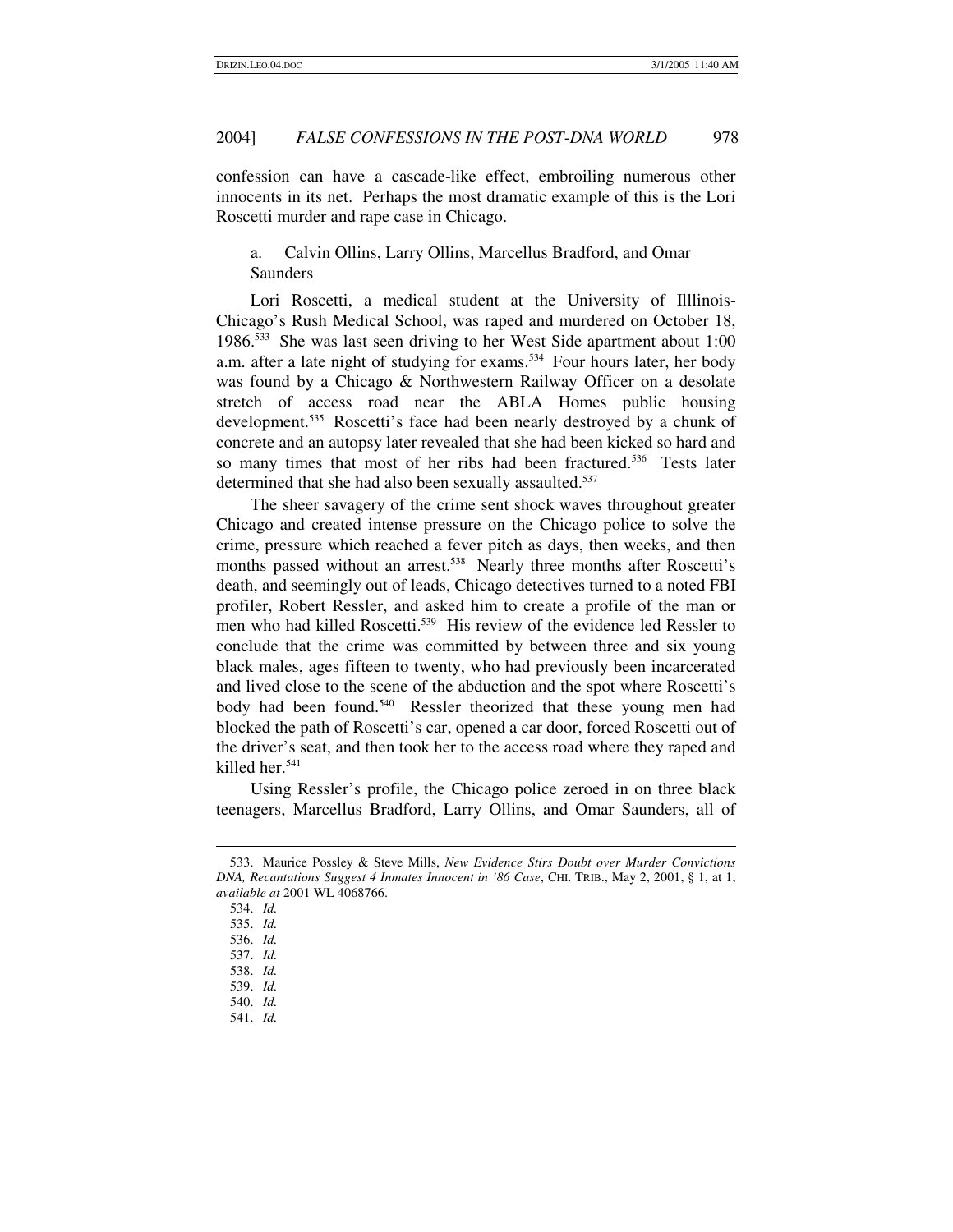whom lived in the nearby housing project and had spent some time in juvenile facilities.<sup>542</sup> On January 27, detectives brought the young men in for questioning. <sup>543</sup> Over fifteen hours later, in the early morning hours of January 28, police claim that Bradford confessed, implicating himself, Larry Ollins, and Larry's cousin, Calvin Ollins, a fourteen-year-old who lived outside of the neighborhood at the Cabrini Green housing project on Chicago's Near North Side.<sup>544</sup> The alleged motive for the murder and rape: a robbery to obtain bus fare so that Calvin could return home to Cabrini Green. <sup>545</sup> Detectives then immediately went to Calvin Ollins's home, woke him up, took the learning disabled boy to the stationhouse, and grilled him until they obtained a confession. 546

There are no recordings of the interrogations of Bradford or Ollins, but both have since maintained that police officers threatened them, beat them, lied to them about the strength of the evidence against them, and then presented them with papers containing details of how the police theorized the murder took place and rehearsed the story with them before bringing in a prosecutor to memorialize their statements.<sup>547</sup> Bradford agreed to sign the statement and to testify against Larry Ollins, because he was promised a twelve-year sentence instead of a life sentence, a deal which prosecutors later honored and one that ultimately allowed Bradford to be released after serving only about six years in prison.<sup>548</sup> Calvin Ollins claimed he signed the statement because he was first shown his cousin and told that Larry had fingered him in the murder and then led to believe he would be allowed to go home if he signed the statement. 549

Bradford, age seventeen, testified against Larry Ollins at Ollins's trial. <sup>550</sup> Based largely on Bradford's testimony, which he has since admitted was a lie, Larry Ollins was convicted and sentenced to life in prison. <sup>551</sup> Omar Saunders and Calvin Ollins were also convicted and sentenced to life in prison.<sup>552</sup> In addition to the statements, the convictions were secured through erroneous and possibly perjurious testimony by Pamela Fish, a lab analyst at the Chicago crime lab, who testified that semen samples could have come from the defendants. Fish gave this

<sup>542.</sup> *Id.*

<sup>543.</sup> *Id.*

<sup>544.</sup> *Id.*

<sup>545.</sup> *Id.*

<sup>546.</sup> *Id.*

<sup>547.</sup> *Id.*

<sup>548.</sup> Eric Zorn, *Birkett's Offer in Lemak Case May Haunt Him*, CHI. TRIB., Dec. 6, 2001, § 1, at 1.

<sup>549.</sup> *See* Possley & Mills, *supra* note 533.

<sup>550.</sup> *Id.*

<sup>551.</sup> *Id.*

<sup>552.</sup> *Id*.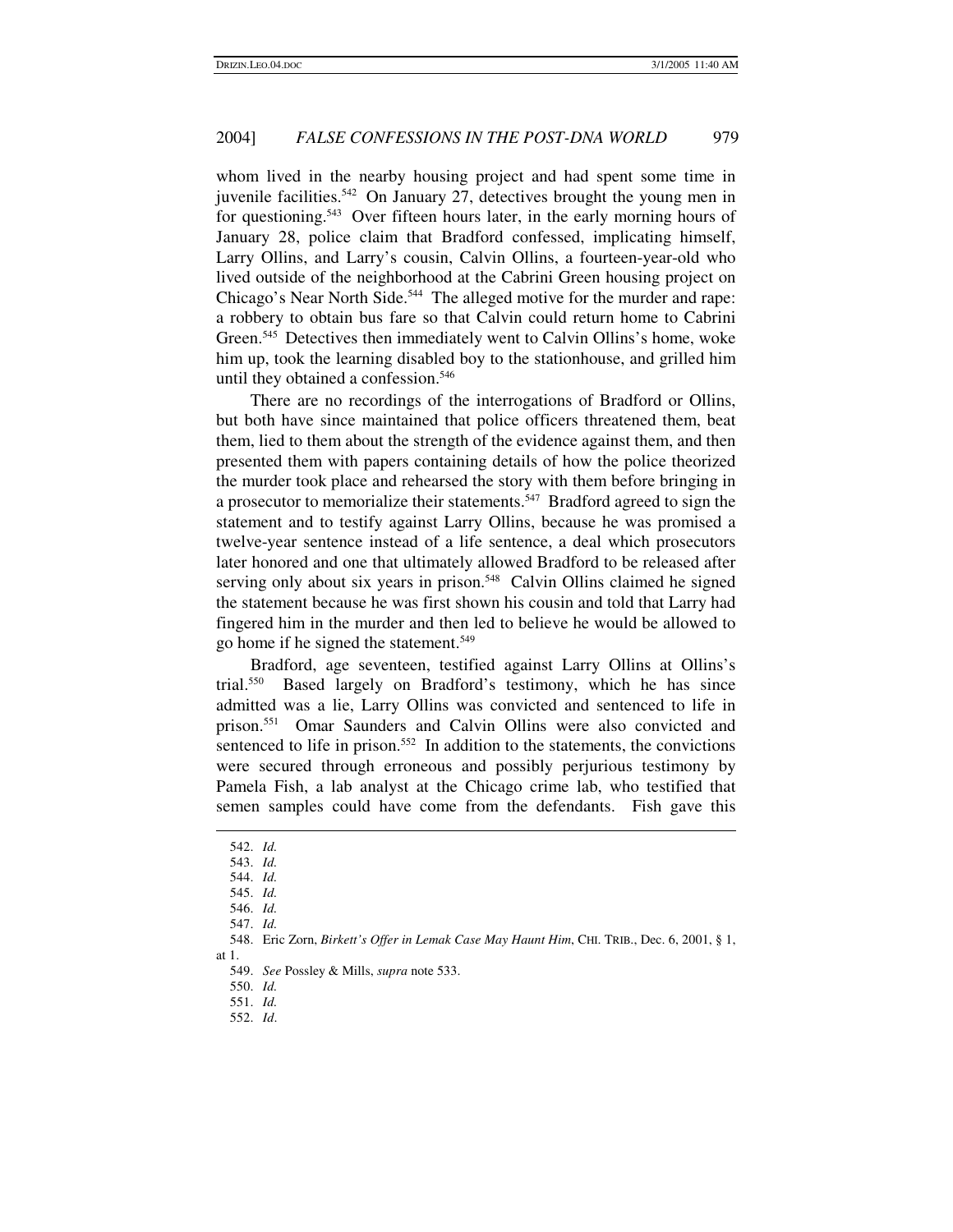testimony knowing that the recovered samples indicated that the perpetrators were "secretors," meaning their blood type could be determined from the semen and other bodily excretions like saliva and not just their blood, and that the defendants were all "non-secretors." <sup>553</sup> Police also secured the testimony of two "snitch" witnesses, Sam Busch and Anthony Gilty, to build their case against the boys. <sup>554</sup> Busch testified that Saunders, before he was arrested, had admitted to him that he was involved in the killing. <sup>555</sup> Similarly, Gilty testified that Larry Ollins told him at a party that he was involved in Roscetti's murder. <sup>556</sup> Both have since recanted, with Busch claiming he only agreed to testify falsely against Saunders when police threatened to trump up charges against him, and Gilty claiming that police threatened to charge him with Roscetti's murder and then prosecutors agreed to grant him leniency on pending burglary charges. 557 In words which would later turn out to be prophetic, Calvin Ollins, made a final statement in open court, before being led away to serve a life sentence: "I want to say that I was found guilty for something that I didn't do. And I always tell myself that I will be out one day and that God will do something for me." 558

After serving nearly fifteen years in prison for the murder of Lori Roscetti, new DNA testing, which confirmed the inaccuracy of Fish's testimony and failed to link any of the four men to the murder and rape of Roscetti, led prosecutors to agree that the four should be released.<sup>559</sup> On December 6, 2001, Calvin Ollins, Larry Ollins, and Omar Saunders were freed from prison.<sup>560</sup> After the first DNA test results appeared to exonerate the four men, Chicago Police Department Deputy James Maurer, the commander of the homicide unit that investigated Roscetti's murder, still insisted to reporters that the men were guilty: "Perhaps they wore condoms or perhaps they didn't ejaculate in her. Whether they left evidence, that I don't know. I'm very confident that they got the right guys." <sup>561</sup> Maurer also speculated that a fifth man might have been involved, a statement which directly contradicted the trial testimony of one of the lead detectives

<sup>553.</sup> *Id.*

<sup>554.</sup> *Id.*

<sup>555.</sup> *Id.*

<sup>556.</sup> *Id.*

<sup>557.</sup> *Id*.

<sup>558.</sup> *Id.*

<sup>559.</sup> Frank Main & Carlos Sadovi, *Trio Wrongly Jailed 15 Years Taste Freedom*, CHI. SUN-TIMES, Dec. 6, 2001, § 1, at 11, *available at* 2001 WL 7259384.

<sup>560.</sup> *Id.*

<sup>561.</sup> Maurice Possley & Steve Mills, *No DNA Link for 4 Inmates: Tests Raise Doubt on Convictions in Student's '86 Death*, CHI. TRIB., May 27, 2001, § 1, at 1, *available at* 2001 WL 4077042.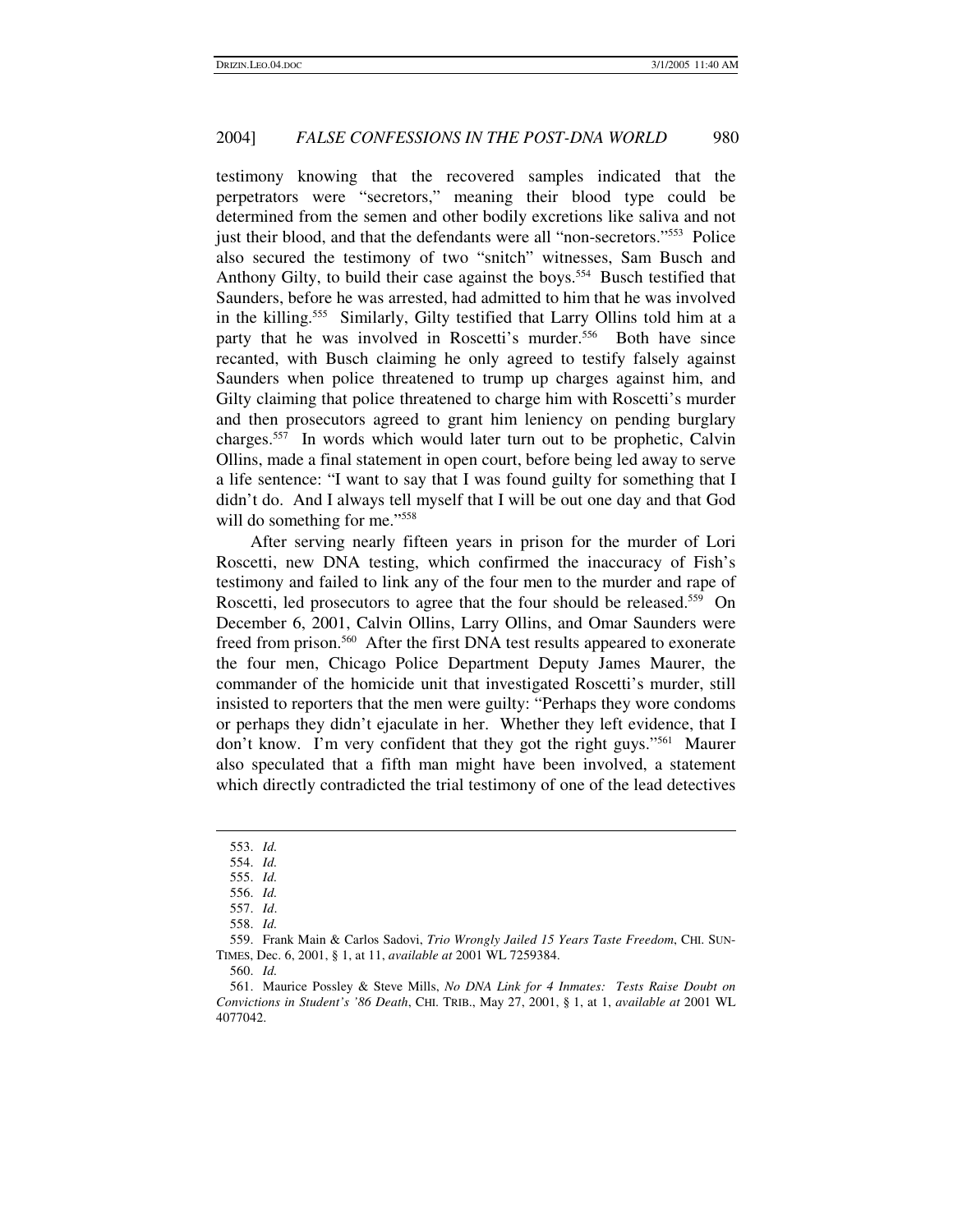who deemed such a possibility a "fiction." <sup>562</sup> Patrick O'Brien, the former Cook County State's Attorney who prosecuted the men in 1988, told reporters on the day the men were released: "There is always the possibility of false confessions . . . but in my mind they confessed because they did it." 563

It took only thirty-seven days after the men were released for Maurer and O'Brien to be proven wrong.<sup>564</sup> Acting on a tip from the brother of one of the true perpetrators, police arrested Duane Roach and Eddie "Bo" Harris. Prosecutors charged the men with the murder and rape of Roscetti after the men gave videotaped confessions. <sup>565</sup> DNA and fingerprint evidence later linked them to the crime scene. <sup>566</sup> Larry Ollins, Calvin Ollins, Omar Saunders, and Marcellus Bradford have since filed a wrongful conviction lawsuit against the City of Chicago and individual police officers and prosecutors who were involved in the initial Roscetti murder investigation. 567

# 3. Multiple False Confessions from Same Defendants to Multiple Crimes: The So-called Serial Killer Cases

So-called serial killings played a critical role in several of the false confession cases studied in the course of this Article's preparation. Specifically, the belief that a serial killer was at large had a corrupting effect on police investigations in at least two ways: (1) police officers labeled innocent men as serial killers after obtaining false confessions from them to multiple killings, only to learn later that the true perpetrator was a serial killer who had remained at large; (2) police officers obtained "true confessions" to murders and rapes from suspects and then attempted to close cases by pinning other unsolved crimes on the suspect; in several of these cases, the so-called serial killer was not guilty of one or more of the crimes to which he had confessed. <sup>568</sup> Perhaps the most dramatic case in the

568. Illinois is the home of all of the cases in the second category. An Illinois false confession case that fits in this category is the case of Andre Jones. In September, 1979, Andre

<sup>562.</sup> Steve Mills & Maurice Possley, *4 Find New Hope in DNA Results: Despite Evidence Inmates May Still Face Legal Battle*, CHI. TRIB., May 30, 2001, § 1, at 1, *available at* 2001 WL 4078258.

<sup>563.</sup> Steve Mills, Maurice Possley & Kim Barker, *3 Roscetti Inmates Walk Free: After 15 Years, New World Greets Them as Judge Tosses Convictions*, CHI. TRIB., Dec. 6, 2001, § 1, at 1, *available at* 2001 WL 30799037.

<sup>564.</sup> Maurice Possley, Eric Ferkenhoff & Steve Mills, *Police Arrest 2 in Roscetti Case: Officials Say Tip Led Them to Pair, Who Confessed*, CHI. TRIB., Feb. 8, 2002, § 1, at 1, *available at* 2002 WL 2621491.

<sup>565.</sup> *Id.*

<sup>566.</sup> *Id.*

<sup>567.</sup> Abdon M. Pallasch, *Men Freed in Roscetti Case Sue Prosecutors: 4 Say They Were Framed in Student's Murder*, CHI. SUN-TIMES, Jan. 19, 2002, at 4, *available at* 2002 WL 6444778.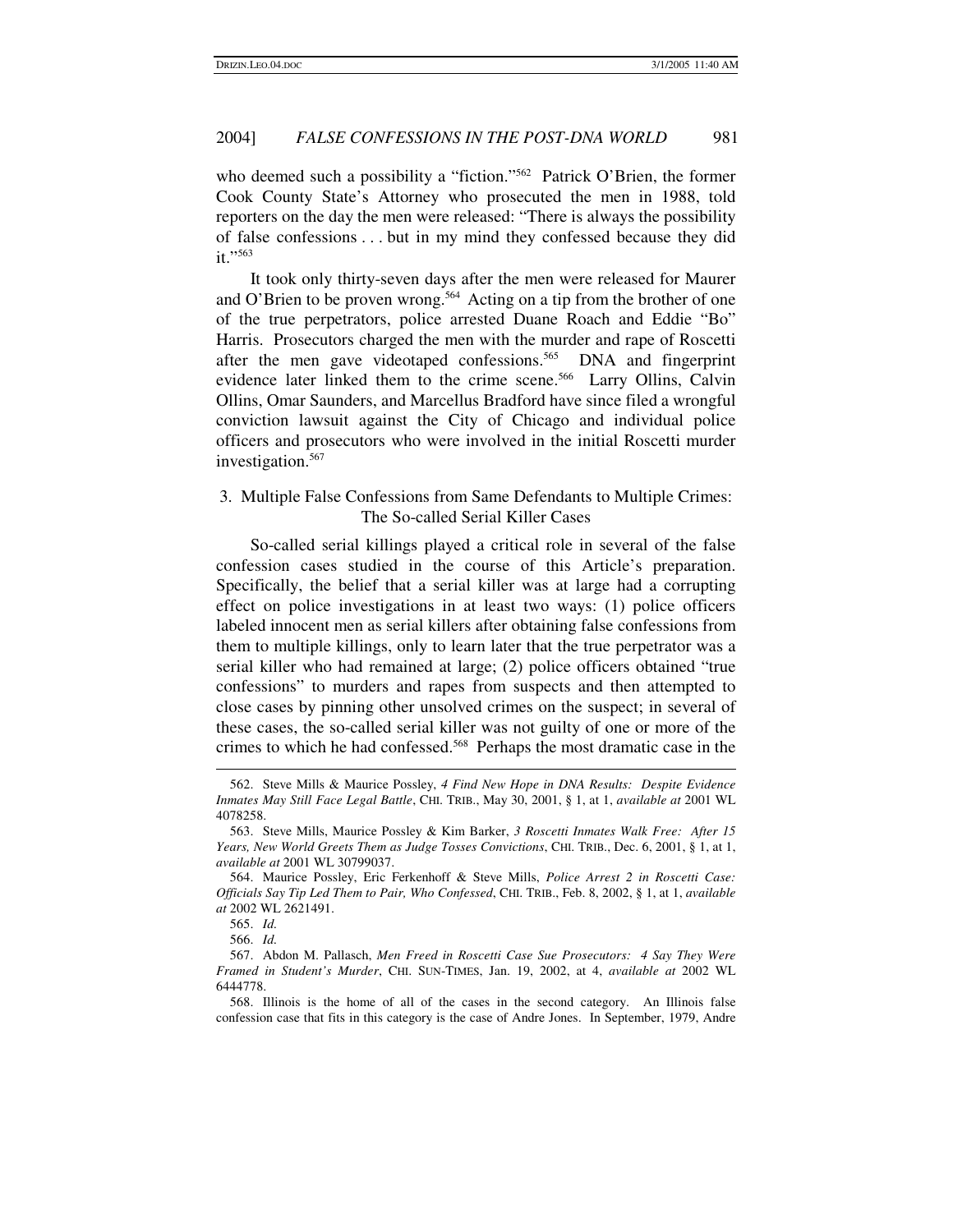first category is the case of Jerry Frank Townsend, a mentally disabled man who spent twenty-two years in the Florida prison system for murders and rapes committed by another man, serial killer and rapist Eddie Lee Mosley. Another man, Frank Lee Smith, was also wrongfully convicted of a rapemurder since attributed to Mosley. Smith was not as lucky as Townsend; he died of cancer on Florida's death row before he could taste his freedom.

Jones, a man already on Illinois's death row for a murder, confessed to another murder in St. Clair County. Jones later claimed that that the police officer who conducted the interrogation, Robert Miller, made veiled threats against Jones's family and a girlfriend, bribed him with money added to his jail account, and gave him Valium. He alleges that Miller showed him autopsy and police reports that enabled Jones to give details which matched the crime in part. The confession, handwritten by Miller, was extremely detailed. Ironically, the level of detail helped Jones in the end as a grand jury did not believe the confession because so many of those details did not match the facts of the crime. In 1985, a St. Louis man, Glennon E. Engleman, pled guilty to the murder. *See* Smith & Bosworth, *supra* note 285.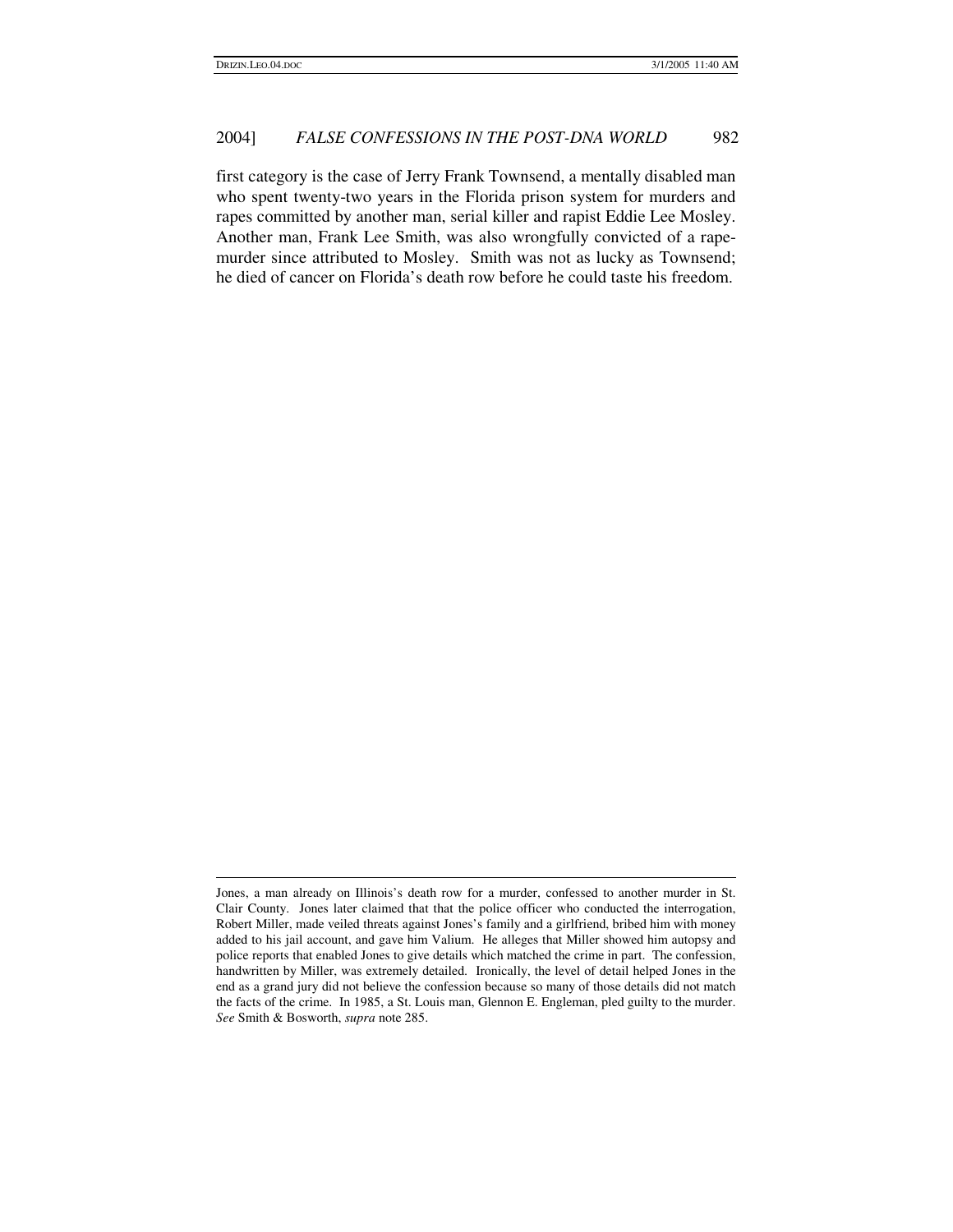a. Innocents Who Falsely Confess to Crimes Committed by Serial Killers

i. Jerry Frank Townsend, Frank Lee Smith, and Eddie Lee Mosley

Jerry Frank Townsend was born in Greensville, Mississippi, the son of a sharecropper. At fourteen, Townsend, who has an IQ of between fifty and sixty, quit school in the fifth grade and went to the fields to pick cotton, beans, and corn. <sup>569</sup> As he grew older, he took odd jobs washing cars, lifting freight, doing janitorial work, and traveling with Hoxie Brothers Circus as a laborer.<sup>570</sup> Bosses repeatedly said he was a good, hard worker.<sup>571</sup> He had a wife and a daughter in Chicago, but lived in Hallandale Beach, Florida and washed cars for a living. 572 In 1979, at age twenty-seven, he worked at a Miami equipment company, opening boxes. 573

In the summer of 1979, four women were murdered in four weeks in Broward County and Miami-Dade County Florida. <sup>574</sup> The victims, all black females, were attacked in or near their homes and on the street. <sup>575</sup> Some were on their way to work, or returning from parties or choir practice.<sup>576</sup> Most of them were raped and then strangled.<sup>577</sup> Young women responded to the deaths by arming themselves with switchblades, and young men formed vigilante mobs. <sup>578</sup> After the daylight rape of a woman on a Miami-Dade sidewalk on September 5, 1979, the police arrested Jerry Frank Townsend. <sup>579</sup> The victim and two witnesses identified Townsend a block away from the incident.<sup>580</sup> Although the victim had a criminal history, declined to go to a rape treatment center following the alleged incident, and never testified against Townsend, <sup>581</sup> Townsend quickly became a suspect in several unsolved murders. 582

571. *Id.*

580. *Id.*

<sup>569.</sup> Meg Laughlin & Elinor J. Brecher, *Relatives of Murder Victims Experience Conflicting Emotions*, MIAMI HERALD, June 15, 2001, at 34A.

<sup>570.</sup> *Id.*

<sup>572.</sup> *Id.*

<sup>573.</sup> *Id.*

<sup>574.</sup> Wanda J. DeMarzo & Daniel de Vise, *Two Serial Killers or One Miscarriage of Justice?*, MIAMI HERALD, Apr. 22, 2001, at 1L.

<sup>575.</sup> *Id.*

<sup>576.</sup> *Id.*

<sup>577.</sup> *Id.*

<sup>578.</sup> *Id.*

<sup>579.</sup> *See* Laughlin & Brecher, *supra* note 569.

<sup>581.</sup> Paula McMahon & Ardy Friedberg, *Police Want to Question Man Who Falsely Confessed to Broward Murders*, SUN-SENTINEL (Ft. Lauderdale, Fla.), May 24, 2001, at 1B, *available at* LEXIS, News Library, Sunsen File.

<sup>582.</sup> *See* Laughlin & Brecher, *supra* note 569.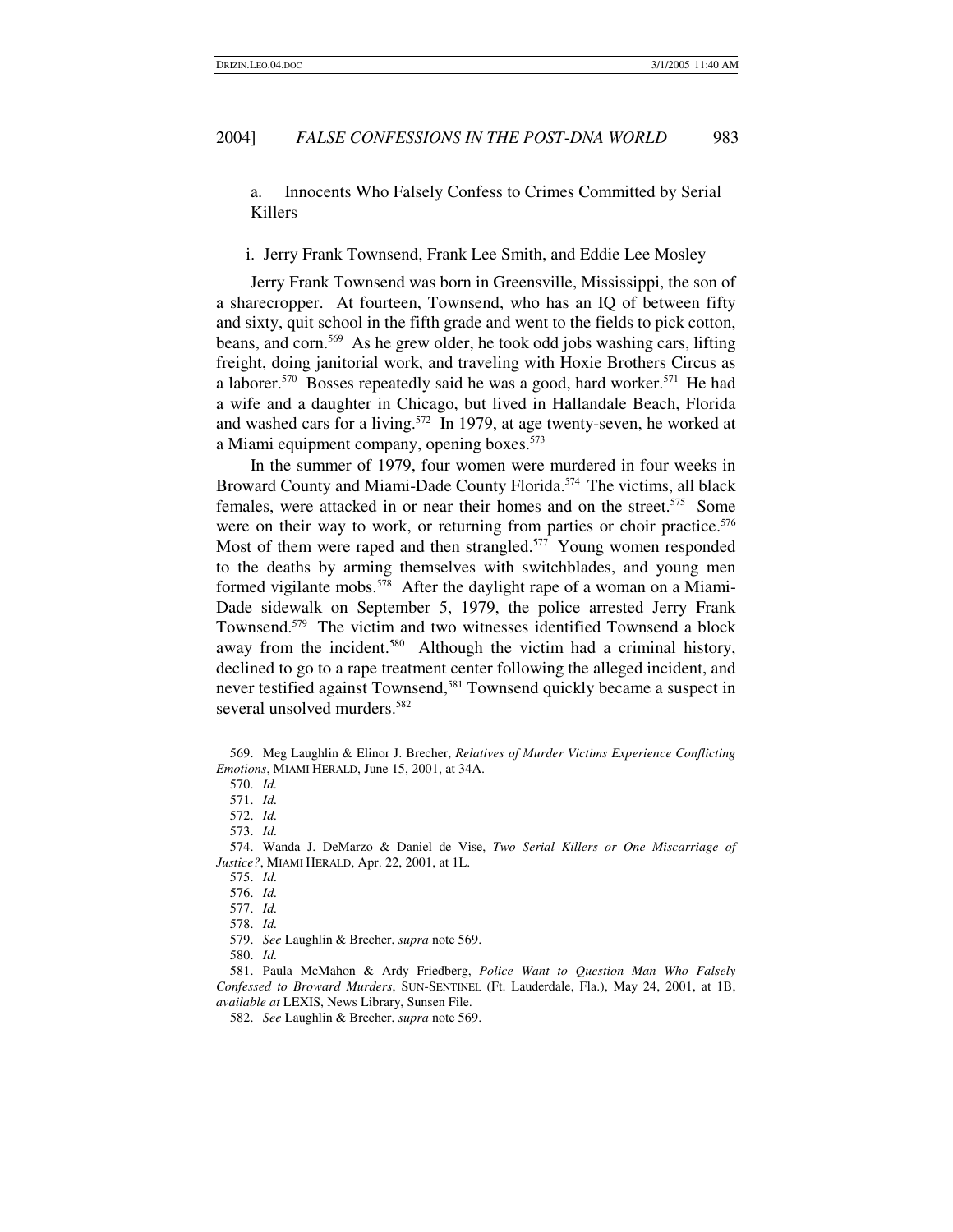Detectives investigating the rape asked Townsend about unsolved murders in Miami and Fort Lauderdale.<sup>583</sup> At the end of four days of questioning, Townsend had implicated himself in about twenty homicides in Fort Lauderdale, Miami, Tampa and San Francisco. <sup>584</sup> Although prosecutors did not pursue most of Townsend's confessions because there was evidence that he could not have committed them, he was still charged with six murders.<sup>585</sup> No physical evidence ever linked Townsend to any murder, 586 and his rambling, confused confessions on audiotape showed telltale signs he was led and coerced by his interrogators. <sup>587</sup> According to one expert, the frequent stop and start interruptions of the tapes, as well as the detectives' frequent prompts and correction of Townsend on tape, render Townsend's statements so flawed as to be "worthless" for establishing guilt. Many of the details he included were wrong, including giving the inaccurate races and ages of some of the victims. He was also six years off on the date of one murder and wrongly described some of the victims' clothing.<sup>589</sup> In one interview, on September 9, 1979, Townsend described killing several women in orange groves near Tampa, telling police he strangled one with his hands, another with her bra, and cut the throat of a third.<sup>590</sup> The next day, again on tape, Townsend completely changed the manner of death, telling detectives he shot all three.<sup>591</sup> "This guy [Townsend] was capable of confessing to just about anything," said Dennis Urbano, who was a public defender in Miami-Dade at the time and defended Townsend on his Miami-Dade charges.<sup>592</sup> "We tried it out and we could get him to confess to anything."<sup>593</sup> "Police led Townsend through the confessions after spending hours talking to him about the cases," Urbano said.<sup>594</sup> "They wanted to clean out the cold case files on him."<sup>595</sup> At moments in the taped confession, Townsend seemed to be recounting

<sup>583.</sup> Friedberg & Smith, *supra* note 325.

<sup>584.</sup> *Id.*

<sup>585.</sup> Paula McMahon & Ardy Friedberg, *Evidence Could Free Inmate*, SUN-SENTINEL (Ft. Lauderdale, Fla.), May 8, 2001, at 1B, *available at* LEXIS, News Library, Sunsen File.

<sup>586.</sup> *See* DeMarzo & de Vise, *supra* note 574.

<sup>587.</sup> *See* Friedberg & Smith, *supra* note 325.

<sup>588.</sup> Amy Driscoll, *Taped Confessions So Flawed They're "Worthless" Expert Says*, MIAMI HERALD, June 15, 2001, at 33A.

<sup>589.</sup> *Id.*

<sup>590.</sup> *Id.*

<sup>591.</sup> *Id.*

<sup>592.</sup> Paula McMahon & Ardy Friedberg, *DNA Review in Murders Leads Away from Convict*, SUN-SENTINEL (Ft. Lauderdale, Fla.), Apr. 21, 2001, at 1A, *available at* LEXIS, News Library, Sunsen File.

<sup>593.</sup> *Id.*

<sup>594.</sup> *Id.*

<sup>595.</sup> *Id.*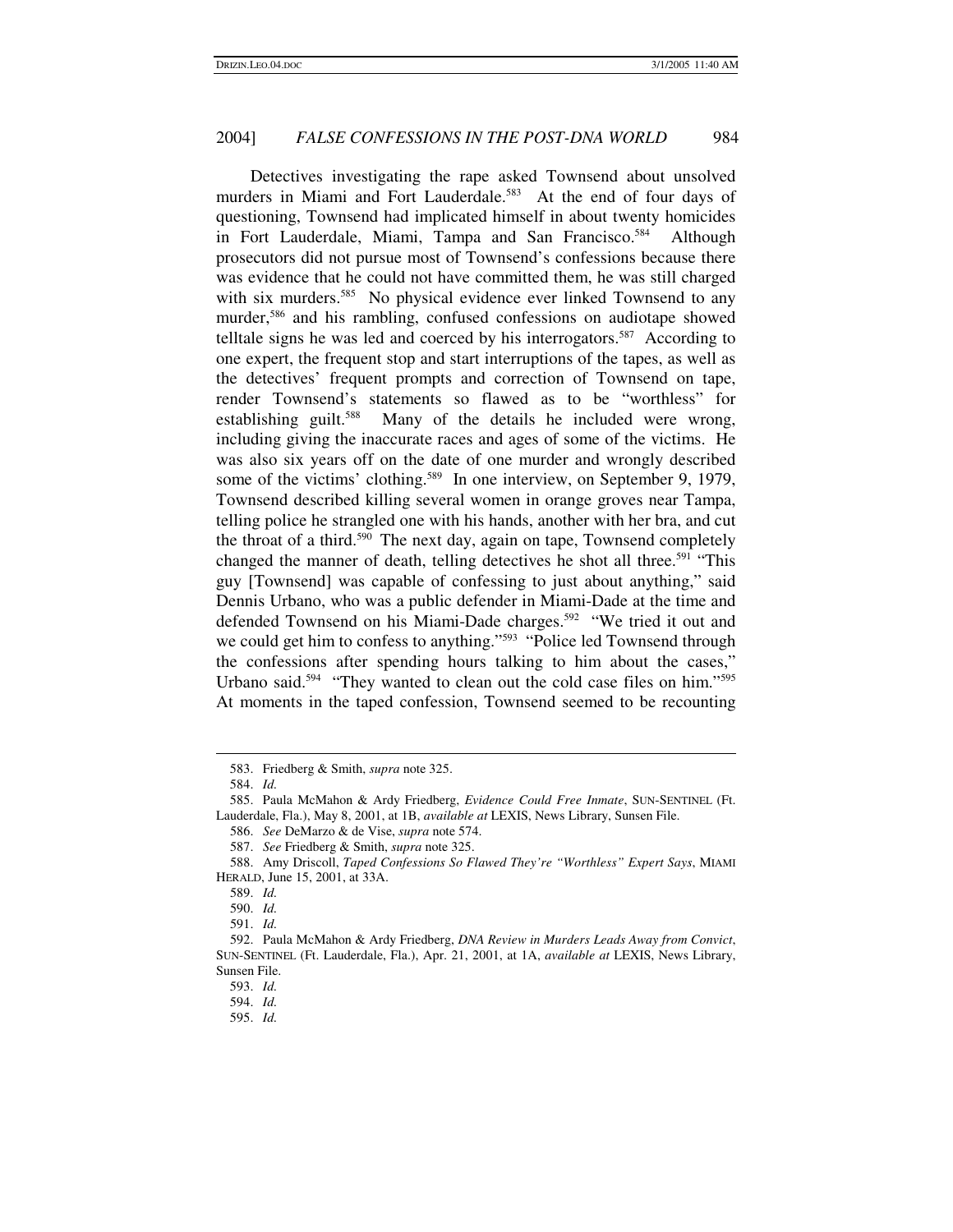crime details while looking at crime-scene photos provided by police. 596 Detectives also took Townsend to Dillard High School in 1979 to talk about the murder of thirteen-year-old Sonja Yvette Marion.<sup>597</sup> "Townsend said it was a white female and he did it at night," said Doug Evans, a retired police detective who worked on the Marion murder.<sup>598</sup> "But it was a black child and it was during the day. I knew he didn't do it."<sup>599</sup>

In 1980, Townsend stood trial for three first-degree murders, the 1973 deaths of Thelma Jean Bell, Naomi Gamble, and Barbara Ann Brown. <sup>600</sup> At trial, the judge allowed prosecutors to introduce evidence from two murders from 1979, including the Sonja Yvette Marion murder, as part of a "pattern theory."<sup>601</sup> After a four-week trial, on July 30, 1980, based almost entirely on his flawed confessions, the jury found Townsend guilty of the first-degree murders of Gamble and Brown, and not guilty of the Bell murder.<sup>602</sup> He was given two consecutive life sentences with twenty-five year minimums before consideration for parole. <sup>603</sup> On October 4, 1982, he pleaded no-contest to the second-degree murders of Terry Cummings and Cathy Moore. <sup>604</sup> He also pleaded guilty on December 6, 1982 to the 1977 murder of Dorothy Gibson and the 1979 murder of Wanda Virga in Miami.<sup>605</sup> Finally, Townsend pleaded guilty to a rape in Miami, primarily because investigators told him he would get the death penalty if he refused to confess. 606 In total, Townsend was held responsible for six murders, four in Broward County and two in Miami-Dade County, and was serving seven life sentences. 607

After reviewing crime scene evidence in 1998, Detective John Curcio of the Fort Lauderdale Police Department reopened three closed 1979 murder cases that had been pinned on Jerry Frank Townsend. <sup>608</sup> Detective Curcio requested that the Broward County Sheriff's Crime Lab examine

<sup>596.</sup> *See* DeMarzo & de Vise, *supra* note 574.

<sup>597.</sup> Ardy Friedberg, *Ex-Detective Hunted Suspect for 20 Years; Charges Bring Vindication for Investigator*, SUN-SENTINEL (Ft. Lauderdale, Fla.), Dec. 16, 2000, at 8A, *available at* LEXIS, News Library, Sunsen File.

<sup>598.</sup> *Id.*

<sup>599.</sup> *Id.*

<sup>600.</sup> *See* Townsend v. State, 420 S.2d 615, 620 (Fla. Dist. Ct. App. 1982) (affirming Townsend's 1980 conviction because the collateral crime evidence of other murders was relevant to prove identity, modus operandi, and motive).

<sup>601.</sup> *See id.*; DeMarzo & de Vise, *supra* note 574.

<sup>602.</sup> *See* DeMarzo & de Vise, *supra* note 574.

<sup>603.</sup> *Id.*

<sup>604.</sup> Plaintiff's Complaint, Townsend v. Jenne, No. 02018346-03 (Fla. Broward County Ct.) [hereinafter Plaintiff's Complaint].

<sup>605.</sup> *Id.*

<sup>606.</sup> *Id.*

<sup>607.</sup> *Id.*

<sup>608.</sup> *Id.*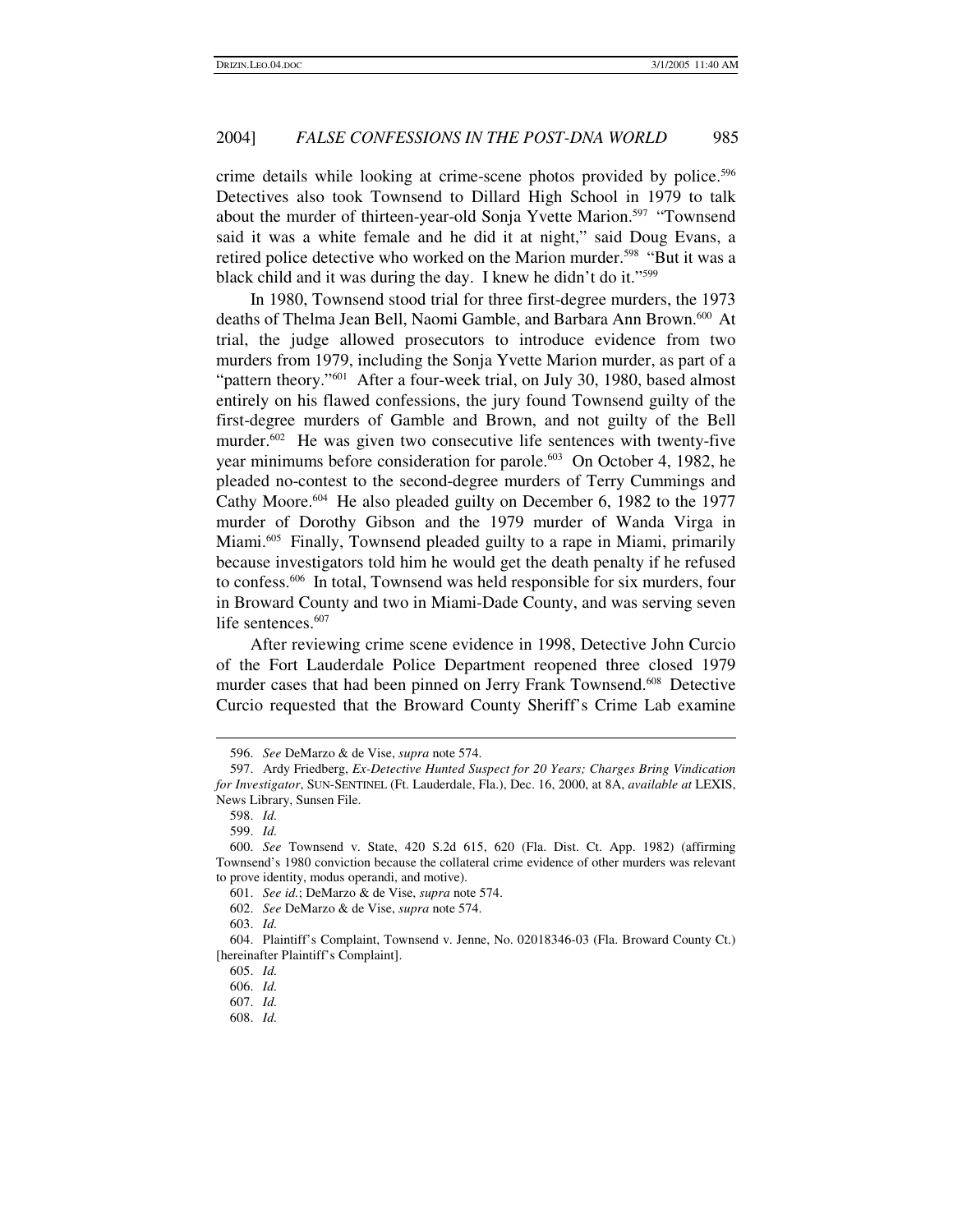DNA evidence from the crime scenes. <sup>609</sup> Curcio sought the testing because he had long suspected that the rapes and murders for which Townsend was convicted were the work of Eddie Lee Mosely, a man whom Broward County authorities had labeled "The Rape Man" and whom they believed was responsible for approximately forty-one rapes and seventeen rape murders between 1973 and 1987.<sup>610</sup> Although it took two years to locate and test the DNA evidence, Curcio's suspicions proved to be true. <sup>611</sup> The DNA in the cases of the 1973 murder of Naomi Gable and the 1979 slaying of Terry Cummings cleared Townsend and implicated Mosley.<sup>612</sup> Mosley, and not Townsend, also raped and killed Sonja Yvette Marion.<sup>613</sup> Three other murders attributed to Townsend were re-examined, but no DNA could be found for testing. 614

Faced with the DNA evidence, a Broward County judge cleared Townsend of the four Broward County murders, prompting Broward County Sheriff Ken Jenne to offer Townsend a personal apology. 615 Although Miami-Dade State's Attorney Katherine Fernandez Rundle released a statement saying, in part, that she still believed that Townsend was a rapist and a murderer based on evidence she reviewed,<sup>616</sup> a Miami-Dade judge eventually vacated Townsend's three convictions in Miami, calling the sentence an "enormous tragedy." <sup>617</sup> Townsend was released on June 16, 2001, after twenty-two years in prison.<sup>618</sup>

Eddie Lee Mosley's modus operandi was to rape women and strangle them with an article of clothing. <sup>619</sup> Most of the victims lived within a mile of where Mosley lived with his mother.<sup>620</sup> Although Broward police knew of Mosley's location, they were unable to send him to prison.<sup>621</sup> In 1974, a judge sent Mosley to a mental hospital after he was ruled incompetent to stand trial on a 1973 rape charge.<sup>622</sup> On June 4, 1979, Mosley was released

614. *Id.*

617. *See* Laughlin & de Vise, *supra* note 615.

<sup>609.</sup> *Id.*

<sup>610.</sup> *Id.*

<sup>611.</sup> *Id.*

<sup>612.</sup> Daniel de Vise, *Prolonged Struggle Leads Toward Release*, MIAMI HERALD, June 15, 2001, at 1A.

<sup>613</sup>*.* Sydney P. Freedberg, *He Didn't Do It*, ST. PETERSBURG TIMES, Jan. 7, 2001, at 1A, *available at* 2001 WL 6956127.

<sup>615.</sup> Meg Laughlin & Daniel de Vise, *Former Convict Is Overwhelmed by His Freedom*, MIAMI HERALD, July 7, 2001, at 11A.

<sup>616.</sup> Manny Garcia & Amy Driscoll, *Prosecutor's Own Files Raise Questions of His Objectivity*, MIAMI HERALD, June 28, 2001, at 1A.

<sup>618.</sup> *Id.*

<sup>619.</sup> *See* Freedberg, *supra* note 613.

<sup>620.</sup> *Id.*

<sup>621.</sup> *Id.*

<sup>622.</sup> *Id.*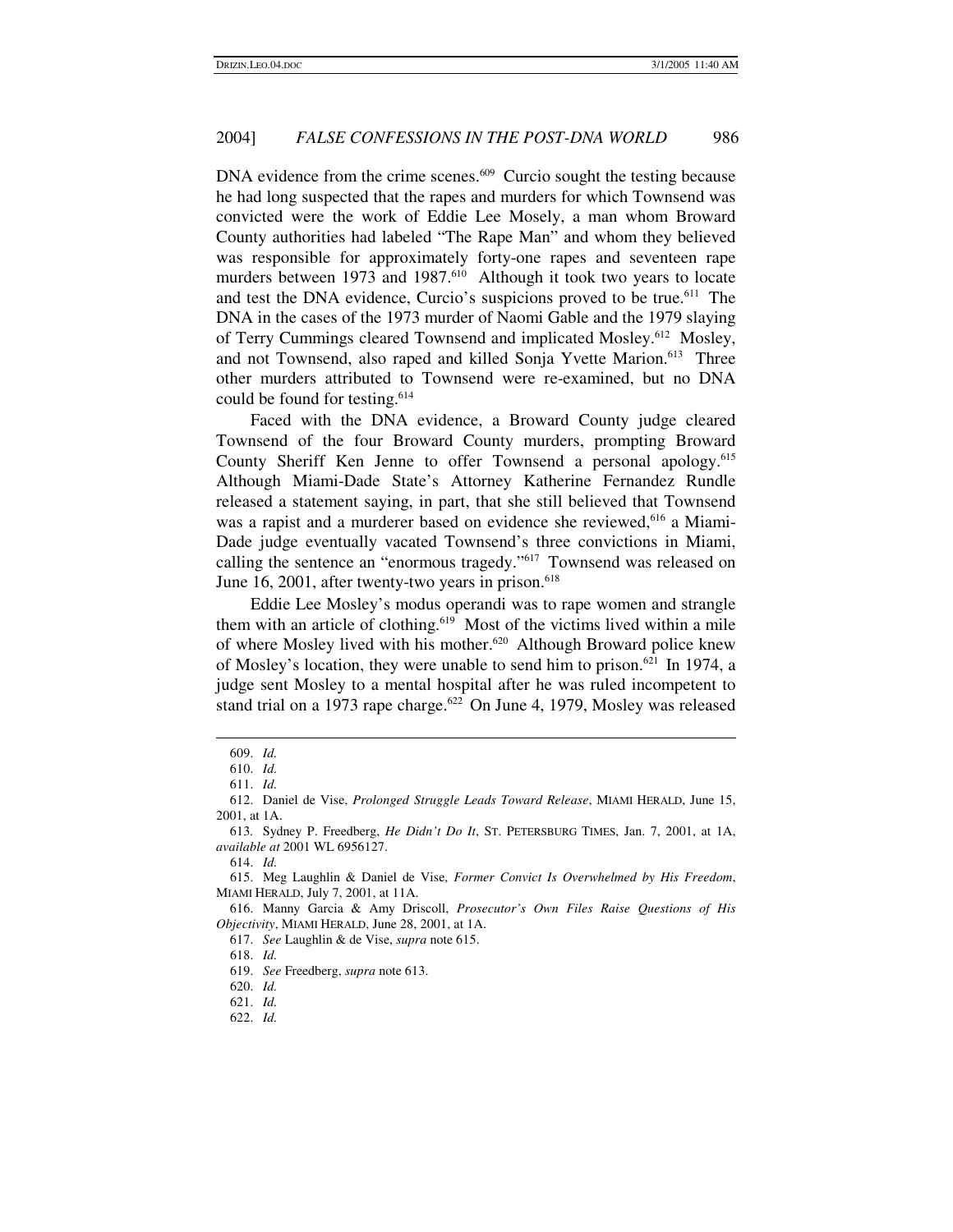from an institution for the criminally insane and within months the string of rapes and killings started again. <sup>623</sup> Lisa Wakeman, a Miami rape victim, tentatively identified Mosley, not Townsend, as her attacker in a photo lineup, further remarking that her attacker had "nice teeth,"<sup>624</sup> an important piece of evidence in light of the fact that Townsend was missing many of his. 625 In court, Wakeman waffled, first denying that Townsend looked like her attacker and then insisting he was the man: "I can't be sure, but he looks like him. If he was a little darker, I'd say it was him." <sup>626</sup> Later, she was asked if Townsend was the man and she said, "I don't know." 627 Mosley was charged with rape again in 1980 and 1984, but again he beat the charges.<sup>628</sup> At least nine other women were raped and murdered after Townsend was arrested in 1979, 629 including twenty-two-year-old Teresa Giles, raped and strangled in December 1984, and fifty-four-year-old Emma Cook, found raped and strangled in a deserted concrete shed on Christmas Eve, 1983. 630

During his incarceration, Townsend lived in constant fear for his life. <sup>631</sup> He was classified as a maximum security prisoner, requiring that he be handcuffed during any activity and that all the activities outside his cell be extremely limited.<sup>632</sup> Perhaps more importantly, his convictions involved the rape and murder of a child, a crime that guards and inmates especially disliked. <sup>633</sup> As a sex offender, prison regulations limited visitations with family members and barred any visits with his young daughter.<sup>634</sup> After his release on June 15, 2001, he showed signs of being affected by twenty-two years in prison. <sup>635</sup> He now walks slowly with his head down and his shoulders stooped.<sup>636</sup> He constantly looks behind him as if he expects to be ambushed. 637

When eight-year-old Shandra Whitehead was found raped and

<sup>623.</sup> *Id.*

<sup>624.</sup> *See* DeMarzo & de Vise, *supra* note 574.

<sup>625.</sup> *Id.*

<sup>626.</sup> *Id.*

<sup>627.</sup> *See* McMahon & Friedberg, *supra* note 581.

<sup>628.</sup> *See* Freedberg, *supra* note 613.

<sup>629.</sup> Paula McMahon & Ardy Friedberg, *They Just Wanted to Get Somebody: DNA Testing Proved What Neighborhood Barber Said He Knew All Along*, SUN-SENTINEL (Ft. Lauderdale, Fla.), May 19, 2001, at 1A, *available at* LEXIS, Newslibrary, Sunsen File.

<sup>630.</sup> Daniel de Vise, *DNA Test Links Accused Killer to Broward Woman's '84 Slaying*, MIAMI HERALD, May 3, 2001, at 6B.

<sup>631.</sup> *See* Plaintiff's Complaint, *supra* note 604, at 32.

<sup>632.</sup> *Id.*

<sup>633.</sup> *See* Laughlin & de Vise, *supra* note 615.

<sup>634.</sup> *See* Plaintiff's Complaint, *supra* note 604.

<sup>635.</sup> *See* Laughlin & de Vise, *supra* note 615.

<sup>636.</sup> *Id.*

<sup>637.</sup> *Id.*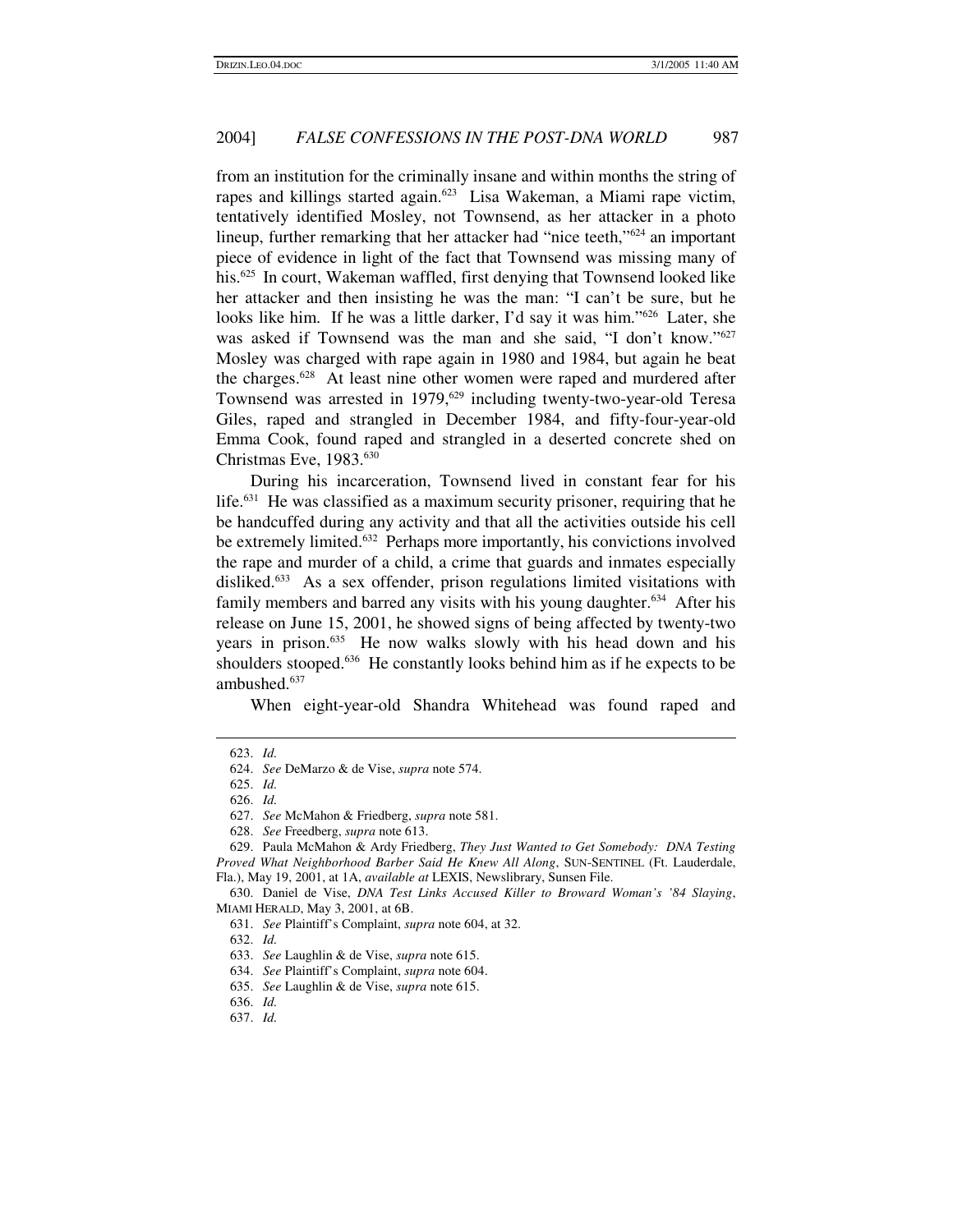murdered in her home in 1986, police used sketchy and conflicting eyewitness accounts to pick up Frank Lee Smith, an "eccentric man" living near the scene of the crime. <sup>638</sup> Smith, previously convicted of two murders (one at age thirteen, one at eighteen), was somewhat infamous in the neighborhood and seemed to be the perfect suspect. <sup>639</sup> An interrogation by two decorated police detectives was neither videotaped or tape recorded and no notes were found from the interview.<sup>640</sup> According to the detectives' statements, however, Smith made "several very damning admissions." <sup>641</sup> One detective, Richard Scheff, later testified that when he and his partner lied to Smith, saying that the victim's brother had seen the murderer, Smith said "No way that kid could have seen me, it was too dark." <sup>642</sup> This supposed confession was used to convict Smith for Whitehead's murder in spite of the fact that no physical evidence implicated him and information given by eyewitnesses made it highly improbable that Smith could have been the perpetrator (i.e., Smith was legally blind and could not have hopped a fence without his glasses; several witnesses swore the perpetrator was not wearing glasses). In 2000, Smith died of cancer while on death row. <sup>643</sup> FBI DNA tests exonerated Smith one year later and implicated Eddie Lee Mosley, then an inpatient in a state mental institution. 644

<sup>638.</sup> Dan Malone, *DNA Test Clears Man After Death: Condemned Inmate's Case May Prompt More Reviews*, DALLAS MORNING NEWS, Dec. 16, 2000, at 1A, *available at* LEXIS, News Library, Dalnews File.

<sup>639.</sup> *Id.*

<sup>640.</sup> *Id.*

<sup>641.</sup> *Id.*

<sup>642.</sup> *Id.*

<sup>643.</sup> *Id.*

<sup>644.</sup> *Id.*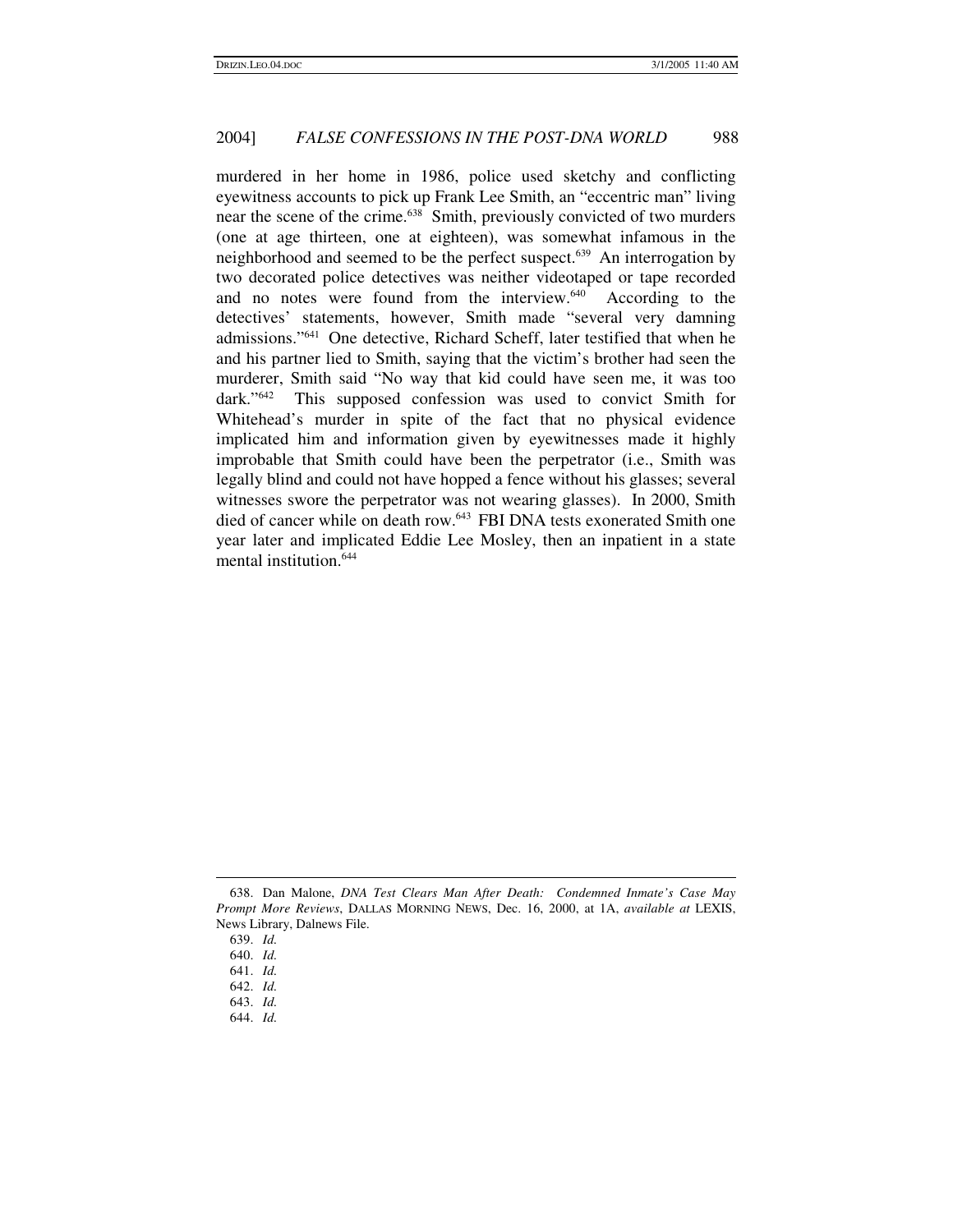# b. Closing Open Cases by Falsely Attributing Unsolved Murders to Guilty Defendants

The second category of false confessions involving serial killers contains cases in which interrogators persuade a defendant who has killed to confess falsely to one or more other unsolved slayings. Although such confessions may close cases, they may do so with tragic consequences. For when the wrong perpetrator is apprehended, the real perpetrator is left free to roam the streets and victimize others. This appears to have been the case in the Chicago cases discussed below.

#### i. Hubert Geralds, Derrick Flewellen, and Andre Crawford

Hubert Geralds, a mildly mentally retarded man, whose I.Q. has been tested as low as fifty-nine, was convicted of six murders in 1997 and sentenced to death.<sup>645</sup> Convictions for two of those murders (including the murder of Rhonda King) were based solely on his confessions. In February 2000, the Cook County State Attorney's office vacated Geralds's death sentence and convictions, saying he would be retried for all of the murders except that of Rhonda King. The charges against Geralds were dropped when a new serial killer emerged, Andre Crawford, who confessed on videotape in greater detail to the murder of King.<sup>646</sup> Crawford was eventually charged with ten rape-murders in Chicago's Englewood neighborhood. 647

Although Geralds was exonerated of the King murder, he was later implicated through DNA testing to the murder of Lovie Ford, a crime to which another man, Derrick Flewellen, had falsely confessed. In June 1995, thirty-year-old Derrick Flewellen, was walking out of a hospital where he had been treated for a dislocated toe when he was approached by two Chicago detectives who asked him to accompany them to the police station.<sup>648</sup> After an interrogation which lasted more than thirty-six hours, the detectives obtained a signed confession from Flewellen to the murders of Lovie Ford and Sherry Hunt.<sup>649</sup> The only evidence linking Flewellen to these crimes were confessions that Flewellen claims were obtained through

<sup>645.</sup> Janan Hanna & Terry Wilson, *Questions Arise over Links Made in Serial Killings: Roseland Slayings Put Focus on Methods Used in Investigation*, CHI. TRIB., July 5, 2000, § 1, at 1.

<sup>646.</sup> *Id.*

<sup>647.</sup> *See id.*; Steve Mills & Terry Wilson, *State Says It Convicted Wrong Killer*, CHI. TRIB., Feb. 11, 2000, § 1, at 1; Maurice Possley, *Murder Defendant's Mental State Argued*, CHI. TRIB., Nov. 11, 1997, § 2, at 3.

<sup>648.</sup> Maurice Possley, *DNA Topples Case Built on Confessions*, CHI. TRIB., Dec. 1, 1999, § 1, at 1.

<sup>649.</sup> *Id.*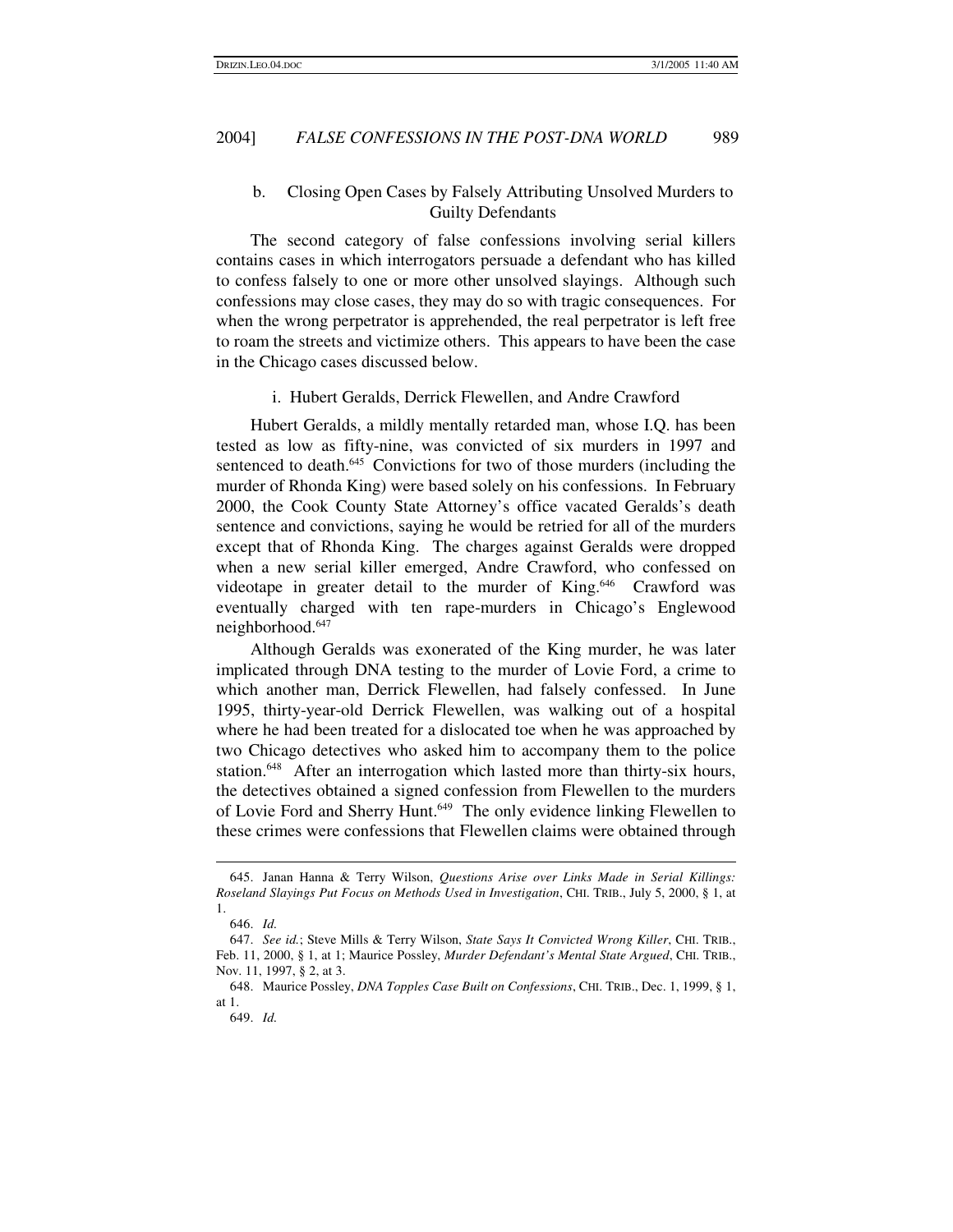violence. A friend who was outside of the interrogation room during Flewellen's interrogation claimed to have heard screaming and noises consistent with Flewellen's allegations of coercive violence. <sup>650</sup> No DNA evidence linked him to either crime even though Flewellen's confession stated that the murders were committed after sexual intercourse.<sup>651</sup> A test of semen taken from Ms. Ford, however, was matched in late 1999 to Geralds.<sup>652</sup> Despite the DNA evidence linking Geralds to the crime, prosecutors took Flewellen to trial, arguing that Flewellen gave eight oral statements and a final written statement confessing to the crimes. <sup>653</sup> Given the DNA evidence, however, Judge Marcus Salone acquitted Flewellen in November 1999.<sup>654</sup> Flewellen filed a civil lawsuit against the City of Chicago and seven police officers, claiming that the officers framed him for the 1995 deaths of two women. <sup>655</sup> The City of Chicago paid Flewellen \$250,000 to settle his lawsuit.<sup>656</sup>

#### *F. Prosecuting the False Confessor*

When evidence of a false confession comes to light, the integrity of the justice system is implicated. Also at stake is the integrity of the police officers who obtained the false confession and the prosecutors who charged and sometimes convicted the false confessor. Rather than admitting their errors, apologizing to the wronged parties, and officially exonerating the defendants, in several of the cases discussed herein, law enforcement officials continued to insist that the false confessors were guilty. In other cases, the authorities acknowledged that a false confession was obtained, but refused to accept any responsibility for the false confession. But perhaps the most egregious response to a false confession occurs when prosecutors bring obstruction of justice charges against false confessors or pressure innocent defendants into pleading guilty to lesser crimes in order to gain their release. There are several instances of such police and prosecutorial misconduct in our database, two of which are discussed below.

656. Maurice Possley & Gary Washburn, *City to Settle with Man Forced to Confess*, CHI. TRIB., June 14, 2002, § 2, at 3.

<sup>650.</sup> *Id.*

<sup>651.</sup> *Id.*

<sup>652.</sup> *Id.*

<sup>653.</sup> *Id.*

<sup>654.</sup> *Id.*

<sup>655.</sup> *See* Maurice Possley, Steve Mills, & Ken Armstrong, *Veteran Detective's Murder Cases Unravel*, CHI. TRIB., Dec. 17, 2001, § 1, at 1; *Ex-Suspect Says Police Beat Him*, CHI. SUN-TIMES, June 2, 2000, at 3A; *Man Sues, Says Police Framed Him*, CHI. SUN-TIMES, June 2, 2000, at 6A.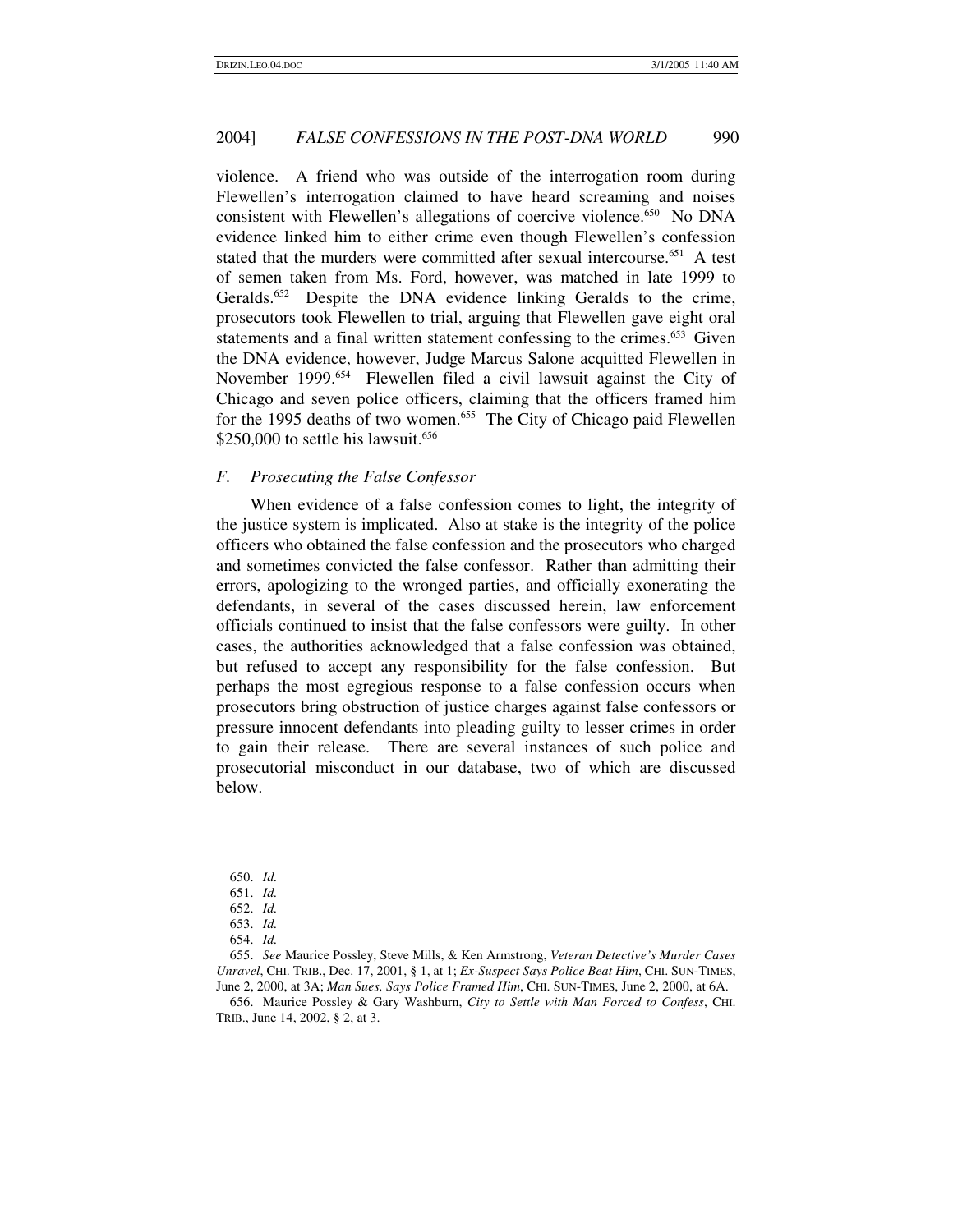#### 1. David Saraceno

As an eighteen-year-old troublemaker with a history of vandalism, David Saraceno was a likely suspect in the burning of a fleet of fifteen school buses in Haddam, Connecticut.<sup>657</sup> Detectives brought him into the station and interrogated him for over ten hours until they finally obtained a confession from Saraceno that he and several accomplices torched the buses. <sup>658</sup> As it turned out, the confession was false, coerced by tactics which apparently included threats that Saraceno would be locked up in an adult jail where he would be raped. <sup>659</sup> After his conviction on arson charges, and while his appeal was pending, private investigators discovered evidence implicating other suspects whom the State chose to protect rather than disclose to the defense. <sup>660</sup> A new trial was ordered and the State allowed the statute of limitations to run out before charging the new suspects, one of whom had given a credible and detailed confession without coercion, to Saraceno's private investigator.<sup>661</sup> Rather than dismiss the charges against Saraceno, prosecutors offered him a deal, agreeing to remove the specter of further prosecution in exchange for his "no-contest" plea to a lesser bus-fire charge.<sup>662</sup> When Saraceno refused, they offered him a deal which required he plea to "hindering prosecution by falsely confessing." <sup>663</sup> To get his life back on track and to stop draining his parent's finances, Saraceno, now twenty-three and a University of Connecticut student, took the deal. 664

# 2. Teresa Sornberger

One day after a bank was robbed, Teresa and Scott Sornberger were arrested and charged, based in part on an identification of Scott (a bank patron) as the robber in the videotape surveillance. <sup>665</sup> Teresa was brought in for questioning and confessed that her husband had committed the robbery and she had driven the getaway car.<sup>666</sup> Scott Sornberger maintained his innocence throughout the investigation, and no other evidence linked either of them to the crime.<sup>667</sup> In the end, the Sornbergers

666. *Id.*

<sup>657.</sup> *See* O'Brien, *Man Says Confession Was False*, *supra* note 317.

<sup>658.</sup> *Id.*

<sup>659.</sup> *Id.*

<sup>660.</sup> *Id.* 661. *Id.*

<sup>662.</sup> *Id.*

<sup>663.</sup> *Id.*

<sup>664.</sup> Editorial, *A Disgraceful End to the Bus-Burning Case*, HARTFORD COURANT, Dec. 17, 1999 at A21, *available at* 1999 WL 30058262.

<sup>665.</sup> *See* Karen McDonald, *Couple Cleared in Heist*, PEORIA J. STAR (Peoria, Ill.), May 11, 2000, at A1, *available at* 2000 WL 20632718.

<sup>667.</sup> *Id.*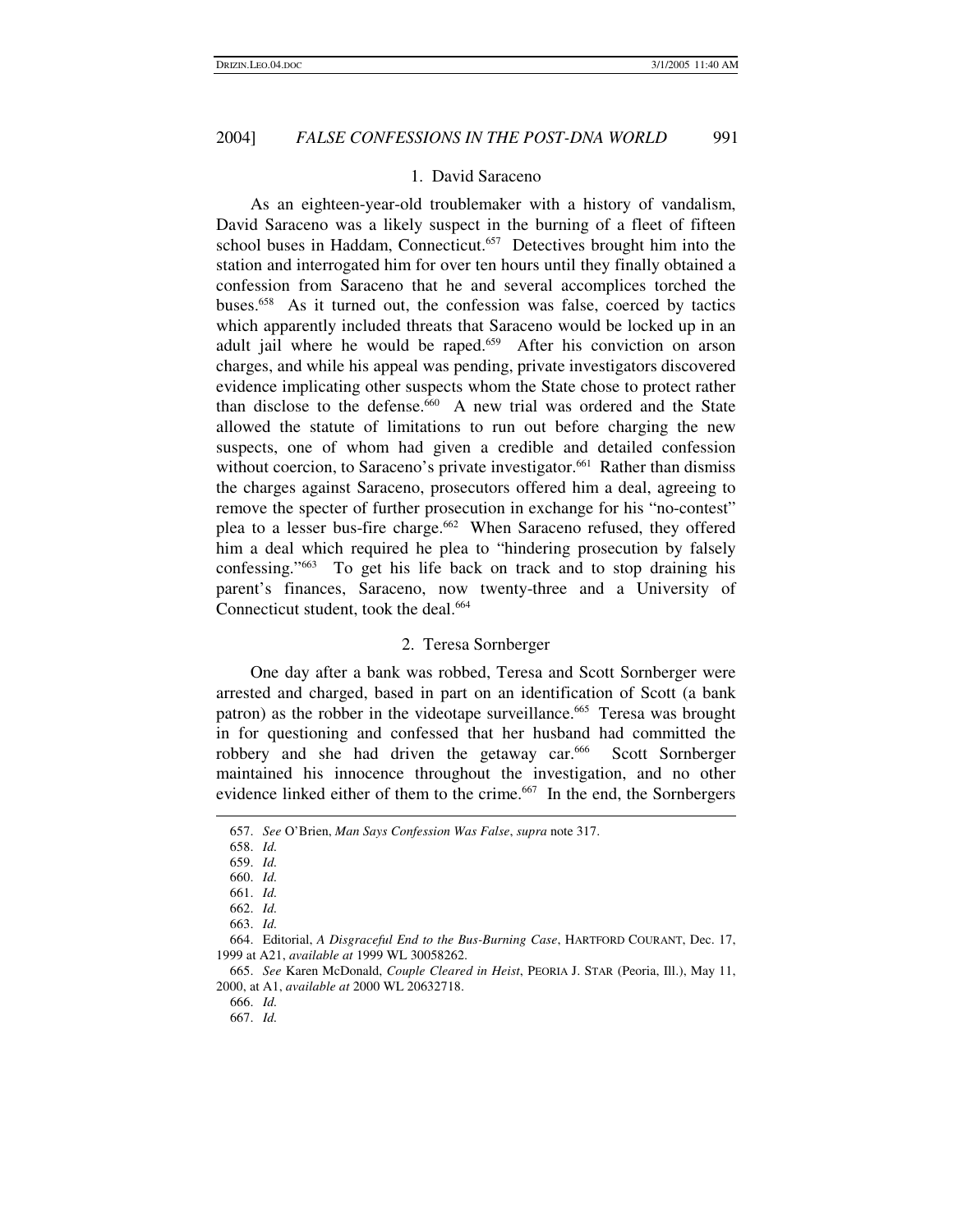were freed on a fluke.<sup>668</sup> A local legislator, by chance, saw a television newscast about a bank robbery in a nearby town in which the suspect bore a striking resemblance to Sornberger.<sup>669</sup> The FBI investigated this information and discovered from surveillance tapes that the same man had robbed both banks.<sup>670</sup> The man, though resembling Sornberger, was not Sornberger.<sup>671</sup> The two were freed after having spent a total of 118 days in jail.<sup>672</sup> Sornberger, who recanted her confession, soon after her arrest, claimed she had confessed only after police threatened to call child welfare authorities to have her children removed from her custody. <sup>673</sup> The judge disbelieved this testimony and admitted the confession into evidence. 674 After the truth came to light, Knox County State's Attorney Paul Mangieri announced that Sornberger's case "shows the system works." <sup>675</sup> Before she was released, however, Sornberger had to plead guilty to obstructing justice for giving false information to authorities. 676

#### **CONCLUSION**

The 125 *proven* false confessions analyzed in this study should put to rest any doubts that modern psychological interrogation techniques can cause innocent suspects to confess. Like other studies, <sup>677</sup> our research demonstrates the potentially deleterious and fateful consequences of confession evidence—even coerced, uncorroborated and ultimately *false* confession evidence—when put before a trier of fact. One of the most significant findings in this study is that more than four-fifths (81%) of the innocent defendants who chose to take their case to trial were wrongfully convicted "beyond a reasonable doubt" even though their confession was ultimately demonstrated to be false. In other words, the factually innocent defendant who took his case to trial was approximately four times more likely to be convicted than acquitted, despite the many procedural safeguards of trial rights of American criminal defendants. An additional fourteen false confessors in this study (11% of the entire sample) chose to

677. *See* Kassin & Neumann, *supra* note 76, at 481; Kassin & Sukel, *supra* note 76, at 42–44; and Leo & Ofshe, *Consequences*, *supra* note 76, at 491–92.

<sup>668.</sup> *Id.*

<sup>669.</sup> *Id.*

<sup>670.</sup> *Id.*

<sup>671.</sup> *Id.*

<sup>672.</sup> *Id.*

<sup>673.</sup> *Id.*

<sup>674.</sup> *Id.*

<sup>675.</sup> *Id.*

<sup>676.</sup> *See* Karen McDonald, *Not Telling the Truth: False Confessions Happen for a Variety of Reasons*, PEORIA J. STAR (Peoria, Ill.), May 27, 2000, at A1, *available at* 2000 WL 20638998; Editorial, *False Confession Demands Review of Interviewing Tactics*, PEORIA J. STAR (Peoria, Ill.), May 15, 2000, at A4, *available at* 2000 WL 20637666.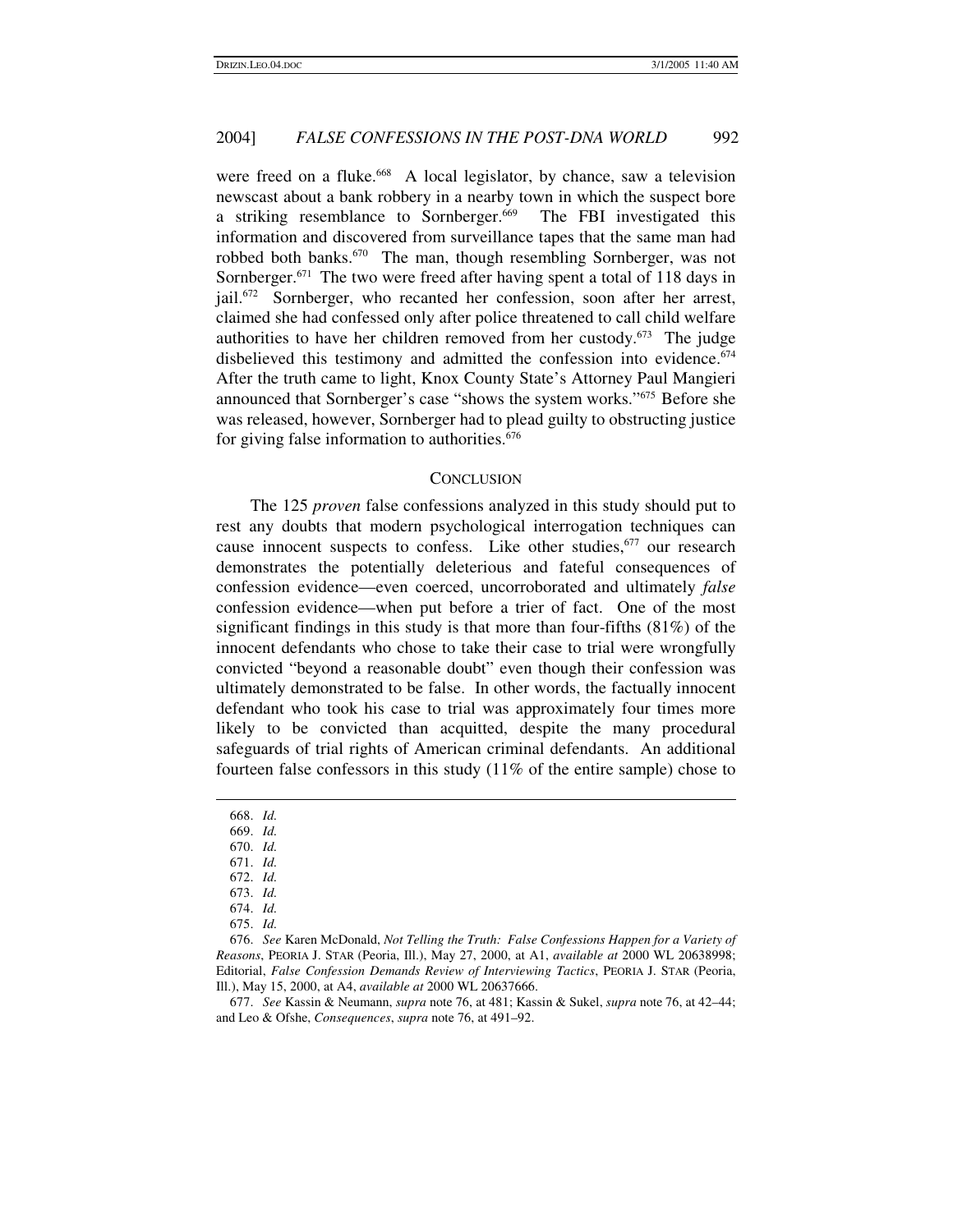accept a plea bargain rather than take their case to trial—despite their factual innocence—typically to avoid the death penalty.<sup>678</sup> Remarkably, then, 86% (or almost nine of every ten) of the individuals in our sample whose false confessions were not discovered by police or dismissed by prosecutors before trial were eventually convicted.

That false confessions are likely to lead to wrongful deprivations of liberty and convictions may no longer be a novel finding. This study adds to a growing body of research <sup>679</sup> demonstrating the power of confession evidence to substantially prejudice a trier of fact's ability to even-handedly evaluate a criminal defendant's culpability. As both experimental and field studies have demonstrated,<sup>680</sup> criminal officials and jurors often place almost blind faith in the evidentiary value of confession evidence—even when, as in all the cases in this study, the confession was not accompanied by any credible corroboration and there was compelling evidence of the defendant's factual innocence. Criminal justice officials and lay jurors who prosecute and convict false confessors in such high percentages appear to treat confession evidence as more probative than any other piece of case evidence and thus as essentially dispositive of the defendant's guilt—even when the confession lacks corroboration and is almost certainly the product of psychological coercion and/or police misconduct.

The 125 *proven* false confession cases analyzed in this Article demonstrate that interrogation-induced false confessions may be a more serious problem than previously imagined. These cases ought to compel all who care about the credibility of the American criminal justice system to devise better ways to reduce or eliminate the number of false confessions and the risks they pose for the innocent. It behooves criminal justice officials not only to acknowledge and better understand the role that false confessions play in creating and perpetuating miscarriages of justice, but also to introduce meaningful reforms that will prevent false confessions from occurring or leading to the wrongful conviction and/or incarceration of the innocent.

The risk of harm caused by false confessions could be greatly reduced if police were required to electronically record the entirety of all custodial interrogations of suspects. <sup>681</sup> Unlike some potential reforms, the recording of police interrogation is not an adversarial policy suggestion; it favors

<sup>678.</sup> *See* Table 8, *supra* note 363 and accompanying text.

<sup>679.</sup> *See* Table 1, *supra* notes 72–75 and accompanying text.

<sup>680.</sup> *Id.*

<sup>681.</sup> Shockingly, in only two—Joshua Treadway's and Aaron Houser's interrogations—of the 125 proven false confessions described in this Article did police videotape the entirety of the suspect's interrogation. In fifteen other proven false confessions in this Article, police partially videotaped the interrogation.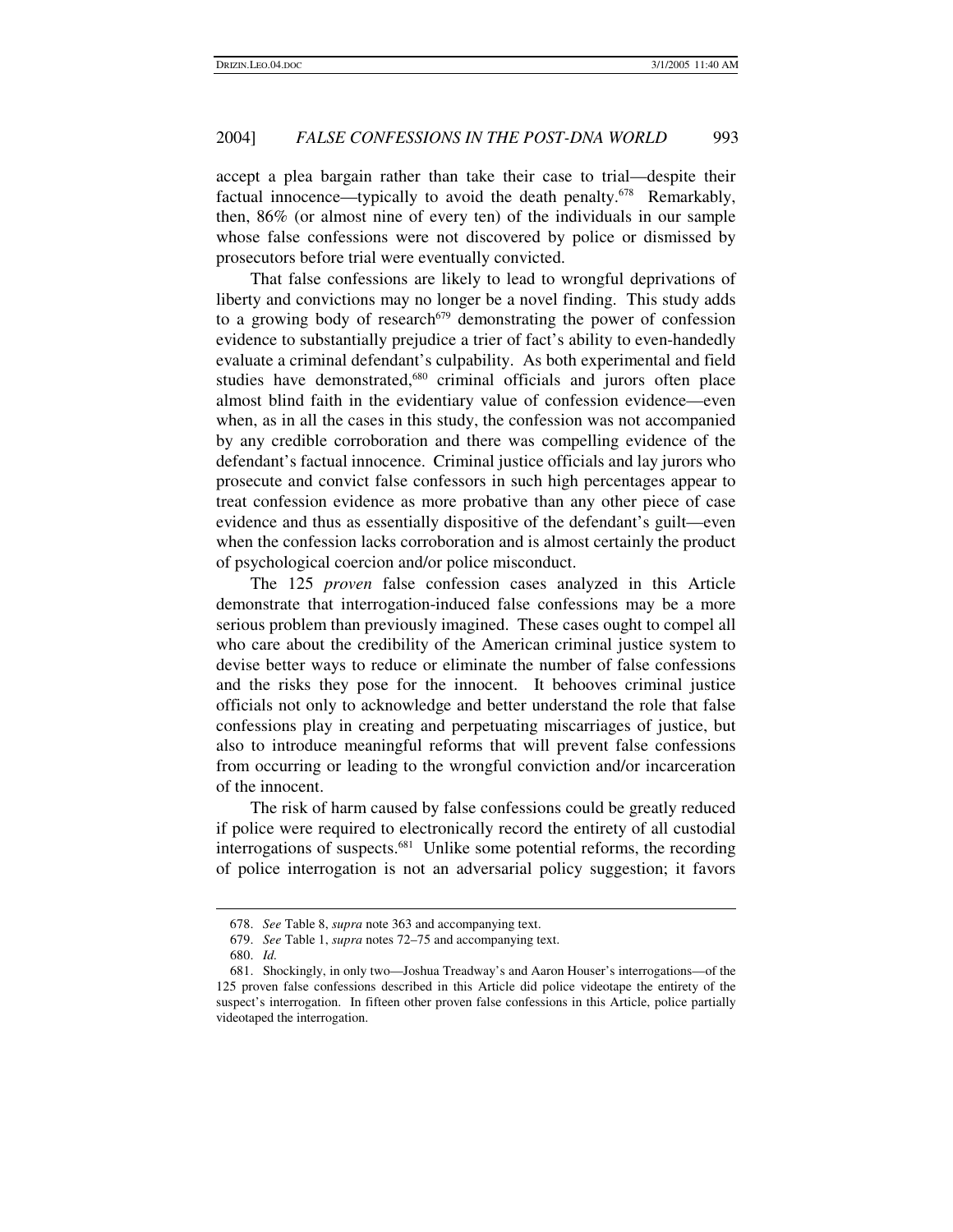neither the defense nor the prosecution, but only the pursuit of reliable and accurate fact-finding. For at least three reasons, American police should be required to electronically record the entirety of their interrogations.

First, taping interrogations creates an objective, comprehensive, and reviewable record of the interrogation. With taping, it is no longer necessary to rely on subjective credibility judgments to resolve "swearing contests" between the police and the defendant about what occurred during interrogation. Unlike the testimony of two disputants, the videotape does not suffer from the fallibility and biases of human memory and judgment, but, instead, preserves a record of the interrogation that is complete and factually accurate. A videotape will capture any police abuses and/or improprieties as well as protect detectives from false accusations. By preserving the record, taping removes the secrecy of interrogation and makes it accessible to criminal justice officials and triers of fact, thus rendering the fact finding process more accurate and reliable.<sup>682</sup>

Second, taping leads to a higher level of scrutiny (by police officials as well as others) that will deter police misconduct during interrogation, improve the quality of interrogation practices and thus increase the ability of police to separate the innocent from the guilty. Interrogators are less likely to resort to improper interrogation practices when the camera is rolling and thus they are less likely to coerce an innocent suspect into falsely confessing.

Third, a taping requirement creates the opportunity for various criminal justice officials to more closely monitor both the quality of police interrogation and the reliability of confession statements. With taping, detectives, police managers, prosecutors, and judges are able to more easily detect false confessions and thus more easily prevent their admission into evidence. Inevitably, however, some unreliable confessions will still make it into evidence at trial. A videotaping requirement, however, allows jurors to make a more informed evaluation of the quality of the interrogation and the reliability of the defendant's confession, and thus to make a more informed decision about what weight to place on confession evidence.

<sup>682.</sup> More than forty years ago, in a landmark law review article, Bernard Weisberg, then General Counsel for the Illinois chapter of the American Civil Liberties Union and later a United States Magistrate Judge for the Northern District of Illinois, railed against the problems of secrecy during the interrogation process and first argued that the solution is "a record from start to finish of any interrogation in a police station." Bernard Weisberg, *Police Interrogation of Arrested Persons: A Skeptical View*, 52 J. CRIM. L. CRIMINOLOGY. & POL. SCI. 21, 45 (1961); *see also Equal Justice in the Gatehouses and Mansions of American Criminal Procedure*, *in* Y. KAMISAR ET AL., CRIMINAL JUSTICE IN OUR TIME 85–87 (1965) (citing Weisberg and maintaining that no rule pertaining to warnings or waiver of rights would amount to anything unless police interrogation were stripped of its characteristic secrecy).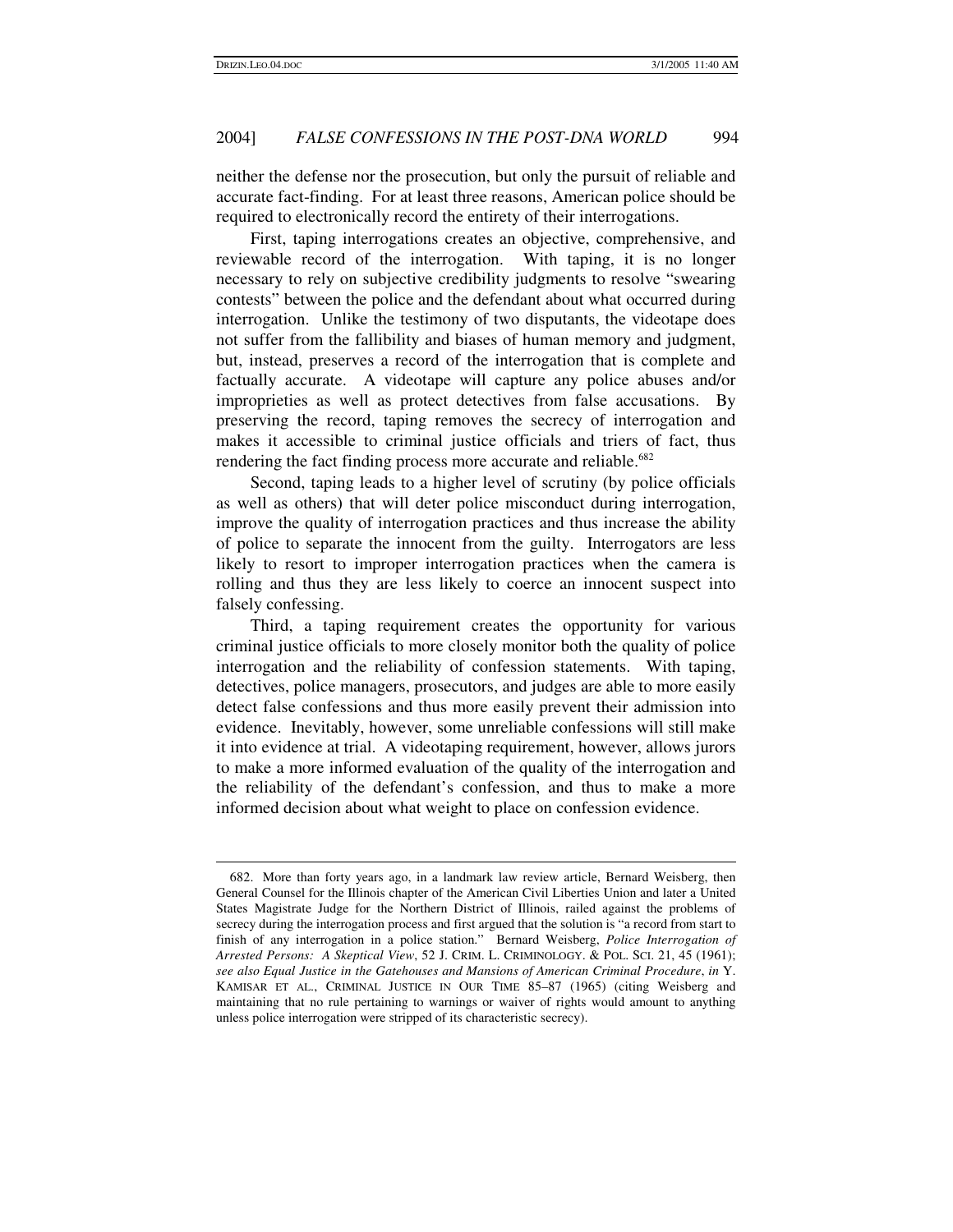As others have demonstrated, <sup>683</sup> virtually all false confessions in America occur because of psychologically coercive interrogation methods and strategies, police overreaching and/or police misconduct <sup>684</sup>—which, in the types of cases analyzed in this Article, is usually alleged but almost never memorialized.<sup>685</sup> While there is no better way for police officers, prosecutors, judges, and juries to learn the truth of what occurred in the interrogation room than to see a videotape of the entire interrogation process, presently only three states, Alaska, Minnesota, and Illinois, require that police electronically record interrogations. 686 In both Alaska and Minnesota, the taping requirement was imposed by each state's supreme court. 687 In July 2003, Illinois became the first state to mandate legislatively the electronic recording of interrogations, when Governor Rod Blagojevich signed into law a bill that will require law enforcement officers to tape interrogations in homicide cases beginning in July, 2005. 688 Although Illinois was the only state to pass such a law in the last legislative session, many other states introduced legislation in this area in the last legislative session and, in the wake of Illinois's action, editorial boards from newspapers from around the country have called for taping.<sup>689</sup>

More progress has been made regarding taping of interrogations at the local level. In April of 2001, a series of articles in the *Washington Post* highlighting several false confessions obtained by Prince Georges County, Maryland, police officers led County Attorney Jack Johnson to insist that all interrogations in serious felonies be tape-recorded. <sup>690</sup> After some initial opposition, the Prince Georges County, Maryland, Police Department agreed to implement the taping policy. <sup>691</sup> A similar expose in the *Miami Herald* in December 2002 spotlighted a problem of false confessions

686. *See* Stephan v. State, 711 P.2d 1156, 1159 (Alaska 1985); Steve Mills, *Law Mandates Taping of Police Interrogations*, CHI. TRIB., July 18, 2003, § 1, at 1.

687. See State v. Scales, 518 N.W.2d 587, 589 (Minn. 1994).

688. *See* Mills, *supra* note 686.

690. *See* April Witt, *Pr. George's Police to Install Video Cameras; Interrogation Tapings to Begin by Mar. 31*, WASH. POST., Feb, 1, 2002, at B4; April Witt & Paul Schwartzman, *Prince George's Prosecutor Acts to Check Police Tactics*, WASH. POST., June 7, 2001, at B1.

691. *See* Witt, *supra* note 690.

<sup>683.</sup> *See* Kassin, *supra* note 76, at 221; Ofshe & Leo, *Decision to Confess Falsely*, *supra* note 76, at 983.

<sup>684.</sup> *See* Kassin, *supra* note 76, at 221; Ofshe & Leo, *Decision to Confess Falsely*, *supra* note 76, at 983.

<sup>685.</sup> *See* Kassin, *supra* note 76, at 221; Ofshe & Leo, *Decision to Confess Falsely*, *supra* note 76, at 983.

<sup>689.</sup> *See, e.g.*, Editorial, *Reforming the Death Penalty in Illinois, Taping Should Protect Police as Well as Murder Suspects*; OMAHA WORLD HERALD, July 21, 2003, at 6B, *available at* 2003 WL 5277097; Editorial, *Taping Interrogations Would Promote Justice*, SAN ANTONIO EXPRESS NEWS, Aug. 6, 2003, at 6B, *available at* 2003 WL 58416751; Editorial, *Videotape Homicide Confessions*, HARTFORD COURANT, Aug. 4, 2003, at 6A, *available at* 2003 WL 59294938.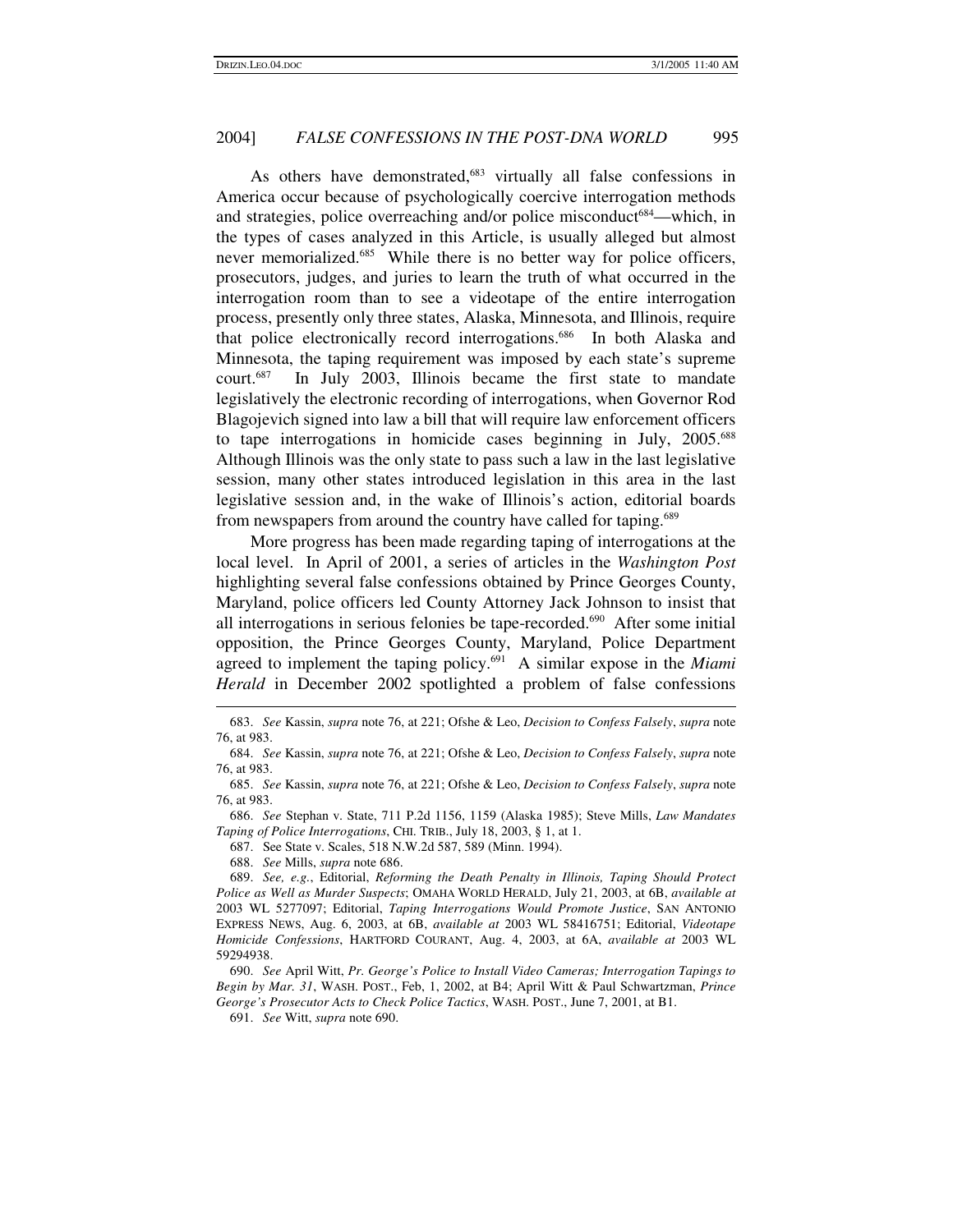obtained by the Broward County Sheriff's Office. <sup>692</sup> The series led Broward County State's Attorney Michael Satz to pressure local police officers to start taping interrogations. <sup>693</sup> First, Fort Lauderdale's Police Department announced plans to start taping interrogations<sup>694</sup> and shortly thereafter, Broward County Sheriff Ken Jenne, who just days before had opposed taping, shifted gears and announced that his department would begin taping all interrogations in seventeen of the most serious felonies. 695 A few days later, Miami Police Chief John Timoney announced that his officers would follow Broward's lead and institute a taping policy. 696

In Chicago, a series of high profile false confession cases, including the Ryan Harris case, and the Lori Roscetti case, spurred calls for a statewide bill to mandate taping of interrogations.<sup>697</sup> These calls grew to a fever pitch after the *Chicago Tribune* published a series on false confessions in December 2001.<sup>698</sup> In response to the Ryan Harris case, Cook County State's Attorney Richard Devine instituted a program in which his prosecutors obtained suspects' confessions on videotape.<sup>699</sup> The flaws of taping only the final confession became evident, however, in December, 2001, when the first videotaped false confession surfaced in the

<sup>692.</sup> The *Miami Herald* series entitled *Spotlight on False Confessions* ran on page one for three days. *See* Wanda J. DeMarzo & Daniel de Vise, *Experts: Tape Police Interrogations*, MIAMI HERALD, Dec. 24, 2002, at A1; Wanda J. DeMarzo & Daniel de Vise, *Police Ignored Glaring Defects in Murder Cases*, MIAMI HERALD, Dec. 23, 2002, at A1; Wanda J. DeMarzo & Daniel de Vise, *Zealous Grilling by Police Tainted 38 Murder Cases*, MIAMI HERALD, Dec. 22, 2002, at A1.

<sup>693.</sup> Michael McGuire, *Taped Police Interrogations Gain Momentum in Florida*, CHI. TRIB., Mar. 8, 2003, at C1, *available at* 2003 WL 15976343.

<sup>694.</sup> Wanda DeMarzo & Daniel de Vise, *Ft. Lauderdale to Tape All Homicide Interrogations*, MIAMI HERALD, at A1, *available at* 2003 WL 2573774.

<sup>695.</sup> Paula McMahon & Ardy Friedberg, *Sheriff to Tape Felony Inquiries*, SUN-SENTINEL (Ft. Lauderdale, Fla.), Feb. 11, 2003, at 1A, *available at* 2003 WL 11555119.

<sup>696.</sup> Wanda DeMarzo & Daniel de Vise, *Miami Police Plan to Videotape Interrogations*, MIAMI HERALD, Feb. 13, 2002, at B1 *available at* 2003 WL 13342381.

<sup>697.</sup> *See* Steven A. Drizin & Beth A. Colgan, *Let the Cameras Roll: Mandatory Videotaping of Interrogations is the Solution to Illinois' Problem of False Confessions*, 32 LOY. U. CHI. L.J. 337, 343–45 (2001).

<sup>698.</sup> *See* Ken Armstrong, Steve Mills, & Maurice Possley, *Coercive and Illegal Tactics Torpedo Scores of Cook County Murder Cases*, CHI. TRIB., Dec. 16, 2002, § 1, at 1, *available at* 2001 WL 30802598; Ken Armstrong, *Illegal Arrests Yield False Confessions*, CHI. TRIB., Dec. 17, 2002, § 1, at 11, *available at* 2001 WL 30802890; Ken Armstrong, Maurice Possley & Steve Mills, CHI. TRIB., Dec. 18. 2001, § 1, at 1; Ken Armstrong, *Officers Ignore Laws Set Up to Guard Kids*, CHI. TRIB., Dec. 18, 2001, § 1, at 1, *available at* 2001 WL 30803197; Ken Armstrong, *Veteran Detective's Murder Cases Unravel*, CHI. TRIB, Dec. 17, 2002, § 1, at 1 *available* at 2001 WL 30802883; Ken Armstrong, Maurice Possley & Steve Mills, *When Jail Is No Alibi in Murders*, CHI. TRIB., Dec. 19, 2001, § 1, at 1, *available at* 2001 WL 30803625.

<sup>699.</sup> *See* Lorraine Forte, *Cops Prepare to Videotape Confessions*, CHI. SUN-TIMES, Oct. 2, 1998, at 1, *available at* 1998 WL 5601347; Flynn McRoberts & Judy Peres, *Homicide Suspects May Go to Videotape Confessions on Camera*, CHI. TRIB, Oct. 2, 1998, § 1, at 1, *available at* 1998 WL 2893015.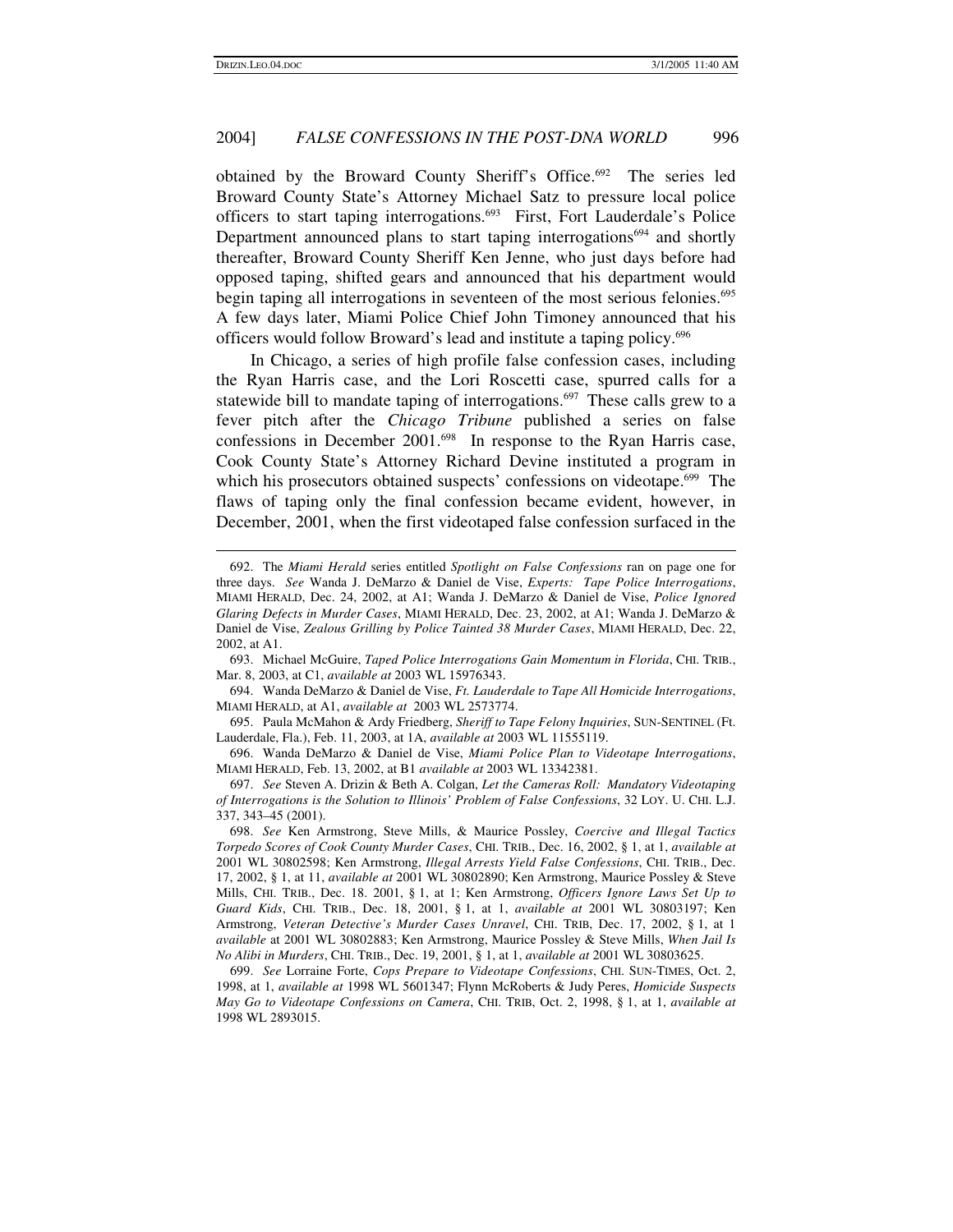murder case of Corethian Bell.<sup>700</sup> After some fifty hours of interrogation, Chicago police officers got Bell to confess on videotape to the murder and sexual assault of his own mother.<sup>701</sup> When DNA test results exonerated Bell and implicated another man who had a history of sexually assaulting women in Bell's neighborhood, Cook County prosecutors were forced to drop charges against Bell and agree to his release. <sup>702</sup> The Bell case, the Roscetti case, the Ryan Harris case and several others finally led Cook County State's Attorney Devine to endorse a bill which would require all Illinois police officers to tape custodial interrogations of suspects in homicide cases.<sup>703</sup> With the support of the Cook County State's Attorney, the bill passed the Illinois Senate by a vote of 58 to 0, and the Illinois House by a vote of 109 to  $7.^{704}$  With such overwhelming legislative support, Governor Blagojevich, a former prosecutor, was hard pressed to veto the bill, even though he had opposed videotaping interrogations during his run for governor. Blagojevich had supported the taping only of confessions, fearing that a policy of taping interrogations would make it more difficult for police officers to obtain confessions from suspects.<sup>705</sup> He acknowledged his change of heart when he signed the bill into law, citing the fact that he became persuaded that taping would "help us make sure that the evidence we have is more reliable and more accurate and give us a better chance of doing justice." 706

We also recommend greater education and training of American police about the causes, indicia, and consequences of false confessions. American police are poorly trained to understand the psychology of interrogation, suspect decision-making, and confession; to evaluate the likely unreliability of confession statements; and to recognize and prevent false confessions. Because they are not properly trained, most interrogators do not realize how their commonly taught and practiced methods of psychological interrogation can set up an innocent person to make a false confession. To reduce the number of false confessions, police interrogation training needs to be significantly improved in at least four ways.

First, contrary to their current training and practice, interrogators need to be taught they cannot reliably intuit whether a suspect is innocent or

<sup>700.</sup> *See* Lucio Guerrero, *Wrongfully Accused Man Sues Cops*, CHI. SUN-TIMES, July 16, 2002, at A3.

<sup>701.</sup> *Id.*

<sup>702.</sup> See *supra* note 226.

<sup>703.</sup> Christi Parsons & Kate McCann, *Taped Confessions Bill Passes*, CHI. TRIB., May 9, 2003, § 1, at 1, *available at* 2003 WL 20235186.

<sup>704.</sup> *Id.*

<sup>705.</sup> Transcript of the Tavis Smiley Show (National Public Radio, July 22, 2003), *available at* 2003 WL 7629369.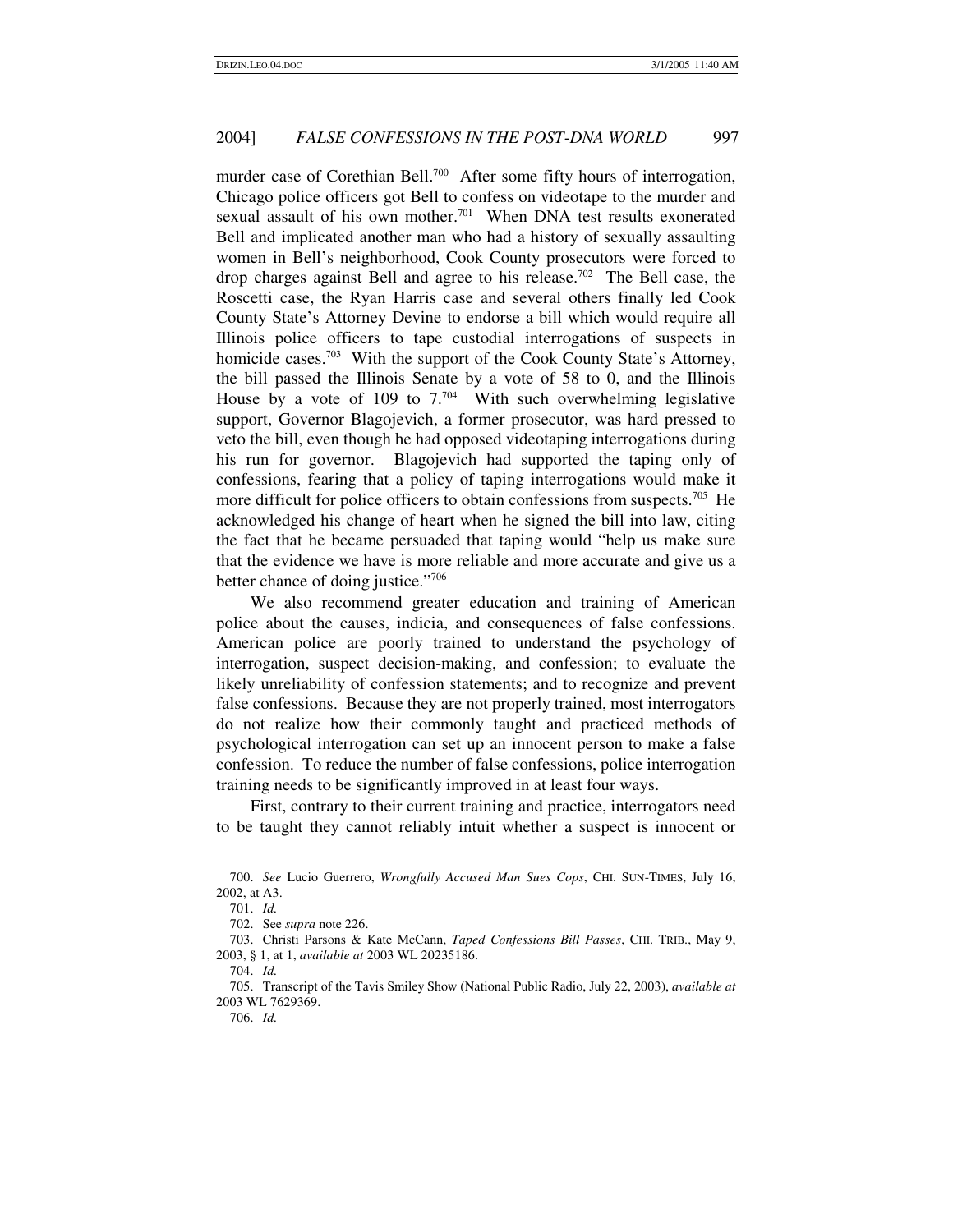guilty based on hunches about the meaning of a suspect's demeanor, body language and/or non-verbal behaviors. Regrettably, American police interrogators have created a folk psychology of human lie-detection that is based on myth, superstition, and pseudo-science, a folk psychology that is more akin to the witchfinding techniques of the 1690s than to the methods of modern science. Contrary to the police interrogation industry's beliefs, the scientific research literature has repeatedly and unequivocally demonstrated that interrogators' deception-detection training materials are flawed, that their detection-deception judgments are highly prone to error, and—perhaps not surprisingly—that interrogators cannot accurately assess their own lie detection skills.<sup>707</sup> Despite this, interrogators' pseudoscientific training in "behavior analysis" falsely increases their confidence in their lie-detection skills (rendering them even more certain in their erroneous beliefs), even though it does not increase their ability to discern truth from deception. 708

This is significant because interrogators wrongly (but confidently) presume a suspect must be guilty merely because of his non-verbal behavior during their initial interaction (rather than because of any reasonable evidence linking the suspect to the crime). Because the interrogator falsely assumes that the suspect is behaving in ways indicative of guilt, he subjects the innocent suspect to the manipulative methods of modern accusatorial interrogation. Once the interrogator elicits a confession, he treats the fact that the suspect has confessed as confirming his initial presumption of the suspect's guilt—even if the interrogator relied on psychologically coercive methods to extract the confession and/or the resulting statement does not fit the facts of the crime. And once there is a confession, the innocent suspect may be well on his way to a wrongful conviction. Because the psychological methods of modern interrogation are sufficiently powerful to induce false confessions from the innocent, no individual should ever be interrogated unless there is a reasonable basis for believing in the probability of his guilt. Police interrogators need to be properly trained to understand that they are not human lie detectors, and that they endanger the innocent when, based merely on their guesses about the meaning of a person's demeanor, they subject him to high pressure custodial interrogation.

<sup>707.</sup> *See* Saul M. Kassin & Christina T. Fong, "*I'm Innocent!": Effects of Training and Judgments of Truth and Deception in the Interrogation Room*, 23 LAW & HUM. BEHAV. 499, 507–17 (1999); *see also* Paul Ekman & Maureen O'Sullivan, *Who Can Catch A Liar?*, 46 AM. PSYCHOL. 913, 913 (1991) (examining the ability to analyze truthfulness amongst various occupational groups); Saul M. Kassin et al., *Behavioral Confirmation in the Interrogation Room: On the Dangers of Presuming Guilt*, 27 LAW & HUM. BEHAV. 187, 188–89 (2003) (examining the effect of the presumption of guilt on ability to assess truthfulness).

<sup>708.</sup> *See* Kassin et al., *supra* note 707, at 188–89.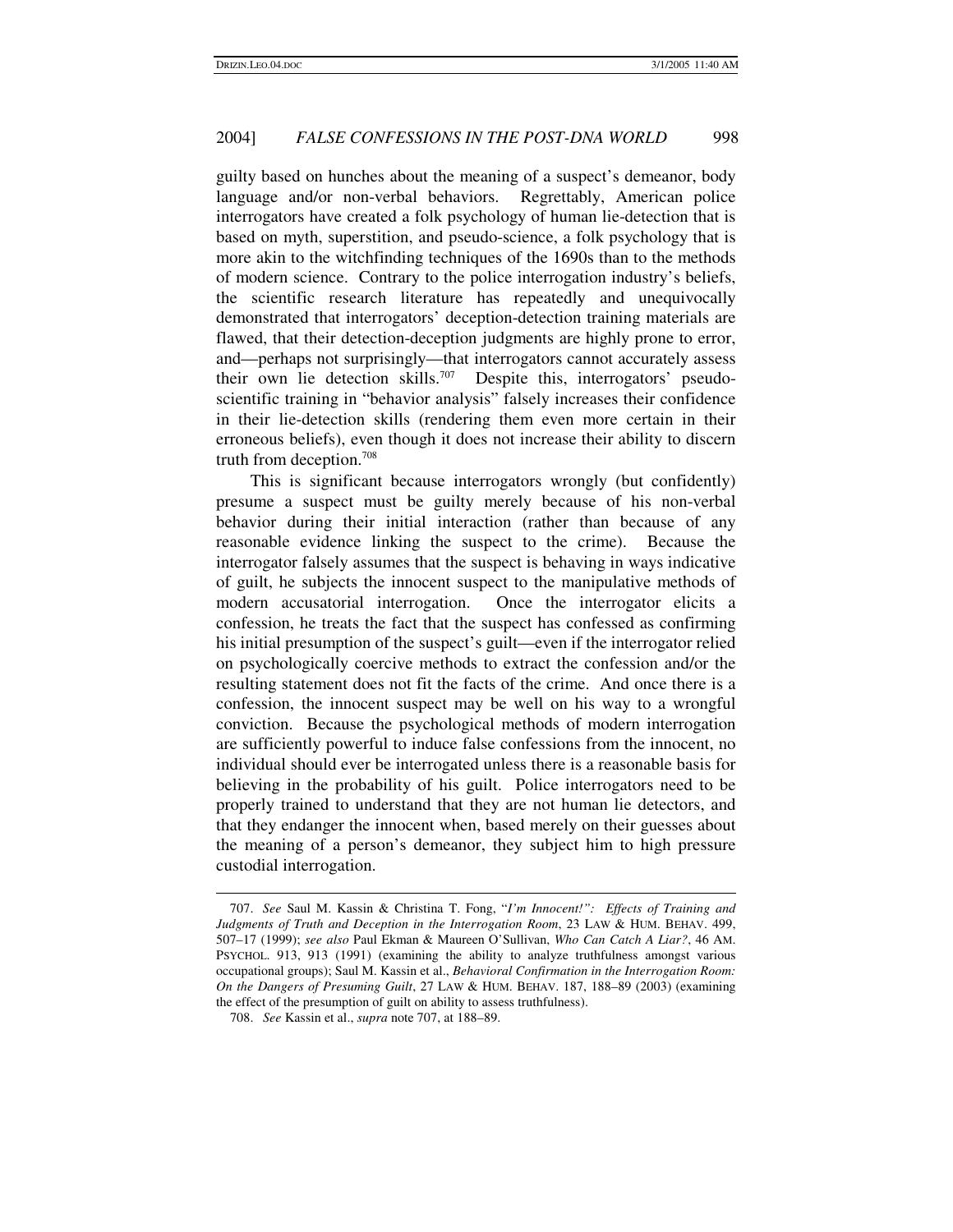Second, detectives need to receive better training about the existence, variety, and causes of false confessions (the logic of modern interrogation and how it works). Contrary to current practice, interrogation trainers (and training manuals) must stop perpetuating the main myth of psychological interrogation: interrogators need to be taught that their psychological interrogation techniques can and do cause innocent suspects (who are cognitively normal) to falsely confess. More importantly, interrogators need to be shown why their commonly taught and commonly practiced interrogation methods—such as maximization and minimization strategies—lead to the decision to confess, from the guilty as well as the innocent. If interrogators are taught the logic, principles, and effects of their psychological methods, they will not only be more knowledgeable about the causes of false confessions, but they will be more effective at eliciting truthful ones. In addition to receiving better education and training about the psychology of interrogation and confession, detectives need to be taught about the different types of false confession, their distinguishing characteristics, and how to prevent them.

Third, interrogators need to receive better training about the indicia of reliable and unreliable statements and how to properly distinguish them. It has long been a generally accepted principle in law enforcement (as well as among social scientists and legal scholars) that valid confessions will be supported by logic and evidence, whereas false ones will not be.<sup>709</sup> In practice, however, detectives virtually always treat a suspect's "I did it" statement as if it is automatically self-validating—even if it fails to be supported by logic or evidence—merely because it validates their own presumption of the suspect's guilt. As Ofshe and Leo have pointed out, a suspect's "I did it" statement may turn out to be either evidence of innocence or evidence of guilt; initially it should be treated as a neutral hypothesis to be objectively tested against the case facts.<sup>710</sup> Detectives need to be taught that the proper way to assess the likely reliability of a suspect's confession is by analyzing the fit of the suspect's post-admission narrative against the underlying crime facts to determine whether it reveals guilty knowledge and is corroborated by existing evidence. <sup>711</sup> Assuming no contamination, a guilty suspect's post-admission narrative will reveal knowledge that is known only to the true perpetrator and/or police, lead to new or derivative evidence, explain seeming anomalies or otherwise inexplicable crime facts, and be corroborated by existing physical and

<sup>709.</sup> Corey Ayling, Comment, *Corroborating Confessions*, 40 WIS. L. REV. 1121, 1130 (1984) (discussing the importance of corroboration between the evidence and the confession).

<sup>710.</sup> Ofshe & Leo, *Decision to Confess Falsely*, *supra* note 76, at 990–97.

<sup>711.</sup> *Id*.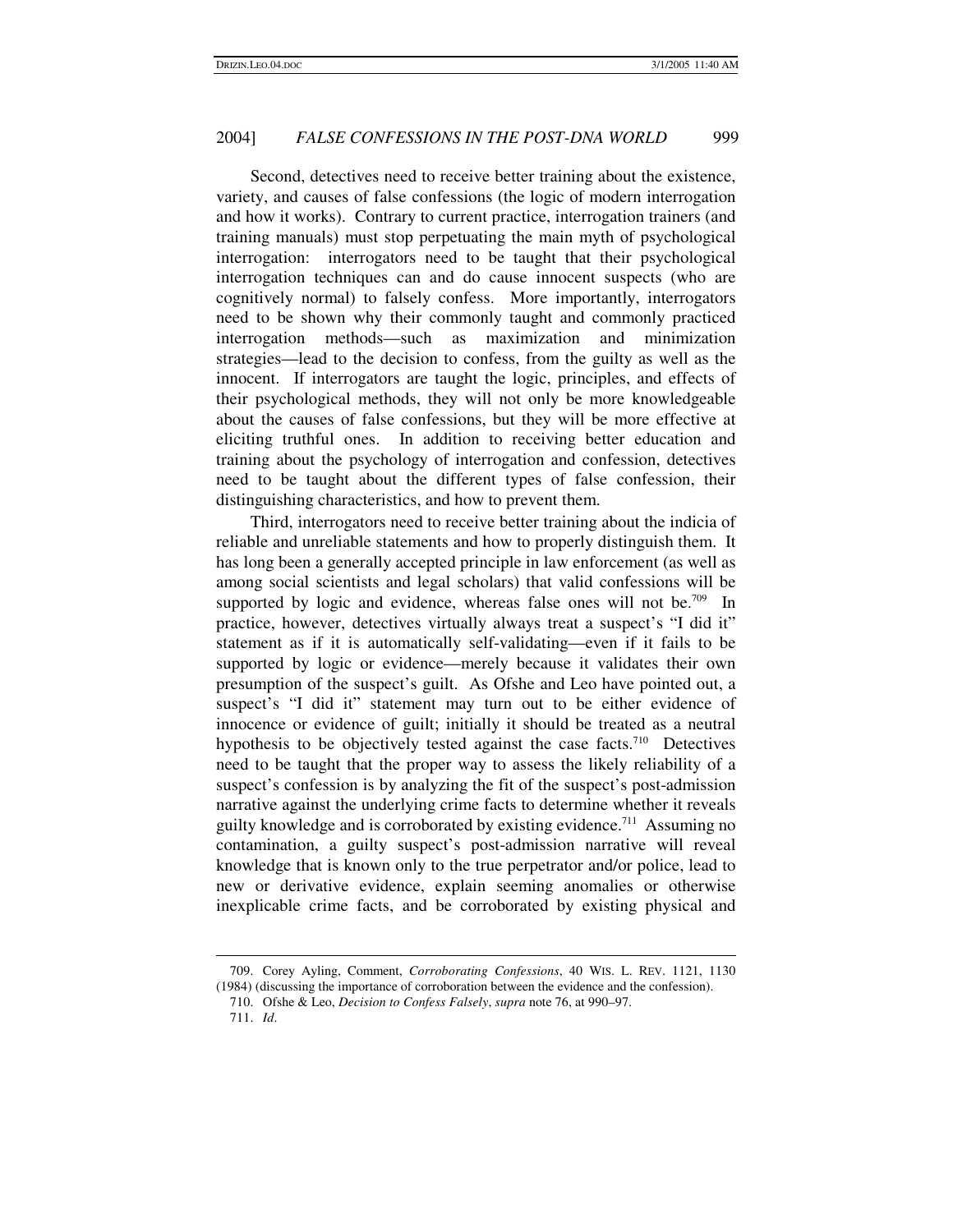medical evidence.<sup>712</sup> An innocent suspect's post-admission narrative will reveal the opposite. Police interrogators need to be trained to recognize their own confirmation biases, to initially treat admission statements as neutral hypotheses to be tested against objective case facts, and to systematically analyze the probative value of a suspect's post-admission narrative if they are to reduce the likelihood of false confessions leading to wrongful deprivations of liberty and miscarriages of justice in the first place.

Finally, interrogators need to receive specialized training in how to interrogate persons with developmental disabilities and juveniles, two subgroups of suspects who appear to be particularly vulnerable to falsely confessing when police apply psychological interrogation techniques to them. In Broward County, Florida, for example, several false confessions involving developmentally disabled suspects led Sheriff Ken Jenne to adopt new policies for interrogating such suspects.<sup>713</sup> Pursuant to this new policy, each Broward County detective must annually receive specialized training to assist them in recognizing the characteristics of a developmentally disabled suspect and on how to properly question them to avoid or minimize the risk of false confessions. Before questioning a developmentally disabled suspect, Broward County detectives are instructed to immediately notify their supervisors and to make a reasonable effort to notify and afford an appropriate adult the opportunity to be present during all questioning.<sup>714</sup> Interrogators are also instructed to take special care in advising developmentally disabled suspects of their constitutional rights, requiring them to "speak slowly and clearly and ask subjects to explain their response rather than simply answer yes or no."<sup>715</sup> Because the developmentally disabled are "easily persuaded" and "eager to please authority figures," detectives are trained to avoid leading or suggestive questions and questions that "tell the suspect the answer the detectives expect."716 As a final check against false confessions, before a developmentally disabled suspect can be charged with a crime, each confession taken from a developmentally disabled suspect must undergo a thorough "Post Confession Analysis" by a unit supervisor, or, if there is no

<sup>712.</sup> *Id.*

<sup>713.</sup> General Order 01-33 defines "developmentally disabled" as a "person who is in a state of arrested or incomplete development of mind, which originates during the developmental period and is associated with recognizable significant impairment of intelligence and social functioning. Policy and Procedures Manual of Broward County Sheriff's Department, Interrogation of Suspects With Developmental Disabilities, General Order 01–33, para. 13.2.15 et seq. (2001) (on file with authors).

<sup>714.</sup> *Id.* at 13.2.15(D)(3).

<sup>715.</sup> *Id.* at 13.2.15(D)(6),(10)(b).

<sup>716.</sup> *Id.* at 13.2.15(D)(10)(a),(d),(f),(h).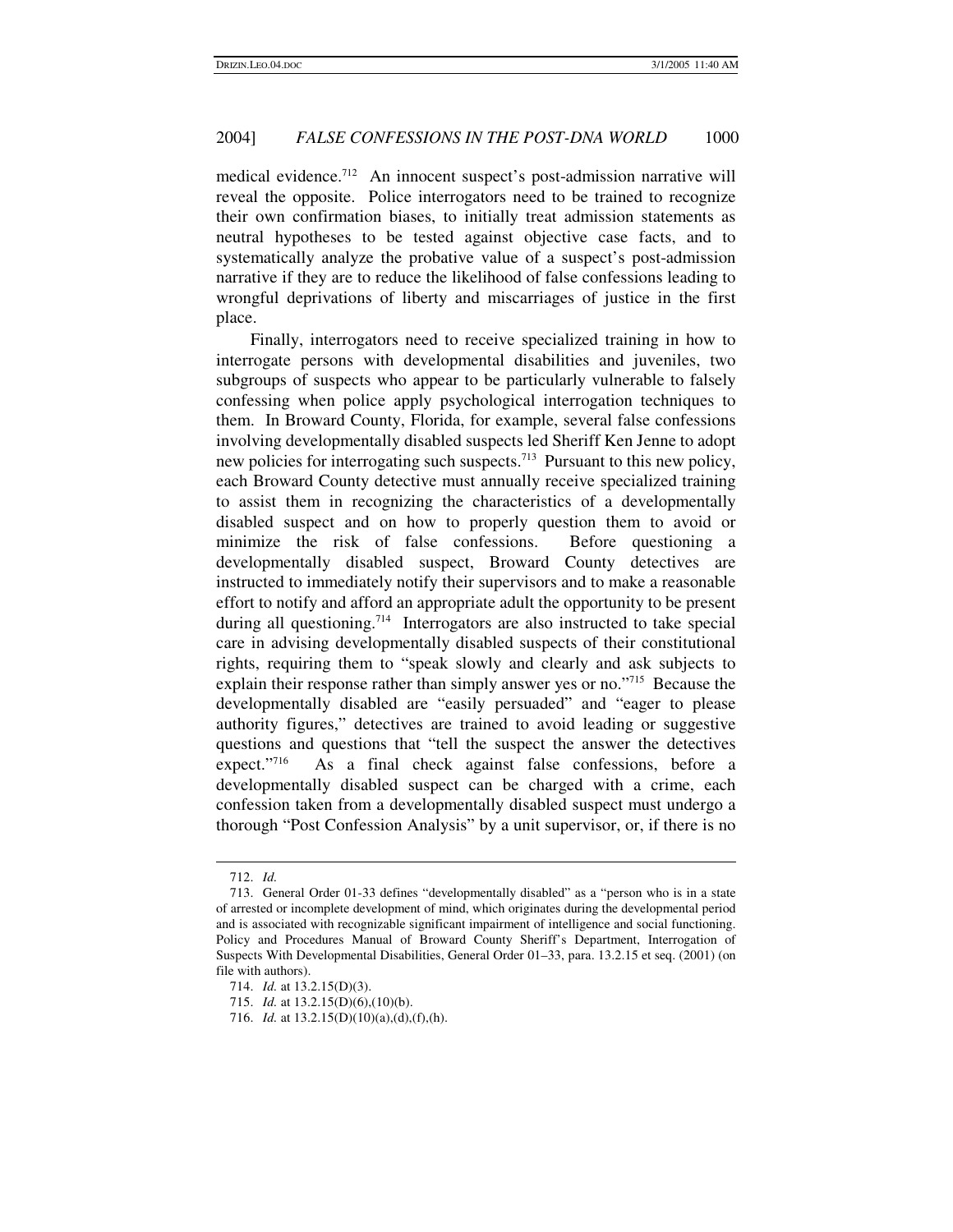evidence corroborating the confession, by a team consisting of a psychologist, an assistant state's attorney, and a Criminal Investigation commander. <sup>717</sup> This evaluation involves weighing numerous factors, including whether the suspect was able to provide an accurate description of the major and minor details of the crime and its scene, whether the suspect was able to identify unusual or unique elements of the crime or its scene which were not publicly known, and whether the suspect provided information to the police that led to the discovery of other previously unknown evidence. 718

Because juvenile suspects share many of the same characteristics as the developmentally disabled, notably their eagerness to comply with adult authority figures, impulsivity, immature judgment, and inability to recognize and weigh risks in decision-making,<sup>719</sup> and appear to be at a greater risk of falsely confessing when subjected to psychological interrogation techniques,<sup>720</sup> the same protections should be afforded to juveniles. In fact, in the wake of the Ryan Harris case and several other false confessions involving children and teenagers in Chicago,<sup>721</sup> Illinois enacted a law requiring that all children under age thirteen be provided access to attorneys before their interrogations in murder and sex offense cases. <sup>722</sup> Moreover, the Cook County State's Attorney's Office convened the Juvenile Court Competency Commission, a panel of experts from many disciplines, including child development specialists, child psychiatrists and psychologists, service providers, law enforcement personnel, prosecutors, judges, defenders, disability advocates, and educators, to study the ability of young people to understand and meaningfully participate in the interrogation process and court proceedings.<sup>723</sup> The Commission

<sup>717.</sup> *Id.* at 13.2.15(E)(1)-(3).

<sup>718.</sup> *Id.*

<sup>719.</sup> *See* Thomas Grisso, *Juvenile's Competence to Stand Trial: A Comparison of Adolescents' and Adults' Capacities As Trial Defendants*, 27 LAW & HUM. BEHAV. 333–57 (2003); Thomas Grisso & Carolyn Pomicter, *Interrogation of Juveniles: An Empirical Study of Procedures, Safeguards and Rights Waiver*, 1 LAW & HUM. BEHAV. 321, 339 (1977); Laurence Steinberg & Elizabeth Scott, *Less Guilty by Reason of Adolescence*, AM. PSYCHOL. (in press). For a comparison of the unique vulnerabilities of juveniles and the mentally retarded, see generally Victor L. Streib, *Adolescence, Mental Retardation, and the Death Penalty: The Siren Call of* Atkins v. Virginia, 33 N.M. L. REV. 183 (2003).

<sup>720.</sup> *See* Allison D. Redlich & Gail S. Goodman, *Taking Responsibility for an Act Committed: The Influence of Age and Other Individual Difference Factors*, 27 LAW & HUM. BEHAV. 141, 141 (2003).

<sup>721.</sup> *See supra* notes 406–32 and accompanying text.

<sup>722.</sup> *See* 705 Ill. Comp. Stat. 405/5-160 (2001); *see also* Jennifer J. Walters, Comment, *Illinois' Weakened Attempt to Prevent False Confessions by Juveniles: The Requirement of Counsel for the Interrogations of Some Juveniles*, 33 LOY. U. CHI. L.J. 487, 490 (2002).

<sup>723.</sup> JUVENILE COMPETENCY COMMISSION, FINAL REPORT, Aug. 2001, *at* http://www.luc.edu/law/academics/special/center/child/JCC.pdf (on file with the North Carolina Law Review).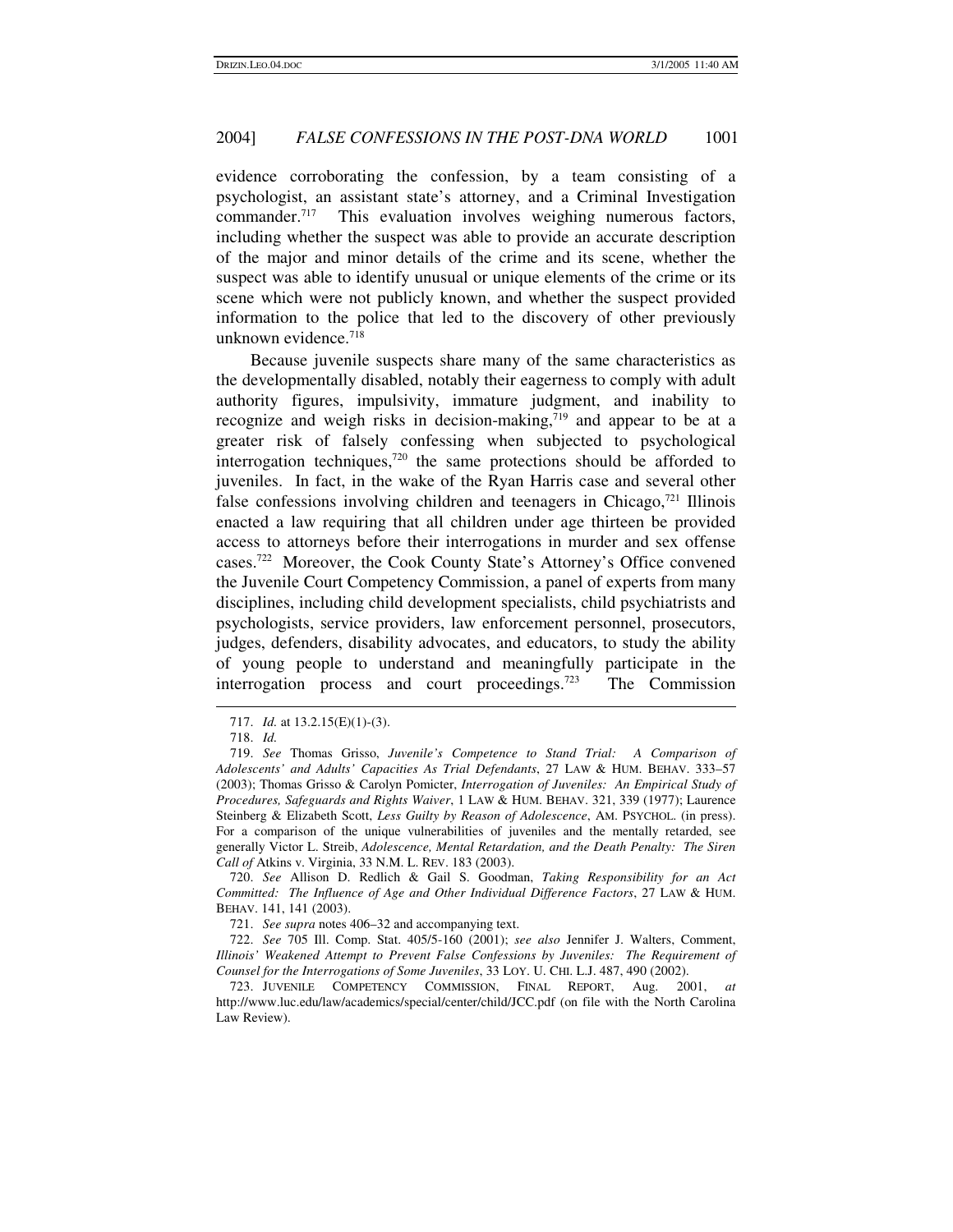recommended even broader reforms, including barring the State from using any uncounseled statements against children under age seventeen in any proceedings in which children face potential adult punishments, a requirement that the entire custodial interrogation of juveniles charged with felonies be videotaped, and that more effective procedures be developed to ensure that a minor's parent or guardian is present during police questioning.<sup>724</sup>

Prosecutors and judges should also receive the training that we are recommending for police personnel. Armed with this knowledge, both judges and prosecutors could act as a check against the admission of false confession evidence in court proceedings. The earlier that a false confession is detected, the less damage it will do to the defendant, the credibility of police and prosecutors, and the integrity of the justice system.

Because of the revelatory power of DNA technology to expose confessions as false, or at the very least as untrustworthy, <sup>725</sup> we recommend that DNA testing be conducted as soon as possible in all confession cases in which there is evidence to test. At the very least, the testing should be conducted before pre-trial motions to suppress confessions are litigated. 726 Once a judge determines that a confession is admissible in evidence against the defendant, the chances of gaining a conviction for police and prosecutors, even in cases in which the confession is demonstrably false, increases significantly. The fact that a conviction is virtually assured can blind some prosecutors to their ethical obligation to pursue the truth and seek justice. Requiring DNA testing before motions to suppress are litigated not only will minimize the chances that false confession evidence

<sup>724.</sup> *See id.*

<sup>725.</sup> Of course the mere fact that DNA testing excludes a suspect as the source of genetic material found at the crime scene does not necessarily mean that the suspect is innocent of the charged crime. In a rape case, for example, it is possible that the suspect was present at the crime scene but did not ejaculate, wore a condom, or was guilty as an accomplice to the rape. Nevertheless, depending upon the facts of the case and the details of the confession, a DNA exclusion will be powerful evidence both of the unreliability of the confession and of actual innocence. For example, if the suspect claims to have raped the victim by himself in his confession, the presence of another man's semen inside the victim undercuts the reliability of the confession.

<sup>726.</sup> Professor George C. Thomas III of Rutgers University School of Law, recently suggested that due process should require that police refrain from interrogating a suspect until DNA testing is completed. *See* George C. Thomas III, Miranda*'s Illusion: Telling Stories in the Police Interrogation Room*, 81 TEX. L. REV. 1091, 1116–17 (2003) (reviewing WELSH S. WHITE, *MIRANDA*'S WANING PROTECTIONS (2001)). Such a requirement, however, may interfere with law enforcement's ability to solve crimes. In many cases, it is essential for detectives to interview witnesses and suspects shortly after the crime is discovered. Witnesses disappear or scatter, memories fade, and cases can be more difficult to solve as time passes. Requiring that DNA testing be conducted before motions to suppress are heard balances the suspect's right to a reliable determination of voluntariness and guilt against the investigatory pressures placed on police.